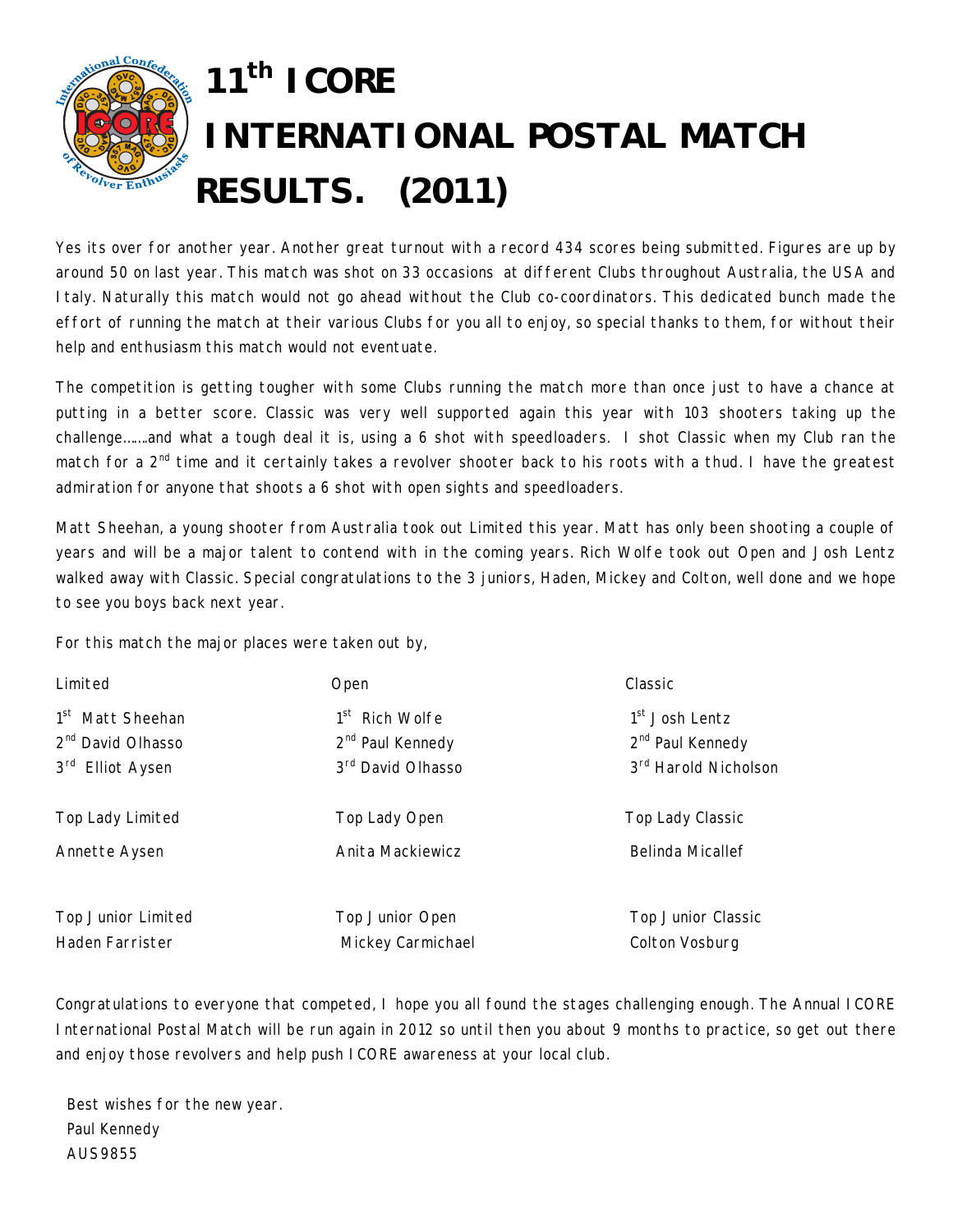

# OVERALL RESULTS 2011

|    |                          |             |                 |            |            |                           | Stg 1 | Stg 2 | Stg 3 | Stg 4 | Total |
|----|--------------------------|-------------|-----------------|------------|------------|---------------------------|-------|-------|-------|-------|-------|
|    | <b>Rich Wolfe</b>        | O           | CA1598          | 11-Dec-11  | <b>USA</b> | Oakdale Sportmans Club    | 3.66  | 32.54 | 19.68 | 16.99 | 72.87 |
| 2  | Paul Kennedy             | O           | <b>LAus9855</b> | 11-Dec-11  | Australia  | Mountain District P.C.    | 7.95  | 24.17 | 20.66 | 21.61 | 74.39 |
| 3  | David Olhasso            | O           | LPA1952         | 6-Nov-11   | <b>USA</b> | Ontelaunee Rod & Gun Club | 8.71  | 24.63 | 19.37 | 22.44 | 75.15 |
| 4  | Clay Donnan              | O           | Aus1230         | $4-Dec-11$ | Australia  | SQW                       | 7.59  | 29.56 | 22.94 | 22.72 | 82.81 |
| 5  | Dale Harris              | O           | Aus1088         | 8-Oct-11   | Australia  | <b>VPPC</b>               | 7.30  | 31.78 | 23.44 | 22.37 | 84.89 |
| 6  | Eric Leach               | O           | <b>LCA1152</b>  | 19-Nov-11  | <b>USA</b> | Central Coast W.G.        | 13.64 | 26.46 | 23.44 | 21.88 | 85.42 |
|    | Josh Lentz               | С           | PA2077          | 6-Nov-11   | <b>USA</b> | Ontelaunee Rod & Gun Club | 8.87  | 29.42 | 26.63 | 22.46 | 87.38 |
| 8  | Neil Hogue               | O           | LCA25           | 19-Nov-11  | <b>USA</b> | Central Coast W.G.        | 10.18 | 28.82 | 25.94 | 23.01 | 87.95 |
| 9  | <b>Christian Coronel</b> | $\mathsf O$ | Aus2179         | 26-Dec-11  | Australia  | <b>MDPC</b>               | 15.14 | 29.29 | 20.13 | 23.9  | 88.46 |
| 10 | Christian Coronel        | $\mathsf O$ | Aus2179         | 25-Sep-11  | Australia  | Bendigo                   | 11.92 | 29.57 | 22.75 | 24.41 | 88.65 |
| 11 | Nate Carmichael          | O           | NV2139          | 17-Dec-11  | <b>USA</b> | <b>SFA</b>                | 12.04 | 32.42 | 21.38 | 23.41 | 89.25 |
| 12 | Chris Gober              | O           | OK 1883         | 19-Nov-11  | <b>USA</b> | C.O.R.E                   | 16.56 | 32.52 | 20.01 | 20.41 | 89.50 |
| 13 | Pat Hogue                | O           | LCA8            | 19-Nov-11  | <b>USA</b> | Central Coast W.G.        | 16.98 | 27.73 | 24.03 | 22.38 | 91.12 |
| 14 | Roger Davis              | O           | <b>LAZ 127</b>  | 19-Nov-11  | <b>USA</b> | C.O.R.E                   | 10.22 | 34.16 | 23.05 | 25.37 | 92.80 |
| 15 | Neville Taylor           | O           | Aus9897         | 25-Sep-11  | Australia  | Bendigo                   | 14.02 | 36.56 | 23.38 | 19.82 | 93.78 |
| 16 | Dale Harris              | O           | Aus1088         | 10-Sep-11  | Australia  | <b>VPPC</b>               | 11.48 | 35.24 | 25.09 | 22.56 | 94.37 |
| 17 | Kevin Taylor             | O           | Aus2180         | 11-Dec-11  | Australia  | Mountain District P.C.    | 8.94  | 35.64 | 25.13 | 25.41 | 95.12 |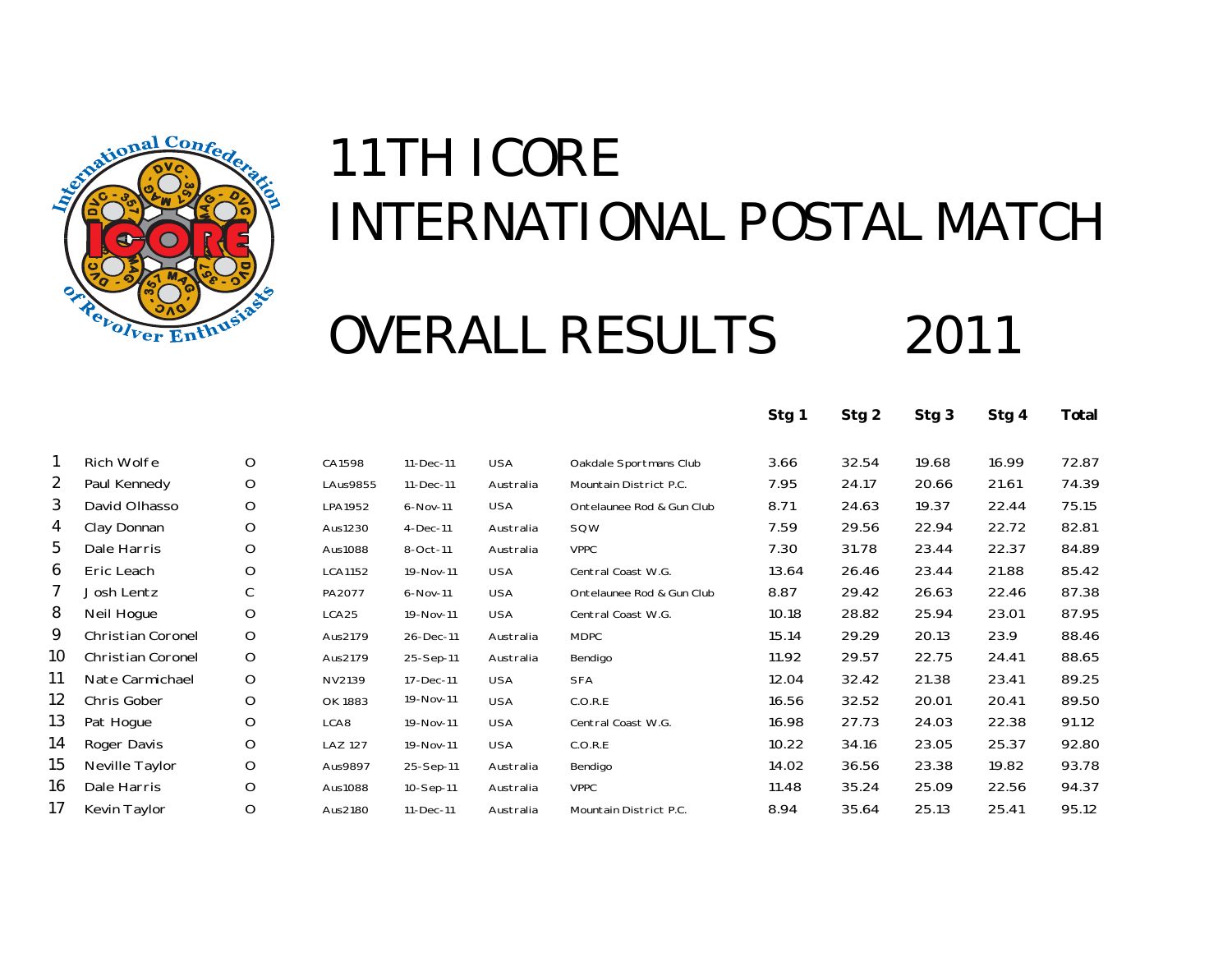| 18 | Daryl O'Bree         | O           | Aus9896        | 25-Sep-11  | Australia  | Bendigo                   | 10.99 | 43.23 | 20.01 | 21.25 | 95.48  |
|----|----------------------|-------------|----------------|------------|------------|---------------------------|-------|-------|-------|-------|--------|
| 19 | Christian Coronel    | O           | Aus2179        | 11-Dec-11  | Australia  | Mountain District P.C.    | 15.25 | 21.90 | 22.30 | 37.68 | 97.13  |
| 20 | Mat Sheehan          | L           | Aus2250        | 25-Sep-11  | Australia  | Bendigo                   | 11.09 | 35.71 | 25.60 | 25.39 | 97.79  |
| 21 | <b>Vic Pickett</b>   | O           | LAZ18          | $4-Dec-11$ | <b>USA</b> | AZ Rocks                  | 13.87 | 35.60 | 25.93 | 22.57 | 97.97  |
| 22 | Dale Harris          | $\mathsf O$ | Aus1088        | 11-Dec-11  | Australia  | Mountain District P.C.    | 12.00 | 35.92 | 26.16 | 23.91 | 97.99  |
| 23 | Tony Constable       | $\mathsf O$ | Aus1284        | 11-Dec-11  | Australia  | Mountain District P.C.    | 16.41 | 30.93 | 23.02 | 28.49 | 98.85  |
| 24 | Richard Koester      | O           | LCA1162        | 11-Dec-11  | <b>USA</b> | Oakdale Sportmans Club    | 7.46  | 39.05 | 31.20 | 22.30 | 100.01 |
| 25 | <b>Steve Bedford</b> | $\mathsf O$ | Aus1817        | 3-Dec-11   | Australia  | SSAA Mackay Branch Inc.   | 30.42 | 26.19 | 26.56 | 18.46 | 101.63 |
| 26 | Kevin Taylor         | O           | Aus2180        | 26-Dec-11  | Australia  | <b>MDPC</b>               | 13.42 | 35.11 | 27.45 | 26.14 | 102.12 |
| 27 | <b>Duane Snipes</b>  | O           | CA1687         | $4-Dec-11$ | <b>USA</b> | AZ Rocks                  | 17.86 | 35.87 | 24.20 | 26.17 | 104.10 |
| 28 | John Allchin         | $\mathsf O$ | <b>LCA1840</b> | 19-Nov-11  | <b>USA</b> | Central Coast W.G.        | 10.98 | 29.43 | 39.28 | 24.70 | 104.39 |
| 29 | Roy Bannister        | O           | Aus9942        | 11-Dec-11  | Australia  | Mountain District P.C.    | 13.13 | 37.82 | 29.70 | 23.87 | 104.52 |
| 30 | David Olhasso        | L           | LPA1952        | 6-Nov-11   | <b>USA</b> | Ontelaunee Rod & Gun Club | 21.06 | 31.17 | 29.15 | 23.69 | 105.07 |
| 31 | <b>Elliot Aysen</b>  | L           | LA1439         | 27-Aug-11  | <b>USA</b> | LSS                       | 22.52 | 36.61 | 22.70 | 24.33 | 106.16 |
| 32 | Dave Jones           | $\mathsf O$ | AZ2167         | 4-Dec-11   | <b>USA</b> | AZ Rocks                  | 16.37 | 39.13 | 26.14 | 26.05 | 107.69 |
| 33 | Glen Stewart         | O           | Aus1701        | $4-Dec-11$ | Australia  | SQW                       | 22.64 | 34.76 | 23.55 | 26.85 | 107.80 |
| 34 | <b>Rich Brethour</b> | L           | AZ1735         | $4-Dec-11$ | <b>USA</b> | AZ Rocks                  | 9.15  | 39.93 | 27.99 | 30.74 | 107.81 |
| 35 | Steve Brackney       | $\mathsf O$ | <b>NV231</b>   | 17-Dec-11  | <b>USA</b> | <b>SFA</b>                | 10.66 | 39.05 | 29.94 | 28.70 | 108.35 |
| 36 | Vic Meek             | $\mathsf O$ | Aus9676        | 25-Sep-11  | Australia  | Bendigo                   | 14.48 | 44.17 | 24.08 | 26.07 | 108.80 |
| 37 | Javier Martinez      | L           | OK 2128        | 12-Nov-11  | <b>USA</b> | MC Alister Outlaw         | 20.19 | 38.71 | 27.62 | 22.43 | 108.95 |
| 38 | Kevin Taylor         | $\mathsf O$ | Aus2180        | 25-Sep-11  | Australia  | Bendigo                   | 16.70 | 39.52 | 28.91 | 24.48 | 109.61 |
| 39 | John Rodriguez       | O           | NM9929         | $4-Dec-11$ | <b>USA</b> | AZ Rocks                  | 22.29 | 33.42 | 28.04 | 26.19 | 109.94 |
| 40 | Gary Thibodaux       | L           | LA1437         | 27-Aug-11  | <b>USA</b> | <b>LSS</b>                | 15.65 | 41.22 | 28.14 | 25.04 | 110.05 |
| 41 | Paul Kennedy         | $\mathsf C$ | LAus9855       | 26-Dec-11  | Australia  | <b>MDPC</b>               | 28.77 | 31.62 | 24.14 | 25.65 | 110.18 |
| 42 | Ron Williamson       | $\mathsf O$ | LCA98          | 26-Nov-11  | <b>USA</b> | California Wheel Burners  | 15.86 | 27.76 | 37.84 | 29.18 | 110.64 |
| 43 | Dan Sandercock       | O           | Aus1412        | 25-Sep-11  | Australia  | Bendigo                   | 14.09 | 48.37 | 27.70 | 21.10 | 111.26 |
| 44 | Glen Ayre            | L           | Aus 1669       | 5-Nov-11   | Australia  | SSAA Brisbane             | 15.87 | 39.07 | 28.25 | 30.42 | 113.61 |
| 45 | Glen Stewart         | O           | Aus 1701       | 5-Nov-11   | Australia  | <b>SSAA Brisbane</b>      | 20.77 | 37.58 | 28.14 | 27.72 | 114.21 |
| 46 | Harold Nicholson     | C           | OK 2477        | 19-Nov-11  | <b>USA</b> | C.O.R.E                   | 16.90 | 37.86 | 32.32 | 27.79 | 114.87 |
| 47 | Andy Beggs           | $\mathsf O$ | Aus9715        | 25-Sep-11  | Australia  | Bendigo                   | 24.49 | 38.57 | 29.47 | 22.48 | 115.01 |
| 48 | Ron Williamson       | $\mathsf O$ | LCA98          | 28-Dec-11  | <b>USA</b> | California Wheel Burners  | 16.80 | 37.93 | 27.80 | 32.57 | 115.10 |
| 49 | Glen Ayre            | L           | Aus1669        | 4-Dec-11   | Australia  | SQW                       | 20.50 | 37.69 | 27.73 | 30.90 | 116.82 |
|    |                      |             |                |            |            |                           |       |       |       |       |        |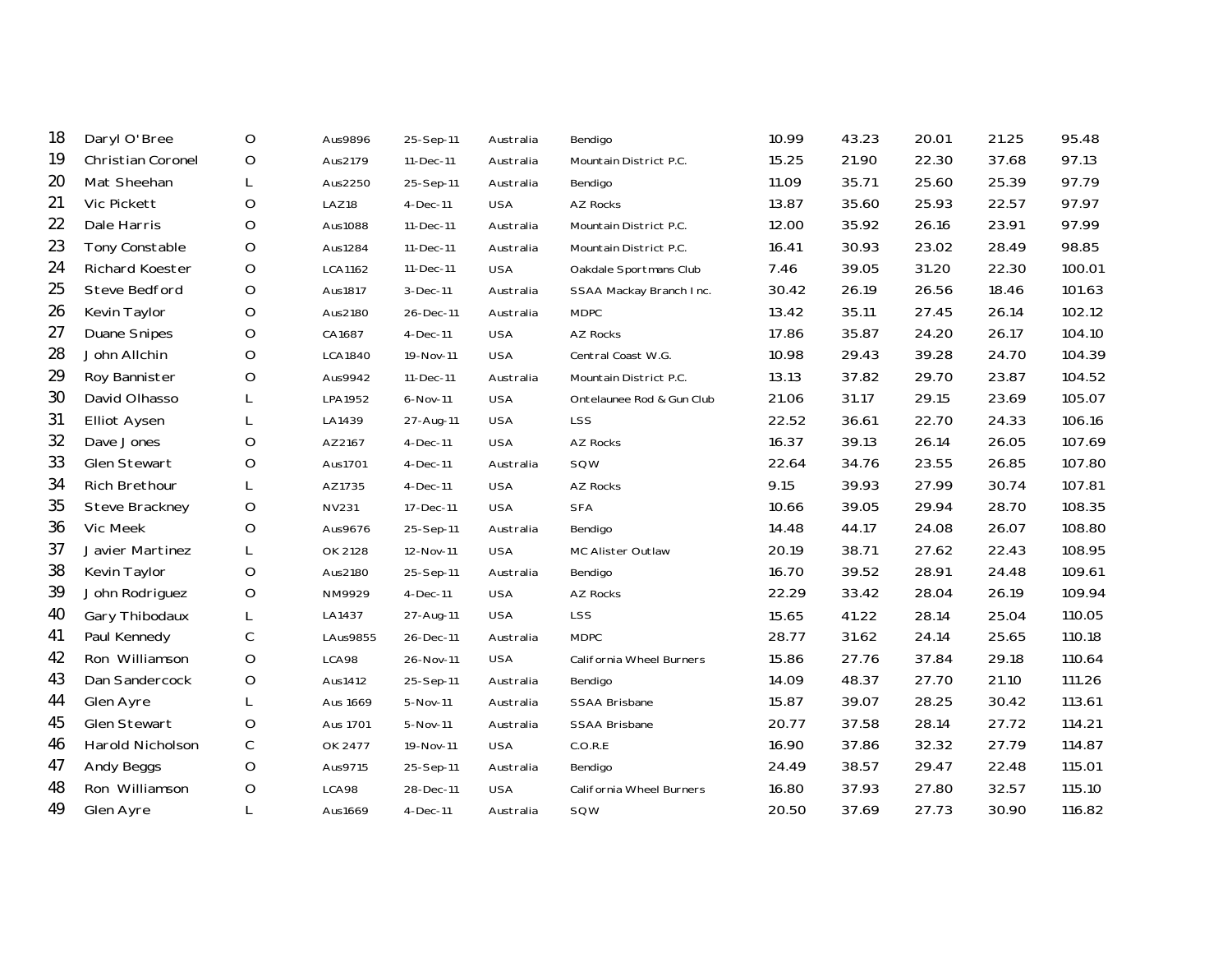| 50 | Roger Davis            | O           |              | <b>LAZ 127</b>  | 12-Nov-11   | <b>USA</b>    | MC Alister Outlaw         | 19.80 | 38.34 | 26.36 | 33.32 | 117.82 |
|----|------------------------|-------------|--------------|-----------------|-------------|---------------|---------------------------|-------|-------|-------|-------|--------|
| 51 | John Levis             | L           |              | CA2461          | 26-Nov-11   | <b>USA</b>    | California Wheel Burners  | 19.74 | 25.29 | 43.79 | 29.00 | 117.82 |
| 52 | Dan Furbee             | L           |              | AZ0225          | 29-Oct-11   | <b>USA</b>    | Phoenix Rod & Gun         | 24.87 | 33.49 | 30.45 | 29.50 | 118.31 |
| 53 | John Meek              | L           |              | Aus9675         | 25-Sep-11   | Australia     | Bendigo                   | 16.44 | 44.96 | 30.79 | 27.07 | 119.26 |
| 54 | Steve Brackney         | L           |              | <b>NV231</b>    | 17-Dec-11   | <b>USA</b>    | <b>SFA</b>                | 15.36 | 48.58 | 26.53 | 30.19 | 120.66 |
| 55 | Dave Jones             | O           |              | AZ2167          | 29-Oct-11   | <b>USA</b>    | Phoenix Rod & Gun         | 28.05 | 38.27 | 25.90 | 29.29 | 121.51 |
| 56 | Anita Mackiewicz       | O           | $\mathsf{L}$ |                 | 2-Oct-11    | Australia     | Geelong                   | 15.19 | 28.32 | 30.88 | 47.60 | 121.99 |
| 57 | Peter Ballantyne       | $\mathsf O$ |              |                 | $2$ -Oct-11 | Australia     | Geelong                   | 16.65 | 28.73 | 31.47 | 45.34 | 122.19 |
| 58 | <b>Brad Pike</b>       | L           |              | Aus9754         | 25-Sep-11   | Australia     | Bendigo                   | 19.92 | 46.26 | 26.98 | 30.18 | 123.34 |
| 59 | Charmaine Donnan       | O           | L            | Aus1576         | 4-Dec-11    | Australia     | SQW                       | 22.45 | 37.92 | 27.61 | 35.66 | 123.64 |
| 60 | <b>Brett Godbee</b>    | $\mathsf O$ |              | Aus1651         | 2-Oct-11    | Australia     | Geelong                   | 18.43 | 30.02 | 27.47 | 47.81 | 123.73 |
| 61 | Mark Boruta            | $\mathsf C$ |              | MI 2503         | 7-Aug-11    | <b>USA</b>    | <b>WCRHC</b>              | 21.88 | 42.29 | 28.48 | 31.31 | 123.96 |
| 62 | David Rifkind          | $\mathsf C$ |              | LAZ2406         | 27-Nov-11   | <b>USA</b>    | The Wild Bunch            | 14.03 | 48.17 | 30.22 | 31.75 | 124.17 |
| 63 | Dale Craig             | O           |              | LA1983          | 27-Aug-11   | <b>USA</b>    | <b>LSS</b>                | 20.74 | 47.41 | 28.90 | 28.11 | 125.16 |
| 64 | <b>Bob Powell</b>      | L           |              | MA9632          | 3-Sep-11    | <b>USA</b>    | Mass Action Wheel Gunners | 17.21 | 40.93 | 38.58 | 28.48 | 125.20 |
| 65 | <b>Brian Joyce</b>     | O           |              | Aus1415         | 25-Sep-11   | Australia     | Bendigo                   | 18.87 | 48.27 | 30.37 | 27.73 | 125.24 |
| 66 | <b>Brian Gonsalves</b> | O           |              | CA1967          | 11-Sep-11   | <b>USA</b>    | <b>NVSA</b>               | 26.55 | 41.00 | 29.22 | 31.15 | 127.92 |
| 67 | Pete Levakis           | $\mathsf O$ |              | CA147           | 26-Nov-11   | <b>USA</b>    | California Wheel Burners  | 19.43 | 28.99 | 52.09 | 27.67 | 128.18 |
| 68 | Andrew Chattington     | $\mathsf O$ |              | Aus1254         | 10-Sep-11   | Australia     | <b>VPPC</b>               | 20.83 | 49.04 | 33.30 | 25.05 | 128.22 |
| 69 | Dot Ayre               | $\mathsf O$ | L            | Aus1934         | 5-Nov-11    | Australia     | <b>SSAA Brisbane</b>      | 24.40 | 41.11 | 31.15 | 31.86 | 128.52 |
| 70 | Luca Ricciardi         | L           |              |                 | 27-Nov-11   | I taly        | Dynamic Shooting League   | 31.41 | 42.85 | 26.43 | 27.87 | 128.56 |
| 71 | Annette Aysen          | L           | L            | LA1438          | 27-Aug-11   | <b>USA</b>    | <b>LSS</b>                | 27.76 | 41.15 | 26.67 | 33.49 | 129.07 |
| 72 | Juliane Jackson        | O           | L            | Aus1464         | 25-Sep-11   | Australia     | Bendigo                   | 19.66 | 45.71 | 30.23 | 34.04 | 129.64 |
| 73 | Nate Carmichael        | L           |              | NV2139          | 17-Dec-11   | <b>USA</b>    | <b>SFA</b>                | 25.52 | 51.49 | 25.60 | 27.78 | 130.39 |
| 74 | Sean Richardson        | $\circ$     |              | Aus2248         | 11-Dec-11   | Australia     | Mountain District P.C.    | 22.52 | 46.65 | 29.93 | 31.58 | 130.68 |
| 75 | Chris Comer            | C           |              | <b>LOK 2238</b> | 12-Nov-11   | <b>USA</b>    | MC Alister Outlaw         | 22.77 | 49.74 | 30.00 | 28.20 | 130.71 |
| 76 | Rick Durra             | L           |              |                 | 8-Oct-11    | Australia     | <b>VPPC</b>               | 25.95 | 44.95 | 30.40 | 30.16 | 131.46 |
| 77 | Jonathan Durocher      | L           |              | LA1610          | 27-Aug-11   | <b>USA</b>    | <b>LSS</b>                | 26.15 | 46.16 | 27.62 | 32.01 | 131.94 |
| 78 | Scott E. Frazier       | $\mathsf C$ |              | LUT2590         | 27-Nov-11   | <b>USA</b>    | The Wild Bunch            | 15.43 | 50.54 | 34.88 | 31.79 | 132.64 |
| 79 | <b>Chris Sallee</b>    | L           |              | LCA2006         | 19-Nov-11   | <b>USA</b>    | Central Coast W.G.        | 27.93 | 44.55 | 30.48 | 30.79 | 133.75 |
| 80 | Roberto Marchi         | O           |              |                 | 27-Nov-11   | <b>I</b> taly | Dynamic Shooting League   | 19.98 | 47.99 | 32.43 | 33.43 | 133.83 |
| 81 | John Chafey            | $\circ$     |              | AZ2105          | 4-Dec-11    | <b>USA</b>    | AZ Rocks                  | 32.00 | 47.02 | 26.33 | 28.64 | 133.99 |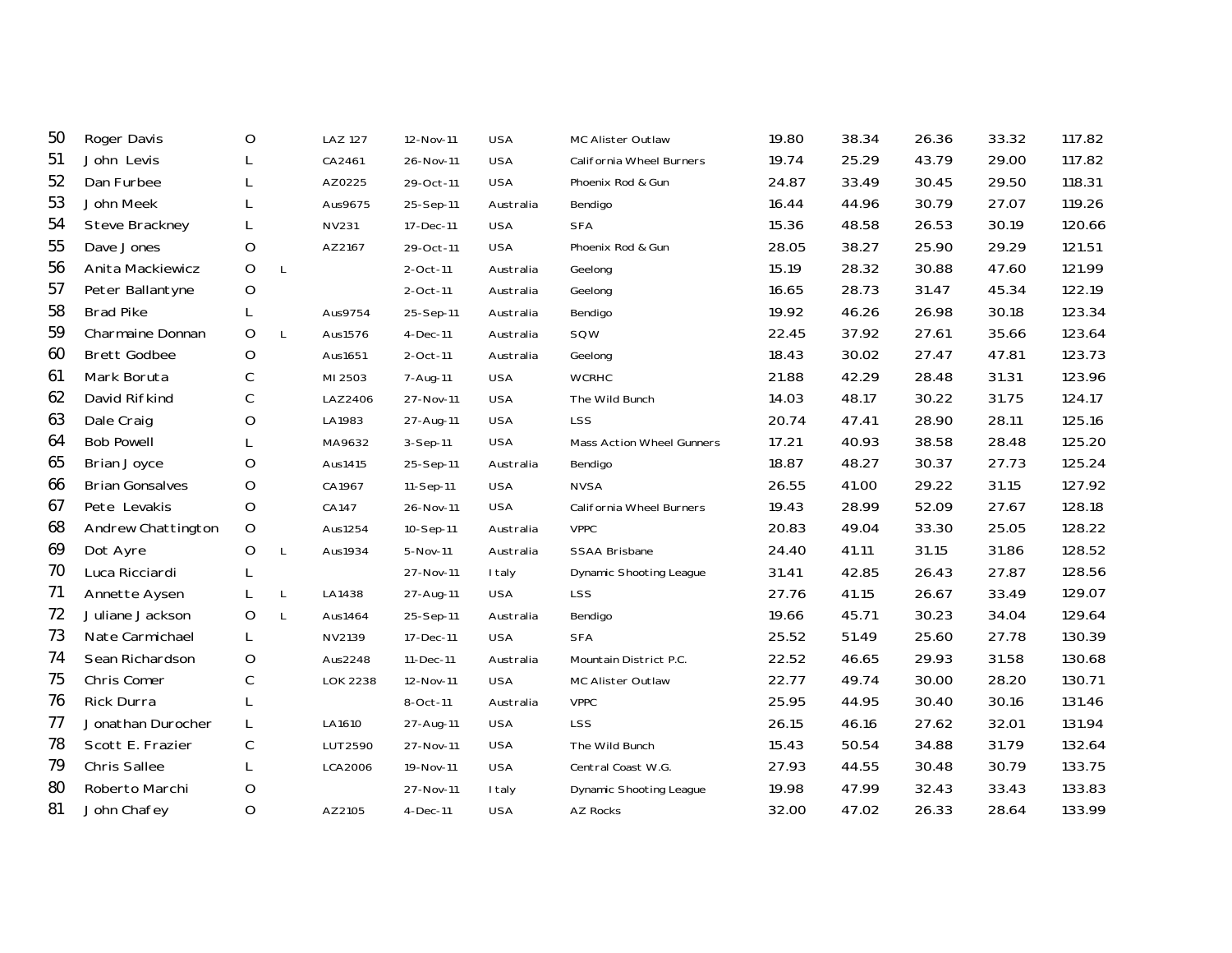| 82  | Larry Drake         | O       | AZ1940                  | 29-Oct-11  | <b>USA</b>    | Phoenix Rod & Gun              | 29.45 | 43.31 | 28.09 | 33.32 | 134.17 |
|-----|---------------------|---------|-------------------------|------------|---------------|--------------------------------|-------|-------|-------|-------|--------|
| 83  | <b>Kerry Bailey</b> |         | <b>LLA1470</b>          | 27-Aug-11  | <b>USA</b>    | <b>LSS</b>                     | 16.59 | 47.07 | 31.34 | 39.28 | 134.28 |
| 84  | Kurt Miller         |         |                         | 19-Nov-11  | <b>USA</b>    | C.O.R.E                        | 20.27 | 43.91 | 35.41 | 35.25 | 134.84 |
| 85  | Alessandro Bianconi | L       |                         | 27-Nov-11  | <b>I</b> taly | <b>Dynamic Shooting League</b> | 26.54 | 40.93 | 33.20 | 34.37 | 135.04 |
| 86  | Jason Stieber       | C       | AZ9641                  | 29-Oct-11  | <b>USA</b>    | Phoenix Rod & Gun              | 33.08 | 43.19 | 28.63 | 31.51 | 136.41 |
| 87  | Kirby Goodman       | L       | AZ19                    | 29-Oct-11  | <b>USA</b>    | Phoenix Rod & Gun              | 32.57 | 36.55 | 33.02 | 34.82 | 136.96 |
| 88  | Bryan Brockway      | C       | CA2133                  | 26-Nov-11  | <b>USA</b>    | California Wheel Burners       | 28.31 | 27.41 | 46.26 | 35.13 | 137.11 |
| 89  | Terry O'Connor      | L       |                         | 25-Sep-11  | Australia     | Bendigo                        | 19.80 | 55.99 | 30.75 | 30.89 | 137.43 |
| 90  | Bryan Laing         | L       | Aus1140                 | 4-Dec-11   | Australia     | SQW                            | 27.94 | 49.66 | 25.81 | 34.36 | 137.77 |
| 91  | Mark Sullivan       | L       | GA1755                  | 29-Oct-11  | <b>USA</b>    | Pinetucky                      | 34.55 | 40.95 | 31.96 | 30.76 | 138.22 |
| 92  | Nelson Dymond       | O       | PA246                   | 19-Nov-11  | <b>USA</b>    | Central Coast W.G.             | 20.35 | 53.04 | 29.40 | 35.47 | 138.26 |
| 93  | Alessandro Bianconi | $\circ$ |                         | 27-Nov-11  | I taly        | <b>Dynamic Shooting League</b> | 23.19 | 48.04 | 33.72 | 33.40 | 138.35 |
| 94  | Dot Ayre            | O       | $\mathsf{L}$<br>Aus1934 | $4-Dec-11$ | Australia     | SQW                            | 26.08 | 49.17 | 30.98 | 32.13 | 138.36 |
| 95  | Ken Ortbach         | L       | LPA2126                 | 16-Dec-11  | <b>USA</b>    | Hellertown                     | 22.52 | 50.13 | 29.98 | 35.84 | 138.47 |
| 96  | Jon Bamford         | C       |                         | 8-Oct-11   | Australia     | <b>VPPC</b>                    | 22.76 | 50.30 | 38.54 | 26.97 | 138.57 |
| 97  | David Pohl          | O       | Aus1076                 | 11-Dec-11  | Australia     | Mountain District P.C.         | 30.33 | 48.23 | 28.05 | 32.30 | 138.91 |
| 98  | Scott Duncan        | L       | <b>NV2458</b>           | 17-Dec-11  | <b>USA</b>    | <b>SFA</b>                     | 23.06 | 49.11 | 31.45 | 35.74 | 139.36 |
| 99  | Luigi Locatelli     | C       |                         | 21-Aug-11  | I taly        | Shooting Academy, Calvisano.   | 28.55 | 49.75 | 32.83 | 29.42 | 140.55 |
| 100 | Ken Ortbach         | С       | LPA2126                 | 18-Nov-11  | <b>USA</b>    | Hellertown                     | 23.22 | 54.16 | 33.70 | 29.62 | 140.70 |
| 101 | Harry Burridge      | O       | Aus1092                 | 4-Dec-11   | Australia     | SQW                            | 28.25 | 50.62 | 29.93 | 32.27 | 141.07 |
| 102 | Vincent Hlavinka Jr | L       | PA2598                  | 6-Nov-11   | <b>USA</b>    | Ontelaunee Rod & Gun Club      | 21.31 | 53.84 | 31.98 | 34.87 | 142.00 |
| 103 | William Richards    | L       | PEND                    | 3-Sep-11   | <b>USA</b>    | Mass Action Wheel Gunners      | 28.66 | 46.19 | 32.88 | 35.17 | 142.90 |
| 104 | Mick Gofton         | O       |                         | 17-Dec-11  | Australia     | Townsville PC                  | 35.13 | 50.41 | 28.83 | 29.21 | 143.58 |
| 105 | Garry Smith         | L       | Aus1071                 | $4-Dec-11$ | Australia     | SQW                            | 30.46 | 42.18 | 31.91 | 39.76 | 144.31 |
| 106 | <b>Henry Thiels</b> | O       | LA1579                  | 27-Aug-11  | <b>USA</b>    | <b>LSS</b>                     | 25.85 | 54.01 | 27.31 | 37.42 | 144.59 |
| 107 | Luca Accomello      | C       |                         | 21-Aug-11  | I taly        | Shooting Academy, Calvisano.   | 25.76 | 57.52 | 29.83 | 31.64 | 144.75 |
| 108 | Daniele Tarozzi     | L       | LI ta3207               | 27-Nov-11  | <b>I</b> taly | <b>Dynamic Shooting League</b> | 38.58 | 45.18 | 32.01 | 29.34 | 145.11 |
| 109 | Art Leach           | O       | <b>LCA1151</b>          | 19-Nov-11  | <b>USA</b>    | Central Coast W.G.             | 28.51 | 49.26 | 35.48 | 31.91 | 145.16 |
| 110 | Peter Finch         |         | Aus1288                 | $3-Dec-11$ | Australia     | SSAA Mackay Branch Inc.        | 54.79 | 32.13 | 30.92 | 27.45 | 145.29 |
| 111 | Dan Hall            | L       | CA9634                  | 26-Nov-11  | <b>USA</b>    | California Wheel Burners       | 18.71 | 33.99 | 63.09 | 29.81 | 145.60 |
| 112 | <b>Stan Miller</b>  |         | OK 2193                 | 19-Nov-11  | <b>USA</b>    | C.O.R.E                        | 28.02 | 47.93 | 36.17 | 33.65 | 145.77 |
| 113 | Mat Sheehan         | L       | Aus2250                 | 10-Sep-11  | Australia     | <b>VPPC</b>                    | 39.53 | 47.51 | 28.84 | 30.84 | 146.72 |
|     |                     |         |                         |            |               |                                |       |       |       |       |        |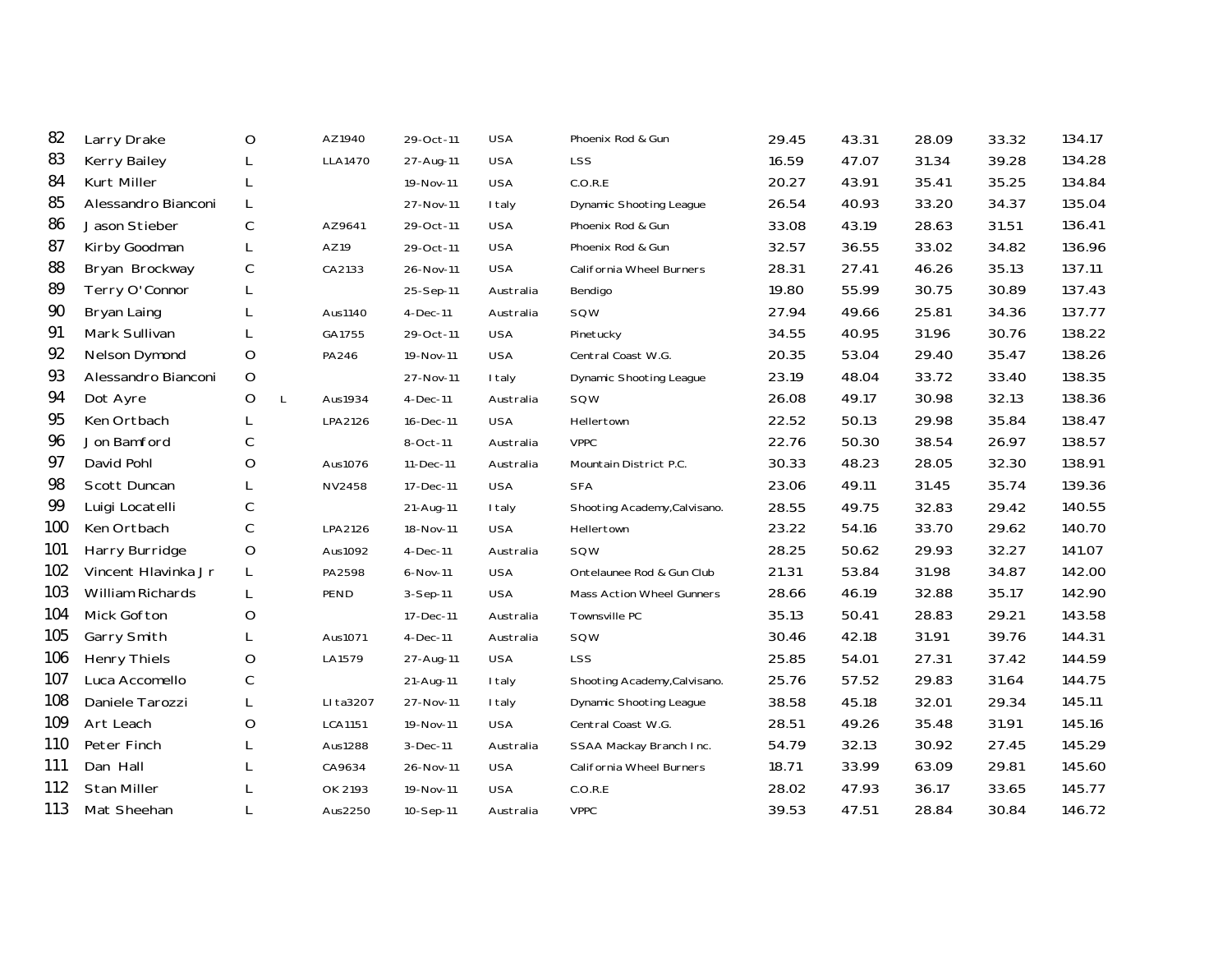| 114 | Matthew Nash         | L                 | MA2543  | 3-Sep-11       | <b>USA</b> | Mass Action Wheel Gunners    | 26.78 | 53.13 | 32.30 | 34.72 | 146.93 |
|-----|----------------------|-------------------|---------|----------------|------------|------------------------------|-------|-------|-------|-------|--------|
| 115 | Robert Demarchi      | C                 | CT9742  | $3-Sep-11$     | <b>USA</b> | Mass Action Wheel Gunners    | 25.49 | 49.78 | 37.40 | 35.01 | 147.68 |
| 116 | Roger Snipes         | O                 | LCA1240 | 01-Oct-11      | <b>USA</b> | Hidden Valley Revolver Club  | 30.75 | 53.97 | 34.46 | 28.55 | 147.73 |
| 117 | Paul Beck            | С                 |         | 29-Oct-11      | <b>USA</b> | Pinetucky                    | 32.60 | 55.86 | 30.60 | 28.95 | 148.01 |
| 118 | Rudy Warren          | O                 | LAZ9953 | 29-Oct-11      | <b>USA</b> | Phoenix Rod & Gun            | 41.85 | 46.91 | 28.98 | 30.44 | 148.18 |
| 119 | <b>Bruce Segrave</b> | $\mathsf C$       |         | 10-Sep-11      | Australia  | <b>VPPC</b>                  | 30.10 | 59.23 | 30.73 | 28.24 | 148.30 |
| 120 | David Pohl           | O                 | Aus1076 | 26-Dec-11      | Australia  | <b>MDPC</b>                  | 44.46 | 45.54 | 29.56 | 28.83 | 148.39 |
| 121 | <b>Bob Hedlund</b>   | O                 | MA9612  | 3-Sep-11       | <b>USA</b> | Mass Action Wheel Gunners    | 25.70 | 53.07 | 37.02 | 32.75 | 148.54 |
| 122 | Ron Joslin           | O                 | CA139   | 26-Nov-11      | <b>USA</b> | California Wheel Burners     | 31.15 | 38.38 | 46.79 | 32.89 | 149.21 |
| 123 | <b>Fred Pickard</b>  | $\circ$           | PA1831  | 6-Nov-11       | <b>USA</b> | Ontelaunee Rod & Gun Club    | 23.95 | 45.71 | 36.15 | 43.94 | 149.75 |
| 124 | <b>Rick Durra</b>    |                   |         | 10-Sep-11      | Australia  | <b>VPPC</b>                  | 30.02 | 56.63 | 29.98 | 33.32 | 149.95 |
| 125 | Dennis Perrin        | L                 |         | 4-Dec-11       | <b>USA</b> | AZ Rocks                     | 34.53 | 47.09 | 32.45 | 36.22 | 150.29 |
| 126 | Mark Childers        | L                 | AZ2182  | $4-Dec-11$     | <b>USA</b> | <b>AZ Rocks</b>              | 26.43 | 52.32 | 42.88 | 29.00 | 150.63 |
| 127 | Dan Newton           | L                 |         | $4-Dec-11$     | <b>USA</b> | <b>AZ Rocks</b>              | 34.23 | 44.66 | 31.59 | 40.27 | 150.75 |
| 128 | Luca Ricciardi       | $\mathsf C$       |         | 27-Nov-11      | I taly     | Dynamic Shooting League      | 22.73 | 56.23 | 34.58 | 37.68 | 151.22 |
| 129 | Scott Frazier        | $\mathsf C$       | LUT2590 | 19-Nov-11      | <b>USA</b> | Central Coast W.G.           | 28.80 | 56.94 | 33.80 | 32.34 | 151.88 |
| 130 | Mark Barr            | L                 | CA2158  | 11-Sep-11      | <b>USA</b> | <b>NVSA</b>                  | 33.06 | 51.12 | 35.01 | 33.07 | 152.26 |
| 131 | Fabio Cattelan       | L                 |         | 27-Nov-11      | I taly     | Dynamic Shooting League      | 41.23 | 48.33 | 26.68 | 36.10 | 152.34 |
| 132 | Angela Meek          | L<br>$\mathsf{L}$ | Aus1417 | 25-Sep-11      | Australia  | Bendigo                      | 27.29 | 56.51 | 32.48 | 36.16 | 152.44 |
| 133 | Jerry Turner         | L                 | LCA8447 | 19-Nov-11      | <b>USA</b> | Central Coast W.G.           | 19.47 | 59.65 | 34.70 | 38.76 | 152.58 |
| 134 | Jeff Petty           | L                 |         | 19-Nov-11      | <b>USA</b> | C.O.R.E                      | 36.12 | 55.21 | 33.90 | 27.68 | 152.91 |
| 135 | <b>Bob Powell</b>    | С                 | MA9632  | 3-Sep-11       | <b>USA</b> | Mass Action Wheel Gunners    | 27.64 | 44.49 | 37.26 | 43.56 | 152.95 |
| 136 | Tom Olewine          | O                 | LPA9976 | 6-Nov-11       | <b>USA</b> | Ontelaunee Rod & Gun Club    | 28.04 | 55.93 | 32.92 | 36.07 | 152.96 |
| 137 | Les Bengtson         | $\mathsf C$       | LAZ1522 | 29-Oct-11      | <b>USA</b> | Phoenix Rod & Gun            | 28.56 | 48.58 | 37.37 | 39.31 | 153.82 |
| 138 | Joe Hannis           | L                 | AZ2294  | 29-Oct-11      | <b>USA</b> | Phoenix Rod & Gun            | 41.59 | 41.48 | 35.01 | 35.78 | 153.86 |
| 139 | Luca Accomello       | L                 |         | 21-Aug-11      | I taly     | Shooting Academy, Calvisano. | 26.21 | 62.00 | 27.09 | 39.79 | 155.09 |
| 140 | William Richards     | C                 | PEND    | 3-Sep-11       | <b>USA</b> | Mass Action Wheel Gunners    | 26.45 | 57.72 | 35.81 | 35.47 | 155.45 |
| 141 | John Gober           | O                 | OK 1882 | 19-Nov-11      | <b>USA</b> | C.O.R.E                      | 32.61 | 59.58 | 35.12 | 28.71 | 156.02 |
| 142 | Matthew Nash         | С                 | MA2543  | $3-$ Sep $-11$ | <b>USA</b> | Mass Action Wheel Gunners    | 29.54 | 59.63 | 31.61 | 35.44 | 156.22 |
| 143 | Danny Milan          | $\mathsf C$       | LA2592  | 27-Aug-11      | <b>USA</b> | <b>LSS</b>                   | 19.51 | 68.24 | 35.09 | 33.87 | 156.71 |
| 144 | Sean Cheney          | L                 | CT2541  | 3-Sep-11       | <b>USA</b> | Mass Action Wheel Gunners    | 32.45 | 54.95 | 34.84 | 34.48 | 156.72 |
| 145 | Jerry D'Amico        | C                 | AZ2460  | 27-Nov-11      | <b>USA</b> | The Wild Bunch               | 21.35 | 61.06 | 31.56 | 42.79 | 156.76 |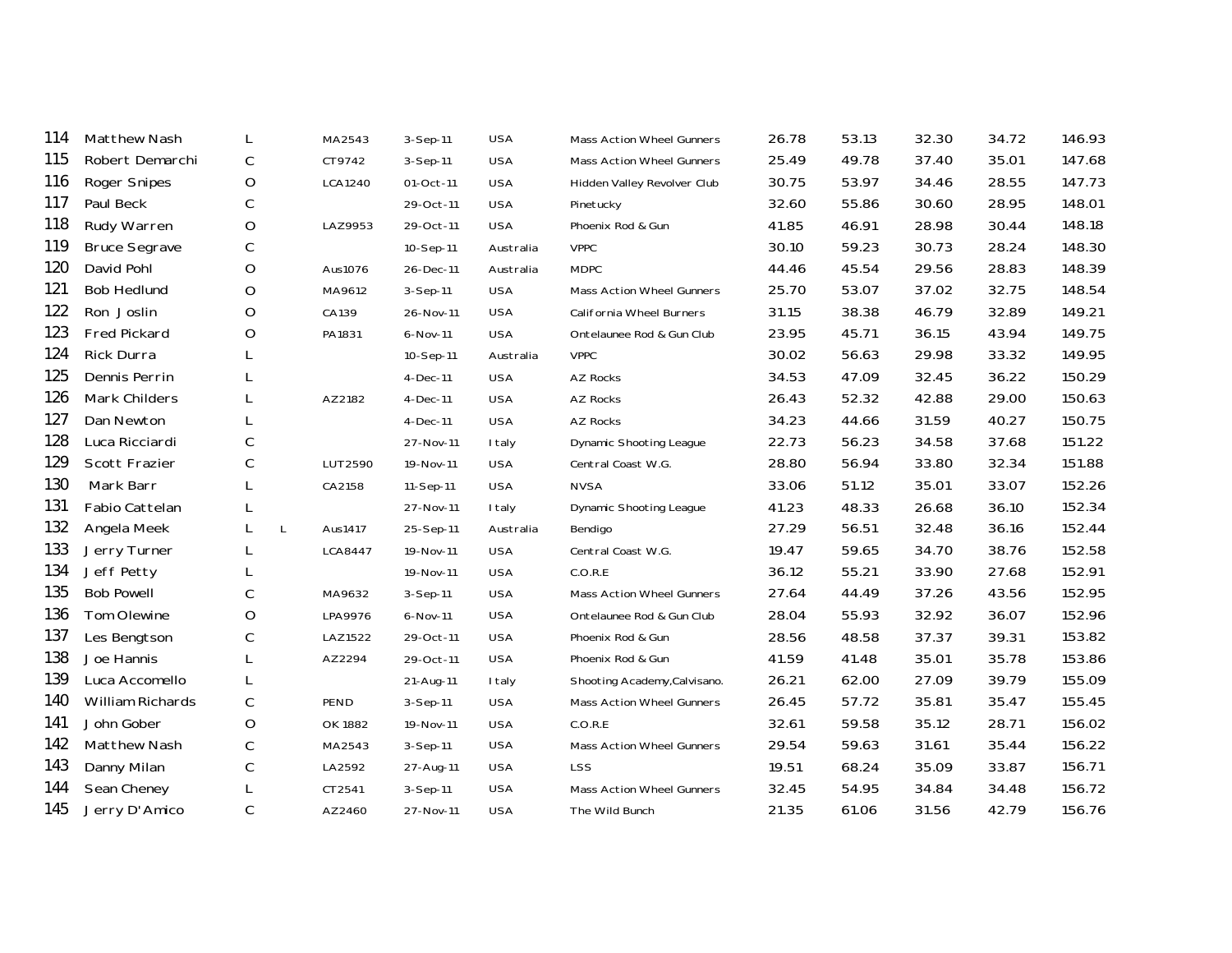| Joe Zuniga             | С           |   | CA1802          | 01-Oct-11  | <b>USA</b>    | Hidden Valley Revolver Club    | 34.56 | 52.14 | 37.10 | 33.62 | 157.42 |
|------------------------|-------------|---|-----------------|------------|---------------|--------------------------------|-------|-------|-------|-------|--------|
| Andrew Jack            | O           |   |                 | 17-Dec-11  | Australia     | Townsville PC                  | 26.17 | 72.20 | 30.15 | 29.36 | 157.88 |
| Sean Richardson        | C           |   | Aus2248         | 25-Sep-11  | Australia     | Bendigo                        | 27.79 | 54.17 | 31.93 | 44.34 | 158.23 |
| Joe Hannis             | L           |   | AZ2294          | 4-Dec-11   | <b>USA</b>    | <b>AZ Rocks</b>                | 34.54 | 53.19 | 32.55 | 38.22 | 158.50 |
| Stefano Paolucci       | L           |   |                 | 27-Nov-11  | <b>I</b> taly | Dynamic Shooting League        | 43.26 | 50.21 | 30.91 | 34.34 | 158.72 |
| Larry Drake            | L           |   | AZ1940          | $4-Dec-11$ | <b>USA</b>    | AZ Rocks                       | 29.84 | 49.15 | 38.49 | 42.82 | 160.30 |
| <b>Brian Morris</b>    | $\mathsf C$ |   | AZ2314          | 29-Oct-11  | <b>USA</b>    | Phoenix Rod & Gun              | 28.43 | 54.90 | 39.74 | 37.37 | 160.44 |
| Alessandro Bianconi    | $\mathsf C$ |   |                 | 27-Nov-11  | I taly        | <b>Dynamic Shooting League</b> | 21.72 | 68.89 | 29.29 | 40.80 | 160.70 |
| Toni Dandreamatteo     | L           |   |                 | 21-Aug-11  | I taly        | Shooting Academy, Calvisano.   | 28.65 | 54.13 | 35.06 | 42.91 | 160.75 |
| Clark Boyer            | L           |   | NY2377          | 11-Dec-11  | <b>USA</b>    | WPS Albany NY                  | 35.86 | 54.65 | 31.34 | 39.35 | 161.20 |
| Mike McCarter          | L           |   |                 | 17-Dec-11  | <b>USA</b>    | ARPC                           | 37.85 | 55.67 | 32.61 | 35.56 | 161.69 |
| Gerald Sullivan        | C           |   |                 | $4-Dec-11$ | <b>USA</b>    | <b>AZ Rocks</b>                | 29.82 | 57.61 | 41.16 | 33.30 | 161.89 |
| <b>Richard Duffell</b> | L           |   | Aus1666         | $4-Dec-11$ | Australia     | SQW                            | 32.84 | 63.67 | 30.01 | 35.64 | 162.16 |
| Chris Simons           | $\mathsf C$ |   |                 | 7-Aug-11   | <b>USA</b>    | <b>WCRHC</b>                   | 36.23 | 54.70 | 35.09 | 36.45 | 162.47 |
| Vince Hlavinka Jr.     | L           |   | PA2598          | 18-Nov-11  | <b>USA</b>    | Hellertown                     | 34.44 | 53.60 | 35.07 | 40.07 | 163.18 |
| Colton Vosburg         | С           | J | CA2520          | 19-Nov-11  | <b>USA</b>    | Central Coast W.G.             | 35.84 | 59.26 | 33.93 | 34.28 | 163.31 |
| Kurt Haupt             | L           |   |                 | 19-Nov-11  | <b>USA</b>    | Central Coast W.G.             | 37.36 | 34.42 | 36.12 | 55.97 | 163.87 |
| Chris Comer            | O           |   | <b>LOK 2238</b> | 12-Nov-11  | <b>USA</b>    | MC Alister Outlaw              | 43.74 | 53.12 | 36.76 | 30.34 | 163.96 |
| Graham Olufson         | L           |   | Aus1709         | 3-Dec-11   | Australia     | SSAA Mackay Branch Inc.        | 51.72 | 39.80 | 44.80 | 27.91 | 164.23 |
| Les Bengtson           | O           |   |                 | $4-Dec-11$ | <b>USA</b>    | AZ Rocks                       | 31.23 | 57.60 | 35.89 | 41.10 | 165.82 |
| Rob Indrigo            | L           |   | Aus9755         | 25-Sep-11  | Australia     | Bendigo                        | 22.89 | 71.34 | 32.82 | 38.87 | 165.92 |
| <b>Brian Frank</b>     | L           |   | AZ1272          | 29-Oct-11  | <b>USA</b>    | Phoenix Rod & Gun              | 35.26 | 53.20 | 37.52 | 40.82 | 166.80 |
| Lee Butler             | O           |   | NY2206x         | 11-Dec-11  | <b>USA</b>    | WPS Albany NY                  | 27.35 | 64.48 | 35.51 | 39.49 | 166.83 |
| Marco Sartor           | L           |   |                 | 27-Nov-11  | I taly        | Dynamic Shooting League        | 46.56 | 46.53 | 33.94 | 39.94 | 166.97 |
| Chris Kuzara           | L           |   | MI 2122         | 7-Aug-11   | <b>USA</b>    | <b>WCRHC</b>                   | 32.92 | 58.15 | 39.77 | 36.47 | 167.31 |
| Jason Stieber          | C           |   | AZ9640          | $4-Dec-11$ | <b>USA</b>    | AZ Rocks                       | 36.18 | 48.62 | 42.18 | 40.84 | 167.82 |
| <b>Bill Magness</b>    | L           |   |                 | 29-Oct-11  | <b>USA</b>    | Phoenix Rod & Gun              | 41.07 | 49.93 | 37.02 | 40.53 | 168.55 |
| Hugh Black             | L           |   |                 | 25-Sep-11  | <b>USA</b>    | <b>CFRPC</b>                   | 45.49 | 54.24 | 35.43 | 34.09 | 169.25 |
| Daniele Tarozzi        | O           |   | LI ta3207       | 27-Nov-11  | I taly        | <b>Dynamic Shooting League</b> | 36.39 | 52.92 | 41.70 | 38.27 | 169.28 |
| <b>Andrew Downs</b>    | $\mathsf C$ |   |                 | 8-Oct-11   | Australia     | <b>VPPC</b>                    | 30.41 | 58.71 | 43.44 | 36.85 | 169.41 |
| Karl Schlinsog         | L           |   |                 | 25-Sep-11  | <b>USA</b>    | CFRPC                          | 32.86 | 53.94 | 42.05 | 40.89 | 169.74 |
| Denny Rechel           | $\circ$     |   | NV2485          | 17-Dec-11  | <b>USA</b>    | <b>SFA</b>                     | 23.92 | 60.86 | 52.51 | 32.91 | 170.20 |
|                        |             |   |                 |            |               |                                |       |       |       |       |        |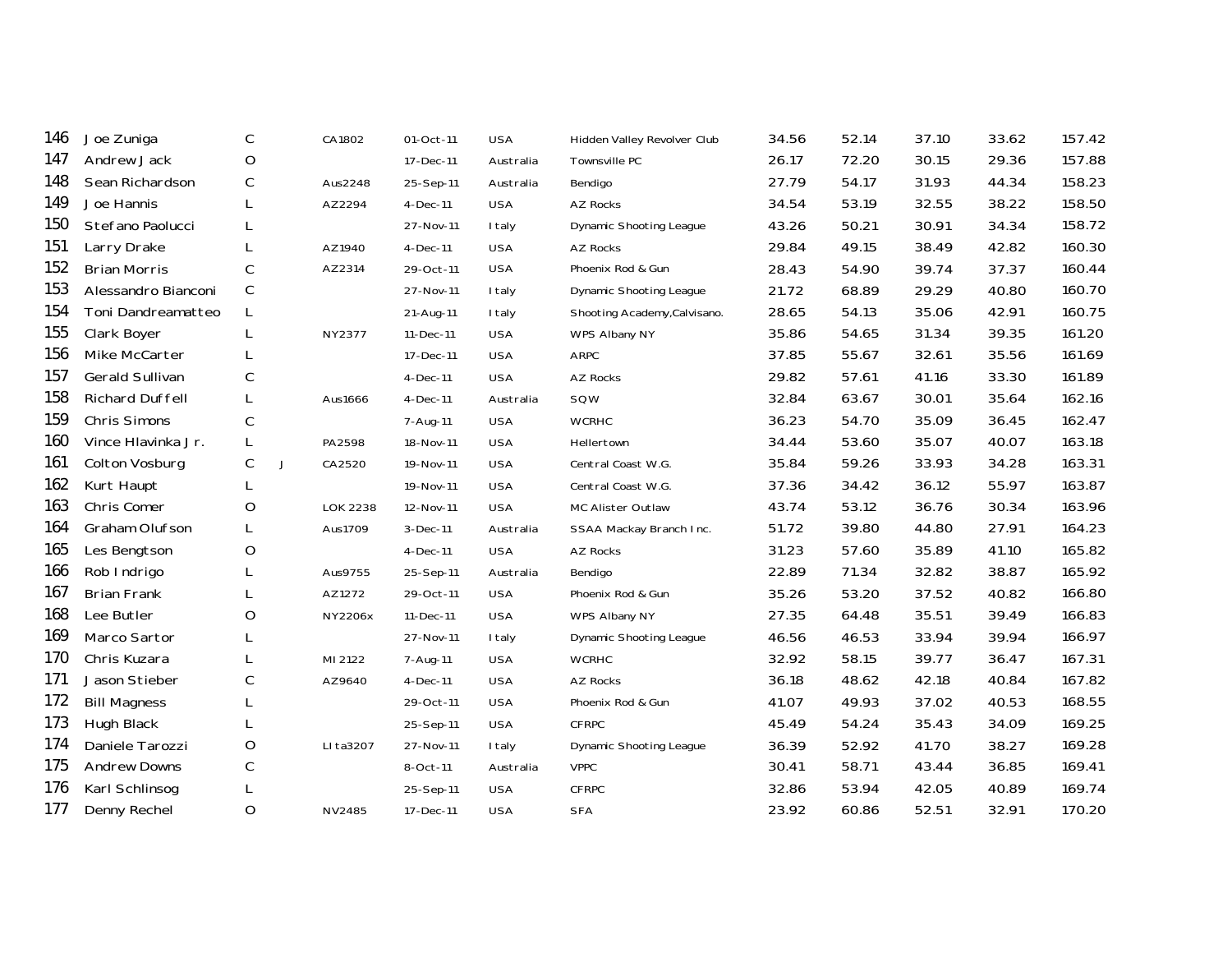| 178 | Jeremy McKenzie        | O           |               | 7-Aug-11   | <b>USA</b>    | <b>WCRHC</b>                   | 39.39 | 68.17 | 30.97 | 31.89 | 170.42 |
|-----|------------------------|-------------|---------------|------------|---------------|--------------------------------|-------|-------|-------|-------|--------|
| 179 | Ron McGraw             | L           | OR2394        | 17-Dec-11  | <b>USA</b>    | <b>ARPC</b>                    | 34.20 | 55.02 | 39.47 | 41.88 | 170.57 |
| 180 | Scotty Hubberd         | L           | FL2430        | 25-Sep-11  | <b>USA</b>    | <b>CFRPC</b>                   | 35.35 | 52.85 | 45.74 | 37.36 | 171.30 |
| 181 | Al Cooke               | С           |               | 10-Sep-11  | Australia     | <b>VPPC</b>                    | 36.95 | 60.15 | 44.91 | 29.49 | 171.50 |
| 182 | Eric Hartman           | $\circ$     | PA1703        | 6-Nov-11   | <b>USA</b>    | Ontelaunee Rod & Gun Club      | 26.33 | 67.43 | 38.51 | 40.13 | 172.40 |
| 183 | Patrick Tellaroli      | $\mathsf C$ |               | 21-Aug-11  | I taly        | Shooting Academy, Calvisano.   | 32.84 | 69.47 | 31.60 | 38.80 | 172.71 |
| 184 | Geoffrey Siembor       | L           | MI 2525       | 7-Aug-11   | <b>USA</b>    | <b>WCRHC</b>                   | 48.22 | 54.39 | 32.62 | 37.70 | 172.93 |
| 185 | <b>Brett Andrews</b>   | $\circ$     |               | 25-Sep-11  | Australia     | Bendigo                        | 24.81 | 58.71 | 46.76 | 43.33 | 173.61 |
| 186 | Marco Sartor           | O           |               | 27-Nov-11  | <b>I</b> taly | <b>Dynamic Shooting League</b> | 30.37 | 68.92 | 33.72 | 41.74 | 174.75 |
| 187 | <b>Rick Yost</b>       | C           | AZ2076        | 29-Oct-11  | <b>USA</b>    | Phoenix Rod & Gun              | 31.76 | 58.95 | 42.83 | 42.36 | 175.90 |
| 188 | <b>Charles Simonel</b> | C           | FL2502        | 25-Sep-11  | <b>USA</b>    | <b>CFRPC</b>                   | 38.98 | 62.05 | 35.65 | 39.75 | 176.43 |
| 189 | PhilSantos             | L           | NV2482        | 17-Dec-11  | <b>USA</b>    | <b>SFA</b>                     | 50.16 | 59.46 | 33.92 | 33.14 | 176.68 |
| 190 | Dave Lake              |             | CA2141        | 11-Dec-11  | <b>USA</b>    | Oakdale Sportmans Club         | 31.42 | 74.89 | 32.39 | 38.00 | 176.70 |
| 191 | <b>Brad Perkinson</b>  | O           | AZ2144        | $4-Dec-11$ | <b>USA</b>    | <b>AZ Rocks</b>                | 45.42 | 50.77 | 39.99 | 40.58 | 176.76 |
| 192 | Kurt Slobodzian        | L           | LAZ1521       | 29-Oct-11  | <b>USA</b>    | Phoenix Rod & Gun              | 35.66 | 50.57 | 37.08 | 53.77 | 177.08 |
| 193 | Ari Aristidou          | O           |               | 5-Nov-11   | Australia     | <b>SSAA Brisbane</b>           | 43.42 | 59.94 | 35.02 | 39.15 | 177.53 |
| 194 | Ken Smith              | O           |               | 25-Sep-11  | Australia     | Bendigo                        | 29.48 | 67.49 | 45.26 | 35.37 | 177.60 |
| 195 | Massimo Mirti          | L           |               | 27-Nov-11  | <b>I</b> taly | Dynamic Shooting League        | 43.04 | 53.47 | 39.64 | 41.50 | 177.65 |
| 196 | <b>Bob Miles</b>       | O           | LCARAM        | 26-Nov-11  | <b>USA</b>    | California Wheel Burners       | 32.39 | 42.56 | 60.93 | 42.19 | 178.07 |
| 197 | Ryan Patterson         | L           | CA2509        | 11-Dec-11  | <b>USA</b>    | Oakdale Sportmans Club         | 43.74 | 59.27 | 34.53 | 40.98 | 178.52 |
| 198 | Pierangelo Rossi       | L           |               | 21-Aug-11  | I taly        | Shooting Academy, Calvisano.   | 29.90 | 55.55 | 45.96 | 47.15 | 178.56 |
| 199 | <b>Travis Crawford</b> | $\mathsf C$ |               | 27-Nov-11  | <b>USA</b>    | The Wild Bunch                 | 33.82 | 62.51 | 38.22 | 44.22 | 178.77 |
| 200 | Ross Palmer            | С           |               | 7-Aug-11   | <b>USA</b>    | <b>WCRHC</b>                   | 37.69 | 65.00 | 36.60 | 40.32 | 179.61 |
| 201 | Bob Schoenbaum         | $\circ$     | <b>LCA148</b> | 26-Nov-11  | <b>USA</b>    | California Wheel Burners       | 23.75 | 40.67 | 68.94 | 46.65 | 180.01 |
| 202 | Cat Catasti            | O           |               | 17-Dec-11  | Australia     | Townsville PC                  | 35.38 | 70.41 | 38.00 | 36.82 | 180.61 |
| 203 | Mark Hicks             | C           | CA2188        | 11-Sep-11  | <b>USA</b>    | <b>NVSA</b>                    | 39.19 | 67.19 | 35.68 | 38.72 | 180.78 |
| 204 | <b>Bruce Warran</b>    | L           | MI 2078       | 18-Sep-11  | <b>USA</b>    | Atlanta Conservation Club (IN) | 37.33 | 56.20 | 37.25 | 50.20 | 180.98 |
| 205 | John Sheerman          | O           |               | 11-Dec-11  | Australia     | Mountain District P.C.         | 37.91 | 61.25 | 40.82 | 41.13 | 181.11 |
| 206 | Fabio Cattelan         | O           |               | 27-Nov-11  | I taly        | Dynamic Shooting League        | 36.24 | 60.25 | 43.45 | 41.17 | 181.11 |
| 207 | <b>Todd Taylor</b>     | L           | AZ2121        | 29-Oct-11  | <b>USA</b>    | Phoenix Rod & Gun              | 41.13 | 49.21 | 42.71 | 48.10 | 181.15 |
| 208 | Roberto Marchi         | С           |               | 27-Nov-11  | <b>I</b> taly | Dynamic Shooting League        | 31.53 | 62.54 | 42.15 | 44.98 | 181.20 |
| 209 | Adam Urbansky          | L           |               | 17-Dec-11  | Australia     | Townsville PC                  | 28.17 | 68.25 | 44.85 | 40.06 | 181.33 |
|     |                        |             |               |            |               |                                |       |       |       |       |        |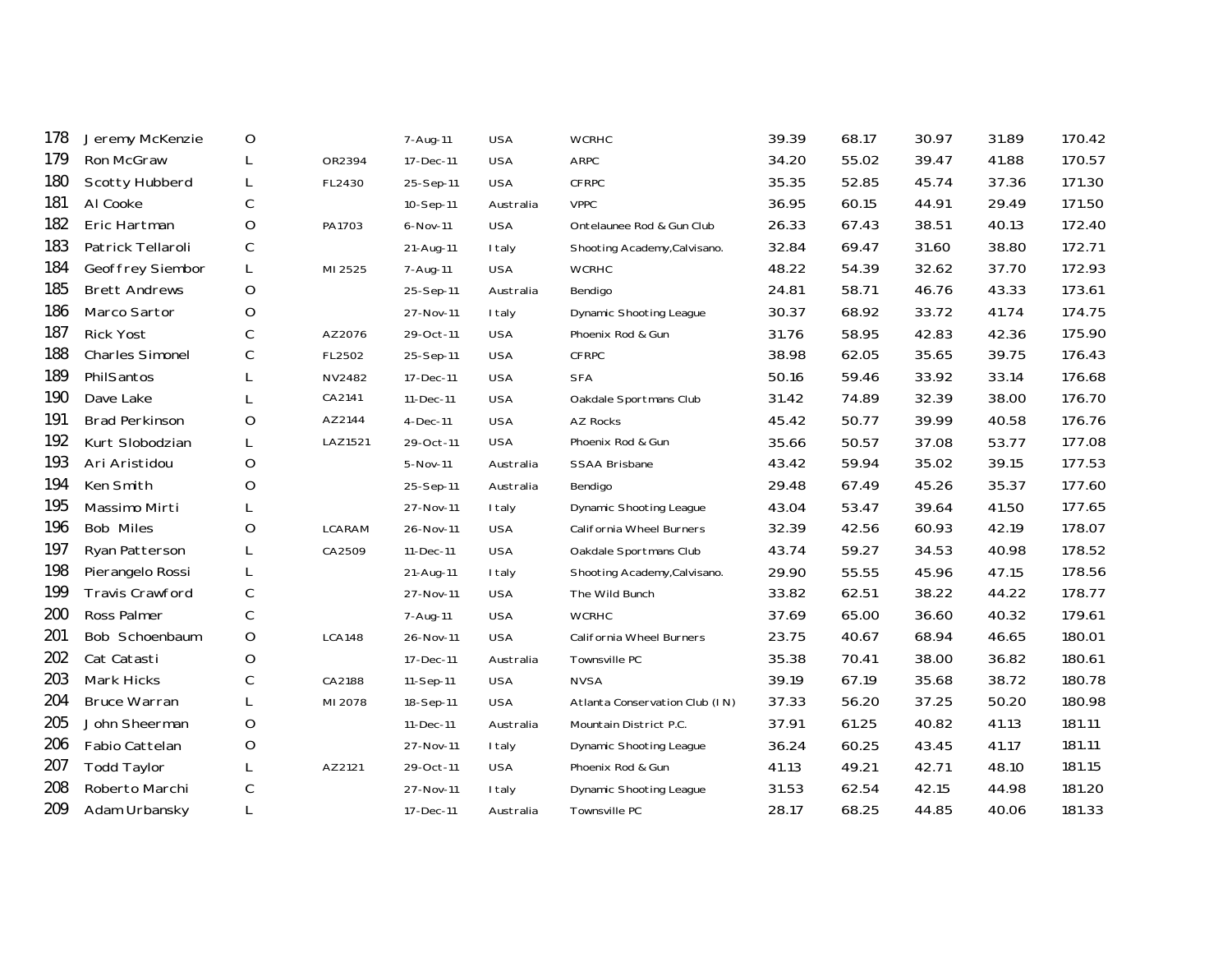| 210 | Chuck VanAlstyne      | C           |   | NY1622  | 11-Dec-11  | <b>USA</b> | WPS Albany NY                  | 34.81 | 67.46 | 35.96 | 44.40 | 182.63 |
|-----|-----------------------|-------------|---|---------|------------|------------|--------------------------------|-------|-------|-------|-------|--------|
| 211 | Charlie Crawford      | L           |   |         | 27-Nov-11  | <b>USA</b> | The Wild Bunch                 | 30.83 | 73.03 | 33.88 | 44.98 | 182.72 |
| 212 | Barbara Thibodaux     | L           | L | LA1436  | 27-Aug-11  | <b>USA</b> | LSS                            | 27.60 | 79.70 | 35.38 | 40.31 | 182.99 |
| 213 | Peter Knopp           | O           |   |         | 25-Sep-11  | Australia  | Bendigo                        | 32.68 | 71.64 | 37.84 | 40.97 | 183.13 |
| 214 | Larry Huey            |             |   |         | 29-Oct-11  | <b>USA</b> | Pinetucky                      | 43.48 | 65.70 | 38.94 | 35.36 | 183.48 |
| 215 | Pat Dufrene           |             |   |         | 27-Aug-11  | <b>USA</b> | <b>LSS</b>                     | 34.75 | 69.47 | 36.18 | 43.26 | 183.66 |
| 216 | Kyle Munn             | C           |   | IN2504  | 18-Sep-11  | <b>USA</b> | Atlanta Conservation Club (IN) | 33.93 | 73.63 | 40.15 | 36.11 | 183.82 |
| 217 | <b>Blair Cooper</b>   | C           |   | MI 3039 | 18-Sep-11  | <b>USA</b> | Atlanta Conservation Club (IN) | 34.57 | 62.01 | 45.25 | 42.08 | 183.91 |
| 218 | Dennis Lowe           | O           |   |         | 5-Nov-11   | Australia  | SSAA Brisbane                  | 39.44 | 62.81 | 42.63 | 39.54 | 184.42 |
| 219 | Glen (Curly) Harrison | L           |   | OK 2269 | 19-Nov-11  | <b>USA</b> | C.O.R.E                        | 43.10 | 57.56 | 44.20 | 41.00 | 185.86 |
| 220 | Giovanni Brancati     | L           |   |         | 21-Aug-11  | I taly     | Shooting Academy, Calvisano.   | 37.69 | 71.20 | 42.59 | 34.99 | 186.47 |
| 221 | Eugene Nemeth         | L           |   | MI 2312 | 7-Aug-11   | <b>USA</b> | <b>WCRHC</b>                   | 50.03 | 63.91 | 38.70 | 34.00 | 186.64 |
| 222 | Mike Massie           | L           |   |         | 19-Nov-11  | <b>USA</b> | C.O.R.E                        | 25.38 | 63.78 | 49.34 | 48.22 | 186.72 |
| 223 | Steve Baxter          | L           |   | LCA1676 | 26-Nov-11  | <b>USA</b> | California Wheel Burners       | 25.15 | 43.21 | 75.21 | 43.28 | 186.85 |
| 224 | Sharon Dickey         | L           | L | CA1602  | 26-Nov-11  | <b>USA</b> | California Wheel Burners       | 36.17 | 43.52 | 62.40 | 44.93 | 187.02 |
| 225 | Marco Sartor          | C           |   |         | 27-Nov-11  | I taly     | Dynamic Shooting League        | 41.03 | 70.90 | 32.58 | 42.52 | 187.03 |
| 226 | John Fairchild        | C           |   | CT1627  | $3-Sep-11$ | <b>USA</b> | Mass Action Wheel Gunners      | 37.88 | 64.05 | 46.07 | 39.32 | 187.32 |
| 227 | John Moss             | L           |   | Aus2100 | 26-Dec-11  | Australia  | <b>MDPC</b>                    | 42.18 | 64.32 | 41.91 | 38.95 | 187.36 |
| 228 | Giovanni Festa        | L           |   |         | 21-Aug-11  | I taly     | Shooting Academy, Calvisano.   | 46.99 | 58.45 | 40.48 | 41.98 | 187.90 |
| 229 | Willie Hall           | L           |   | AZ2075  | 27-Nov-11  | <b>USA</b> | The Wild Bunch                 | 32.10 | 74.16 | 41.27 | 41.24 | 188.77 |
| 230 | David Canney          | $\mathsf C$ |   | PEND    | $3-Sep-11$ | <b>USA</b> | Mass Action Wheel Gunners      | 32.24 | 71.08 | 43.66 | 42.21 | 189.19 |
| 231 | Paolo Scarabotti      | L           |   |         | 27-Nov-11  | I taly     | Dynamic Shooting League        | 34.10 | 62.21 | 39.56 | 53.48 | 189.35 |
| 232 | Darren Van Unen       | $\mathsf C$ |   |         | 26-Dec-11  | Australia  | <b>MDPC</b>                    | 38.98 | 62.06 | 46.64 | 41.79 | 189.47 |
| 233 | Alan Howard           | $\mathsf C$ |   |         | 11-Dec-11  | Australia  | Mountain District P.C.         | 33.49 | 60.70 | 45.02 | 50.55 | 189.76 |
| 234 | Patrick Foley         |             |   | PA2534  | 6-Nov-11   | <b>USA</b> | Ontelaunee Rod & Gun Club      | 36.19 | 69.15 | 39.36 | 45.60 | 190.30 |
| 235 | John Sharpe           | O           |   | Aus1401 | 17-Dec-11  | Australia  | Townsville PC                  | 36.21 | 72.29 | 43.55 | 38.45 | 190.50 |
| 236 | <b>Todd Taylor</b>    | L           |   | AZ2122  | 4-Dec-11   | <b>USA</b> | AZ Rocks                       | 33.70 | 68.87 | 38.77 | 49.39 | 190.73 |
| 237 | Cedric Yoshimura      | C           |   | CA040   | 26-Nov-11  | <b>USA</b> | California Wheel Burners       | 44.25 | 34.25 | 72.63 | 39.71 | 190.84 |
| 238 | Tom Olewine           | L           |   | LPA9976 | 16-Dec-11  | <b>USA</b> | Hellertown                     | 35.23 | 71.78 | 41.37 | 43.04 | 191.42 |
| 239 | Willie Hall           | L           |   | AZ2075  | 4-Dec-11   | <b>USA</b> | AZ Rocks                       | 34.95 | 60.71 | 52.48 | 43.67 | 191.81 |
| 240 | Chris Temple          | С           |   | NY2569  | 4-Dec-11   | <b>USA</b> | AZ Rocks                       | 42.19 | 77.22 | 38.92 | 34.03 | 192.36 |
| 241 | Kevin Williams        | $\mathsf C$ |   |         | 25-Sep-11  | <b>USA</b> | <b>CFRPC</b>                   | 25.81 | 69.83 | 43.90 | 53.58 | 193.12 |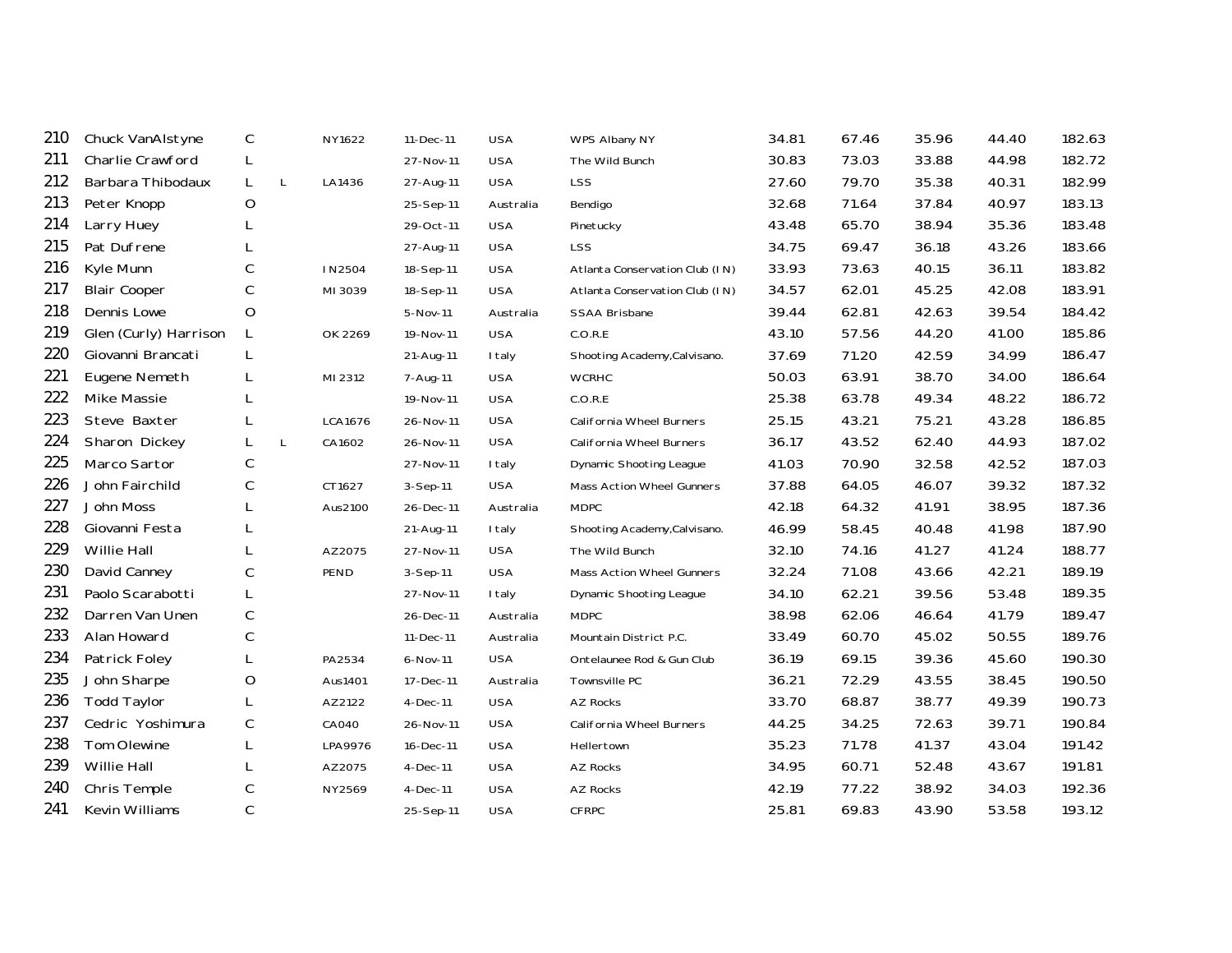| <b>Gerald Mitchell</b> | L           | MI 2524 | 7-Aug-11   | <b>USA</b> | <b>WCRHC</b>                   | 48.16 | 64.38 | 36.33 | 44.47 | 193.34 |
|------------------------|-------------|---------|------------|------------|--------------------------------|-------|-------|-------|-------|--------|
| <b>Terry Cheyne</b>    | O           |         | $3-Dec-11$ | Australia  | SSAA Mackay Branch Inc.        | 70.93 | 33.04 | 46.32 | 43.34 | 193.63 |
| Roberto Marchi         | L           |         | 27-Nov-11  | I taly     | Dynamic Shooting League        | 48.48 | 70.55 | 35.94 | 39.07 | 194.04 |
| Matt Thompson          | C           |         | 25-Sep-11  | <b>USA</b> | CFRPC                          | 35.76 | 63.25 | 57.48 | 37.75 | 194.24 |
| Willie Hall            | L           | AZ2075  | 29-Oct-11  | <b>USA</b> | Phoenix Rod & Gun              | 42.58 | 61.72 | 44.74 | 45.45 | 194.49 |
| Kevin Johnson          | $\mathsf C$ | CA2462  | 26-Nov-11  | <b>USA</b> | California Wheel Burners       | 43.60 | 37.71 | 76.06 | 37.19 | 194.56 |
| John Richardson        | С           |         | 27-Nov-11  | <b>USA</b> | The Wild Bunch                 | 33.58 | 64.20 | 42.77 | 54.28 | 194.83 |
| John Major             | C           | NY1583  | 11-Dec-11  | <b>USA</b> | WPS Albany NY                  | 42.55 | 72.76 | 38.32 | 41.81 | 195.44 |
| <b>Richard Marty</b>   | L           |         | 17-Dec-11  | <b>USA</b> | <b>SFA</b>                     | 31.97 | 81.26 | 40.02 | 42.43 | 195.68 |
| Ray Kondo              | C           |         | 27-Nov-11  | <b>USA</b> | The Wild Bunch                 | 39.66 | 59.28 | 48.55 | 48.27 | 195.76 |
| John Haberern          | O           | CT2022  | 11-Dec-11  | <b>USA</b> | WPS Albany NY                  | 58.76 | 60.73 | 40.16 | 36.16 | 195.81 |
| Jerry Paugh            | L           | AZ2315  | 4-Dec-11   | <b>USA</b> | AZ Rocks                       | 39.18 | 72.34 | 42.04 | 42.37 | 195.93 |
| Tom DiPietro           | С           |         | 7-Aug-11   | <b>USA</b> | <b>WCRHC</b>                   | 27.58 | 93.95 | 41.37 | 33.93 | 196.83 |
| Al Balatico            |             |         | 27-Aug-11  | <b>USA</b> | <b>LSS</b>                     | 35.98 | 60.93 | 38.67 | 61.30 | 196.88 |
| <b>Bill Miller</b>     | L           |         | 25-Sep-11  | <b>USA</b> | <b>CFRPC</b>                   | 45.87 | 70.43 | 41.24 | 39.44 | 196.98 |
| Steve Schuette         | С           |         | 17-Dec-11  | <b>USA</b> | <b>SFA</b>                     | 33.38 | 88.96 | 36.72 | 38.30 | 197.36 |
| Jerry D'Amico          | $\circ$     | AZ2460  | 27-Nov-11  | <b>USA</b> | The Wild Bunch                 | 35.71 | 55.41 | 69.88 | 36.56 | 197.56 |
| Mario Mendez           | $\circ$     | FL1770  | 25-Sep-11  | <b>USA</b> | CFRPC                          | 39.31 | 69.00 | 47.86 | 41.48 | 197.65 |
| Mike Cox               |             |         | 19-Nov-11  | <b>USA</b> | C.O.R.E                        | 47.59 | 65.35 | 42.41 | 42.61 | 197.96 |
| <b>Bruce Callinan</b>  | O           | Aus1648 | 2-Oct-11   | Australia  | Geelong                        | 42.62 | 39.04 | 45.98 | 70.43 | 198.07 |
| John Moss              | L           | Aus2100 | 11-Dec-11  | Australia  | Mountain District P.C.         | 44.35 | 73.44 | 39.74 | 41.02 | 198.55 |
| <b>Bruce Jones</b>     | L           |         | 18-Sep-11  | <b>USA</b> | Atlanta Conservation Club (IN) | 33.47 | 71.24 | 43.93 | 49.99 | 198.63 |
| John Upfield           | L           | Aus1236 | 25-Sep-11  | Australia  | Bendigo                        | 39.12 | 67.62 | 45.58 | 46.77 | 199.09 |
| Lance Boehlke          | L           | NY2508  | 11-Dec-11  | <b>USA</b> | WPS Albany NY                  | 44.48 | 70.91 | 40.68 | 44.63 | 200.70 |
| JL Larry Rhodes        | L           | NV2472  | 17-Dec-11  | <b>USA</b> | <b>SFA</b>                     | 48.99 | 66.59 | 39.51 | 45.69 | 200.78 |
| Susan Collier          | L           | AZ2488  | 29-Oct-11  | <b>USA</b> | Phoenix Rod & Gun              | 41.14 | 60.47 | 44.66 | 55.37 | 201.64 |
| Frank Damato           | L           |         | $4-Dec-11$ | <b>USA</b> | AZ Rocks                       | 33.11 | 69.44 | 42.84 | 57.76 | 203.15 |
| Jim Burnett            | С           | AZ2526  | 27-Nov-11  | <b>USA</b> | The Wild Bunch                 | 28.82 | 71.28 | 41.50 | 62.15 | 203.75 |
| Willie Zarth Jr        | L           | CA2211  | 26-Nov-11  | <b>USA</b> | California Wheel Burners       | 30.56 | 47.19 | 76.23 | 49.84 | 203.82 |
| Jerry Paugh            | L           | AZ2315  | 27-Nov-11  | <b>USA</b> | The Wild Bunch                 | 33.95 | 71.70 | 48.99 | 49.32 | 203.96 |
| <b>Bob Powell</b>      |             | MA9632  | 11-Dec-11  | <b>USA</b> | WPS Albany NY                  | 24.95 | 45.03 | 93.48 | 40.96 | 204.42 |
| Scott Hearn            | C           |         | 19-Nov-11  | <b>USA</b> | C.O.R.E                        | 46.23 | 74.18 | 43.99 | 41.65 | 206.05 |
|                        |             |         |            |            |                                |       |       |       |       |        |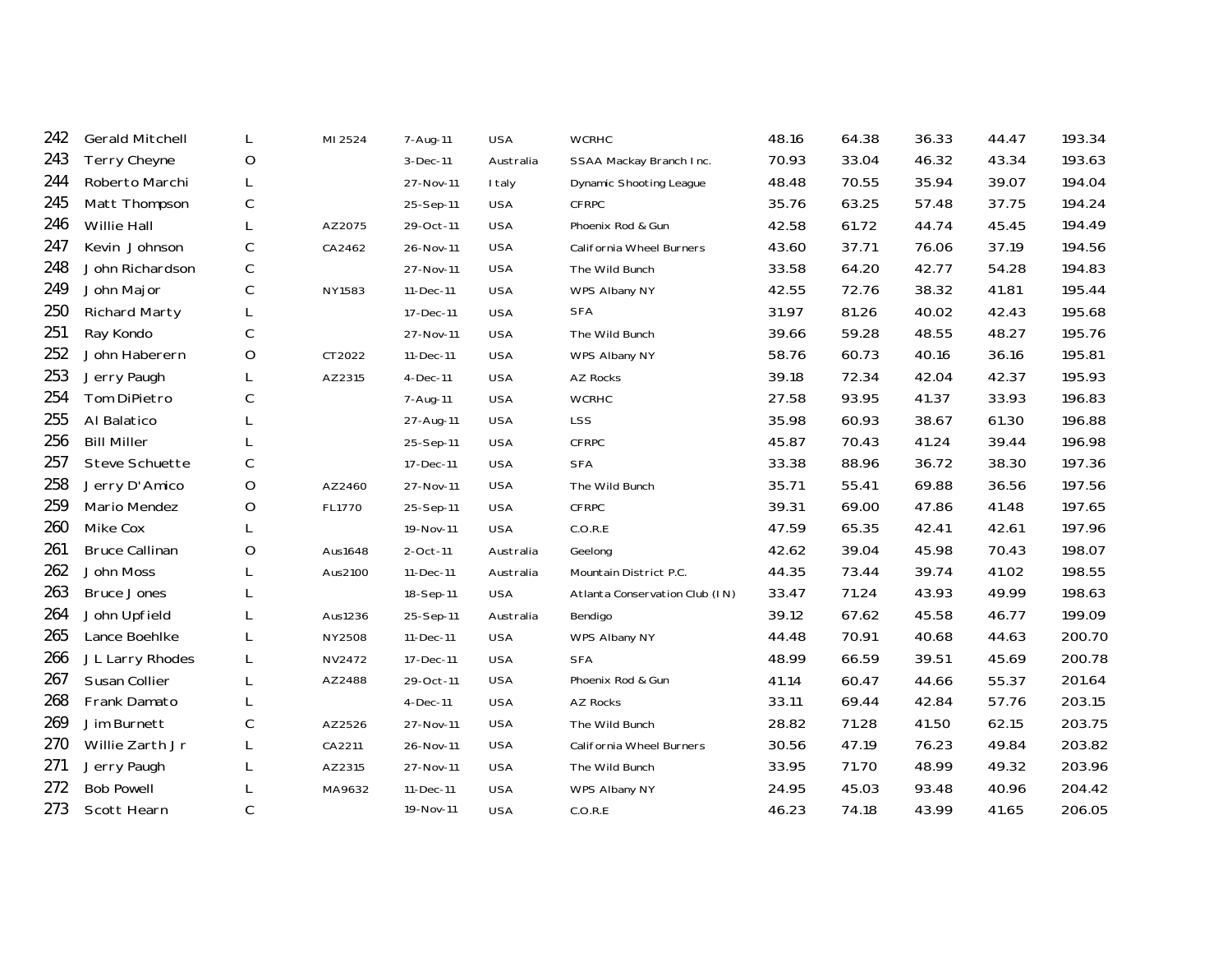| 274 | Phil McCammon           | L | AZ2500       | 29-Oct-11  | <b>USA</b> | Phoenix Rod & Gun              | 48.49 | 62.01  | 41.12 | 56.49 | 208.11 |
|-----|-------------------------|---|--------------|------------|------------|--------------------------------|-------|--------|-------|-------|--------|
| 275 | <b>Blair Baker</b>      | С |              | 7-Aug-11   | <b>USA</b> | <b>WCRHC</b>                   | 45.57 | 68.04  | 41.30 | 54.02 | 208.93 |
| 276 | Jim Gross               | С | AZ1812       | 29-Oct-11  | <b>USA</b> | Phoenix Rod & Gun              | 44.36 | 62.27  | 49.61 | 53.70 | 209.94 |
| 277 | Vince Hlavinka Sr.      | L |              | 18-Nov-11  | <b>USA</b> | Hellertown                     | 40.93 | 79.48  | 37.87 | 51.80 | 210.08 |
| 278 | Larry Colson            | O |              | 25-Sep-11  | <b>USA</b> | <b>CFRPC</b>                   | 39.71 | 65.94  | 50.36 | 54.34 | 210.35 |
| 279 | Fred Holden             | L | CA1706       | 01-Oct-11  | <b>USA</b> | Hidden Valley Revolver Club    | 46.99 | 74.34  | 48.64 | 41.17 | 211.14 |
| 280 | Lynn Brazelton          | С | CA2479       | 11-Sep-11  | <b>USA</b> | <b>NVSA</b>                    | 42.39 | 72.90  | 43.78 | 52.56 | 211.63 |
| 281 | Maryann Melisi          | L | L<br>NY1623  | 11-Dec-11  | <b>USA</b> | WPS Albany NY                  | 46.97 | 82.08  | 42.09 | 40.93 | 212.07 |
| 282 | <b>Belinda Micallef</b> | С | $\mathsf{L}$ | 10-Sep-11  | Australia  | <b>VPPC</b>                    | 44.84 | 87.60  | 39.80 | 40.07 | 212.31 |
| 283 | Claudio Cinetto         | L |              | 27-Nov-11  | I taly     | <b>Dynamic Shooting League</b> | 43.80 | 77.39  | 36.39 | 55.05 | 212.63 |
| 284 | Jon Bamford             | С |              | 10-Sep-11  | Australia  | <b>VPPC</b>                    | 43.79 | 79.86  | 49.43 | 39.99 | 213.07 |
| 285 | Ben Belkin              | L | AZ2575       | 4-Dec-11   | <b>USA</b> | AZ Rocks                       | 46.11 | 70.86  | 45.00 | 51.45 | 213.42 |
| 286 | <b>Bob Boyer</b>        | L |              | 18-Nov-11  | <b>USA</b> | Hellertown                     | 50.84 | 70.50  | 48.96 | 43.19 | 213.49 |
| 287 | Franco Innocenti        | L | Aus1085      | $4-Dec-11$ | Australia  | SQW                            | 41.70 | 73.85  | 47.33 | 50.79 | 213.67 |
| 288 | Scott Hearn             | С |              | 12-Nov-11  | <b>USA</b> | MC Alister Outlaw              | 44.46 | 77.98  | 50.05 | 41.29 | 213.78 |
| 289 | Dave Delger             | L | LA2322       | 27-Aug-11  | <b>USA</b> | <b>LSS</b>                     | 35.75 | 78.68  | 50.26 | 49.36 | 214.05 |
| 290 | Robert Miksit           | L |              | 6-Nov-11   | <b>USA</b> | Ontelaunee Rod & Gun Club      | 39.88 | 74.58  | 49.31 | 51.06 | 214.83 |
| 291 | Dale Beckett            | L |              | 6-Nov-11   | <b>USA</b> | Ontelaunee Rod & Gun Club      | 42.82 | 79.63  | 41.48 | 51.47 | 215.40 |
| 292 | Vince Hlavinka Sr.      | L |              | 16-Dec-11  | <b>USA</b> | Hellertown                     | 45.03 | 69.33  | 49.12 | 52.50 | 215.98 |
| 293 | George Hendershot       | L | PA1880       | 18-Nov-11  | <b>USA</b> | Hellertown                     | 47.65 | 79.02  | 44.38 | 46.51 | 217.56 |
| 294 | George Varoutsas        | L |              | 21-Aug-11  | I taly     | Shooting Academy, Calvisano.   | 38.78 | 102.27 | 33.75 | 43.18 | 217.98 |
| 295 | Steve Brown             | L | FL2491       | 25-Sep-11  | <b>USA</b> | <b>CFRPC</b>                   | 44.06 | 76.96  | 47.20 | 51.25 | 219.47 |
| 296 | Frank Fitzgerald        | O |              | 11-Dec-11  | Australia  | Mountain District P.C.         | 43.04 | 82.14  | 45.68 | 48.76 | 219.62 |
| 297 | Carl Shelton            | O |              | 19-Nov-11  | <b>USA</b> | C.O.R.E                        | 47.07 | 75.62  | 53.07 | 44.44 | 220.20 |
| 298 | <b>Bruce Whitacre</b>   | O |              | 11-Dec-11  | <b>USA</b> | Oakdale Sportmans Club         | 33.96 | 94.01  | 42.39 | 50.10 | 220.46 |
| 299 | Larry Santarossa        | L | AZ2603       | $4-Dec-11$ | <b>USA</b> | <b>AZ Rocks</b>                | 34.08 | 89.97  | 47.46 | 50.43 | 221.94 |
| 300 | Warren Messina          | L | LCA1599      | 26-Nov-11  | <b>USA</b> | California Wheel Burners       | 37.25 | 50.09  | 88.36 | 46.52 | 222.22 |
| 301 | Ed Vernon               | С | CA2424       | 11-Sep-11  | <b>USA</b> | <b>NVSA</b>                    | 51.35 | 78.85  | 39.78 | 52.26 | 222.24 |
| 302 | Chris Morrett           | С |              | 11-Dec-11  | <b>USA</b> | WPS Albany NY                  | 42.49 | 97.66  | 40.43 | 41.67 | 222.25 |
| 303 | Michele Cavalli         | O |              | 27-Nov-11  | I taly     | Dynamic Shooting League        | 60.42 | 65.44  | 51.51 | 45.58 | 222.95 |
| 304 | Tony Dorangrichia       | C | NY1991       | 11-Dec-11  | <b>USA</b> | WPS Albany NY                  | 31.14 | 103.97 | 43.25 | 44.63 | 222.99 |
| 305 | Ty Hamby                | L | CA2395       | 11-Sep-11  | <b>USA</b> | <b>NVSA</b>                    | 65.31 | 74.42  | 44.19 | 39.72 | 223.64 |
|     |                         |   |              |            |            |                                |       |        |       |       |        |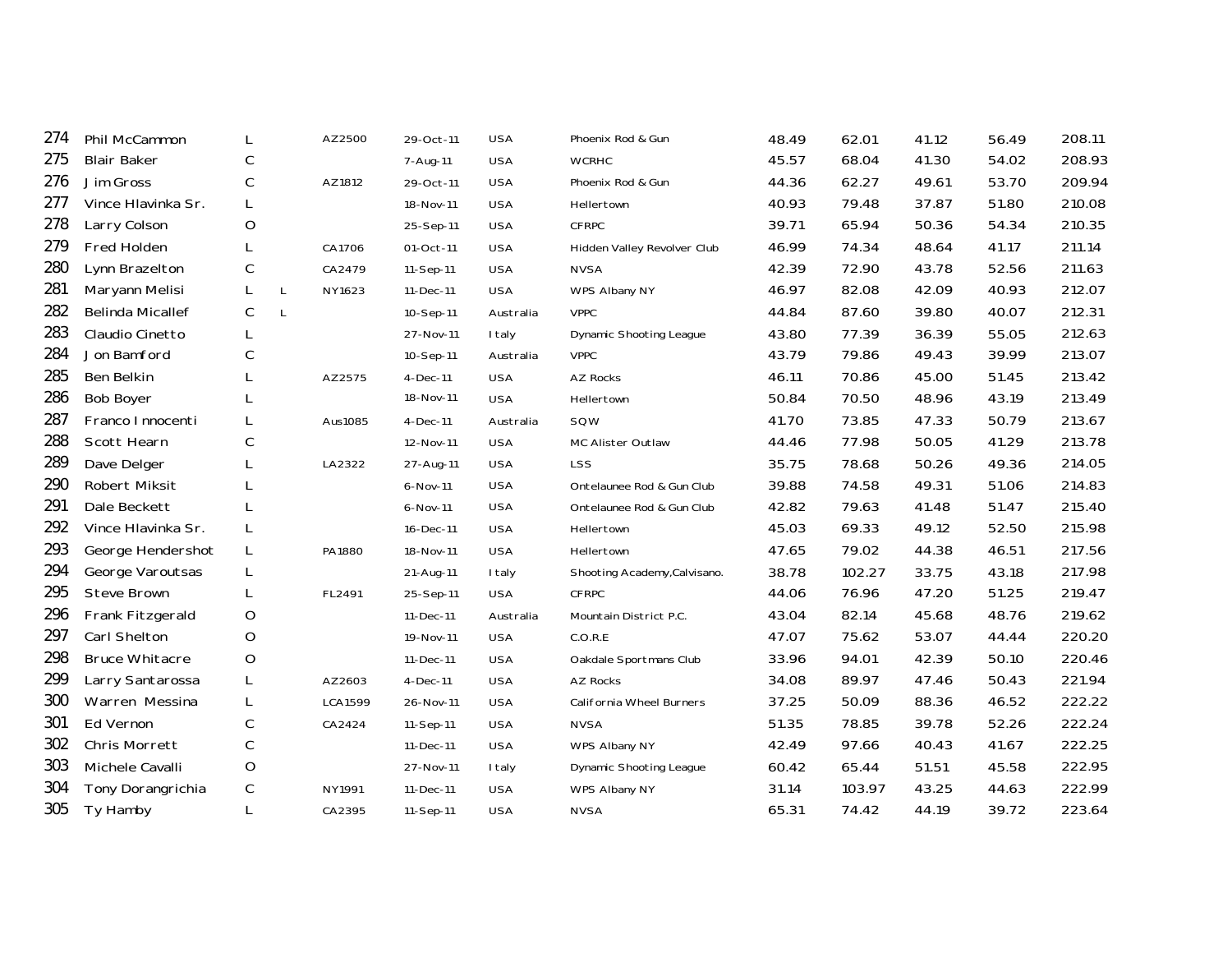| Giuseppe Draicchio  | C           |              |           | 27-Nov-11  | <b>I</b> taly | <b>Dynamic Shooting League</b> | 38.82 | 77.31  | 55.52 | 54.26 | 225.91 |
|---------------------|-------------|--------------|-----------|------------|---------------|--------------------------------|-------|--------|-------|-------|--------|
| Chuck Black         | L           |              | AZ2325    | $4-Dec-11$ | <b>USA</b>    | <b>AZ Rocks</b>                | 50.05 | 85.99  | 41.44 | 48.67 | 226.15 |
| Susan Collier       | L           | L            | AZ2488    | 4-Dec-11   | <b>USA</b>    | AZ Rocks                       | 40.95 | 72.77  | 55.88 | 56.62 | 226.22 |
| Patty Hartman       | O           | $\mathsf{L}$ | PA1704    | 6-Nov-11   | <b>USA</b>    | Ontelaunee Rod & Gun Club      | 52.80 | 70.97  | 48.44 | 54.42 | 226.63 |
| Phil Archdale       | L           |              | WI 9790   | $4-Dec-11$ | <b>USA</b>    | <b>AZ Rocks</b>                | 39.20 | 77.77  | 48.23 | 61.72 | 226.92 |
| John Santarossa     | С           |              |           | $4-Dec-11$ | <b>USA</b>    | <b>AZ Rocks</b>                | 48.41 | 80.50  | 50.10 | 48.37 | 227.38 |
| Allen Plumber       | L           |              |           | 17-Dec-11  | <b>USA</b>    | <b>SFA</b>                     | 44.17 | 86.35  | 45.57 | 51.44 | 227.53 |
| George Hawkins      | L           |              | FL2435    | 25-Sep-11  | <b>USA</b>    | <b>CFRPC</b>                   | 48.08 | 71.79  | 57.27 | 51.18 | 228.32 |
| <b>Bill Hallman</b> | O           |              | PA2255    | 6-Nov-11   | <b>USA</b>    | Ontelaunee Rod & Gun Club      | 48.60 | 73.35  | 52.25 | 54.23 | 228.43 |
| Chuck Black         | L           |              | AZ2325    | 27-Nov-11  | <b>USA</b>    | The Wild Bunch                 | 51.57 | 78.01  | 45.39 | 54.45 | 229.42 |
| Fred Dickey         | L           |              | CA1601    | 26-Nov-11  | <b>USA</b>    | California Wheel Burners       | 45.45 | 47.45  | 87.34 | 49.53 | 229.77 |
| Vince Hlavinka Sr   | O           |              | PA2618    | 6-Nov-11   | <b>USA</b>    | Ontelaunee Rod & Gun Club      | 30.93 | 95.95  | 50.07 | 53.41 | 230.36 |
| Julian Dominy       | С           |              |           | 25-Sep-11  | <b>USA</b>    | <b>CFRPC</b>                   | 42.93 | 78.86  | 54.24 | 55.15 | 231.18 |
| Dean Witt           | L           |              |           | 18-Nov-11  | <b>USA</b>    | Hellertown                     | 53.64 | 85.94  | 48.30 | 43.41 | 231.29 |
| Giovanni Giovannini | $\circ$     |              |           | 27-Nov-11  | I taly        | <b>Dynamic Shooting League</b> | 56.55 | 83.51  | 46.57 | 44.80 | 231.43 |
| Daniele Tarozzi     | С           |              | LI ta3207 | 21-Aug-11  | I taly        | Shooting Academy, Calvisano.   | 52.74 | 85.06  | 42.03 | 51.65 | 231.48 |
| Jack Ganson         | $\mathsf O$ |              | MA2556    | $3-Sep-11$ | <b>USA</b>    | Mass Action Wheel Gunners      | 48.11 | 87.56  | 48.43 | 47.49 | 231.59 |
| Scott White         | С           |              |           | 25-Sep-11  | <b>USA</b>    | <b>CFRPC</b>                   | 43.25 | 82.53  | 52.30 | 53.86 | 231.94 |
| Vince Hlavinka Jr.  | С           |              | PA2598    | 16-Dec-11  | <b>USA</b>    | Hellertown                     | 44.64 | 85.08  | 60.53 | 42.09 | 232.34 |
| Mathew Lutwyche     | С           |              |           | 8-Oct-11   | Australia     | <b>VPPC</b>                    | 42.57 | 80.76  | 60.03 | 49.49 | 232.85 |
| Jason Kantacjian    | L           |              |           | 25-Sep-11  | <b>USA</b>    | <b>CFRPC</b>                   | 40.32 | 106.89 | 43.66 | 43.31 | 234.18 |
| Walt Schneck        | L           |              | PA1730    | 6-Nov-11   | <b>USA</b>    | Ontelaunee Rod & Gun Club      | 45.40 | 87.10  | 48.23 | 53.99 | 234.72 |
| John Olsen          | O           |              | Aus1080   | $4-Dec-11$ | Australia     | SQW                            | 36.57 | 82.05  | 65.58 | 50.54 | 234.74 |
| Neil Saville        | С           |              | FL2426    | 25-Sep-11  | <b>USA</b>    | <b>CFRPC</b>                   | 42.94 | 102.06 | 42.74 | 48.46 | 236.20 |
| Walt Scholl         | С           |              | OR1923    | 17-Dec-11  | <b>USA</b>    | ARPC                           | 44.87 | 97.49  | 45.17 | 49.06 | 236.59 |
| <b>Tommy Nyland</b> | L           |              |           | 29-Oct-11  | <b>USA</b>    | Pinetucky                      | 68.24 | 40.95  | 59.81 | 68.42 | 237.42 |
| <b>Bob Presley</b>  | O           |              |           | $3-Dec-11$ | Australia     | SSAA Mackay Branch Inc.        | 87.76 | 45.44  | 51.95 | 52.87 | 238.02 |
| Steve Richardson    | $\mathsf O$ |              | FL2564    | 25-Sep-11  | <b>USA</b>    | <b>CFRPC</b>                   | 32.16 | 107.50 | 42.59 | 56.56 | 238.81 |
| Murray Simpson      | L           |              |           | 25-Sep-11  | Australia     | Bendigo                        | 43.75 | 94.49  | 45.96 | 54.96 | 239.16 |
| Harry Rungaldier    | L           |              | CA9826    | 26-Nov-11  | <b>USA</b>    | California Wheel Burners       | 38.70 | 47.58  | 91.16 | 62.25 | 239.69 |
| Marco Maceratesi    | L           |              |           | 27-Nov-11  | I taly        | Dynamic Shooting League        | 42.33 | 81.88  | 69.46 | 46.70 | 240.37 |
| Massimo Mirti       | $\mathsf C$ |              |           | 27-Nov-11  | I taly        | Dynamic Shooting League        | 71.88 | 64.08  | 50.01 | 54.52 | 240.49 |
|                     |             |              |           |            |               |                                |       |        |       |       |        |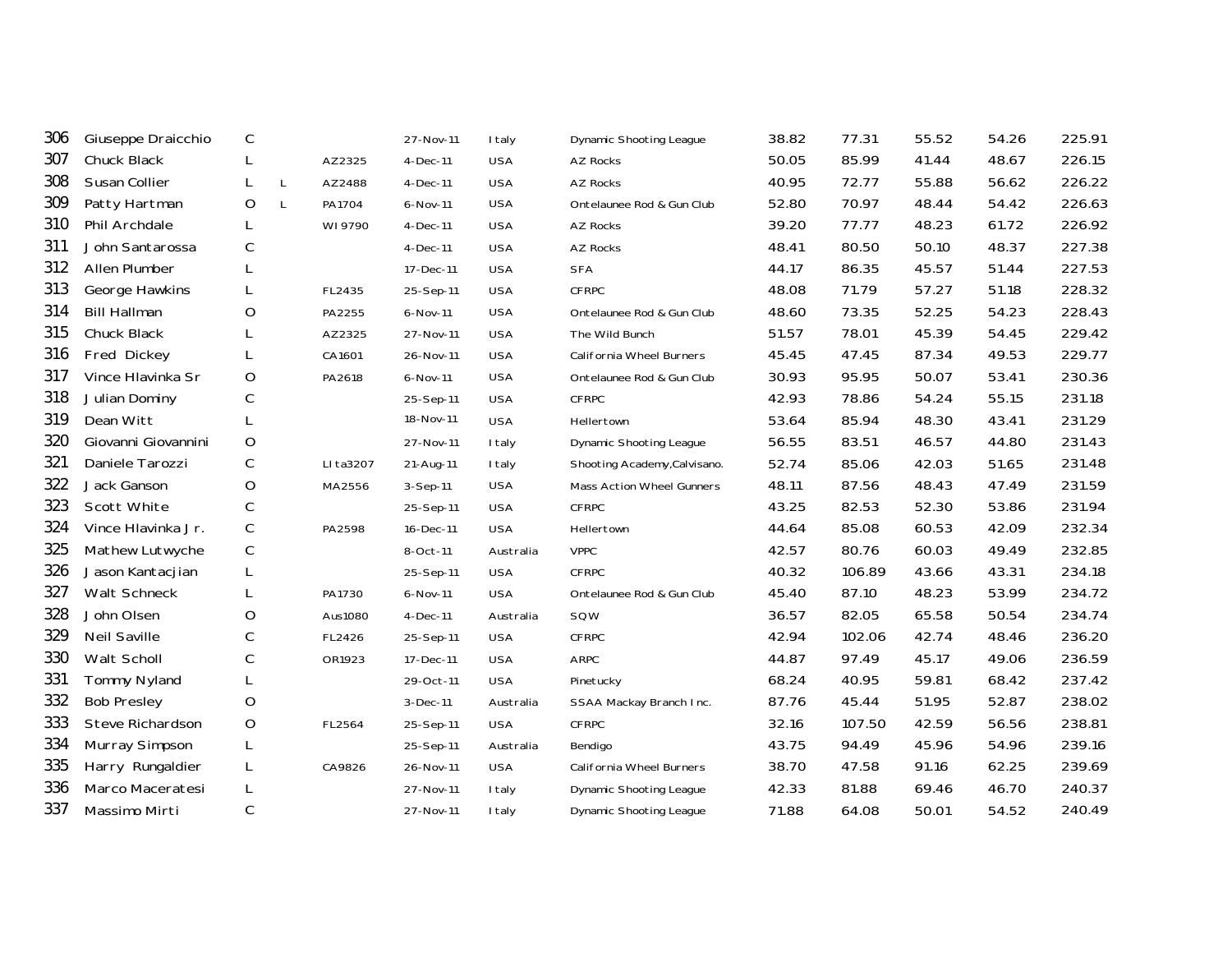| 338 | <b>Buzz Hickman</b>    | L           |              | IN2244 | 18-Sep-11      | <b>USA</b>    | Atlanta Conservation Club (IN) | 46.39 | 92.06  | 53.46 | 48.61 | 240.52 |
|-----|------------------------|-------------|--------------|--------|----------------|---------------|--------------------------------|-------|--------|-------|-------|--------|
| 339 | Keith Dagan            | O           |              |        | 5-Nov-11       | Australia     | SSAA Brisbane                  | 36.40 | 91.32  | 55.62 | 57.30 | 240.64 |
| 340 | George Hendershot      | C           |              | PA1880 | 16-Dec-11      | <b>USA</b>    | Hellertown                     | 41.90 | 84.51  | 47.13 | 67.55 | 241.09 |
| 341 | Mickey Carmichael      | O           | J            | NV2330 | 17-Dec-11      | <b>USA</b>    | <b>SFA</b>                     | 42.23 | 89.03  | 54.08 | 56.44 | 241.78 |
| 342 | Paul Kaminski          | $\mathsf O$ |              | MA2257 | $3-$ Sep $-11$ | <b>USA</b>    | Mass Action Wheel Gunners      | 48.08 | 77.10  | 61.29 | 56.33 | 242.80 |
| 343 | Mathew Lutwyche        | С           |              |        | 10-Sep-11      | Australia     | <b>VPPC</b>                    | 40.38 | 112.66 | 43.85 | 45.97 | 242.86 |
| 344 | <b>Bob Riley</b>       | O           |              |        | $2$ -Oct-11    | Australia     | Geelong                        | 38.98 | 73.79  | 51.32 | 78.93 | 243.02 |
| 345 | Melanie Chan           | С           | $\mathsf{L}$ |        | 25-Sep-11      | <b>USA</b>    | <b>CFRPC</b>                   | 61.07 | 77.11  | 53.00 | 54.05 | 245.23 |
| 346 | Michele Cavalli        | L           |              |        | 27-Nov-11      | <b>I</b> taly | Dynamic Shooting League        | 62.71 | 84.50  | 59.38 | 40.07 | 246.66 |
| 347 | Rowland Othello        | L           |              |        | 12-Nov-11      | <b>USA</b>    | MC Alister Outlaw              | 67.90 | 88.57  | 53.71 | 38.13 | 248.31 |
| 348 | Giovanni Giovannini    | L           |              |        | 27-Nov-11      | I taly        | Dynamic Shooting League        | 39.80 | 111.33 | 53.27 | 44.27 | 248.67 |
| 349 | Mark Farrister         | $\circ$     |              |        | 11-Dec-11      | <b>USA</b>    | Oakdale Sportmans Club         | 48.08 | 98.68  | 47.28 | 55.72 | 249.76 |
| 350 | <b>Timothy Cuddihy</b> | С           |              | FL2530 | 25-Sep-11      | <b>USA</b>    | <b>CFRPC</b>                   | 60.15 | 89.78  | 52.45 | 49.03 | 251.41 |
| 351 | RJ Aguirre             | L           |              |        | 01-Oct-11      | <b>USA</b>    | Hidden Valley Revolver Club    | 60.84 | 83.57  | 57.48 | 50.21 | 252.10 |
| 352 | Randy Leidy            | L           |              |        | 16-Dec-11      | <b>USA</b>    | Hellertown                     | 62.80 | 87.53  | 47.90 | 54.86 | 253.09 |
| 353 | <b>Bob Hurd</b>        | L           |              | FL2413 | 25-Sep-11      | <b>USA</b>    | <b>CFRPC</b>                   | 36.51 | 95.67  | 61.08 | 59.95 | 253.21 |
| 354 | Josh Kottas            | С           |              |        | 01-Oct-11      | <b>USA</b>    | Hidden Valley Revolver Club    | 55.87 | 72.72  | 57.32 | 68.08 | 253.99 |
| 355 | Ash Holbrook           |             |              |        | 17-Dec-11      | <b>USA</b>    | <b>SFA</b>                     | 45.86 | 100.32 | 58.80 | 50.33 | 255.31 |
| 356 | Jeff Strauch           | O           |              | IN2557 | 18-Sep-11      | <b>USA</b>    | Atlanta Conservation Club (IN) | 44.60 | 90.45  | 54.78 | 66.04 | 255.87 |
| 357 | Renee Lack             | С           | L            |        | 10-Sep-11      | Australia     | <b>VPPC</b>                    | 57.75 | 81.39  | 58.34 | 59.20 | 256.68 |
| 358 | <b>Bonnie Mason</b>    | L           | L            | NV2459 | 17-Dec-11      | <b>USA</b>    | <b>SFA</b>                     | 50.24 | 100.38 | 54.16 | 53.24 | 258.02 |
| 359 | Mike Beach             | L           |              | OR2189 | 17-Dec-11      | <b>USA</b>    | <b>ARPC</b>                    | 52.13 | 67.34  | 76.38 | 62.77 | 258.62 |
| 360 | <b>Steve Dormand</b>   |             |              |        | 25-Sep-11      | <b>USA</b>    | <b>CFRPC</b>                   | 45.13 | 104.44 | 65.03 | 44.49 | 259.09 |
| 361 | Dave Loveday           | $\circ$     |              |        | 2-Oct-11       | Australia     | Geelong                        | 48.01 | 59.95  | 56.57 | 95.60 | 260.13 |
| 362 | Jack Ganson            | L           |              | MA2556 | 3-Sep-11       | <b>USA</b>    | Mass Action Wheel Gunners      | 51.07 | 104.10 | 56.19 | 50.67 | 262.03 |
| 363 | John Hall              |             |              |        | 5-Nov-11       | Australia     | SSAA Brisbane                  | 47.20 | 100.66 | 59.86 | 54.48 | 262.20 |
| 364 | Brian Kuca             | L           |              |        | 11-Sep-11      | <b>USA</b>    | <b>NVSA</b>                    | 59.56 | 83.23  | 47.85 | 73.57 | 264.21 |
| 365 | Charles Elrod          | С           |              |        | 18-Sep-11      | <b>USA</b>    | Atlanta Conservation Club (IN) | 40.44 | 99.40  | 68.56 | 59.15 | 267.55 |
| 366 | Paul Berger            | L           |              | NY1797 | 11-Dec-11      | <b>USA</b>    | WPS Albany NY                  | 43.34 | 133.18 | 46.03 | 49.39 | 271.94 |
| 367 | Allen Eriksen          | C           |              |        | 17-Dec-11      | <b>USA</b>    | <b>ARPC</b>                    | 56.09 | 109.96 | 54.48 | 53.60 | 274.13 |
| 368 | Joe Bivins             | С           |              | FL2404 | 25-Sep-11      | <b>USA</b>    | <b>CFRPC</b>                   | 57.56 | 105.52 | 50.83 | 63.25 | 277.16 |
| 369 | Damien Pinto-Martin    | C           |              |        | 11-Dec-11      | <b>USA</b>    | WPS Albany NY                  | 59.37 | 81.78  | 68.89 | 68.65 | 278.69 |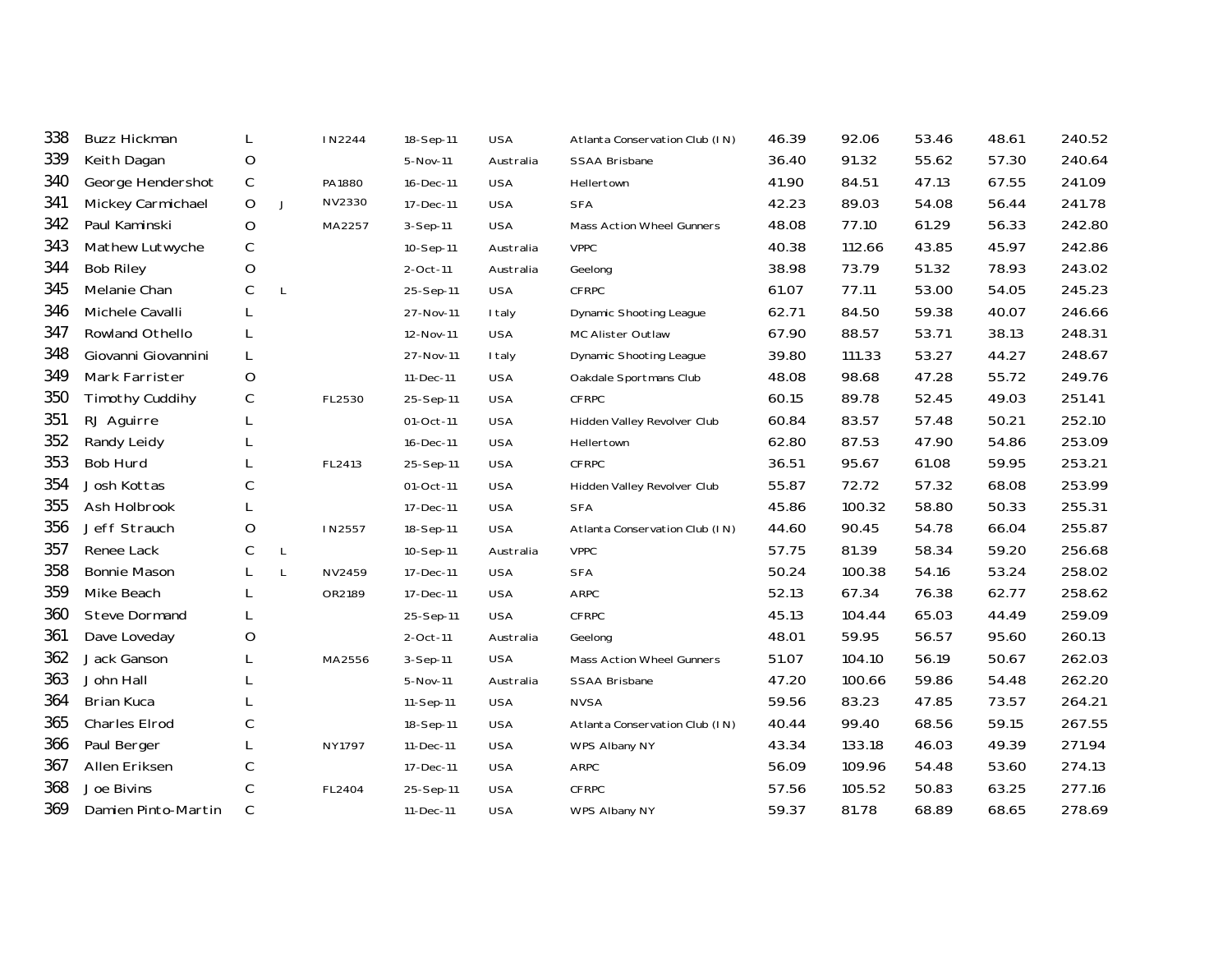| <b>Steve Wylie</b>   | O           |                         | 17-Dec-11                                                                                                | <b>USA</b> | <b>ARPC</b>                  | 68.95 | 98.99  | 58.23 | 52.79 | 278.96 |
|----------------------|-------------|-------------------------|----------------------------------------------------------------------------------------------------------|------------|------------------------------|-------|--------|-------|-------|--------|
| Daavid Joyberry      | L           |                         | 25-Sep-11                                                                                                | Australia  | Bendigo                      | 42.13 | 119.70 | 56.16 | 61.51 | 279.50 |
| Dieter Schirrmacher  | L           |                         | 27-Nov-11                                                                                                | <b>USA</b> | The Wild Bunch               | 57.71 | 96.62  | 53.57 | 72.00 | 279.90 |
| <b>Rich Richards</b> | L           |                         | 28-Dec-11                                                                                                | <b>USA</b> | California Wheel Burners     | 48.87 | 106.15 | 62.88 | 62.75 | 280.65 |
| Ben Hennessey        | L           |                         | 5-Nov-11                                                                                                 | Australia  | <b>SSAA Brisbane</b>         | 69.35 | 99.16  | 58.96 | 55.17 | 282.64 |
| Dave Goldberg        | С           |                         | 17-Dec-11                                                                                                | <b>USA</b> | <b>SFA</b>                   | 47.40 | 119.50 | 61.44 | 55.34 | 283.68 |
| Jack Rice            | С           |                         | 11-Sep-11                                                                                                | <b>USA</b> | <b>NVSA</b>                  | 61.84 | 89.17  | 59.29 | 75.10 | 285.40 |
| Paul Comer           |             |                         | 6-Nov-11                                                                                                 | <b>USA</b> | Ontelaunee Rod & Gun Club    | 73.06 | 117.01 | 53.02 | 43.19 | 286.28 |
| Dave Andrews         | С           |                         | 10-Sep-11                                                                                                | Australia  | <b>VPPC</b>                  | 48.29 | 112.61 | 68.48 | 56.93 | 286.31 |
| Mike Foley           | С           |                         | 6-Nov-11                                                                                                 | <b>USA</b> | Ontelaunee Rod & Gun Club    | 81.34 | 100.62 | 54.47 | 53.44 | 289.87 |
| Ash Holbrook         | O           |                         | 17-Dec-11                                                                                                | <b>USA</b> | <b>SFA</b>                   | 46.81 | 114.77 | 76.26 | 52.48 | 290.32 |
| Curt Bond            | $\mathsf C$ |                         | 25-Sep-11                                                                                                | <b>USA</b> | <b>CFRPC</b>                 | 66.80 | 106.17 | 58.45 | 59.10 | 290.52 |
| Robert Clark         | $\circ$     |                         | 25-Sep-11                                                                                                | Australia  | Bendigo                      | 61.80 | 96.27  | 70.23 | 62.46 | 290.76 |
| Alberto Beretta      | L           |                         | 21-Aug-11                                                                                                | I taly     | Shooting Academy, Calvisano. | 53.90 | 123.45 | 51.83 | 61.72 | 290.90 |
| Mike Locke           | L           |                         | 19-Nov-11                                                                                                | <b>USA</b> | Central Coast W.G.           | 63.64 | 111.80 | 62.41 | 54.45 | 292.30 |
| Roberta Bicelli      | L           | $\mathsf{L}$            | 21-Aug-11                                                                                                | I taly     | Shooting Academy, Calvisano. | 81.60 | 62.32  | 92.35 | 58.49 | 294.76 |
| John Hansford        | С           |                         | 26-Dec-11                                                                                                | Australia  | <b>MDPC</b>                  | 86.67 | 38.78  | 80.83 | 91.39 | 297.67 |
| Charlie Severance    | С           |                         | 11-Sep-11                                                                                                | <b>USA</b> | <b>NVSA</b>                  | 64.32 | 114.53 | 59.27 | 64.35 | 302.47 |
| Chuck Dorsey         | L           |                         | 6-Nov-11                                                                                                 | <b>USA</b> | Ontelaunee Rod & Gun Club    | 49.48 | 108.02 | 65.86 | 79.15 | 302.51 |
| Paolo Emilio Pifferi | L           |                         | 21-Aug-11                                                                                                | I taly     | Shooting Academy, Calvisano. | 63.41 | 115.32 | 58.78 | 65.64 | 303.15 |
| Chris Pitcher        | L           |                         | 17-Dec-11                                                                                                | Australia  | Townsville PC                | 62.22 | 113.09 | 70.29 | 60.43 | 306.03 |
| David Greene         | C           |                         | 11-Dec-11                                                                                                | <b>USA</b> | WPS Albany NY                | 67.84 | 125.70 | 56.86 | 56.18 | 306.58 |
| <b>Butch Sterns</b>  | C           |                         | 25-Sep-11                                                                                                | <b>USA</b> | <b>CFRPC</b>                 | 67.55 | 116.11 | 67.99 | 57.59 | 309.24 |
| Tom Wagner           | $\mathsf C$ |                         | 25-Sep-11                                                                                                | <b>USA</b> | <b>CFRPC</b>                 | 53.85 | 140.92 | 61.85 | 54.02 | 310.64 |
| <b>Steve Maddex</b>  | С           |                         | 19-Nov-11                                                                                                | <b>USA</b> | Central Coast W.G.           | 54.84 | 125.11 | 58.22 | 73.03 | 311.20 |
| <b>Andy Flores</b>   | L           |                         | 01-Oct-11                                                                                                | <b>USA</b> | Hidden Valley Revolver Club  | 70.03 | 125.69 | 57.15 | 59.40 | 312.27 |
| Andy Girouard        | L           |                         | 17-Dec-11                                                                                                | <b>USA</b> | <b>SFA</b>                   | 61.89 | 107.12 | 58.53 | 85.16 | 312.70 |
|                      |             |                         | 25-Sep-11                                                                                                | <b>USA</b> | <b>CFRPC</b>                 | 71.78 | 99.59  | 61.62 | 81.76 | 314.75 |
| Steven Bressan       | L           |                         | 29-Oct-11                                                                                                | <b>USA</b> | Phoenix Rod & Gun            | 60.70 | 100.50 | 90.34 | 64.93 | 316.47 |
| William Sharp        | С           |                         | 17-Dec-11                                                                                                | <b>USA</b> | <b>SFA</b>                   | 68.09 | 100.39 | 72.74 | 81.86 | 323.08 |
| Haden Farrister      | O           | J                       | 11-Dec-11                                                                                                | <b>USA</b> | Oakdale Sportmans Club       | 66.44 | 108.81 | 75.24 | 74.31 | 324.80 |
| Mannie Clinnick      | O           |                         | 11-Sep-11                                                                                                | <b>USA</b> | <b>NVSA</b>                  | 57.04 | 121.12 | 72.62 | 76.81 | 327.59 |
|                      |             | Christopher Donnelson C | AZ2444<br>CA2461<br>NV2586<br>CA2496<br>CA2383<br>CA2194<br>NY2205<br>FL2451<br>AZ45<br>NV2421<br>CA9637 |            |                              |       |        |       |       |        |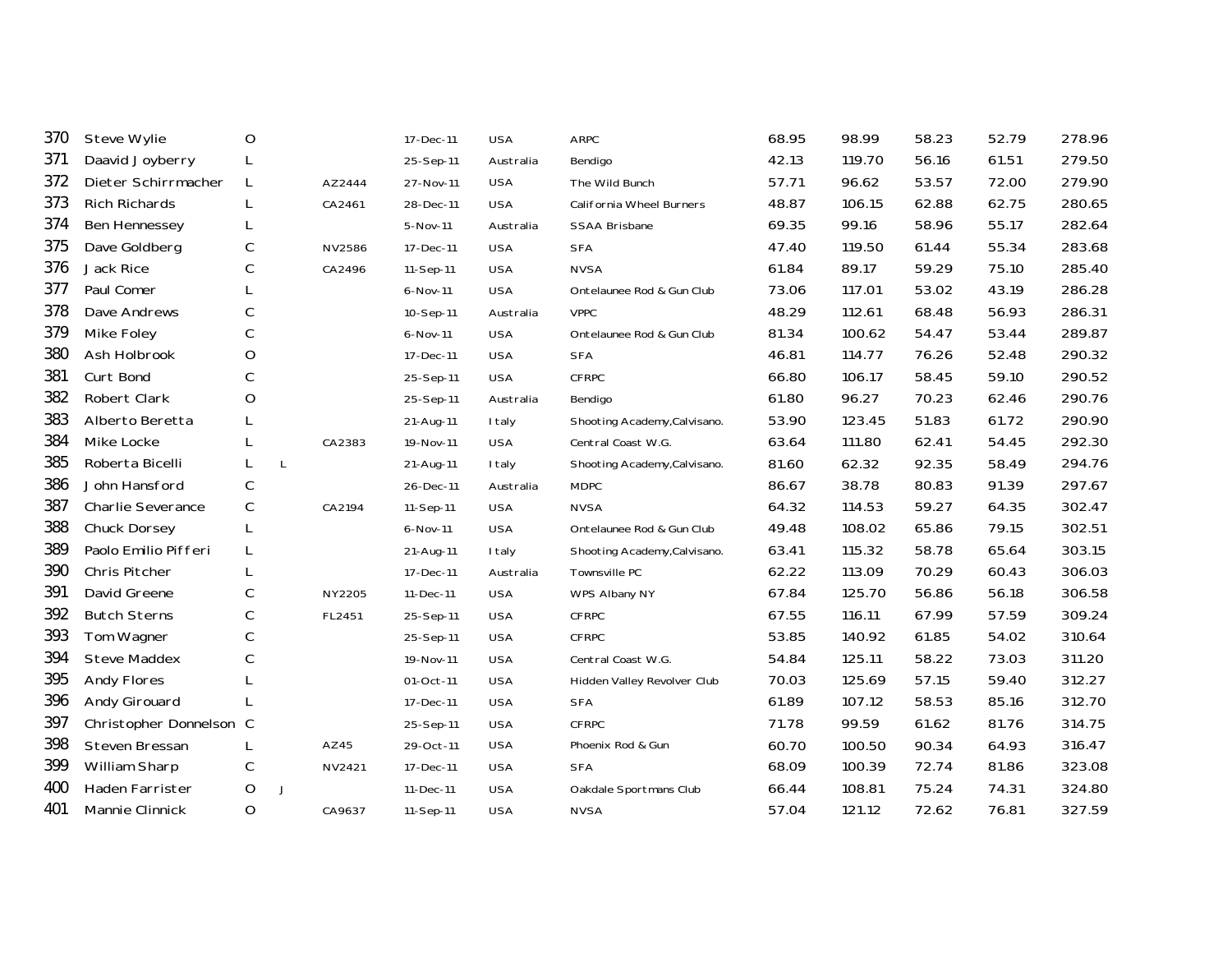| 402 | Mark McKenzie           | C           |              |                  | 7-Aug-11  | <b>USA</b> | <b>WCRHC</b>                     | 80.65  | 114.54 | 64.26  | 71.74  | 331.19 |
|-----|-------------------------|-------------|--------------|------------------|-----------|------------|----------------------------------|--------|--------|--------|--------|--------|
| 403 | Warren Mortimer         | С           |              |                  | 26-Dec-11 | Australia  | <b>MDPC</b>                      | 83.34  | 102.58 | 54.78  | 94.67  | 335.37 |
| 404 | Jane Bailey             | L           | $\mathsf{L}$ | LLA1469          | 27-Aug-11 | <b>USA</b> | LSS                              | 56.77  | 155.29 | 58.23  | 65.12  | 335.41 |
| 405 | Matt Roylance           | L           |              |                  | 5-Nov-11  | Australia  | SSAA Brisbane                    | 68.90  | 142.32 | 62.72  | 64.75  | 338.69 |
| 406 | Roy Wilkins             | O           |              | <b>LAus 1190</b> | 5-Nov-11  | Australia  | <b>SSAA Brisbane</b>             | 45.86  | 137.28 | 75.64  | 82.75  | 341.53 |
| 407 | Ray Stampfli            | С           |              |                  | 26-Dec-11 | Australia  | <b>MDPC</b>                      | 128.38 | 76.53  | 60.51  | 78.11  | 343.53 |
| 408 | <b>Terry Schleicher</b> | С           |              |                  | 6-Nov-11  | <b>USA</b> | Ontelaunee Rod & Gun Club        | 59.56  | 129.62 | 73.33  | 85.14  | 347.65 |
| 409 | Peggy Bivins            | $\mathsf C$ | $\mathsf{L}$ | FL2411           | 25-Sep-11 | <b>USA</b> | <b>CFRPC</b>                     | 71.46  | 140.49 | 74.28  | 63.83  | 350.06 |
| 410 | <b>Bob Auer</b>         | L           |              | NY2106           | 11-Dec-11 | <b>USA</b> | WPS Albany NY                    | 74.97  | 125.24 | 64.76  | 86.59  | 351.56 |
| 411 | Karen Kuzara            | L           | L            | MI 2124          | 7-Aug-11  | <b>USA</b> | <b>WCRHC</b>                     | 92.34  | 112.42 | 78.42  | 68.62  | 351.80 |
| 412 | <b>Charles Michael</b>  | С           |              |                  | 7-Aug-11  | <b>USA</b> | <b>WCRHC</b>                     | 108.01 | 109.86 | 74.90  | 60.42  | 353.19 |
| 413 | Dave Klucar             | $\mathsf O$ |              | PA2583           | 16-Dec-11 | <b>USA</b> | Hellertown                       | 81.43  | 127.79 | 80.92  | 65.46  | 355.60 |
| 414 | Pat Schirrmacher        | L           |              | AZ2445           | 27-Nov-11 | <b>USA</b> | The Wild Bunch                   | 90.64  | 113.30 | 69.34  | 86.83  | 360.11 |
| 415 | John Peterson           | L           |              |                  | 25-Sep-11 | <b>USA</b> | CFRPC                            | 54.01  | 146.24 | 86.67  | 80.57  | 367.49 |
| 416 | Wendy Hamby             | L           | $\mathsf{L}$ | CA2579           | 11-Sep-11 | <b>USA</b> | <b>NVSA</b>                      | 63.75  | 152.45 | 66.29  | 91.10  | 373.59 |
| 417 | Cathy Beach             | L           | L            | OR2497           | 17-Dec-11 | <b>USA</b> | <b>ARPC</b>                      | 73.83  | 155.96 | 70.57  | 75.77  | 376.13 |
| 418 | Jay Kuca                | С           |              | CA2266           | 11-Sep-11 | <b>USA</b> | <b>NVSA</b>                      | 81.86  | 165.66 | 66.63  | 69.00  | 383.15 |
| 419 | Haden Farrister         |             | J            |                  | 11-Dec-11 | <b>USA</b> | Oakdale Sportmans Club           | 88.80  | 133.55 | 72.48  | 92.47  | 387.30 |
| 420 | Dennis Culkin           | С           |              |                  | 01-Oct-11 | <b>USA</b> | Hidden Valley Revolver Club      | 63.59  | 182.24 | 85.25  | 58.82  | 389.90 |
| 421 | Vin Bourke              | С           |              |                  | 26-Dec-11 | Australia  | <b>MDPC</b>                      | 63.27  | 186.78 | 81.92  | 58.31  | 390.28 |
| 422 | Mike Mangan             | $\mathsf C$ |              |                  | 25-Sep-11 | <b>USA</b> | CFRPC                            | 65.62  | 183.85 | 80.13  | 61.25  | 390.85 |
| 423 | <b>Matthew Natoli</b>   | С           |              |                  | 8-Oct-11  | Australia  | <b>VPPC</b>                      | 101.86 | 125.70 | 81.77  | 93.62  | 402.95 |
| 424 | Matthew Vogelpohl       | $\mathsf O$ |              |                  | 25-Sep-11 | <b>USA</b> | CFRPC                            | 96.87  | 140.20 | 104.44 | 73.41  | 414.92 |
| 425 | Don Hammer              | С           |              |                  | 17-Dec-11 | <b>USA</b> | <b>ARPC</b>                      | 75.21  | 160.05 | 78.99  | 104.42 | 418.67 |
| 426 | Willie Zarth Sr         |             |              |                  | 26-Nov-11 | <b>USA</b> | California Wheel Burners         | 107.23 | 90.87  | 124.42 | 112.06 | 434.58 |
| 427 | Dan Rosen               | C           |              |                  | 11-Sep-11 | <b>USA</b> | <b>NVSA</b>                      | 69.19  | 203.10 | 85.05  | 85.35  | 442.69 |
| 428 | David Brown             | С           |              | MA2256           | 3-Sep-11  | <b>USA</b> | <b>Mass Action Wheel Gunners</b> | 77.56  | 183.27 | 95.90  | 107.29 | 464.02 |
| 429 | <b>Bud Preston</b>      | $\mathsf O$ |              | LA1693           | 27-Aug-11 | <b>USA</b> | <b>LSS</b>                       | 94.80  | 220.31 | 103.47 | 79.21  | 497.79 |
| 430 | Justice Carmichael      | L           | J            | NV2331           | 17-Dec-11 | <b>USA</b> | <b>SFA</b>                       | 91.93  | 193.23 | 99.91  | 123.69 | 508.76 |
| 431 | Marina Rustichelli      | L           | L            |                  | 21-Aug-11 | I taly     | Shooting Academy, Calvisano.     | 77.32  | 217.58 | 105.53 | 132.90 | 533.33 |
| 432 | <b>Bill Zaepfel</b>     | С           |              | CA2518           | 11-Sep-11 | <b>USA</b> | <b>NVSA</b>                      | 102.27 | 229.84 | 125.37 | 120.97 | 578.45 |
| 433 | John Matlock            | L           |              | OR2600           | 17-Dec-11 | <b>USA</b> | <b>ARPC</b>                      | 119.42 | 225.86 | 172.41 | 140.29 | 657.98 |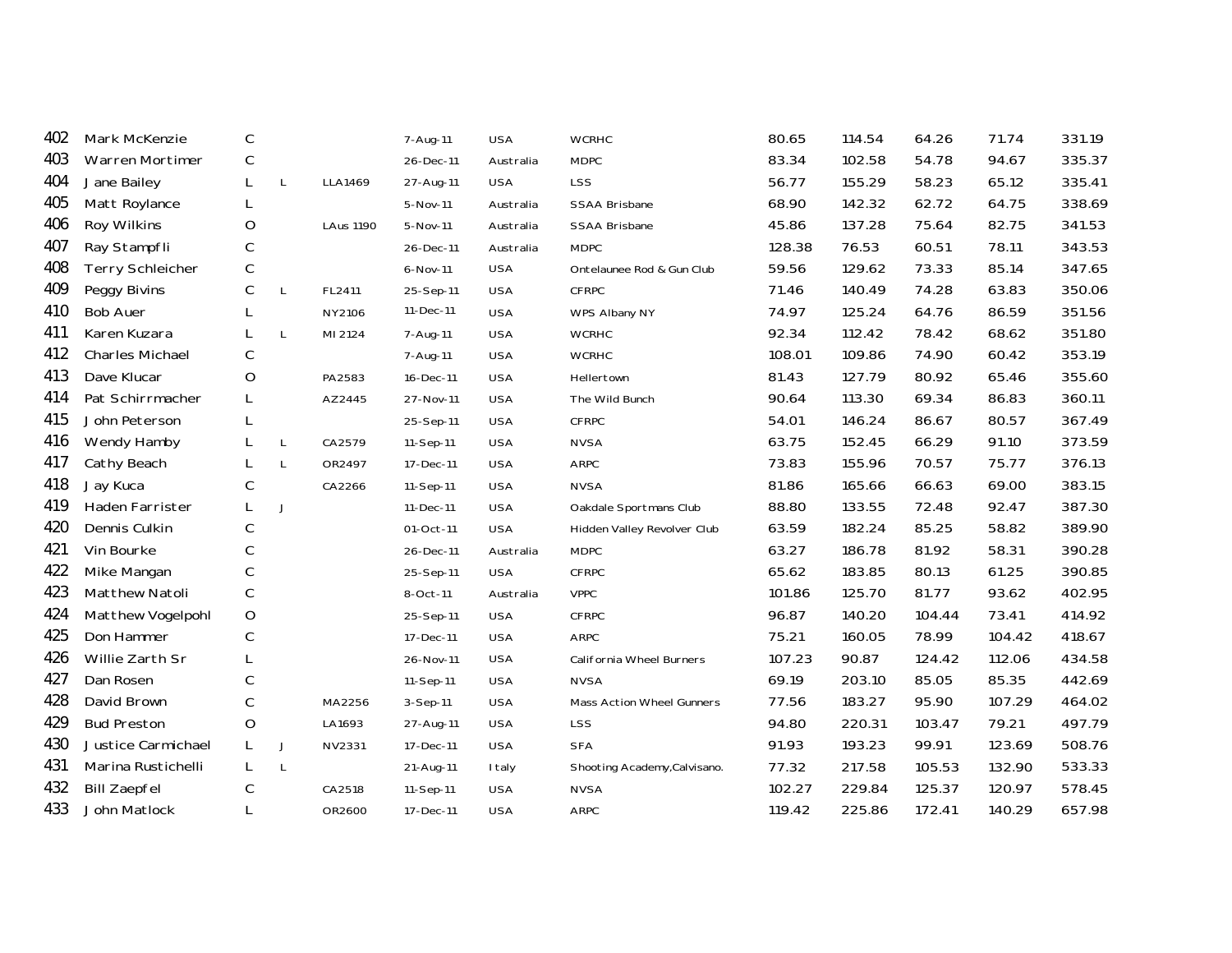| 434 Jay Reid<br>124.54 72.86 47.67 DNI<br><b>DNS</b><br><b>CFRPC</b><br>25-Sep-11 USA |  |
|---------------------------------------------------------------------------------------|--|
|---------------------------------------------------------------------------------------|--|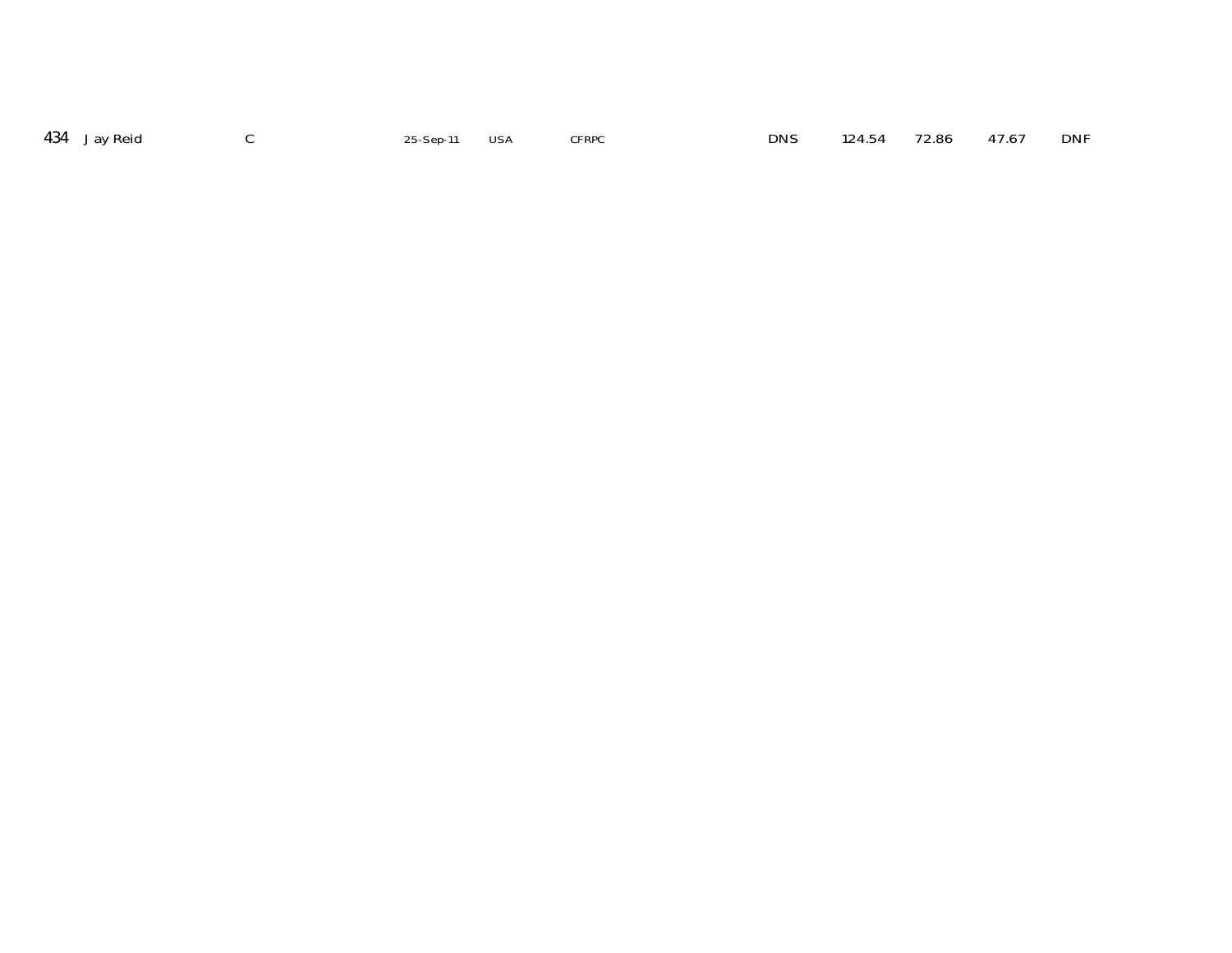

### CLASSIC RESULTS 2011

**Stg 1 Stg 2 Stg 3 Stg 4 Total**

|    | Josh Lentz           | C | PA2077          | $6 - Nov-11$   | <b>USA</b> | Ontelaunee Rod & Gun Club        | 8.87  | 29.42 | 26.63 | 22.46 | 87.38  |
|----|----------------------|---|-----------------|----------------|------------|----------------------------------|-------|-------|-------|-------|--------|
| 2  | Paul Kennedy         | C | <b>LAus9855</b> | 26-Dec-11      | Australia  | <b>MDPC</b>                      | 28.77 | 31.62 | 24.14 | 25.65 | 110.18 |
| 3  | Harold Nicholson     | C | OK 2477         | 19-Nov-11      | <b>USA</b> | C.O.R.E                          | 16.90 | 37.86 | 32.32 | 27.79 | 114.87 |
| 4  | Mark Boruta          | C | MI 2503         | 7-Aug-11       | <b>USA</b> | <b>WCRHC</b>                     | 21.88 | 42.29 | 28.48 | 31.31 | 123.96 |
| 5  | David Rifkind        | C | LAZ2406         | 27-Nov-11      | <b>USA</b> | The Wild Bunch                   | 14.03 | 48.17 | 30.22 | 31.75 | 124.17 |
| 6  | Chris Comer          | C | <b>LOK 2238</b> | 12-Nov-11      | <b>USA</b> | MC Alister Outlaw                | 22.77 | 49.74 | 30.00 | 28.20 | 130.71 |
| 7  | Scott E. Frazier     | C | LUT2590         | 27-Nov-11      | <b>USA</b> | The Wild Bunch                   | 15.43 | 50.54 | 34.88 | 31.79 | 132.64 |
| 8  | Jason Stieber        | C | AZ9641          | 29-Oct-11      | <b>USA</b> | Phoenix Rod & Gun                | 33.08 | 43.19 | 28.63 | 31.51 | 136.41 |
| 9  | Bryan Brockway       | C | CA2133          | 26-Nov-11      | <b>USA</b> | <b>California Wheel Burners</b>  | 28.31 | 27.41 | 46.26 | 35.13 | 137.11 |
| 10 | Jon Bamford          | С |                 | 8-Oct-11       | Australia  | <b>VPPC</b>                      | 22.76 | 50.30 | 38.54 | 26.97 | 138.57 |
| 11 | Luigi Locatelli      | С |                 | 21-Aug-11      | I taly     | Shooting Academy, Calvisano.     | 28.55 | 49.75 | 32.83 | 29.42 | 140.55 |
| 12 | Ken Ortbach          | C | LPA2126         | 18-Nov-11      | <b>USA</b> | Hellertown                       | 23.22 | 54.16 | 33.70 | 29.62 | 140.70 |
| 13 | Luca Accomello       | C |                 | 21-Aug-11      | I taly     | Shooting Academy, Calvisano.     | 25.76 | 57.52 | 29.83 | 31.64 | 144.75 |
| 14 | Robert Demarchi      | C | CT9742          | $3-$ Sep $-11$ | <b>USA</b> | <b>Mass Action Wheel Gunners</b> | 25.49 | 49.78 | 37.40 | 35.01 | 147.68 |
| 15 | Paul Beck            | C |                 | 29-Oct-11      | <b>USA</b> | Pinetucky                        | 32.60 | 55.86 | 30.60 | 28.95 | 148.01 |
| 16 | <b>Bruce Segrave</b> | C |                 | 10-Sep-11      | Australia  | <b>VPPC</b>                      | 30.10 | 59.23 | 30.73 | 28.24 | 148.30 |
| 17 | Luca Ricciardi       | C |                 | 27-Nov-11      | I taly     | <b>Dynamic Shooting League</b>   | 22.73 | 56.23 | 34.58 | 37.68 | 151.22 |
| 18 | Scott Frazier        | C | LUT2590         | 19-Nov-11      | <b>USA</b> | Central Coast W.G.               | 28.80 | 56.94 | 33.80 | 32.34 | 151.88 |
| 19 | <b>Bob Powell</b>    | C | MA9632          | $3-$ Sep $-11$ | <b>USA</b> | <b>Mass Action Wheel Gunners</b> | 27.64 | 44.49 | 37.26 | 43.56 | 152.95 |
| 20 | Les Bengtson         | C | LAZ1522         | 29-Oct-11      | <b>USA</b> | Phoenix Rod & Gun                | 28.56 | 48.58 | 37.37 | 39.31 | 153.82 |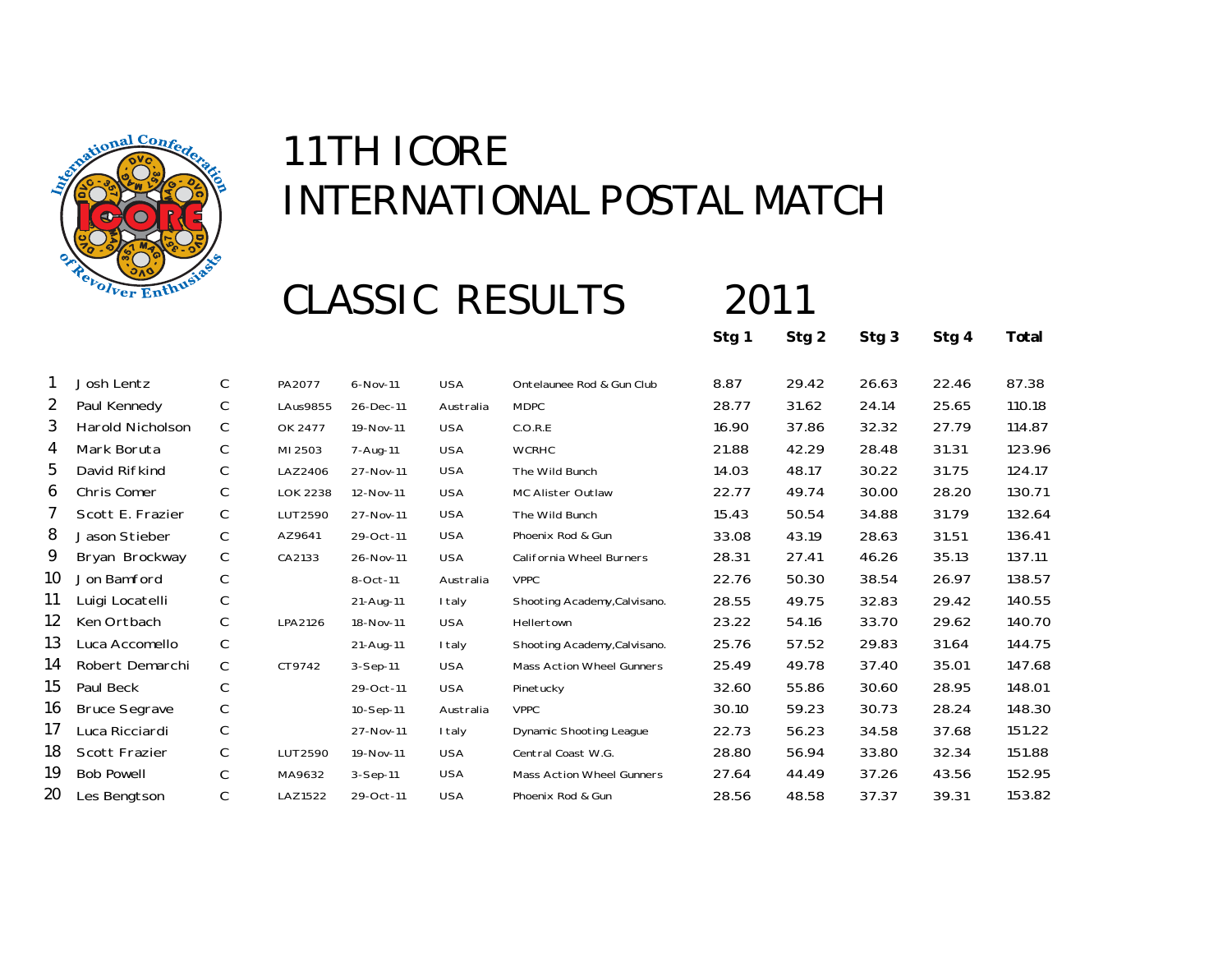| 21 | William Richards       | C            | PEND        | $3-$ Sep $-11$ | <b>USA</b>    | Mass Action Wheel Gunners      | 26.45 | 57.72 | 35.81 | 35.47 | 155.45 |
|----|------------------------|--------------|-------------|----------------|---------------|--------------------------------|-------|-------|-------|-------|--------|
| 22 | Matthew Nash           | C            | MA2543      | 3-Sep-11       | <b>USA</b>    | Mass Action Wheel Gunners      | 29.54 | 59.63 | 31.61 | 35.44 | 156.22 |
| 23 | Danny Milan            | С            | LA2592      | 27-Aug-11      | <b>USA</b>    | <b>LSS</b>                     | 19.51 | 68.24 | 35.09 | 33.87 | 156.71 |
| 24 | Jerry D'Amico          | С            | AZ2460      | 27-Nov-11      | <b>USA</b>    | The Wild Bunch                 | 21.35 | 61.06 | 31.56 | 42.79 | 156.76 |
| 25 | Joe Zuniga             | $\mathsf C$  | CA1802      | 01-Oct-11      | <b>USA</b>    | Hidden Valley Revolver Club    | 34.56 | 52.14 | 37.10 | 33.62 | 157.42 |
| 26 | Sean Richardson        | $\mathsf C$  | Aus2248     | 25-Sep-11      | Australia     | Bendigo                        | 27.79 | 54.17 | 31.93 | 44.34 | 158.23 |
| 27 | <b>Brian Morris</b>    | $\mathsf C$  | AZ2314      | 29-Oct-11      | <b>USA</b>    | Phoenix Rod & Gun              | 28.43 | 54.90 | 39.74 | 37.37 | 160.44 |
| 28 | Alessandro Bianconi    | $\mathsf{C}$ |             | 27-Nov-11      | I taly        | <b>Dynamic Shooting League</b> | 21.72 | 68.89 | 29.29 | 40.80 | 160.70 |
| 29 | Gerald Sullivan        | С            |             | 4-Dec-11       | <b>USA</b>    | AZ Rocks                       | 29.82 | 57.61 | 41.16 | 33.30 | 161.89 |
| 30 | Chris Simons           | $\mathsf C$  |             | 7-Aug-11       | <b>USA</b>    | <b>WCRHC</b>                   | 36.23 | 54.70 | 35.09 | 36.45 | 162.47 |
| 31 | Colton Vosburg         | C            | CA2520<br>J | 19-Nov-11      | <b>USA</b>    | Central Coast W.G.             | 35.84 | 59.26 | 33.93 | 34.28 | 163.31 |
| 32 | Jason Stieber          | $\mathsf C$  | AZ9640      | $4-Dec-11$     | <b>USA</b>    | <b>AZ Rocks</b>                | 36.18 | 48.62 | 42.18 | 40.84 | 167.82 |
| 33 | <b>Andrew Downs</b>    | $\mathsf C$  |             | 8-Oct-11       | Australia     | <b>VPPC</b>                    | 30.41 | 58.71 | 43.44 | 36.85 | 169.41 |
| 34 | Al Cooke               | $\mathsf C$  |             | 10-Sep-11      | Australia     | <b>VPPC</b>                    | 36.95 | 60.15 | 44.91 | 29.49 | 171.50 |
| 35 | Patrick Tellaroli      | $\mathsf C$  |             | 21-Aug-11      | <b>I</b> taly | Shooting Academy, Calvisano.   | 32.84 | 69.47 | 31.60 | 38.80 | 172.71 |
| 36 | <b>Rick Yost</b>       | $\mathsf C$  | AZ2076      | 29-Oct-11      | <b>USA</b>    | Phoenix Rod & Gun              | 31.76 | 58.95 | 42.83 | 42.36 | 175.90 |
| 37 | Charles Simonel        | С            | FL2502      | 25-Sep-11      | <b>USA</b>    | <b>CFRPC</b>                   | 38.98 | 62.05 | 35.65 | 39.75 | 176.43 |
| 38 | <b>Travis Crawford</b> | С            |             | 27-Nov-11      | <b>USA</b>    | The Wild Bunch                 | 33.82 | 62.51 | 38.22 | 44.22 | 178.77 |
| 39 | Ross Palmer            | $\mathsf C$  |             | 7-Aug-11       | <b>USA</b>    | <b>WCRHC</b>                   | 37.69 | 65.00 | 36.60 | 40.32 | 179.61 |
| 40 | Mark Hicks             | $\mathsf C$  | CA2188      | 11-Sep-11      | <b>USA</b>    | <b>NVSA</b>                    | 39.19 | 67.19 | 35.68 | 38.72 | 180.78 |
| 41 | Roberto Marchi         | $\mathsf C$  |             | 27-Nov-11      | <b>I</b> taly | Dynamic Shooting League        | 31.53 | 62.54 | 42.15 | 44.98 | 181.20 |
| 42 | Chuck VanAlstyne       | $\mathsf C$  | NY1622      | 11-Dec-11      | <b>USA</b>    | WPS Albany NY                  | 34.81 | 67.46 | 35.96 | 44.40 | 182.63 |
| 43 | Kyle Munn              | C            | IN2504      | 18-Sep-11      | <b>USA</b>    | Atlanta Conservation Club (IN) | 33.93 | 73.63 | 40.15 | 36.11 | 183.82 |
| 44 | <b>Blair Cooper</b>    | С            | MI 3039     | 18-Sep-11      | <b>USA</b>    | Atlanta Conservation Club (IN) | 34.57 | 62.01 | 45.25 | 42.08 | 183.91 |
| 45 | Marco Sartor           | С            |             | 27-Nov-11      | I taly        | Dynamic Shooting League        | 41.03 | 70.90 | 32.58 | 42.52 | 187.03 |
| 46 | John Fairchild         | C            | CT1627      | 3-Sep-11       | <b>USA</b>    | Mass Action Wheel Gunners      | 37.88 | 64.05 | 46.07 | 39.32 | 187.32 |
| 47 | David Canney           | $\mathsf C$  | PEND        | 3-Sep-11       | <b>USA</b>    | Mass Action Wheel Gunners      | 32.24 | 71.08 | 43.66 | 42.21 | 189.19 |
| 48 | Darren Van Unen        | $\mathsf C$  |             | 26-Dec-11      | Australia     | <b>MDPC</b>                    | 38.98 | 62.06 | 46.64 | 41.79 | 189.47 |
| 49 | Alan Howard            | C            |             | 11-Dec-11      | Australia     | Mountain District P.C.         | 33.49 | 60.70 | 45.02 | 50.55 | 189.76 |
| 50 | Cedric Yoshimura       | $\mathsf C$  | CA040       | 26-Nov-11      | <b>USA</b>    | California Wheel Burners       | 44.25 | 34.25 | 72.63 | 39.71 | 190.84 |
| 51 | Chris Temple           | С            | NY2569      | 4-Dec-11       | <b>USA</b>    | AZ Rocks                       | 42.19 | 77.22 | 38.92 | 34.03 | 192.36 |
| 52 | Kevin Williams         | С            |             | 25-Sep-11      | <b>USA</b>    | CFRPC                          | 25.81 | 69.83 | 43.90 | 53.58 | 193.12 |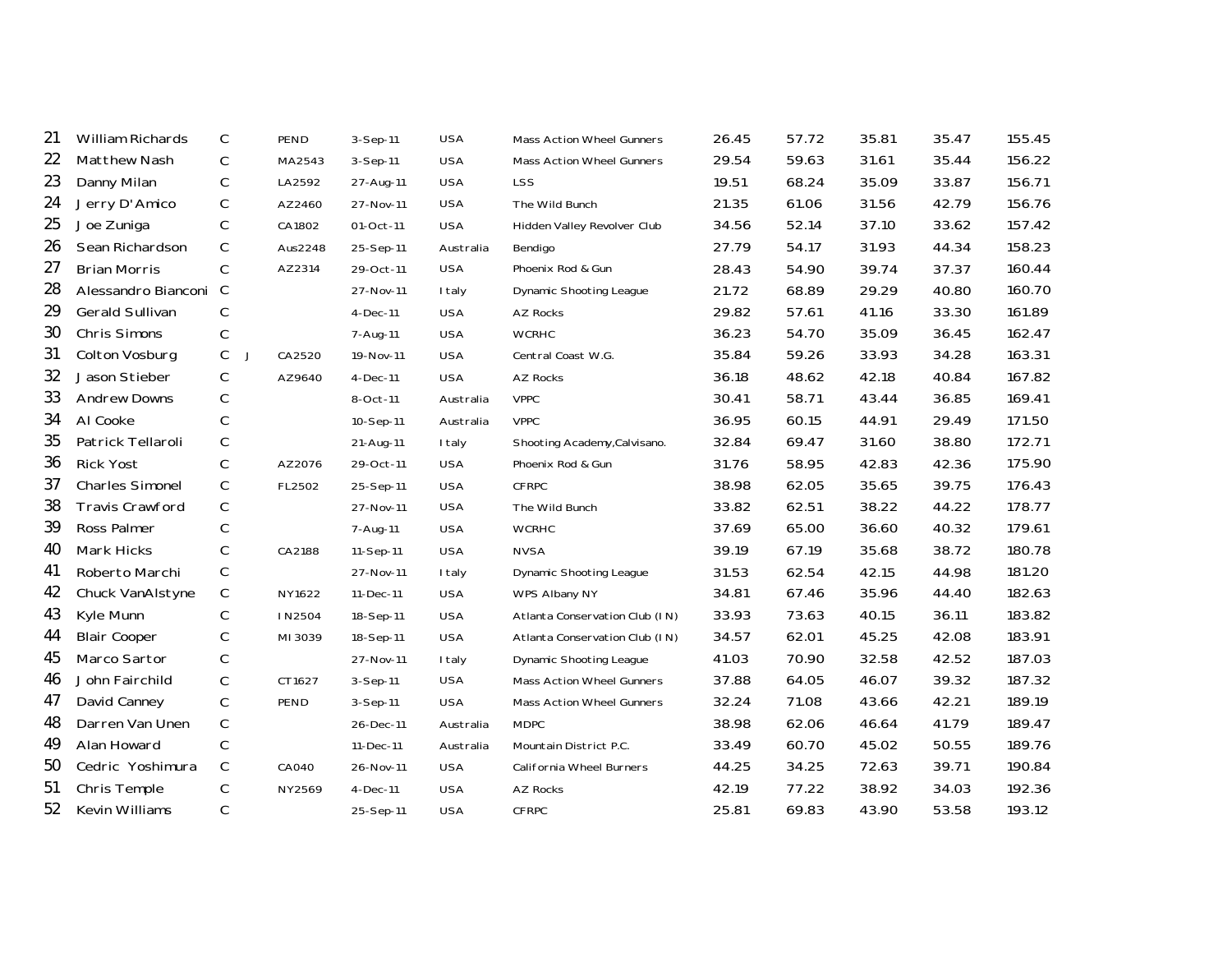| 53 | Matt Thompson           | С                |           | 25-Sep-11  | <b>USA</b> | <b>CFRPC</b>                 | 35.76 | 63.25  | 57.48 | 37.75 | 194.24 |
|----|-------------------------|------------------|-----------|------------|------------|------------------------------|-------|--------|-------|-------|--------|
| 54 | Kevin Johnson           | $\mathsf C$      | CA2462    | 26-Nov-11  | <b>USA</b> | California Wheel Burners     | 43.60 | 37.71  | 76.06 | 37.19 | 194.56 |
| 55 | John Richardson         | $\mathsf C$      |           | 27-Nov-11  | <b>USA</b> | The Wild Bunch               | 33.58 | 64.20  | 42.77 | 54.28 | 194.83 |
| 56 | John Major              | $\mathsf C$      | NY1583    | 11-Dec-11  | <b>USA</b> | WPS Albany NY                | 42.55 | 72.76  | 38.32 | 41.81 | 195.44 |
| 57 | Ray Kondo               | $\mathsf C$      |           | 27-Nov-11  | <b>USA</b> | The Wild Bunch               | 39.66 | 59.28  | 48.55 | 48.27 | 195.76 |
| 58 | Tom DiPietro            | $\mathsf C$      |           | 7-Aug-11   | <b>USA</b> | <b>WCRHC</b>                 | 27.58 | 93.95  | 41.37 | 33.93 | 196.83 |
| 59 | Steve Schuette          | С                |           | 17-Dec-11  | <b>USA</b> | <b>SFA</b>                   | 33.38 | 88.96  | 36.72 | 38.30 | 197.36 |
| 60 | Jim Burnett             | $\mathsf C$      | AZ2526    | 27-Nov-11  | <b>USA</b> | The Wild Bunch               | 28.82 | 71.28  | 41.50 | 62.15 | 203.75 |
| 61 | Scott Hearn             | $\mathsf C$      |           | 19-Nov-11  | <b>USA</b> | C.O.R.E                      | 46.23 | 74.18  | 43.99 | 41.65 | 206.05 |
| 62 | <b>Blair Baker</b>      | $\mathsf C$      |           | 7-Aug-11   | <b>USA</b> | <b>WCRHC</b>                 | 45.57 | 68.04  | 41.30 | 54.02 | 208.93 |
| 63 | Jim Gross               | $\mathsf C$      | AZ1812    | 29-Oct-11  | <b>USA</b> | Phoenix Rod & Gun            | 44.36 | 62.27  | 49.61 | 53.70 | 209.94 |
| 64 | Lynn Brazelton          | $\mathsf C$      | CA2479    | 11-Sep-11  | <b>USA</b> | <b>NVSA</b>                  | 42.39 | 72.90  | 43.78 | 52.56 | 211.63 |
| 65 | <b>Belinda Micallef</b> | C<br>$\mathsf L$ |           | 10-Sep-11  | Australia  | <b>VPPC</b>                  | 44.84 | 87.60  | 39.80 | 40.07 | 212.31 |
| 66 | Jon Bamford             | $\mathsf C$      |           | 10-Sep-11  | Australia  | <b>VPPC</b>                  | 43.79 | 79.86  | 49.43 | 39.99 | 213.07 |
| 67 | Scott Hearn             | $\mathsf C$      |           | 12-Nov-11  | <b>USA</b> | MC Alister Outlaw            | 44.46 | 77.98  | 50.05 | 41.29 | 213.78 |
| 68 | Ed Vernon               | C                | CA2424    | 11-Sep-11  | <b>USA</b> | <b>NVSA</b>                  | 51.35 | 78.85  | 39.78 | 52.26 | 222.24 |
| 69 | Chris Morrett           | $\mathsf C$      |           | 11-Dec-11  | <b>USA</b> | WPS Albany NY                | 42.49 | 97.66  | 40.43 | 41.67 | 222.25 |
| 70 | Tony Dorangrichia       | C                | NY1991    | 11-Dec-11  | <b>USA</b> | WPS Albany NY                | 31.14 | 103.97 | 43.25 | 44.63 | 222.99 |
| 71 | Giuseppe Draicchio      | C                |           | 27-Nov-11  | I taly     | Dynamic Shooting League      | 38.82 | 77.31  | 55.52 | 54.26 | 225.91 |
| 72 | John Santarossa         | С                |           | $4-Dec-11$ | <b>USA</b> | AZ Rocks                     | 48.41 | 80.50  | 50.10 | 48.37 | 227.38 |
| 73 | Julian Dominy           | $\mathsf C$      |           | 25-Sep-11  | <b>USA</b> | <b>CFRPC</b>                 | 42.93 | 78.86  | 54.24 | 55.15 | 231.18 |
| 74 | Daniele Tarozzi         | $\mathsf C$      | LI ta3207 | 21-Aug-11  | I taly     | Shooting Academy, Calvisano. | 52.74 | 85.06  | 42.03 | 51.65 | 231.48 |
| 75 | Scott White             | С                |           | 25-Sep-11  | <b>USA</b> | <b>CFRPC</b>                 | 43.25 | 82.53  | 52.30 | 53.86 | 231.94 |
| 76 | Vince Hlavinka Jr.      | $\mathsf C$      | PA2598    | 16-Dec-11  | <b>USA</b> | Hellertown                   | 44.64 | 85.08  | 60.53 | 42.09 | 232.34 |
| 77 | Mathew Lutwyche         | $\mathsf C$      |           | 8-Oct-11   | Australia  | <b>VPPC</b>                  | 42.57 | 80.76  | 60.03 | 49.49 | 232.85 |
| 78 | <b>Neil Saville</b>     | C                | FL2426    | 25-Sep-11  | <b>USA</b> | <b>CFRPC</b>                 | 42.94 | 102.06 | 42.74 | 48.46 | 236.20 |
| 79 | Walt Scholl             | $\mathsf C$      | OR1923    | 17-Dec-11  | <b>USA</b> | <b>ARPC</b>                  | 44.87 | 97.49  | 45.17 | 49.06 | 236.59 |
| 80 | Massimo Mirti           | $\mathsf C$      |           | 27-Nov-11  | I taly     | Dynamic Shooting League      | 71.88 | 64.08  | 50.01 | 54.52 | 240.49 |
| 81 | George Hendershot C     |                  | PA1880    | 16-Dec-11  | <b>USA</b> | Hellertown                   | 41.90 | 84.51  | 47.13 | 67.55 | 241.09 |
| 82 | Mathew Lutwyche         | $\mathsf C$      |           | 10-Sep-11  | Australia  | <b>VPPC</b>                  | 40.38 | 112.66 | 43.85 | 45.97 | 242.86 |
| 83 | Melanie Chan            | С<br>$\mathsf L$ |           | 25-Sep-11  | <b>USA</b> | CFRPC                        | 61.07 | 77.11  | 53.00 | 54.05 | 245.23 |
| 84 | Timothy Cuddihy         | С                | FL2530    | 25-Sep-11  | <b>USA</b> | <b>CFRPC</b>                 | 60.15 | 89.78  | 52.45 | 49.03 | 251.41 |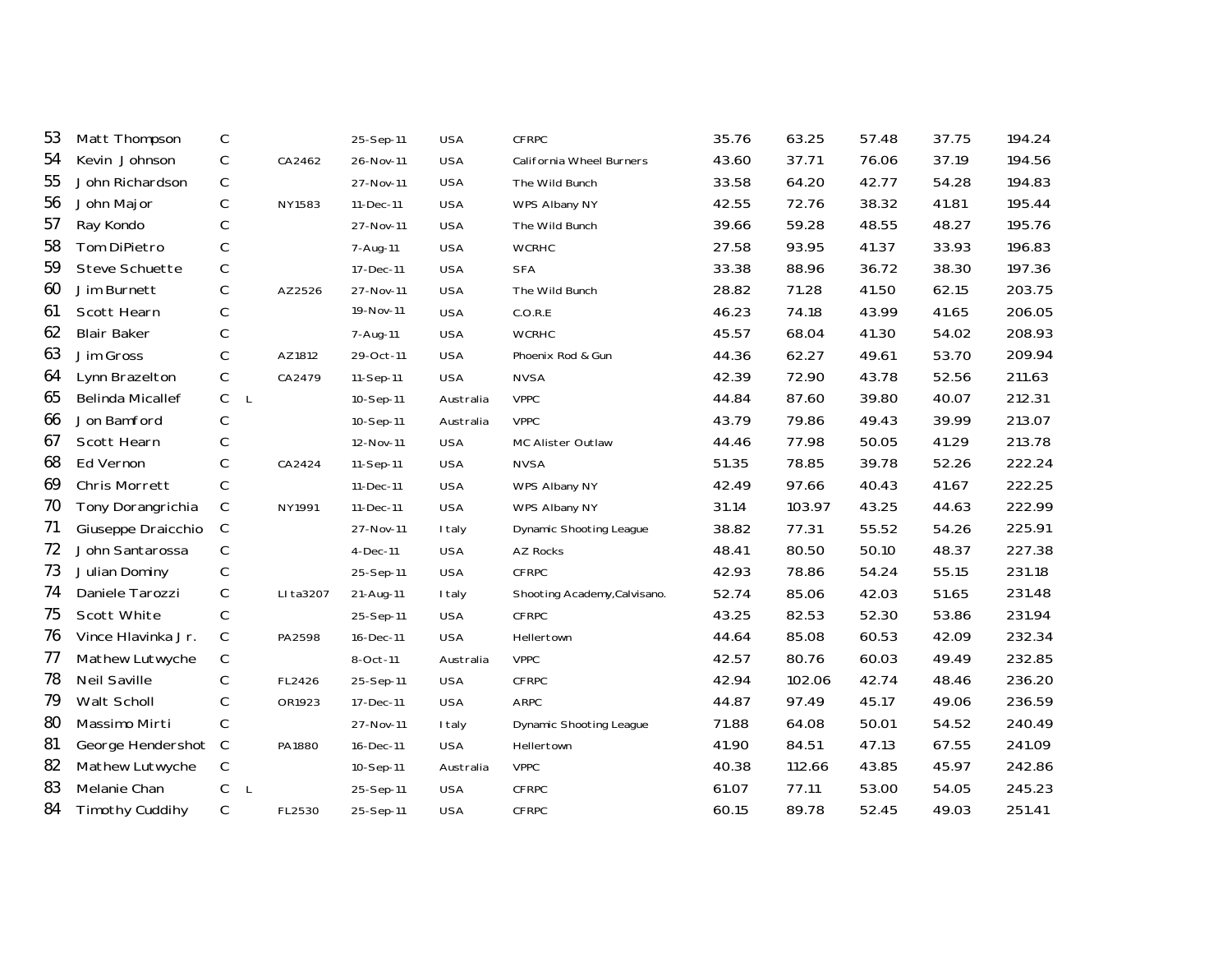| 85  | Josh Kottas             | C                           |        | 01-Oct-11 | <b>USA</b> | Hidden Valley Revolver Club    | 55.87  | 72.72  | 57.32 | 68.08  | 253.99 |
|-----|-------------------------|-----------------------------|--------|-----------|------------|--------------------------------|--------|--------|-------|--------|--------|
| 86  | Renee Lack              | $\mathsf C$<br>$\mathsf{L}$ |        | 10-Sep-11 | Australia  | <b>VPPC</b>                    | 57.75  | 81.39  | 58.34 | 59.20  | 256.68 |
| 87  | Charles Elrod           | $\mathsf C$                 |        | 18-Sep-11 | <b>USA</b> | Atlanta Conservation Club (IN) | 40.44  | 99.40  | 68.56 | 59.15  | 267.55 |
| 88  | Allen Eriksen           | C                           |        | 17-Dec-11 | <b>USA</b> | <b>ARPC</b>                    | 56.09  | 109.96 | 54.48 | 53.60  | 274.13 |
| 89  | Joe Bivins              | $\mathsf{C}$                | FL2404 | 25-Sep-11 | <b>USA</b> | <b>CFRPC</b>                   | 57.56  | 105.52 | 50.83 | 63.25  | 277.16 |
| 90  | Damien Pinto-Martin C   |                             |        | 11-Dec-11 | <b>USA</b> | WPS Albany NY                  | 59.37  | 81.78  | 68.89 | 68.65  | 278.69 |
| 91  | Dave Goldberg           | C                           | NV2586 | 17-Dec-11 | <b>USA</b> | <b>SFA</b>                     | 47.40  | 119.50 | 61.44 | 55.34  | 283.68 |
| 92  | Jack Rice               | C                           | CA2496 | 11-Sep-11 | <b>USA</b> | <b>NVSA</b>                    | 61.84  | 89.17  | 59.29 | 75.10  | 285.40 |
| 93  | Dave Andrews            | $\mathsf C$                 |        | 10-Sep-11 | Australia  | <b>VPPC</b>                    | 48.29  | 112.61 | 68.48 | 56.93  | 286.31 |
| 94  | Mike Foley              | C                           |        | 6-Nov-11  | <b>USA</b> | Ontelaunee Rod & Gun Club      | 81.34  | 100.62 | 54.47 | 53.44  | 289.87 |
| 95  | Curt Bond               | $\mathsf{C}$                |        | 25-Sep-11 | <b>USA</b> | <b>CFRPC</b>                   | 66.80  | 106.17 | 58.45 | 59.10  | 290.52 |
| 96  | John Hansford           | $\mathsf C$                 |        | 26-Dec-11 | Australia  | <b>MDPC</b>                    | 86.67  | 38.78  | 80.83 | 91.39  | 297.67 |
| 97  | Charlie Severance       | $\mathsf C$                 | CA2194 | 11-Sep-11 | <b>USA</b> | <b>NVSA</b>                    | 64.32  | 114.53 | 59.27 | 64.35  | 302.47 |
| 98  | David Greene            | C                           | NY2205 | 11-Dec-11 | <b>USA</b> | WPS Albany NY                  | 67.84  | 125.70 | 56.86 | 56.18  | 306.58 |
| 99  | <b>Butch Sterns</b>     | $\mathsf{C}$                | FL2451 | 25-Sep-11 | <b>USA</b> | <b>CFRPC</b>                   | 67.55  | 116.11 | 67.99 | 57.59  | 309.24 |
| 100 | Tom Wagner              | $\mathsf{C}$                |        | 25-Sep-11 | <b>USA</b> | <b>CFRPC</b>                   | 53.85  | 140.92 | 61.85 | 54.02  | 310.64 |
| 101 | <b>Steve Maddex</b>     | $\mathsf{C}$                |        | 19-Nov-11 | <b>USA</b> | Central Coast W.G.             | 54.84  | 125.11 | 58.22 | 73.03  | 311.20 |
| 102 | Christopher DonnelscC   |                             |        | 25-Sep-11 | <b>USA</b> | <b>CFRPC</b>                   | 71.78  | 99.59  | 61.62 | 81.76  | 314.75 |
| 103 | William Sharp           | C                           | NV2421 | 17-Dec-11 | <b>USA</b> | <b>SFA</b>                     | 68.09  | 100.39 | 72.74 | 81.86  | 323.08 |
| 104 | Mark McKenzie           | C                           |        | 7-Aug-11  | <b>USA</b> | <b>WCRHC</b>                   | 80.65  | 114.54 | 64.26 | 71.74  | 331.19 |
| 105 | Warren Mortimer         | $\mathsf{C}$                |        | 26-Dec-11 | Australia  | <b>MDPC</b>                    | 83.34  | 102.58 | 54.78 | 94.67  | 335.37 |
| 106 | Ray Stampfli            | $\mathsf{C}$                |        | 26-Dec-11 | Australia  | <b>MDPC</b>                    | 128.38 | 76.53  | 60.51 | 78.11  | 343.53 |
| 107 | <b>Terry Schleicher</b> | C                           |        | 6-Nov-11  | <b>USA</b> | Ontelaunee Rod & Gun Club      | 59.56  | 129.62 | 73.33 | 85.14  | 347.65 |
| 108 | Peggy Bivins            | С<br>L                      | FL2411 | 25-Sep-11 | <b>USA</b> | <b>CFRPC</b>                   | 71.46  | 140.49 | 74.28 | 63.83  | 350.06 |
| 109 | <b>Charles Michael</b>  | $\mathsf C$                 |        | 7-Aug-11  | <b>USA</b> | <b>WCRHC</b>                   | 108.01 | 109.86 | 74.90 | 60.42  | 353.19 |
| 110 | Jay Kuca                | C                           | CA2266 | 11-Sep-11 | <b>USA</b> | <b>NVSA</b>                    | 81.86  | 165.66 | 66.63 | 69.00  | 383.15 |
| 111 | Dennis Culkin           | $\mathsf{C}$                |        | 01-Oct-11 | <b>USA</b> | Hidden Valley Revolver Club    | 63.59  | 182.24 | 85.25 | 58.82  | 389.90 |
| 112 | Vin Bourke              | $\mathsf C$                 |        | 26-Dec-11 | Australia  | <b>MDPC</b>                    | 63.27  | 186.78 | 81.92 | 58.31  | 390.28 |
| 113 | Mike Mangan             | C                           |        | 25-Sep-11 | <b>USA</b> | <b>CFRPC</b>                   | 65.62  | 183.85 | 80.13 | 61.25  | 390.85 |
| 114 | Matthew Natoli          | $\mathsf C$                 |        | 8-Oct-11  | Australia  | <b>VPPC</b>                    | 101.86 | 125.70 | 81.77 | 93.62  | 402.95 |
| 115 | Don Hammer              | C                           |        | 17-Dec-11 | <b>USA</b> | <b>ARPC</b>                    | 75.21  | 160.05 | 78.99 | 104.42 | 418.67 |
| 116 | Dan Rosen               | $\mathsf{C}$                |        | 11-Sep-11 | <b>USA</b> | <b>NVSA</b>                    | 69.19  | 203.10 | 85.05 | 85.35  | 442.69 |
|     |                         |                             |        |           |            |                                |        |        |       |        |        |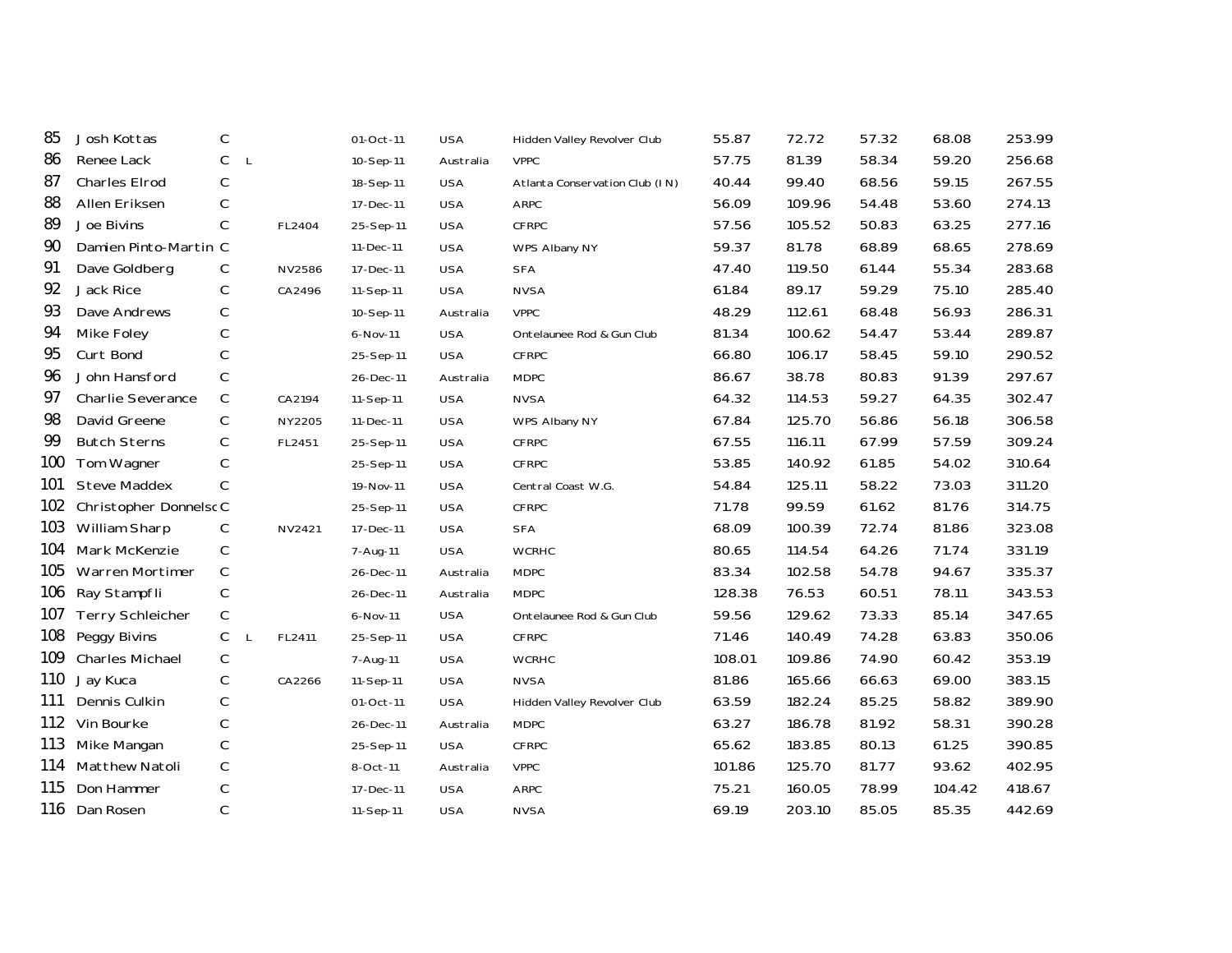| 117 David Brown  | MA2256 | 3-Sep-11  | USA        | Mass Action Wheel Gunners | 77.56  | 183.27 | 95.90  | 107.29 | 464.02     |
|------------------|--------|-----------|------------|---------------------------|--------|--------|--------|--------|------------|
| 118 Bill Zaepfel | CA2518 | 11-Sep-11 | <b>USA</b> | <b>NVSA</b>               | 102.27 | 229.84 | 125.37 | 120.97 | 578.45     |
| 119 Jay Reid     |        | 25-Sep-11 | <b>USA</b> | <b>CFRPC</b>              | DNS    | 124.54 | 72.86  | 47.67  | <b>DNF</b> |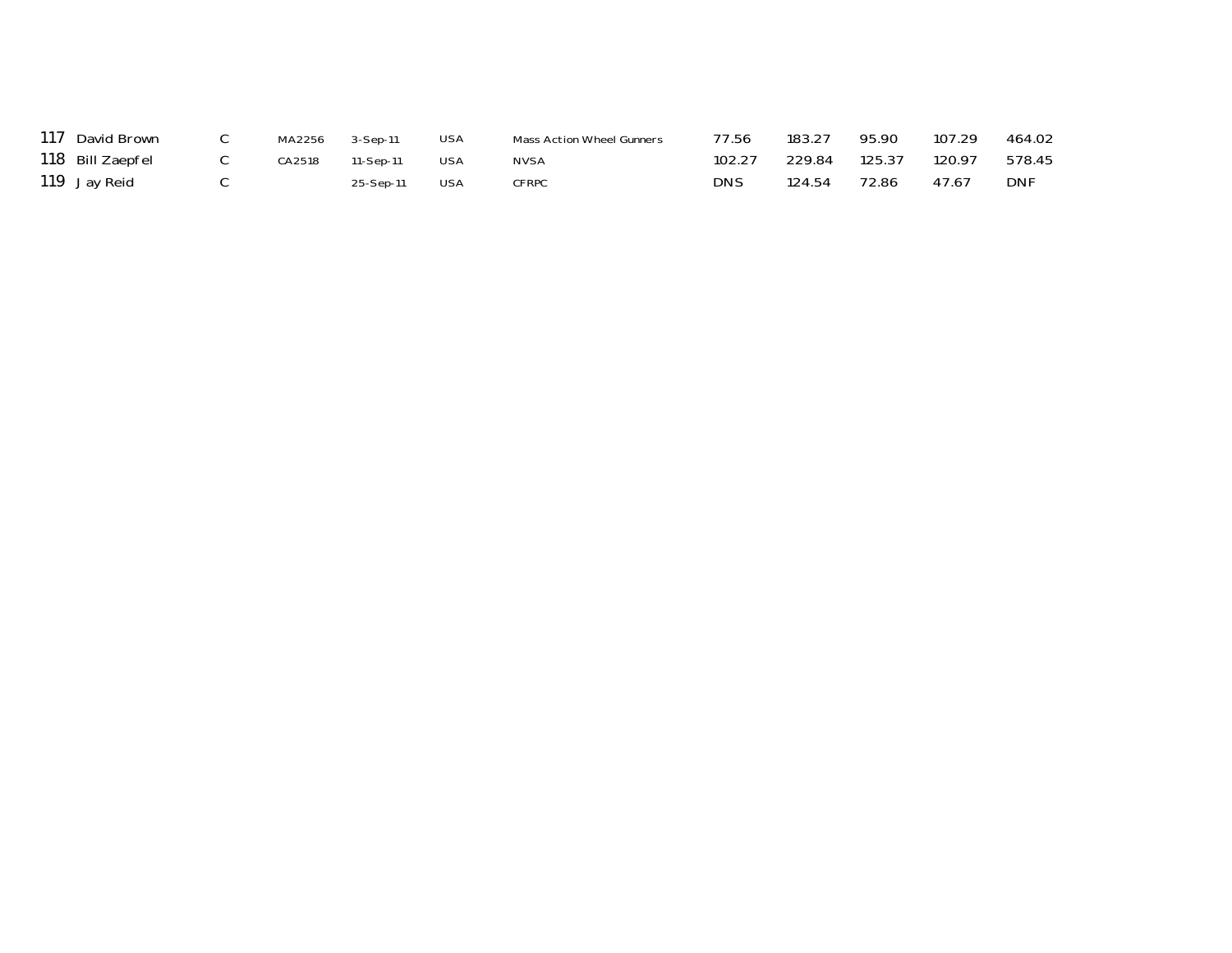

### **LIMITED RESULTS**

2011

**Stg 1 Stg 2 Stg 3 Stg 4 Total**

|    | Mat Sheehan          |    |   | Aus2250      | 25-Sep-11  | Australia  | Bendigo                          | 11.09 | 35.71 | 25.60 | 25.39 | 97.79  |
|----|----------------------|----|---|--------------|------------|------------|----------------------------------|-------|-------|-------|-------|--------|
| 2  | David Olhasso        | L  |   | LPA1952      | 6-Nov-11   | <b>USA</b> | Ontelaunee Rod & Gun Club        | 21.06 | 31.17 | 29.15 | 23.69 | 105.07 |
| 3  | <b>Elliot Aysen</b>  | L  |   | LA1439       | 27-Aug-11  | <b>USA</b> | <b>LSS</b>                       | 22.52 | 36.61 | 22.70 | 24.33 | 106.16 |
| 4  | <b>Rich Brethour</b> | L. |   | AZ1735       | $4-Dec-11$ | <b>USA</b> | <b>AZ Rocks</b>                  | 9.15  | 39.93 | 27.99 | 30.74 | 107.81 |
| 5  | Javier Martinez      | L  |   | OK 2128      | 12-Nov-11  | <b>USA</b> | MC Alister Outlaw                | 20.19 | 38.71 | 27.62 | 22.43 | 108.95 |
| 6  | Gary Thibodaux       |    |   | LA1437       | 27-Aug-11  | <b>USA</b> | <b>LSS</b>                       | 15.65 | 41.22 | 28.14 | 25.04 | 110.05 |
| 7  | Glen Ayre            | L  |   | Aus 1669     | 5-Nov-11   | Australia  | <b>SSAA Brisbane</b>             | 15.87 | 39.07 | 28.25 | 30.42 | 113.61 |
| 8  | Glen Ayre            |    |   | Aus1669      | 4-Dec-11   | Australia  | SQW                              | 20.50 | 37.69 | 27.73 | 30.90 | 116.82 |
| 9  | John Levis           |    |   | CA2461       | 26-Nov-11  | <b>USA</b> | California Wheel Burners         | 19.74 | 25.29 | 43.79 | 29.00 | 117.82 |
| 10 | Dan Furbee           |    |   | AZ0225       | 29-Oct-11  | <b>USA</b> | Phoenix Rod & Gun                | 24.87 | 33.49 | 30.45 | 29.50 | 118.31 |
| 11 | John Meek            |    |   | Aus9675      | 25-Sep-11  | Australia  | Bendigo                          | 16.44 | 44.96 | 30.79 | 27.07 | 119.26 |
| 12 | Steve Brackney       |    |   | <b>NV231</b> | 17-Dec-11  | <b>USA</b> | <b>SFA</b>                       | 15.36 | 48.58 | 26.53 | 30.19 | 120.66 |
| 13 | <b>Brad Pike</b>     | L  |   | Aus9754      | 25-Sep-11  | Australia  | Bendigo                          | 19.92 | 46.26 | 26.98 | 30.18 | 123.34 |
| 14 | <b>Bob Powell</b>    |    |   | MA9632       | 3-Sep-11   | <b>USA</b> | <b>Mass Action Wheel Gunners</b> | 17.21 | 40.93 | 38.58 | 28.48 | 125.20 |
| 15 | Luca Ricciardi       |    |   |              | 27-Nov-11  | I taly     | <b>Dynamic Shooting League</b>   | 31.41 | 42.85 | 26.43 | 27.87 | 128.56 |
| 16 | Annette Aysen        |    | L | LA1438       | 27-Aug-11  | <b>USA</b> | LSS                              | 27.76 | 41.15 | 26.67 | 33.49 | 129.07 |
| 17 | Nate Carmichael      | L  |   | NV2139       | 17-Dec-11  | <b>USA</b> | <b>SFA</b>                       | 25.52 | 51.49 | 25.60 | 27.78 | 130.39 |
| 18 | Rick Durra           | ┗  |   |              | 8-Oct-11   | Australia  | <b>VPPC</b>                      | 25.95 | 44.95 | 30.40 | 30.16 | 131.46 |
| 19 | Jonathan Durocher    | L  |   | LA1610       | 27-Aug-11  | <b>USA</b> | <b>LSS</b>                       | 26.15 | 46.16 | 27.62 | 32.01 | 131.94 |
| 20 | <b>Chris Sallee</b>  |    |   | LCA2006      | 19-Nov-11  | <b>USA</b> | Central Coast W.G.               | 27.93 | 44.55 | 30.48 | 30.79 | 133.75 |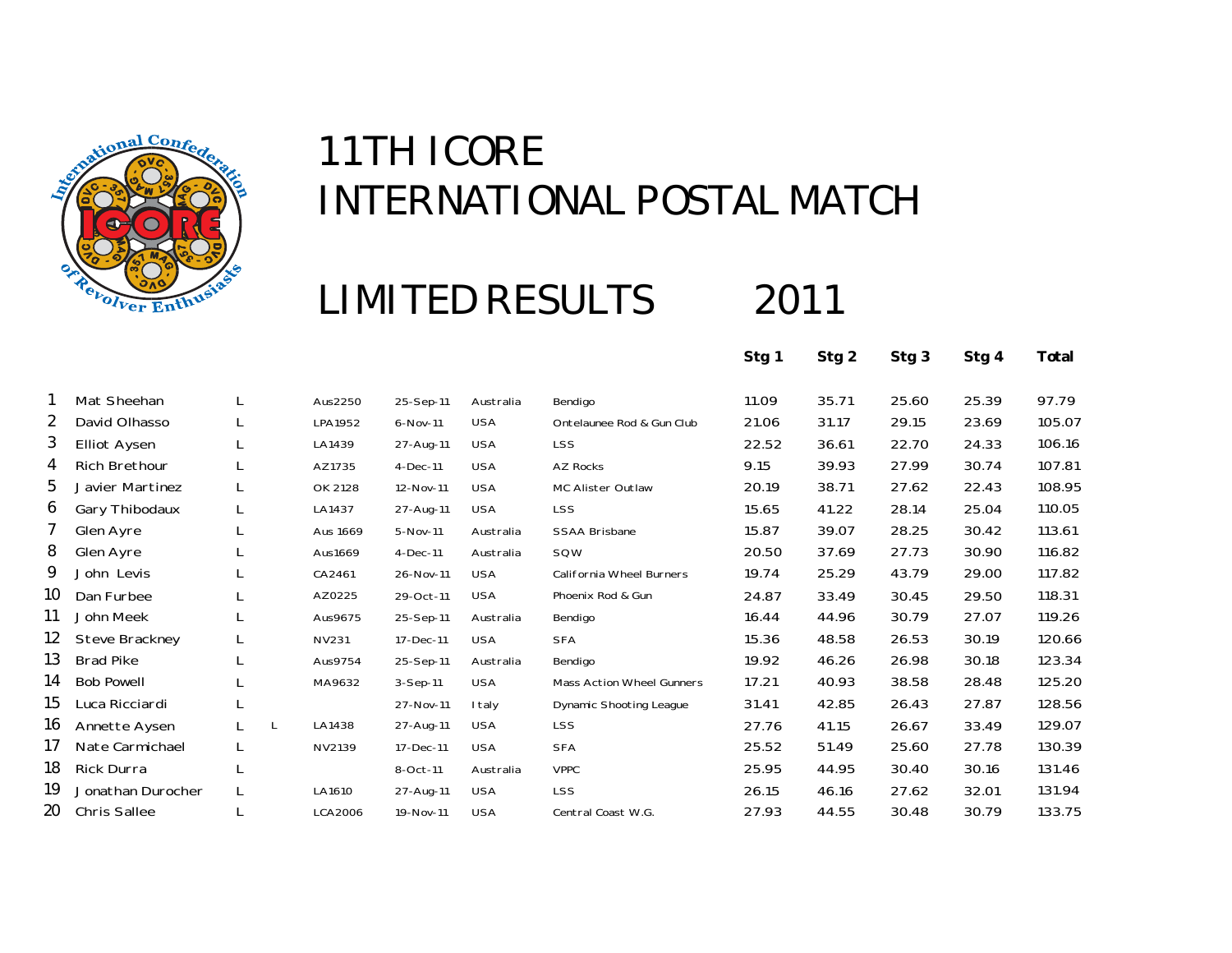| 21 | Kerry Bailey            |   |   | <b>LLA1470</b> | 27-Aug-11  | <b>USA</b> | <b>LSS</b>                       | 16.59 | 47.07 | 31.34 | 39.28 | 134.28 |
|----|-------------------------|---|---|----------------|------------|------------|----------------------------------|-------|-------|-------|-------|--------|
| 22 | Kurt Miller             |   |   |                | 19-Nov-11  | <b>USA</b> | C.O.R.E                          | 20.27 | 43.91 | 35.41 | 35.25 | 134.84 |
| 23 | Alessandro Bianconi     | L |   |                | 27-Nov-11  | I taly     | <b>Dynamic Shooting League</b>   | 26.54 | 40.93 | 33.20 | 34.37 | 135.04 |
| 24 | Kirby Goodman           | L |   | AZ19           | 29-Oct-11  | <b>USA</b> | Phoenix Rod & Gun                | 32.57 | 36.55 | 33.02 | 34.82 | 136.96 |
| 25 | Terry O'Connor          | L |   |                | 25-Sep-11  | Australia  | Bendigo                          | 19.80 | 55.99 | 30.75 | 30.89 | 137.43 |
| 26 | Bryan Laing             | L |   | Aus1140        | $4-Dec-11$ | Australia  | SQW                              | 27.94 | 49.66 | 25.81 | 34.36 | 137.77 |
| 27 | Mark Sullivan           |   |   | GA1755         | 29-Oct-11  | <b>USA</b> | Pinetucky                        | 34.55 | 40.95 | 31.96 | 30.76 | 138.22 |
| 28 | Ken Ortbach             |   |   | LPA2126        | 16-Dec-11  | <b>USA</b> | Hellertown                       | 22.52 | 50.13 | 29.98 | 35.84 | 138.47 |
| 29 | Scott Duncan            | L |   | NV2458         | 17-Dec-11  | <b>USA</b> | <b>SFA</b>                       | 23.06 | 49.11 | 31.45 | 35.74 | 139.36 |
| 30 | Vincent Hlavinka Jr     | L |   | PA2598         | 6-Nov-11   | <b>USA</b> | Ontelaunee Rod & Gun Club        | 21.31 | 53.84 | 31.98 | 34.87 | 142.00 |
| 31 | <b>William Richards</b> | L |   | PEND           | 3-Sep-11   | <b>USA</b> | Mass Action Wheel Gunners        | 28.66 | 46.19 | 32.88 | 35.17 | 142.90 |
| 32 | Garry Smith             | L |   | Aus1071        | 4-Dec-11   | Australia  | SQW                              | 30.46 | 42.18 | 31.91 | 39.76 | 144.31 |
| 33 | Daniele Tarozzi         | L |   | LI ta3207      | 27-Nov-11  | I taly     | <b>Dynamic Shooting League</b>   | 38.58 | 45.18 | 32.01 | 29.34 | 145.11 |
| 34 | Peter Finch             | L |   | Aus1288        | 3-Dec-11   | Australia  | SSAA Mackay Branch Inc.          | 54.79 | 32.13 | 30.92 | 27.45 | 145.29 |
| 35 | Dan Hall                | L |   | CA9634         | 26-Nov-11  | <b>USA</b> | California Wheel Burners         | 18.71 | 33.99 | 63.09 | 29.81 | 145.60 |
| 36 | <b>Stan Miller</b>      |   |   | OK 2193        | 19-Nov-11  | <b>USA</b> | C.O.R.E                          | 28.02 | 47.93 | 36.17 | 33.65 | 145.77 |
| 37 | Mat Sheehan             | L |   | Aus2250        | 10-Sep-11  | Australia  | <b>VPPC</b>                      | 39.53 | 47.51 | 28.84 | 30.84 | 146.72 |
| 38 | Matthew Nash            |   |   | MA2543         | $3-Sep-11$ | <b>USA</b> | <b>Mass Action Wheel Gunners</b> | 26.78 | 53.13 | 32.30 | 34.72 | 146.93 |
| 39 | Rick Durra              | L |   |                | 10-Sep-11  | Australia  | <b>VPPC</b>                      | 30.02 | 56.63 | 29.98 | 33.32 | 149.95 |
| 40 | Dennis Perrin           |   |   |                | $4-Dec-11$ | <b>USA</b> | AZ Rocks                         | 34.53 | 47.09 | 32.45 | 36.22 | 150.29 |
| 41 | Mark Childers           |   |   | AZ2182         | 4-Dec-11   | <b>USA</b> | <b>AZ Rocks</b>                  | 26.43 | 52.32 | 42.88 | 29.00 | 150.63 |
| 42 | Dan Newton              | L |   |                | $4-Dec-11$ | <b>USA</b> | <b>AZ Rocks</b>                  | 34.23 | 44.66 | 31.59 | 40.27 | 150.75 |
| 43 | Mark Barr               | L |   | CA2158         | 11-Sep-11  | <b>USA</b> | <b>NVSA</b>                      | 33.06 | 51.12 | 35.01 | 33.07 | 152.26 |
| 44 | Fabio Cattelan          | L |   |                | 27-Nov-11  | I taly     | Dynamic Shooting League          | 41.23 | 48.33 | 26.68 | 36.10 | 152.34 |
| 45 | Angela Meek             |   | L | Aus1417        | 25-Sep-11  | Australia  | Bendigo                          | 27.29 | 56.51 | 32.48 | 36.16 | 152.44 |
| 46 | Jerry Turner            | L |   | LCA8447        | 19-Nov-11  | <b>USA</b> | Central Coast W.G.               | 19.47 | 59.65 | 34.70 | 38.76 | 152.58 |
| 47 | Jeff Petty              |   |   |                | 19-Nov-11  | <b>USA</b> | C.O.R.E                          | 36.12 | 55.21 | 33.90 | 27.68 | 152.91 |
| 48 | Joe Hannis              |   |   | AZ2294         | 29-Oct-11  | <b>USA</b> | Phoenix Rod & Gun                | 41.59 | 41.48 | 35.01 | 35.78 | 153.86 |
| 49 | Luca Accomello          |   |   |                | 21-Aug-11  | I taly     | Shooting Academy, Calvisano.     | 26.21 | 62.00 | 27.09 | 39.79 | 155.09 |
| 50 | Sean Cheney             |   |   | CT2541         | 3-Sep-11   | <b>USA</b> | Mass Action Wheel Gunners        | 32.45 | 54.95 | 34.84 | 34.48 | 156.72 |
| 51 | Joe Hannis              |   |   | AZ2294         | 4-Dec-11   | <b>USA</b> | <b>AZ Rocks</b>                  | 34.54 | 53.19 | 32.55 | 38.22 | 158.50 |
| 52 | Stefano Paolucci        | L |   |                | 27-Nov-11  | I taly     | Dynamic Shooting League          | 43.26 | 50.21 | 30.91 | 34.34 | 158.72 |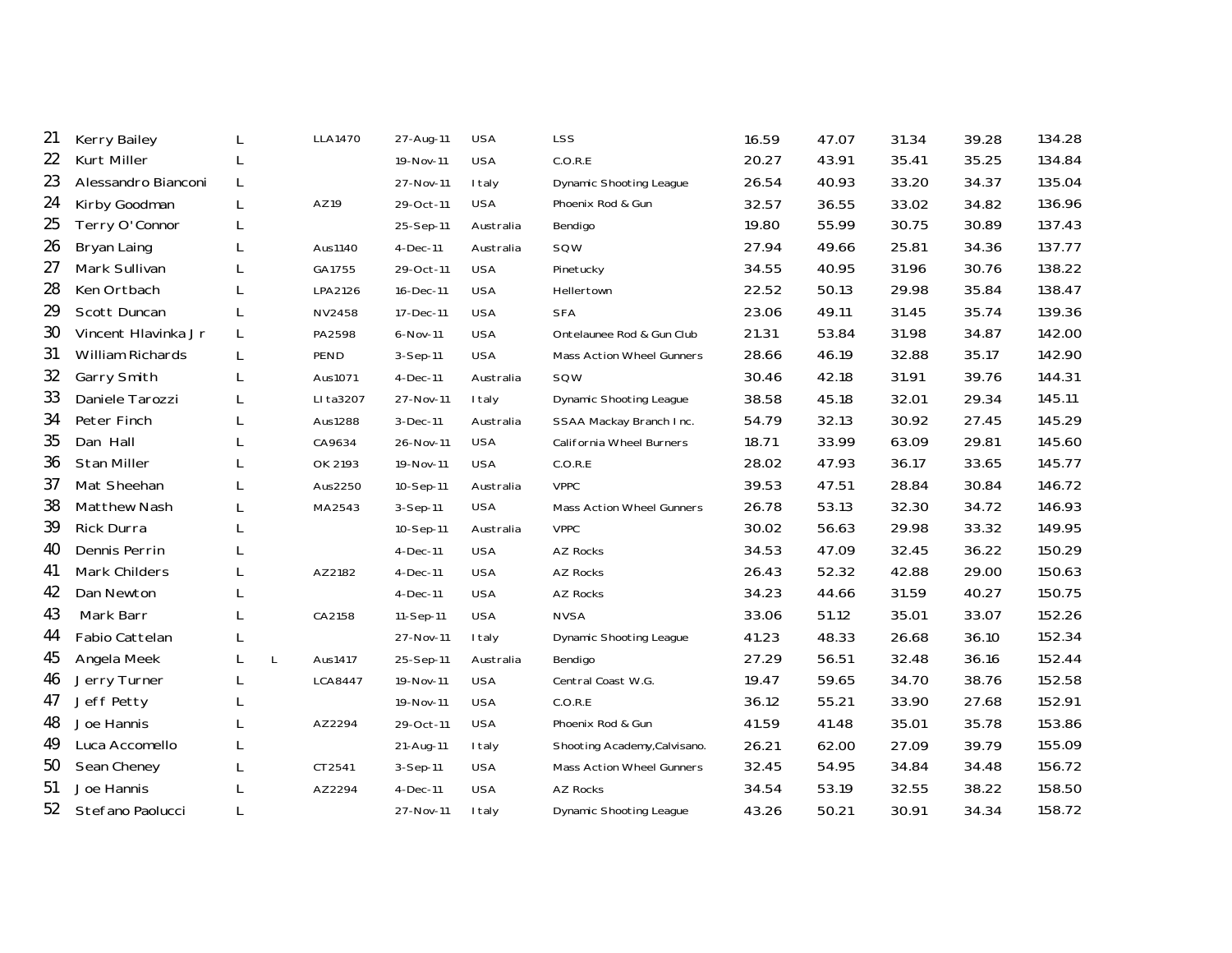| 53 | Larry Drake            |   |   | AZ1940  | $4-Dec-11$ | <b>USA</b>    | AZ Rocks                       | 29.84 | 49.15 | 38.49 | 42.82 | 160.30 |
|----|------------------------|---|---|---------|------------|---------------|--------------------------------|-------|-------|-------|-------|--------|
| 54 | Toni Dandreamatteo     | L |   |         | 21-Aug-11  | I taly        | Shooting Academy, Calvisano.   | 28.65 | 54.13 | 35.06 | 42.91 | 160.75 |
| 55 | Clark Boyer            | L |   | NY2377  | 11-Dec-11  | <b>USA</b>    | WPS Albany NY                  | 35.86 | 54.65 | 31.34 | 39.35 | 161.20 |
| 56 | Mike McCarter          | L |   |         | 17-Dec-11  | <b>USA</b>    | ARPC                           | 37.85 | 55.67 | 32.61 | 35.56 | 161.69 |
| 57 | <b>Richard Duffell</b> | L |   | Aus1666 | 4-Dec-11   | Australia     | SQW                            | 32.84 | 63.67 | 30.01 | 35.64 | 162.16 |
| 58 | Vince Hlavinka Jr.     | L |   | PA2598  | 18-Nov-11  | <b>USA</b>    | Hellertown                     | 34.44 | 53.60 | 35.07 | 40.07 | 163.18 |
| 59 | Kurt Haupt             | L |   |         | 19-Nov-11  | <b>USA</b>    | Central Coast W.G.             | 37.36 | 34.42 | 36.12 | 55.97 | 163.87 |
| 60 | Graham Olufson         | L |   | Aus1709 | 3-Dec-11   | Australia     | SSAA Mackay Branch Inc.        | 51.72 | 39.80 | 44.80 | 27.91 | 164.23 |
| 61 | Rob Indrigo            | L |   | Aus9755 | 25-Sep-11  | Australia     | Bendigo                        | 22.89 | 71.34 | 32.82 | 38.87 | 165.92 |
| 62 | <b>Brian Frank</b>     | L |   | AZ1272  | 29-Oct-11  | <b>USA</b>    | Phoenix Rod & Gun              | 35.26 | 53.20 | 37.52 | 40.82 | 166.80 |
| 63 | Marco Sartor           |   |   |         | 27-Nov-11  | I taly        | <b>Dynamic Shooting League</b> | 46.56 | 46.53 | 33.94 | 39.94 | 166.97 |
| 64 | Chris Kuzara           | L |   | MI 2122 | 7-Aug-11   | <b>USA</b>    | <b>WCRHC</b>                   | 32.92 | 58.15 | 39.77 | 36.47 | 167.31 |
| 65 | <b>Bill Magness</b>    | L |   |         | 29-Oct-11  | <b>USA</b>    | Phoenix Rod & Gun              | 41.07 | 49.93 | 37.02 | 40.53 | 168.55 |
| 66 | Hugh Black             |   |   |         | 25-Sep-11  | <b>USA</b>    | <b>CFRPC</b>                   | 45.49 | 54.24 | 35.43 | 34.09 | 169.25 |
| 67 | Karl Schlinsog         |   |   |         | 25-Sep-11  | <b>USA</b>    | <b>CFRPC</b>                   | 32.86 | 53.94 | 42.05 | 40.89 | 169.74 |
| 68 | Ron McGraw             | L |   | OR2394  | 17-Dec-11  | <b>USA</b>    | ARPC                           | 34.20 | 55.02 | 39.47 | 41.88 | 170.57 |
| 69 | Scotty Hubberd         | L |   | FL2430  | 25-Sep-11  | <b>USA</b>    | <b>CFRPC</b>                   | 35.35 | 52.85 | 45.74 | 37.36 | 171.30 |
| 70 | Geoffrey Siembor       | L |   | MI 2525 | 7-Aug-11   | <b>USA</b>    | <b>WCRHC</b>                   | 48.22 | 54.39 | 32.62 | 37.70 | 172.93 |
| 71 | PhilSantos             | L |   | NV2482  | 17-Dec-11  | <b>USA</b>    | <b>SFA</b>                     | 50.16 | 59.46 | 33.92 | 33.14 | 176.68 |
| 72 | Dave Lake              |   |   | CA2141  | 11-Dec-11  | <b>USA</b>    | Oakdale Sportmans Club         | 31.42 | 74.89 | 32.39 | 38.00 | 176.70 |
| 73 | Kurt Slobodzian        | L |   | LAZ1521 | 29-Oct-11  | <b>USA</b>    | Phoenix Rod & Gun              | 35.66 | 50.57 | 37.08 | 53.77 | 177.08 |
| 74 | Massimo Mirti          | L |   |         | 27-Nov-11  | <b>I</b> taly | <b>Dynamic Shooting League</b> | 43.04 | 53.47 | 39.64 | 41.50 | 177.65 |
| 75 | Ryan Patterson         | L |   | CA2509  | 11-Dec-11  | <b>USA</b>    | Oakdale Sportmans Club         | 43.74 | 59.27 | 34.53 | 40.98 | 178.52 |
| 76 | Pierangelo Rossi       | L |   |         | 21-Aug-11  | I taly        | Shooting Academy, Calvisano.   | 29.90 | 55.55 | 45.96 | 47.15 | 178.56 |
| 77 | <b>Bruce Warran</b>    | L |   | MI 2078 | 18-Sep-11  | <b>USA</b>    | Atlanta Conservation Club (IN) | 37.33 | 56.20 | 37.25 | 50.20 | 180.98 |
| 78 | <b>Todd Taylor</b>     | L |   | AZ2121  | 29-Oct-11  | <b>USA</b>    | Phoenix Rod & Gun              | 41.13 | 49.21 | 42.71 | 48.10 | 181.15 |
| 79 | Adam Urbansky          | L |   |         | 17-Dec-11  | Australia     | Townsville PC                  | 28.17 | 68.25 | 44.85 | 40.06 | 181.33 |
| 80 | Charlie Crawford       | L |   |         | 27-Nov-11  | <b>USA</b>    | The Wild Bunch                 | 30.83 | 73.03 | 33.88 | 44.98 | 182.72 |
| 81 | Barbara Thibodaux      | L | L | LA1436  | 27-Aug-11  | <b>USA</b>    | <b>LSS</b>                     | 27.60 | 79.70 | 35.38 | 40.31 | 182.99 |
| 82 | Larry Huey             | L |   |         | 29-Oct-11  | <b>USA</b>    | Pinetucky                      | 43.48 | 65.70 | 38.94 | 35.36 | 183.48 |
| 83 | Pat Dufrene            |   |   |         | 27-Aug-11  | <b>USA</b>    | <b>LSS</b>                     | 34.75 | 69.47 | 36.18 | 43.26 | 183.66 |
| 84 | Glen (Curly) Harrison  | L |   | OK 2269 | 19-Nov-11  | <b>USA</b>    | C.O.R.E                        | 43.10 | 57.56 | 44.20 | 41.00 | 185.86 |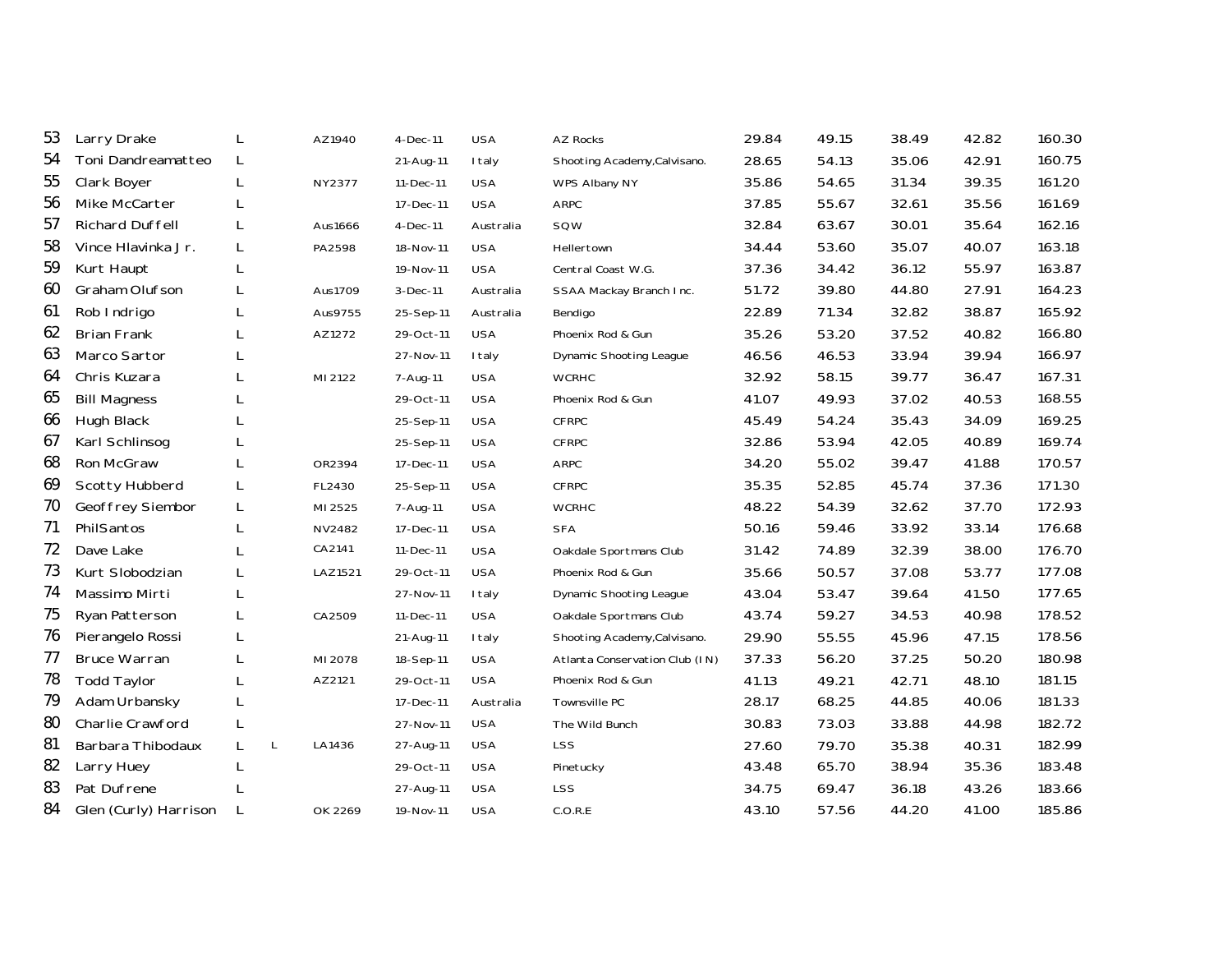| 85  | Giovanni Brancati      | L      |               | 21-Aug-11 | I taly        | Shooting Academy, Calvisano.   | 37.69 | 71.20 | 42.59 | 34.99 | 186.47 |
|-----|------------------------|--------|---------------|-----------|---------------|--------------------------------|-------|-------|-------|-------|--------|
| 86  | Eugene Nemeth          | L.     | MI 2312       | 7-Aug-11  | <b>USA</b>    | <b>WCRHC</b>                   | 50.03 | 63.91 | 38.70 | 34.00 | 186.64 |
| 87  | Mike Massie            | L      |               | 19-Nov-11 | <b>USA</b>    | C.O.R.E                        | 25.38 | 63.78 | 49.34 | 48.22 | 186.72 |
| 88  | Steve Baxter           | L.     | LCA1676       | 26-Nov-11 | <b>USA</b>    | California Wheel Burners       | 25.15 | 43.21 | 75.21 | 43.28 | 186.85 |
| 89  | Sharon Dickey          | L<br>L | CA1602        | 26-Nov-11 | <b>USA</b>    | California Wheel Burners       | 36.17 | 43.52 | 62.40 | 44.93 | 187.02 |
| 90  | John Moss              | L.     | Aus2100       | 26-Dec-11 | Australia     | <b>MDPC</b>                    | 42.18 | 64.32 | 41.91 | 38.95 | 187.36 |
| 91  | Giovanni Festa         | L      |               | 21-Aug-11 | I taly        | Shooting Academy, Calvisano.   | 46.99 | 58.45 | 40.48 | 41.98 | 187.90 |
| 92  | Willie Hall            | L      | AZ2075        | 27-Nov-11 | <b>USA</b>    | The Wild Bunch                 | 32.10 | 74.16 | 41.27 | 41.24 | 188.77 |
| 93  | Paolo Scarabotti       | L      |               | 27-Nov-11 | I taly        | <b>Dynamic Shooting League</b> | 34.10 | 62.21 | 39.56 | 53.48 | 189.35 |
| 94  | Patrick Foley          | L      | PA2534        | 6-Nov-11  | <b>USA</b>    | Ontelaunee Rod & Gun Club      | 36.19 | 69.15 | 39.36 | 45.60 | 190.30 |
| 95  | <b>Todd Taylor</b>     | L      | AZ2122        | 4-Dec-11  | <b>USA</b>    | <b>AZ Rocks</b>                | 33.70 | 68.87 | 38.77 | 49.39 | 190.73 |
| 96  | Tom Olewine            |        | LPA9976       | 16-Dec-11 | <b>USA</b>    | Hellertown                     | 35.23 | 71.78 | 41.37 | 43.04 | 191.42 |
| 97  | Willie Hall            | L      | AZ2075        | 4-Dec-11  | <b>USA</b>    | AZ Rocks                       | 34.95 | 60.71 | 52.48 | 43.67 | 191.81 |
| 98  | <b>Gerald Mitchell</b> | L.     | MI 2524       | 7-Aug-11  | <b>USA</b>    | <b>WCRHC</b>                   | 48.16 | 64.38 | 36.33 | 44.47 | 193.34 |
| 99  | Roberto Marchi         |        |               | 27-Nov-11 | <b>I</b> taly | Dynamic Shooting League        | 48.48 | 70.55 | 35.94 | 39.07 | 194.04 |
| 100 | Willie Hall            | L      | AZ2075        | 29-Oct-11 | <b>USA</b>    | Phoenix Rod & Gun              | 42.58 | 61.72 | 44.74 | 45.45 | 194.49 |
| 101 | <b>Richard Marty</b>   | L      |               | 17-Dec-11 | <b>USA</b>    | <b>SFA</b>                     | 31.97 | 81.26 | 40.02 | 42.43 | 195.68 |
| 102 | Jerry Paugh            | L      | AZ2315        | 4-Dec-11  | <b>USA</b>    | <b>AZ Rocks</b>                | 39.18 | 72.34 | 42.04 | 42.37 | 195.93 |
|     | 103 Al Balatico        | L      |               | 27-Aug-11 | <b>USA</b>    | <b>LSS</b>                     | 35.98 | 60.93 | 38.67 | 61.30 | 196.88 |
| 104 | <b>Bill Miller</b>     | L      |               | 25-Sep-11 | <b>USA</b>    | <b>CFRPC</b>                   | 45.87 | 70.43 | 41.24 | 39.44 | 196.98 |
| 105 | Mike Cox               |        |               | 19-Nov-11 | <b>USA</b>    | C.O.R.E                        | 47.59 | 65.35 | 42.41 | 42.61 | 197.96 |
| 106 | John Moss              | L.     | Aus2100       | 11-Dec-11 | Australia     | Mountain District P.C.         | 44.35 | 73.44 | 39.74 | 41.02 | 198.55 |
| 107 | <b>Bruce Jones</b>     | L      |               | 18-Sep-11 | <b>USA</b>    | Atlanta Conservation Club (IN) | 33.47 | 71.24 | 43.93 | 49.99 | 198.63 |
| 108 | John Upfield           | L      | Aus1236       | 25-Sep-11 | Australia     | Bendigo                        | 39.12 | 67.62 | 45.58 | 46.77 | 199.09 |
|     | 109 Lance Boehlke      | L.     | <b>NY2508</b> | 11-Dec-11 | <b>USA</b>    | WPS Albany NY                  | 44.48 | 70.91 | 40.68 | 44.63 | 200.70 |
|     | 110 JL Larry Rhodes    | L.     | NV2472        | 17-Dec-11 | <b>USA</b>    | <b>SFA</b>                     | 48.99 | 66.59 | 39.51 | 45.69 | 200.78 |
| 111 | Susan Collier          | L      | AZ2488        | 29-Oct-11 | <b>USA</b>    | Phoenix Rod & Gun              | 41.14 | 60.47 | 44.66 | 55.37 | 201.64 |
|     | 112 Frank Damato       | L.     |               | 4-Dec-11  | <b>USA</b>    | AZ Rocks                       | 33.11 | 69.44 | 42.84 | 57.76 | 203.15 |
| 113 | Willie Zarth Jr        | L.     | CA2211        | 26-Nov-11 | <b>USA</b>    | California Wheel Burners       | 30.56 | 47.19 | 76.23 | 49.84 | 203.82 |
| 114 | Jerry Paugh            | L      | AZ2315        | 27-Nov-11 | <b>USA</b>    | The Wild Bunch                 | 33.95 | 71.70 | 48.99 | 49.32 | 203.96 |
| 115 | <b>Bob Powell</b>      | L      | MA9632        | 11-Dec-11 | <b>USA</b>    | WPS Albany NY                  | 24.95 | 45.03 | 93.48 | 40.96 | 204.42 |
|     | 116 Phil McCammon      | L      | AZ2500        | 29-Oct-11 | <b>USA</b>    | Phoenix Rod & Gun              | 48.49 | 62.01 | 41.12 | 56.49 | 208.11 |
|     |                        |        |               |           |               |                                |       |       |       |       |        |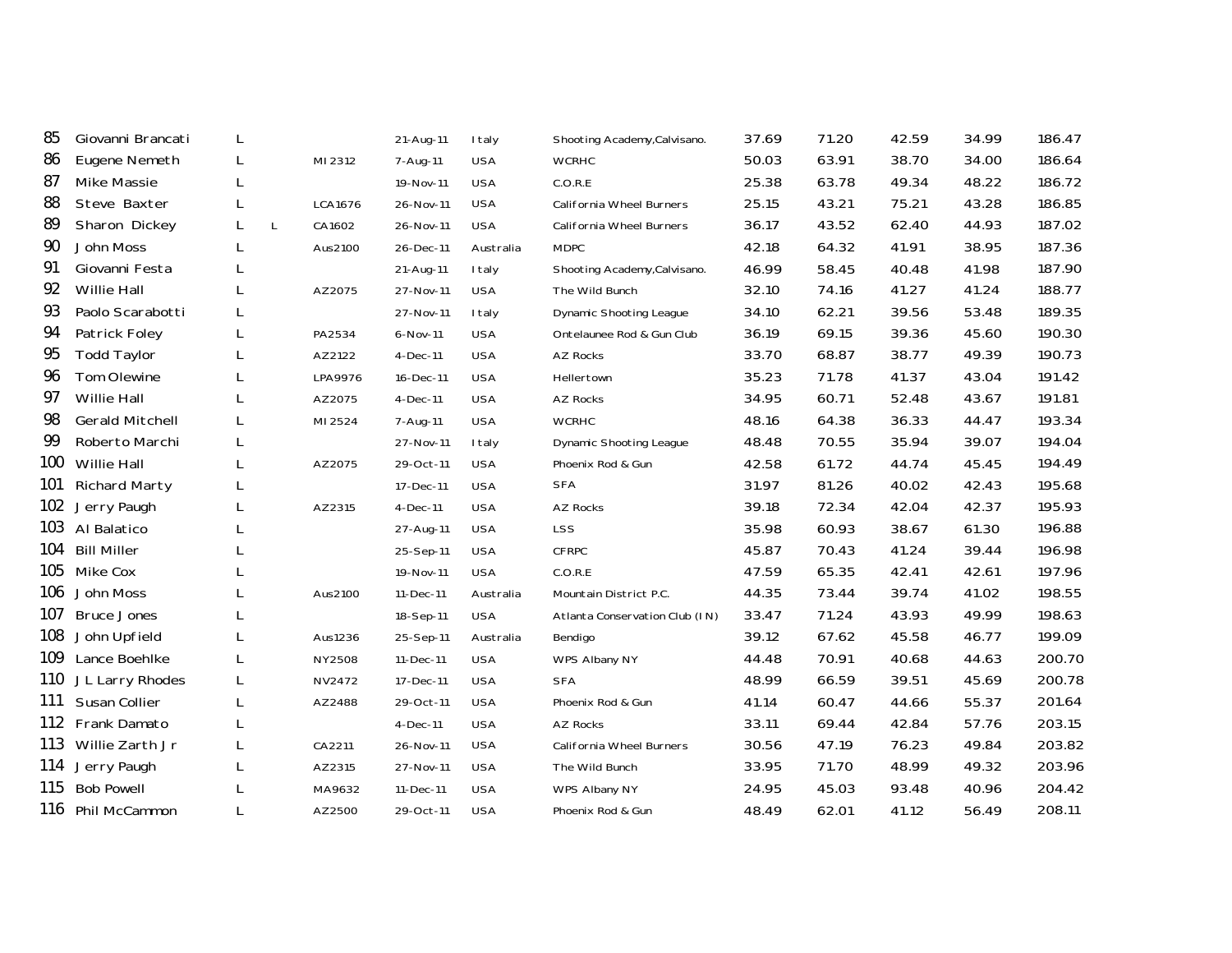| 117 | Vince Hlavinka Sr.  | L |              |         | 18-Nov-11    | <b>USA</b>    | Hellertown                     | 40.93 | 79.48  | 37.87 | 51.80 | 210.08 |
|-----|---------------------|---|--------------|---------|--------------|---------------|--------------------------------|-------|--------|-------|-------|--------|
| 118 | Fred Holden         | L |              | CA1706  | 01-Oct-11    | <b>USA</b>    | Hidden Valley Revolver Club    | 46.99 | 74.34  | 48.64 | 41.17 | 211.14 |
| 119 | Maryann Melisi      | L | L            | NY1623  | 11-Dec-11    | <b>USA</b>    | WPS Albany NY                  | 46.97 | 82.08  | 42.09 | 40.93 | 212.07 |
| 120 | Claudio Cinetto     | L |              |         | 27-Nov-11    | I taly        | Dynamic Shooting League        | 43.80 | 77.39  | 36.39 | 55.05 | 212.63 |
| 121 | Ben Belkin          | L |              | AZ2575  | $4-Dec-11$   | <b>USA</b>    | AZ Rocks                       | 46.11 | 70.86  | 45.00 | 51.45 | 213.42 |
| 122 | <b>Bob Boyer</b>    | L |              |         | 18-Nov-11    | <b>USA</b>    | Hellertown                     | 50.84 | 70.50  | 48.96 | 43.19 | 213.49 |
| 123 | Franco Innocenti    | L |              | Aus1085 | $4-Dec-11$   | Australia     | SQW                            | 41.70 | 73.85  | 47.33 | 50.79 | 213.67 |
| 124 | Dave Delger         | L |              | LA2322  | 27-Aug-11    | <b>USA</b>    | <b>LSS</b>                     | 35.75 | 78.68  | 50.26 | 49.36 | 214.05 |
| 125 | Robert Miksit       |   |              |         | $6 - Nov-11$ | <b>USA</b>    | Ontelaunee Rod & Gun Club      | 39.88 | 74.58  | 49.31 | 51.06 | 214.83 |
| 126 | Dale Beckett        |   |              |         | 6-Nov-11     | <b>USA</b>    | Ontelaunee Rod & Gun Club      | 42.82 | 79.63  | 41.48 | 51.47 | 215.40 |
| 127 | Vince Hlavinka Sr.  | L |              |         | 16-Dec-11    | <b>USA</b>    | Hellertown                     | 45.03 | 69.33  | 49.12 | 52.50 | 215.98 |
| 128 | George Hendershot   | L |              | PA1880  | 18-Nov-11    | <b>USA</b>    | Hellertown                     | 47.65 | 79.02  | 44.38 | 46.51 | 217.56 |
| 129 | George Varoutsas    | L |              |         | 21-Aug-11    | <b>I</b> taly | Shooting Academy, Calvisano.   | 38.78 | 102.27 | 33.75 | 43.18 | 217.98 |
| 130 | <b>Steve Brown</b>  | L |              | FL2491  | 25-Sep-11    | <b>USA</b>    | <b>CFRPC</b>                   | 44.06 | 76.96  | 47.20 | 51.25 | 219.47 |
| 131 | Larry Santarossa    | L |              | AZ2603  | 4-Dec-11     | <b>USA</b>    | AZ Rocks                       | 34.08 | 89.97  | 47.46 | 50.43 | 221.94 |
| 132 | Warren Messina      | L |              | LCA1599 | 26-Nov-11    | <b>USA</b>    | California Wheel Burners       | 37.25 | 50.09  | 88.36 | 46.52 | 222.22 |
| 133 | Ty Hamby            | L |              | CA2395  | 11-Sep-11    | <b>USA</b>    | <b>NVSA</b>                    | 65.31 | 74.42  | 44.19 | 39.72 | 223.64 |
| 134 | Chuck Black         | L |              | AZ2325  | 4-Dec-11     | <b>USA</b>    | AZ Rocks                       | 50.05 | 85.99  | 41.44 | 48.67 | 226.15 |
| 135 | Susan Collier       |   | $\mathsf{L}$ | AZ2488  | $4-Dec-11$   | <b>USA</b>    | <b>AZ Rocks</b>                | 40.95 | 72.77  | 55.88 | 56.62 | 226.22 |
| 136 | Phil Archdale       | L |              | WI9790  | $4-Dec-11$   | <b>USA</b>    | AZ Rocks                       | 39.20 | 77.77  | 48.23 | 61.72 | 226.92 |
| 137 | Allen Plumber       | L |              |         | 17-Dec-11    | <b>USA</b>    | <b>SFA</b>                     | 44.17 | 86.35  | 45.57 | 51.44 | 227.53 |
| 138 | George Hawkins      | L |              | FL2435  | 25-Sep-11    | <b>USA</b>    | <b>CFRPC</b>                   | 48.08 | 71.79  | 57.27 | 51.18 | 228.32 |
| 139 | Chuck Black         | L |              | AZ2325  | 27-Nov-11    | <b>USA</b>    | The Wild Bunch                 | 51.57 | 78.01  | 45.39 | 54.45 | 229.42 |
| 140 | Fred Dickey         | L |              | CA1601  | 26-Nov-11    | <b>USA</b>    | California Wheel Burners       | 45.45 | 47.45  | 87.34 | 49.53 | 229.77 |
| 141 | Dean Witt           |   |              |         | 18-Nov-11    | <b>USA</b>    | Hellertown                     | 53.64 | 85.94  | 48.30 | 43.41 | 231.29 |
| 142 | Jason Kantacjian    | L |              |         | 25-Sep-11    | <b>USA</b>    | <b>CFRPC</b>                   | 40.32 | 106.89 | 43.66 | 43.31 | 234.18 |
| 143 | Walt Schneck        | L |              | PA1730  | $6 - Nov-11$ | <b>USA</b>    | Ontelaunee Rod & Gun Club      | 45.40 | 87.10  | 48.23 | 53.99 | 234.72 |
| 144 | <b>Tommy Nyland</b> | L |              |         | 29-Oct-11    | <b>USA</b>    | Pinetucky                      | 68.24 | 40.95  | 59.81 | 68.42 | 237.42 |
| 145 | Murray Simpson      | L |              |         | 25-Sep-11    | Australia     | Bendigo                        | 43.75 | 94.49  | 45.96 | 54.96 | 239.16 |
| 146 | Harry Rungaldier    | L |              | CA9826  | 26-Nov-11    | <b>USA</b>    | California Wheel Burners       | 38.70 | 47.58  | 91.16 | 62.25 | 239.69 |
| 147 | Marco Maceratesi    | L |              |         | 27-Nov-11    | I taly        | Dynamic Shooting League        | 42.33 | 81.88  | 69.46 | 46.70 | 240.37 |
| 148 | <b>Buzz Hickman</b> | L |              | IN2244  | 18-Sep-11    | <b>USA</b>    | Atlanta Conservation Club (IN) | 46.39 | 92.06  | 53.46 | 48.61 | 240.52 |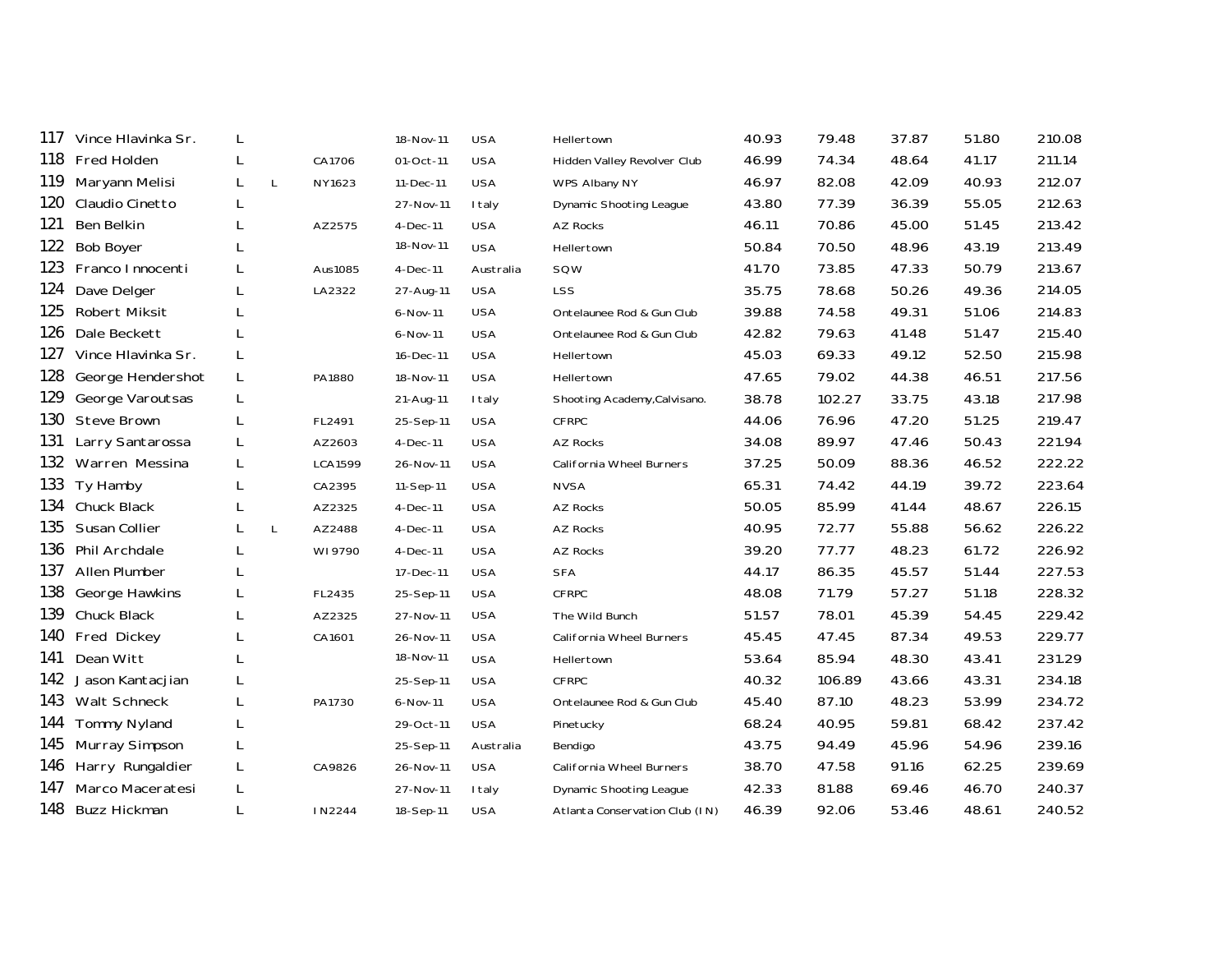| 149 | Michele Cavalli      | L |              |         | 27-Nov-11    | <b>I</b> taly | Dynamic Shooting League          | 62.71 | 84.50  | 59.38 | 40.07 | 246.66 |
|-----|----------------------|---|--------------|---------|--------------|---------------|----------------------------------|-------|--------|-------|-------|--------|
| 150 | Rowland Othello      | L |              |         | 12-Nov-11    | <b>USA</b>    | MC Alister Outlaw                | 67.90 | 88.57  | 53.71 | 38.13 | 248.31 |
| 151 | Giovanni Giovannini  | L |              |         | 27-Nov-11    | I taly        | Dynamic Shooting League          | 39.80 | 111.33 | 53.27 | 44.27 | 248.67 |
| 152 | RJ Aguirre           | L |              |         | 01-Oct-11    | <b>USA</b>    | Hidden Valley Revolver Club      | 60.84 | 83.57  | 57.48 | 50.21 | 252.10 |
| 153 | Randy Leidy          |   |              |         | 16-Dec-11    | <b>USA</b>    | Hellertown                       | 62.80 | 87.53  | 47.90 | 54.86 | 253.09 |
| 154 | <b>Bob Hurd</b>      | L |              | FL2413  | 25-Sep-11    | <b>USA</b>    | <b>CFRPC</b>                     | 36.51 | 95.67  | 61.08 | 59.95 | 253.21 |
| 155 | Ash Holbrook         | L |              |         | 17-Dec-11    | <b>USA</b>    | <b>SFA</b>                       | 45.86 | 100.32 | 58.80 | 50.33 | 255.31 |
| 156 | <b>Bonnie Mason</b>  |   | L            | NV2459  | 17-Dec-11    | <b>USA</b>    | <b>SFA</b>                       | 50.24 | 100.38 | 54.16 | 53.24 | 258.02 |
| 157 | Mike Beach           | L |              | OR2189  | 17-Dec-11    | <b>USA</b>    | <b>ARPC</b>                      | 52.13 | 67.34  | 76.38 | 62.77 | 258.62 |
| 158 | <b>Steve Dormand</b> | L |              |         | 25-Sep-11    | <b>USA</b>    | <b>CFRPC</b>                     | 45.13 | 104.44 | 65.03 | 44.49 | 259.09 |
| 159 | Jack Ganson          | L |              | MA2556  | 3-Sep-11     | <b>USA</b>    | <b>Mass Action Wheel Gunners</b> | 51.07 | 104.10 | 56.19 | 50.67 | 262.03 |
| 160 | John Hall            |   |              |         | 5-Nov-11     | Australia     | <b>SSAA Brisbane</b>             | 47.20 | 100.66 | 59.86 | 54.48 | 262.20 |
| 161 | <b>Brian Kuca</b>    | L |              |         | 11-Sep-11    | <b>USA</b>    | <b>NVSA</b>                      | 59.56 | 83.23  | 47.85 | 73.57 | 264.21 |
| 162 | Paul Berger          |   |              | NY1797  | 11-Dec-11    | <b>USA</b>    | WPS Albany NY                    | 43.34 | 133.18 | 46.03 | 49.39 | 271.94 |
| 163 | Daavid Joyberry      | L |              |         | 25-Sep-11    | Australia     | Bendigo                          | 42.13 | 119.70 | 56.16 | 61.51 | 279.50 |
| 164 | Dieter Schirrmacher  | L |              | AZ2444  | 27-Nov-11    | <b>USA</b>    | The Wild Bunch                   | 57.71 | 96.62  | 53.57 | 72.00 | 279.90 |
| 165 | <b>Rich Richards</b> | L |              | CA2461  | 28-Dec-11    | <b>USA</b>    | California Wheel Burners         | 48.87 | 106.15 | 62.88 | 62.75 | 280.65 |
| 166 | <b>Ben Hennessey</b> |   |              |         | 5-Nov-11     | Australia     | <b>SSAA Brisbane</b>             | 69.35 | 99.16  | 58.96 | 55.17 | 282.64 |
| 167 | Paul Comer           | L |              |         | $6 - Nov-11$ | <b>USA</b>    | Ontelaunee Rod & Gun Club        | 73.06 | 117.01 | 53.02 | 43.19 | 286.28 |
| 168 | Alberto Beretta      | L |              |         | 21-Aug-11    | <b>I</b> taly | Shooting Academy, Calvisano.     | 53.90 | 123.45 | 51.83 | 61.72 | 290.90 |
| 169 | Mike Locke           | L |              | CA2383  | 19-Nov-11    | <b>USA</b>    | Central Coast W.G.               | 63.64 | 111.80 | 62.41 | 54.45 | 292.30 |
| 170 | Roberta Bicelli      | L | $\mathsf{L}$ |         | 21-Aug-11    | I taly        | Shooting Academy, Calvisano.     | 81.60 | 62.32  | 92.35 | 58.49 | 294.76 |
| 171 | Chuck Dorsey         | L |              |         | 6-Nov-11     | <b>USA</b>    | Ontelaunee Rod & Gun Club        | 49.48 | 108.02 | 65.86 | 79.15 | 302.51 |
| 172 | Paolo Emilio Pifferi | L |              |         | 21-Aug-11    | I taly        | Shooting Academy, Calvisano.     | 63.41 | 115.32 | 58.78 | 65.64 | 303.15 |
| 173 | Chris Pitcher        | L |              |         | 17-Dec-11    | Australia     | Townsville PC                    | 62.22 | 113.09 | 70.29 | 60.43 | 306.03 |
| 174 | <b>Andy Flores</b>   |   |              |         | 01-Oct-11    | <b>USA</b>    | Hidden Valley Revolver Club      | 70.03 | 125.69 | 57.15 | 59.40 | 312.27 |
| 175 | Andy Girouard        |   |              |         | 17-Dec-11    | <b>USA</b>    | <b>SFA</b>                       | 61.89 | 107.12 | 58.53 | 85.16 | 312.70 |
| 176 | Steven Bressan       | L |              | AZ45    | 29-Oct-11    | <b>USA</b>    | Phoenix Rod & Gun                | 60.70 | 100.50 | 90.34 | 64.93 | 316.47 |
| 177 | Jane Bailey          | L | $\mathsf{L}$ | LLA1469 | 27-Aug-11    | <b>USA</b>    | <b>LSS</b>                       | 56.77 | 155.29 | 58.23 | 65.12 | 335.41 |
| 178 | Matt Roylance        | L |              |         | 5-Nov-11     | Australia     | <b>SSAA Brisbane</b>             | 68.90 | 142.32 | 62.72 | 64.75 | 338.69 |
| 179 | <b>Bob Auer</b>      | L |              | NY2106  | 11-Dec-11    | <b>USA</b>    | WPS Albany NY                    | 74.97 | 125.24 | 64.76 | 86.59 | 351.56 |
|     | 180 Karen Kuzara     |   | L            | MI 2124 | 7-Aug-11     | <b>USA</b>    | <b>WCRHC</b>                     | 92.34 | 112.42 | 78.42 | 68.62 | 351.80 |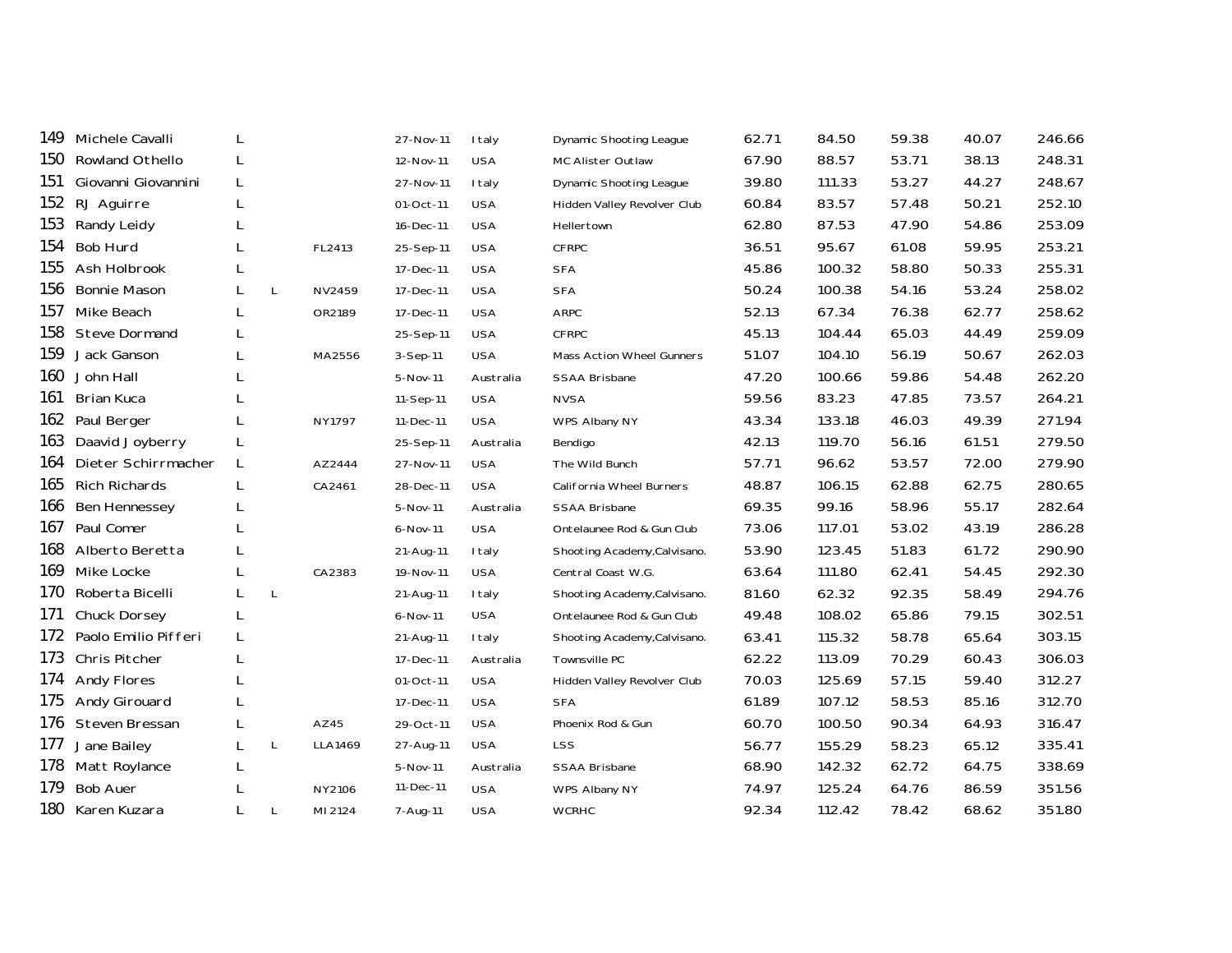| 181  | Pat Schirrmacher   |  | AZ2445 | 27-Nov-11 | <b>USA</b> | The Wild Bunch               | 90.64  | 113.30 | 69.34  | 86.83  | 360.11 |
|------|--------------------|--|--------|-----------|------------|------------------------------|--------|--------|--------|--------|--------|
| 182  | John Peterson      |  |        | 25-Sep-11 | <b>USA</b> | <b>CFRPC</b>                 | 54.01  | 146.24 | 86.67  | 80.57  | 367.49 |
| 183  | Wendy Hamby        |  | CA2579 | 11-Sep-11 | <b>USA</b> | <b>NVSA</b>                  | 63.75  | 152.45 | 66.29  | 91.10  | 373.59 |
| 184  | Cathy Beach        |  | OR2497 | 17-Dec-11 | <b>USA</b> | ARPC                         | 73.83  | 155.96 | 70.57  | 75.77  | 376.13 |
| 185  | Haden Farrister    |  |        | 11-Dec-11 | <b>USA</b> | Oakdale Sportmans Club       | 88.80  | 133.55 | 72.48  | 92.47  | 387.30 |
| 186  | Willie Zarth Sr    |  |        | 26-Nov-11 | <b>USA</b> | California Wheel Burners     | 107.23 | 90.87  | 124.42 | 112.06 | 434.58 |
| 187  | Justice Carmichael |  | NV2331 | 17-Dec-11 | <b>USA</b> | <b>SFA</b>                   | 91.93  | 193.23 | 99.91  | 123.69 | 508.76 |
| 188  | Marina Rustichelli |  |        | 21-Aug-11 | I taly     | Shooting Academy, Calvisano. | 77.32  | 217.58 | 105.53 | 132.90 | 533.33 |
| 189. | John Matlock       |  | OR2600 | 17-Dec-11 | <b>USA</b> | ARPC                         | 119.42 | 225.86 | 172.41 | 140.29 | 657.98 |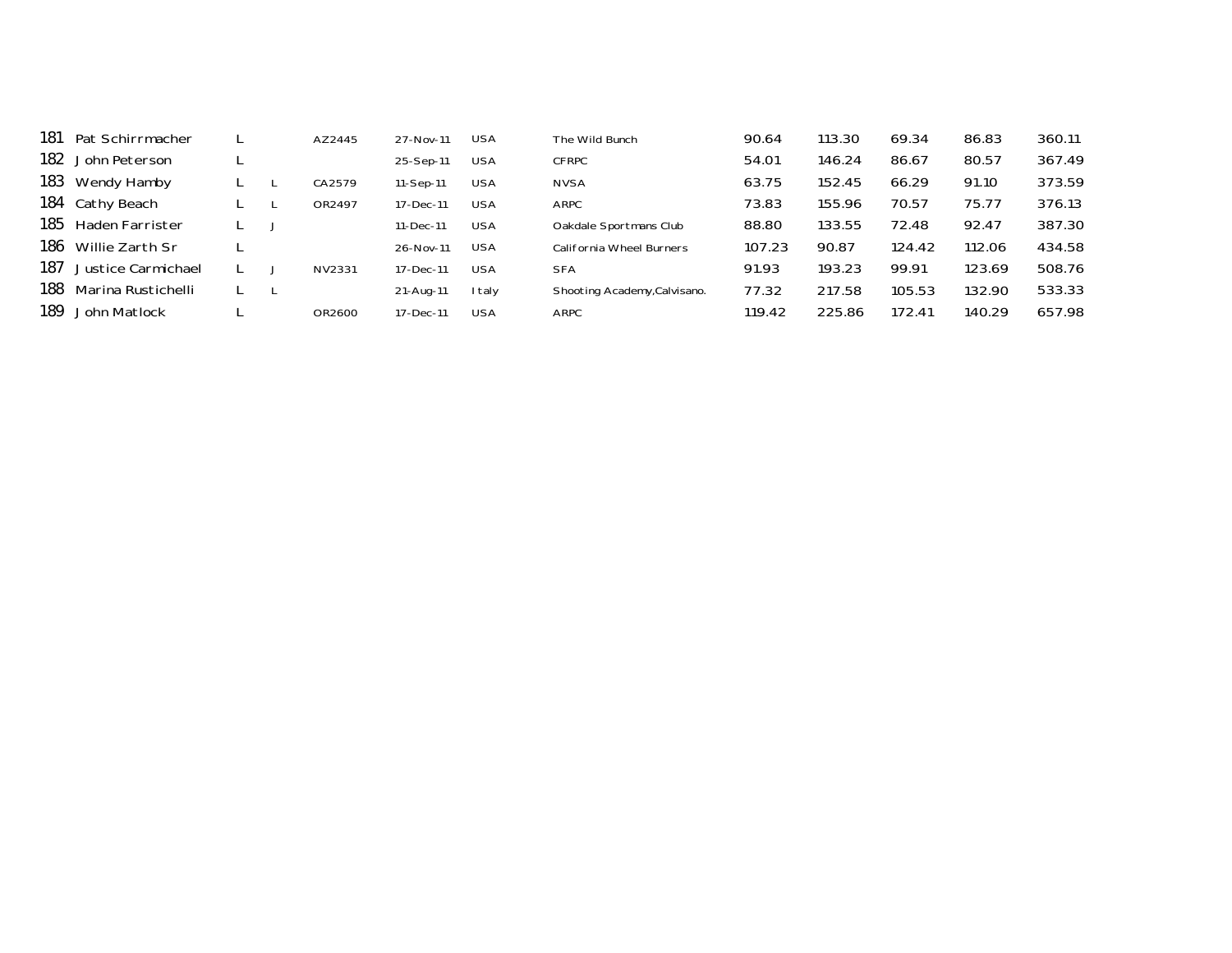

### OPEN RESULTS 2011

**Stg 1 Stg 2 Stg 3 Stg 4 Total**

|                 | Rich Wolfe               | O           | CA1598         | 11-Dec-11 | <b>USA</b> | Oakdale Sportmans Club    | 3.66  | 32.54 | 19.68 | 16.99 | 72.87 |
|-----------------|--------------------------|-------------|----------------|-----------|------------|---------------------------|-------|-------|-------|-------|-------|
| 2               | Paul Kennedy             | O           | LAus9855       | 11-Dec-11 | Australia  | Mountain District P.C.    | 7.95  | 24.17 | 20.66 | 21.61 | 74.39 |
| 3               | David Olhasso            | O           | LPA1952        | 6-Nov-11  | <b>USA</b> | Ontelaunee Rod & Gun Club | 8.71  | 24.63 | 19.37 | 22.44 | 75.15 |
| 4               | Clay Donnan              | $\circ$     | Aus1230        | 4-Dec-11  | Australia  | SQW                       | 7.59  | 29.56 | 22.94 | 22.72 | 82.81 |
| 5               | Dale Harris              | O           | Aus1088        | 8-Oct-11  | Australia  | <b>VPPC</b>               | 7.30  | 31.78 | 23.44 | 22.37 | 84.89 |
| 6               | Eric Leach               | O           | <b>LCA1152</b> | 19-Nov-11 | <b>USA</b> | Central Coast W.G.        | 13.64 | 26.46 | 23.44 | 21.88 | 85.42 |
|                 | Neil Hogue               | $\mathsf O$ | LCA25          | 19-Nov-11 | <b>USA</b> | Central Coast W.G.        | 10.18 | 28.82 | 25.94 | 23.01 | 87.95 |
| 8               | <b>Christian Coronel</b> | O           | Aus2179        | 26-Dec-11 | Australia  | <b>MDPC</b>               | 15.14 | 29.29 | 20.13 | 23.9  | 88.46 |
| 9               | Christian Coronel        | $\mathsf O$ | Aus2179        | 25-Sep-11 | Australia  | Bendigo                   | 11.92 | 29.57 | 22.75 | 24.41 | 88.65 |
| 10              | Nate Carmichael          | O           | NV2139         | 17-Dec-11 | <b>USA</b> | <b>SFA</b>                | 12.04 | 32.42 | 21.38 | 23.41 | 89.25 |
| 11              | Chris Gober              | O           | OK 1883        | 19-Nov-11 | <b>USA</b> | C.O.R.E                   | 16.56 | 32.52 | 20.01 | 20.41 | 89.50 |
| 12 <sup>°</sup> | Pat Hogue                | $\circ$     | LCA8           | 19-Nov-11 | <b>USA</b> | Central Coast W.G.        | 16.98 | 27.73 | 24.03 | 22.38 | 91.12 |
| 13              | Roger Davis              | O           | <b>LAZ 127</b> | 19-Nov-11 | <b>USA</b> | C.O.R.E                   | 10.22 | 34.16 | 23.05 | 25.37 | 92.80 |
| 14              | Neville Taylor           | $\circ$     | Aus9897        | 25-Sep-11 | Australia  | Bendigo                   | 14.02 | 36.56 | 23.38 | 19.82 | 93.78 |
| 15              | Dale Harris              | O           | Aus1088        | 10-Sep-11 | Australia  | <b>VPPC</b>               | 11.48 | 35.24 | 25.09 | 22.56 | 94.37 |
| 16              | Kevin Taylor             | O           | Aus2180        | 11-Dec-11 | Australia  | Mountain District P.C.    | 8.94  | 35.64 | 25.13 | 25.41 | 95.12 |
| 17              | Daryl O'Bree             | O           | Aus9896        | 25-Sep-11 | Australia  | Bendigo                   | 10.99 | 43.23 | 20.01 | 21.25 | 95.48 |
| 18              | Christian Coronel        | $\mathsf O$ | Aus2179        | 11-Dec-11 | Australia  | Mountain District P.C.    | 15.25 | 21.90 | 22.30 | 37.68 | 97.13 |
| 19              | Vic Pickett              | O           | LAZ18          | 4-Dec-11  | <b>USA</b> | AZ Rocks                  | 13.87 | 35.60 | 25.93 | 22.57 | 97.97 |
| 20              | Dale Harris              | O           | Aus1088        | 11-Dec-11 | Australia  | Mountain District P.C.    | 12.00 | 35.92 | 26.16 | 23.91 | 97.99 |
|                 |                          |             |                |           |            |                           |       |       |       |       |       |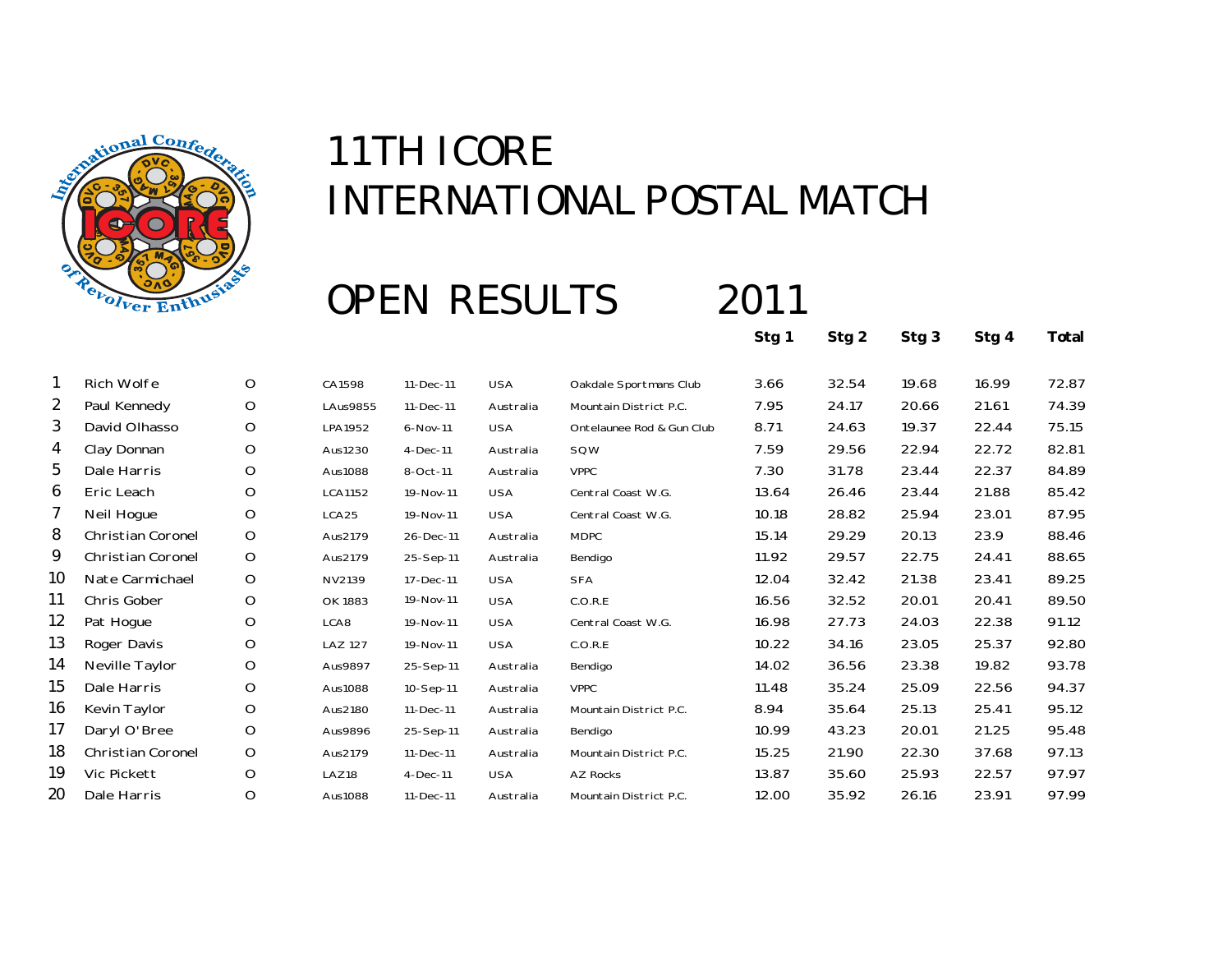| 21 | Tony Constable         | O           |              | Aus1284        | 11-Dec-11   | Australia  | Mountain District P.C.   | 16.41 | 30.93 | 23.02 | 28.49 | 98.85  |
|----|------------------------|-------------|--------------|----------------|-------------|------------|--------------------------|-------|-------|-------|-------|--------|
| 22 | Richard Koester        | O           |              | <b>LCA1162</b> | 11-Dec-11   | <b>USA</b> | Oakdale Sportmans Club   | 7.46  | 39.05 | 31.20 | 22.30 | 100.01 |
| 23 | Steve Bedford          | O           |              | Aus1817        | 3-Dec-11    | Australia  | SSAA Mackay Branch Inc.  | 30.42 | 26.19 | 26.56 | 18.46 | 101.63 |
| 24 | Kevin Taylor           | O           |              | Aus2180        | 26-Dec-11   | Australia  | <b>MDPC</b>              | 13.42 | 35.11 | 27.45 | 26.14 | 102.12 |
| 25 | <b>Duane Snipes</b>    | O           |              | CA1687         | 4-Dec-11    | <b>USA</b> | <b>AZ Rocks</b>          | 17.86 | 35.87 | 24.20 | 26.17 | 104.10 |
| 26 | John Allchin           | O           |              | <b>LCA1840</b> | 19-Nov-11   | <b>USA</b> | Central Coast W.G.       | 10.98 | 29.43 | 39.28 | 24.70 | 104.39 |
| 27 | Roy Bannister          | O           |              | Aus9942        | 11-Dec-11   | Australia  | Mountain District P.C.   | 13.13 | 37.82 | 29.70 | 23.87 | 104.52 |
| 28 | Dave Jones             | O           |              | AZ2167         | 4-Dec-11    | <b>USA</b> | AZ Rocks                 | 16.37 | 39.13 | 26.14 | 26.05 | 107.69 |
| 29 | Glen Stewart           | O           |              | Aus1701        | 4-Dec-11    | Australia  | SQW                      | 22.64 | 34.76 | 23.55 | 26.85 | 107.80 |
| 30 | Steve Brackney         | O           |              | <b>NV231</b>   | 17-Dec-11   | <b>USA</b> | <b>SFA</b>               | 10.66 | 39.05 | 29.94 | 28.70 | 108.35 |
| 31 | Vic Meek               | $\circ$     |              | Aus9676        | 25-Sep-11   | Australia  | Bendigo                  | 14.48 | 44.17 | 24.08 | 26.07 | 108.80 |
| 32 | Kevin Taylor           | O           |              | Aus2180        | 25-Sep-11   | Australia  | Bendigo                  | 16.70 | 39.52 | 28.91 | 24.48 | 109.61 |
| 33 | John Rodriguez         | O           |              | NM9929         | $4-Dec-11$  | <b>USA</b> | AZ Rocks                 | 22.29 | 33.42 | 28.04 | 26.19 | 109.94 |
| 34 | Ron Williamson         | $\mathsf O$ |              | LCA98          | 26-Nov-11   | <b>USA</b> | California Wheel Burners | 15.86 | 27.76 | 37.84 | 29.18 | 110.64 |
| 35 | Dan Sandercock         | O           |              | Aus1412        | 25-Sep-11   | Australia  | Bendigo                  | 14.09 | 48.37 | 27.70 | 21.10 | 111.26 |
| 36 | Glen Stewart           | O           |              | Aus 1701       | 5-Nov-11    | Australia  | SSAA Brisbane            | 20.77 | 37.58 | 28.14 | 27.72 | 114.21 |
| 37 | Andy Beggs             | $\circ$     |              | Aus9715        | 25-Sep-11   | Australia  | Bendigo                  | 24.49 | 38.57 | 29.47 | 22.48 | 115.01 |
| 38 | Ron Williamson         | O           |              | LCA98          | 28-Dec-11   | <b>USA</b> | California Wheel Burners | 16.80 | 37.93 | 27.80 | 32.57 | 115.10 |
| 39 | Roger Davis            | O           |              | <b>LAZ 127</b> | 12-Nov-11   | <b>USA</b> | MC Alister Outlaw        | 19.80 | 38.34 | 26.36 | 33.32 | 117.82 |
| 40 | Dave Jones             | O           |              | AZ2167         | 29-Oct-11   | <b>USA</b> | Phoenix Rod & Gun        | 28.05 | 38.27 | 25.90 | 29.29 | 121.51 |
| 41 | Anita Mackiewicz       | $\mathsf O$ | $\mathsf{L}$ |                | 2-Oct-11    | Australia  | Geelong                  | 15.19 | 28.32 | 30.88 | 47.60 | 121.99 |
| 42 | Peter Ballantyne       | $\mathsf O$ |              |                | $2$ -Oct-11 | Australia  | Geelong                  | 16.65 | 28.73 | 31.47 | 45.34 | 122.19 |
| 43 | Charmaine Donnan       | O           | L            | Aus1576        | $4-Dec-11$  | Australia  | SQW                      | 22.45 | 37.92 | 27.61 | 35.66 | 123.64 |
| 44 | <b>Brett Godbee</b>    | O           |              | Aus1651        | 2-Oct-11    | Australia  | Geelong                  | 18.43 | 30.02 | 27.47 | 47.81 | 123.73 |
| 45 | Dale Craig             | O           |              | LA1983         | 27-Aug-11   | <b>USA</b> | LSS                      | 20.74 | 47.41 | 28.90 | 28.11 | 125.16 |
| 46 | <b>Brian Joyce</b>     | O           |              | Aus1415        | 25-Sep-11   | Australia  | Bendigo                  | 18.87 | 48.27 | 30.37 | 27.73 | 125.24 |
| 47 | <b>Brian Gonsalves</b> | O           |              | CA1967         | 11-Sep-11   | <b>USA</b> | <b>NVSA</b>              | 26.55 | 41.00 | 29.22 | 31.15 | 127.92 |
| 48 | Pete Levakis           | $\mathsf O$ |              | CA147          | 26-Nov-11   | <b>USA</b> | California Wheel Burners | 19.43 | 28.99 | 52.09 | 27.67 | 128.18 |
| 49 | Andrew Chattington     | $\circ$     |              | Aus1254        | 10-Sep-11   | Australia  | <b>VPPC</b>              | 20.83 | 49.04 | 33.30 | 25.05 | 128.22 |
| 50 | Dot Ayre               | O           | $\mathsf{L}$ | Aus1934        | 5-Nov-11    | Australia  | SSAA Brisbane            | 24.40 | 41.11 | 31.15 | 31.86 | 128.52 |
| 51 | Juliane Jackson        | O           | $\mathsf{L}$ | Aus1464        | 25-Sep-11   | Australia  | Bendigo                  | 19.66 | 45.71 | 30.23 | 34.04 | 129.64 |
| 52 | Sean Richardson        | O           |              | Aus2248        | 11-Dec-11   | Australia  | Mountain District P.C.   | 22.52 | 46.65 | 29.93 | 31.58 | 130.68 |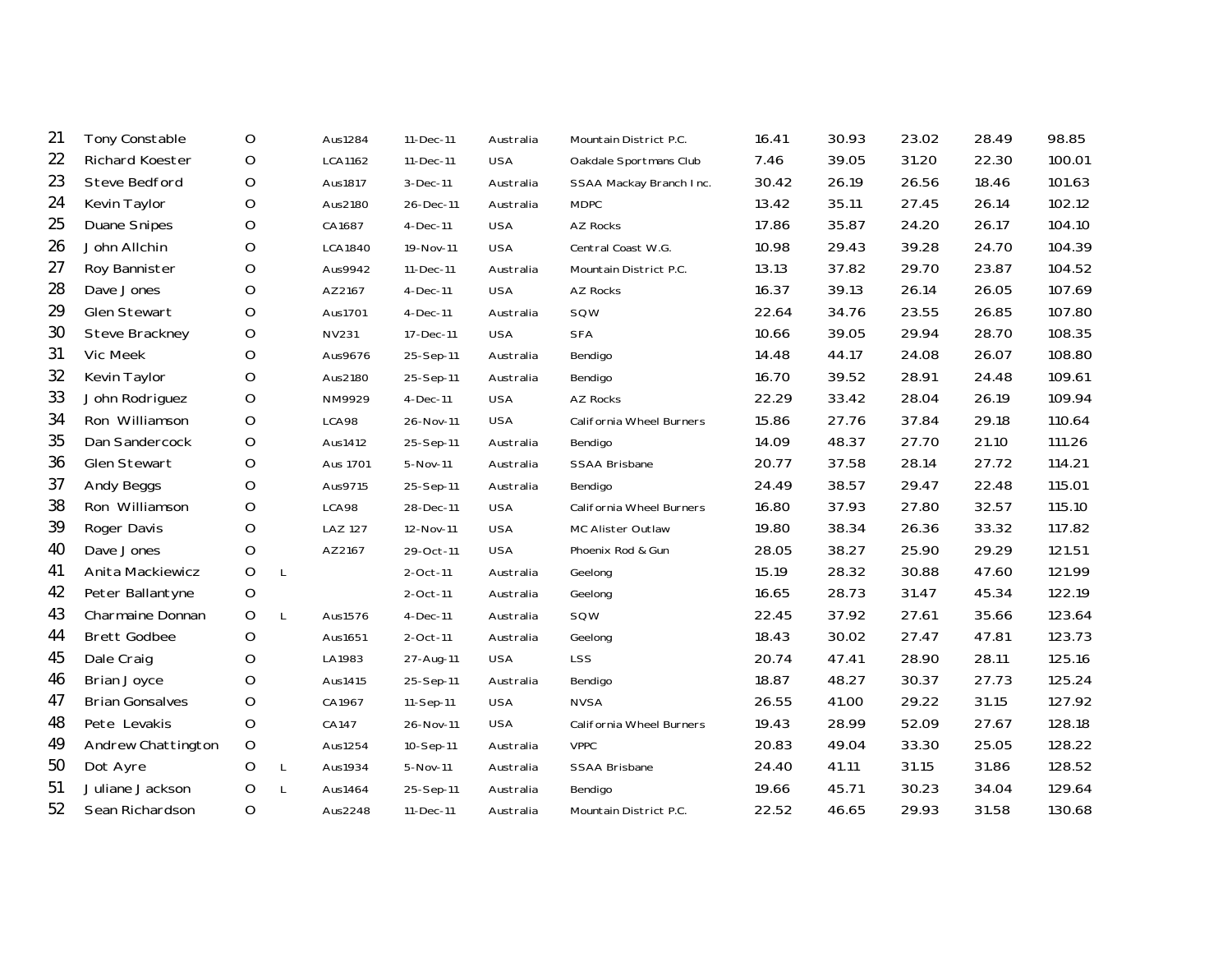| 53 | Roberto Marchi        | O                 |                 | 27-Nov-11  | <b>I</b> taly | <b>Dynamic Shooting League</b> | 19.98 | 47.99 | 32.43 | 33.43 | 133.83 |
|----|-----------------------|-------------------|-----------------|------------|---------------|--------------------------------|-------|-------|-------|-------|--------|
| 54 | John Chafey           | O                 | AZ2105          | $4-Dec-11$ | <b>USA</b>    | AZ Rocks                       | 32.00 | 47.02 | 26.33 | 28.64 | 133.99 |
| 55 | Larry Drake           | O                 | AZ1940          | 29-Oct-11  | <b>USA</b>    | Phoenix Rod & Gun              | 29.45 | 43.31 | 28.09 | 33.32 | 134.17 |
| 56 | <b>Nelson Dymond</b>  | O                 | PA246           | 19-Nov-11  | <b>USA</b>    | Central Coast W.G.             | 20.35 | 53.04 | 29.40 | 35.47 | 138.26 |
| 57 | Alessandro Bianconi   | O                 |                 | 27-Nov-11  | I taly        | Dynamic Shooting League        | 23.19 | 48.04 | 33.72 | 33.40 | 138.35 |
| 58 | Dot Ayre              | O<br>$\mathsf{L}$ | Aus1934         | $4-Dec-11$ | Australia     | SQW                            | 26.08 | 49.17 | 30.98 | 32.13 | 138.36 |
| 59 | David Pohl            | O                 | Aus1076         | 11-Dec-11  | Australia     | Mountain District P.C.         | 30.33 | 48.23 | 28.05 | 32.30 | 138.91 |
| 60 | Harry Burridge        | O                 | Aus1092         | $4-Dec-11$ | Australia     | SQW                            | 28.25 | 50.62 | 29.93 | 32.27 | 141.07 |
| 61 | Mick Gofton           | O                 |                 | 17-Dec-11  | Australia     | Townsville PC                  | 35.13 | 50.41 | 28.83 | 29.21 | 143.58 |
| 62 | <b>Henry Thiels</b>   | O                 | LA1579          | 27-Aug-11  | <b>USA</b>    | LSS                            | 25.85 | 54.01 | 27.31 | 37.42 | 144.59 |
| 63 | Art Leach             | $\circ$           | <b>LCA1151</b>  | 19-Nov-11  | <b>USA</b>    | Central Coast W.G.             | 28.51 | 49.26 | 35.48 | 31.91 | 145.16 |
| 64 | <b>Roger Snipes</b>   | O                 | LCA1240         | 01-Oct-11  | <b>USA</b>    | Hidden Valley Revolver Club    | 30.75 | 53.97 | 34.46 | 28.55 | 147.73 |
| 65 | Rudy Warren           | O                 | LAZ9953         | 29-Oct-11  | <b>USA</b>    | Phoenix Rod & Gun              | 41.85 | 46.91 | 28.98 | 30.44 | 148.18 |
| 66 | David Pohl            | O                 | Aus1076         | 26-Dec-11  | Australia     | <b>MDPC</b>                    | 44.46 | 45.54 | 29.56 | 28.83 | 148.39 |
| 67 | <b>Bob Hedlund</b>    | $\circ$           | MA9612          | 3-Sep-11   | <b>USA</b>    | Mass Action Wheel Gunners      | 25.70 | 53.07 | 37.02 | 32.75 | 148.54 |
| 68 | Ron Joslin            | O                 | CA139           | 26-Nov-11  | <b>USA</b>    | California Wheel Burners       | 31.15 | 38.38 | 46.79 | 32.89 | 149.21 |
| 69 | <b>Fred Pickard</b>   | O                 | PA1831          | 6-Nov-11   | <b>USA</b>    | Ontelaunee Rod & Gun Club      | 23.95 | 45.71 | 36.15 | 43.94 | 149.75 |
| 70 | Tom Olewine           | O                 | LPA9976         | 6-Nov-11   | <b>USA</b>    | Ontelaunee Rod & Gun Club      | 28.04 | 55.93 | 32.92 | 36.07 | 152.96 |
| 71 | John Gober            | O                 | OK 1882         | 19-Nov-11  | <b>USA</b>    | C.O.R.E                        | 32.61 | 59.58 | 35.12 | 28.71 | 156.02 |
| 72 | Andrew Jack           | O                 |                 | 17-Dec-11  | Australia     | Townsville PC                  | 26.17 | 72.20 | 30.15 | 29.36 | 157.88 |
| 73 | Chris Comer           | O                 | <b>LOK 2238</b> | 12-Nov-11  | <b>USA</b>    | MC Alister Outlaw              | 43.74 | 53.12 | 36.76 | 30.34 | 163.96 |
| 74 | Les Bengtson          | O                 |                 | $4-Dec-11$ | <b>USA</b>    | <b>AZ Rocks</b>                | 31.23 | 57.60 | 35.89 | 41.10 | 165.82 |
| 75 | Lee Butler            | O                 | <b>NY2206x</b>  | 11-Dec-11  | <b>USA</b>    | WPS Albany NY                  | 27.35 | 64.48 | 35.51 | 39.49 | 166.83 |
| 76 | Daniele Tarozzi       | $\circ$           | LI ta3207       | 27-Nov-11  | I taly        | <b>Dynamic Shooting League</b> | 36.39 | 52.92 | 41.70 | 38.27 | 169.28 |
| 77 | Denny Rechel          | O                 | NV2485          | 17-Dec-11  | <b>USA</b>    | <b>SFA</b>                     | 23.92 | 60.86 | 52.51 | 32.91 | 170.20 |
| 78 | Jeremy McKenzie       | O                 |                 | 7-Aug-11   | <b>USA</b>    | <b>WCRHC</b>                   | 39.39 | 68.17 | 30.97 | 31.89 | 170.42 |
| 79 | Eric Hartman          | O                 | PA1703          | 6-Nov-11   | <b>USA</b>    | Ontelaunee Rod & Gun Club      | 26.33 | 67.43 | 38.51 | 40.13 | 172.40 |
| 80 | <b>Brett Andrews</b>  | O                 |                 | 25-Sep-11  | Australia     | Bendigo                        | 24.81 | 58.71 | 46.76 | 43.33 | 173.61 |
| 81 | Marco Sartor          | O                 |                 | 27-Nov-11  | I taly        | Dynamic Shooting League        | 30.37 | 68.92 | 33.72 | 41.74 | 174.75 |
| 82 | <b>Brad Perkinson</b> | O                 | AZ2144          | $4-Dec-11$ | <b>USA</b>    | <b>AZ Rocks</b>                | 45.42 | 50.77 | 39.99 | 40.58 | 176.76 |
| 83 | Ari Aristidou         | O                 |                 | 5-Nov-11   | Australia     | <b>SSAA Brisbane</b>           | 43.42 | 59.94 | 35.02 | 39.15 | 177.53 |
| 84 | Ken Smith             | O                 |                 | 25-Sep-11  | Australia     | Bendigo                        | 29.48 | 67.49 | 45.26 | 35.37 | 177.60 |
|    |                       |                   |                 |            |               |                                |       |       |       |       |        |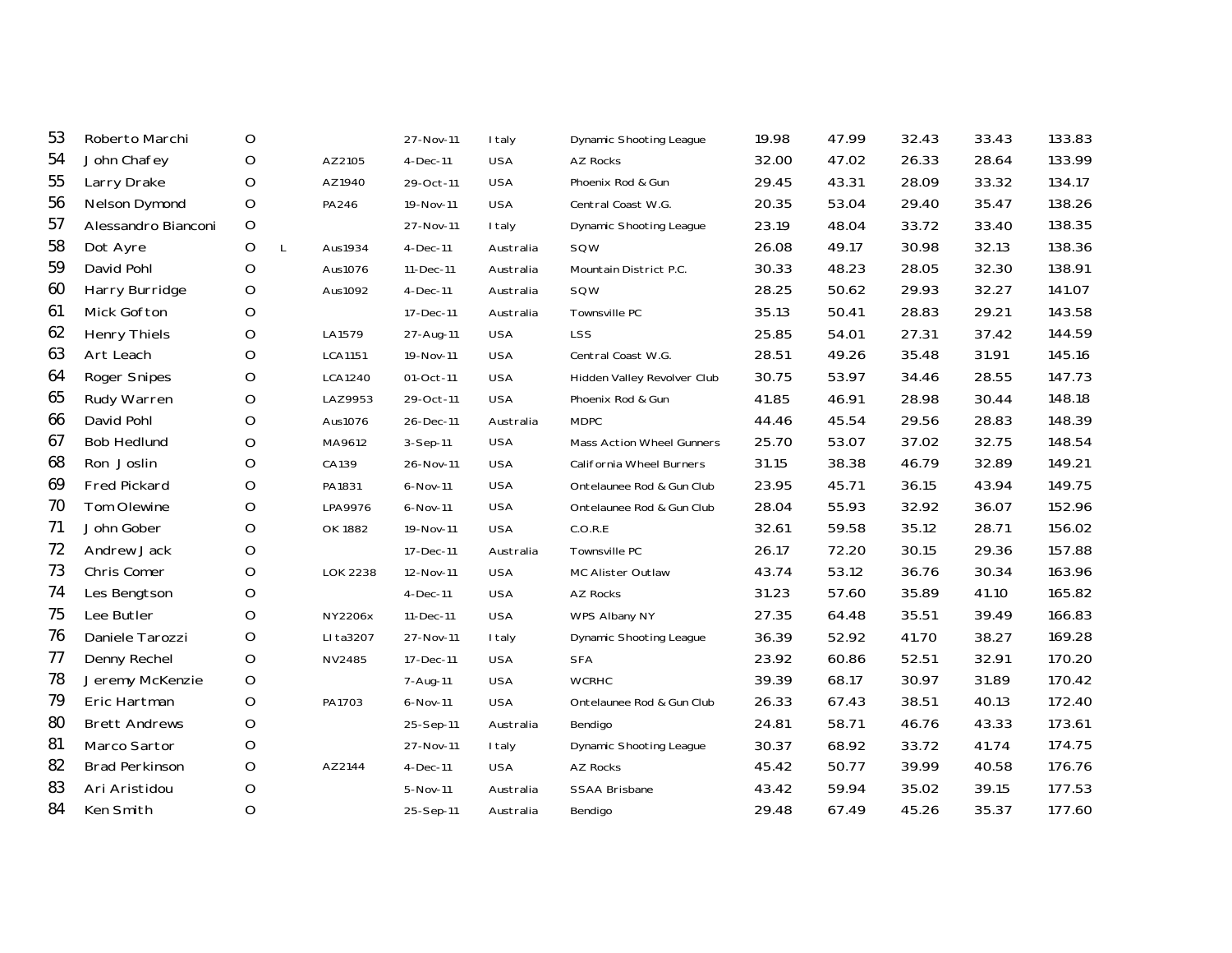| <b>Bob Miles</b>      | O |   | <b>LCARAM</b> | 26-Nov-11      | <b>USA</b> | California Wheel Burners       | 32.39 | 42.56  | 60.93 | 42.19 | 178.07 |
|-----------------------|---|---|---------------|----------------|------------|--------------------------------|-------|--------|-------|-------|--------|
| Bob Schoenbaum        | O |   | <b>LCA148</b> | 26-Nov-11      | <b>USA</b> | California Wheel Burners       | 23.75 | 40.67  | 68.94 | 46.65 | 180.01 |
| Cat Catasti           | O |   |               | 17-Dec-11      | Australia  | Townsville PC                  | 35.38 | 70.41  | 38.00 | 36.82 | 180.61 |
| John Sheerman         | O |   |               | 11-Dec-11      | Australia  | Mountain District P.C.         | 37.91 | 61.25  | 40.82 | 41.13 | 181.11 |
| Fabio Cattelan        | O |   |               | 27-Nov-11      | I taly     | <b>Dynamic Shooting League</b> | 36.24 | 60.25  | 43.45 | 41.17 | 181.11 |
| Peter Knopp           | O |   |               | 25-Sep-11      | Australia  | Bendigo                        | 32.68 | 71.64  | 37.84 | 40.97 | 183.13 |
| Dennis Lowe           | O |   |               | 5-Nov-11       | Australia  | <b>SSAA Brisbane</b>           | 39.44 | 62.81  | 42.63 | 39.54 | 184.42 |
| John Sharpe           | O |   | Aus1401       | 17-Dec-11      | Australia  | Townsville PC                  | 36.21 | 72.29  | 43.55 | 38.45 | 190.50 |
| Terry Cheyne          | O |   |               | 3-Dec-11       | Australia  | SSAA Mackay Branch Inc.        | 70.93 | 33.04  | 46.32 | 43.34 | 193.63 |
| John Haberern         | O |   | CT2022        | 11-Dec-11      | <b>USA</b> | WPS Albany NY                  | 58.76 | 60.73  | 40.16 | 36.16 | 195.81 |
| Jerry D'Amico         | O |   | AZ2460        | 27-Nov-11      | <b>USA</b> | The Wild Bunch                 | 35.71 | 55.41  | 69.88 | 36.56 | 197.56 |
| Mario Mendez          | O |   | FL1770        | 25-Sep-11      | <b>USA</b> | <b>CFRPC</b>                   | 39.31 | 69.00  | 47.86 | 41.48 | 197.65 |
| <b>Bruce Callinan</b> | O |   | Aus1648       | 2-Oct-11       | Australia  | Geelong                        | 42.62 | 39.04  | 45.98 | 70.43 | 198.07 |
| Larry Colson          | O |   |               | 25-Sep-11      | <b>USA</b> | <b>CFRPC</b>                   | 39.71 | 65.94  | 50.36 | 54.34 | 210.35 |
| Frank Fitzgerald      | O |   |               | 11-Dec-11      | Australia  | Mountain District P.C.         | 43.04 | 82.14  | 45.68 | 48.76 | 219.62 |
| Carl Shelton          | O |   |               | 19-Nov-11      | <b>USA</b> | C.O.R.E                        | 47.07 | 75.62  | 53.07 | 44.44 | 220.20 |
| <b>Bruce Whitacre</b> | O |   |               | 11-Dec-11      | <b>USA</b> | Oakdale Sportmans Club         | 33.96 | 94.01  | 42.39 | 50.10 | 220.46 |
| Michele Cavalli       | O |   |               | 27-Nov-11      | I taly     | Dynamic Shooting League        | 60.42 | 65.44  | 51.51 | 45.58 | 222.95 |
| Patty Hartman         | O | L | PA1704        | 6-Nov-11       | <b>USA</b> | Ontelaunee Rod & Gun Club      | 52.80 | 70.97  | 48.44 | 54.42 | 226.63 |
| <b>Bill Hallman</b>   | O |   | PA2255        | 6-Nov-11       | <b>USA</b> | Ontelaunee Rod & Gun Club      | 48.60 | 73.35  | 52.25 | 54.23 | 228.43 |
| Vince Hlavinka Sr     | O |   | PA2618        | 6-Nov-11       | <b>USA</b> | Ontelaunee Rod & Gun Club      | 30.93 | 95.95  | 50.07 | 53.41 | 230.36 |
| Giovanni Giovannini   | O |   |               | 27-Nov-11      | I taly     | Dynamic Shooting League        | 56.55 | 83.51  | 46.57 | 44.80 | 231.43 |
| Jack Ganson           | O |   | MA2556        | 3-Sep-11       | <b>USA</b> | Mass Action Wheel Gunners      | 48.11 | 87.56  | 48.43 | 47.49 | 231.59 |
| John Olsen            | O |   | Aus1080       | $4-Dec-11$     | Australia  | SQW                            | 36.57 | 82.05  | 65.58 | 50.54 | 234.74 |
| <b>Bob Presley</b>    | O |   |               | 3-Dec-11       | Australia  | SSAA Mackay Branch Inc.        | 87.76 | 45.44  | 51.95 | 52.87 | 238.02 |
| Steve Richardson      | O |   | FL2564        | 25-Sep-11      | <b>USA</b> | <b>CFRPC</b>                   | 32.16 | 107.50 | 42.59 | 56.56 | 238.81 |
| Keith Dagan           | O |   |               | 5-Nov-11       | Australia  | <b>SSAA Brisbane</b>           | 36.40 | 91.32  | 55.62 | 57.30 | 240.64 |
| Mickey Carmichael     | O | J | NV2330        | 17-Dec-11      | <b>USA</b> | <b>SFA</b>                     | 42.23 | 89.03  | 54.08 | 56.44 | 241.78 |
| Paul Kaminski         | O |   | MA2257        | $3-$ Sep $-11$ | <b>USA</b> | Mass Action Wheel Gunners      | 48.08 | 77.10  | 61.29 | 56.33 | 242.80 |
| <b>Bob Riley</b>      | O |   |               | $2$ -Oct-11    | Australia  | Geelong                        | 38.98 | 73.79  | 51.32 | 78.93 | 243.02 |
| Mark Farrister        | O |   |               | 11-Dec-11      | <b>USA</b> | Oakdale Sportmans Club         | 48.08 | 98.68  | 47.28 | 55.72 | 249.76 |
| Jeff Strauch          | O |   | IN2557        | 18-Sep-11      | <b>USA</b> | Atlanta Conservation Club (IN) | 44.60 | 90.45  | 54.78 | 66.04 | 255.87 |
|                       |   |   |               |                |            |                                |       |        |       |       |        |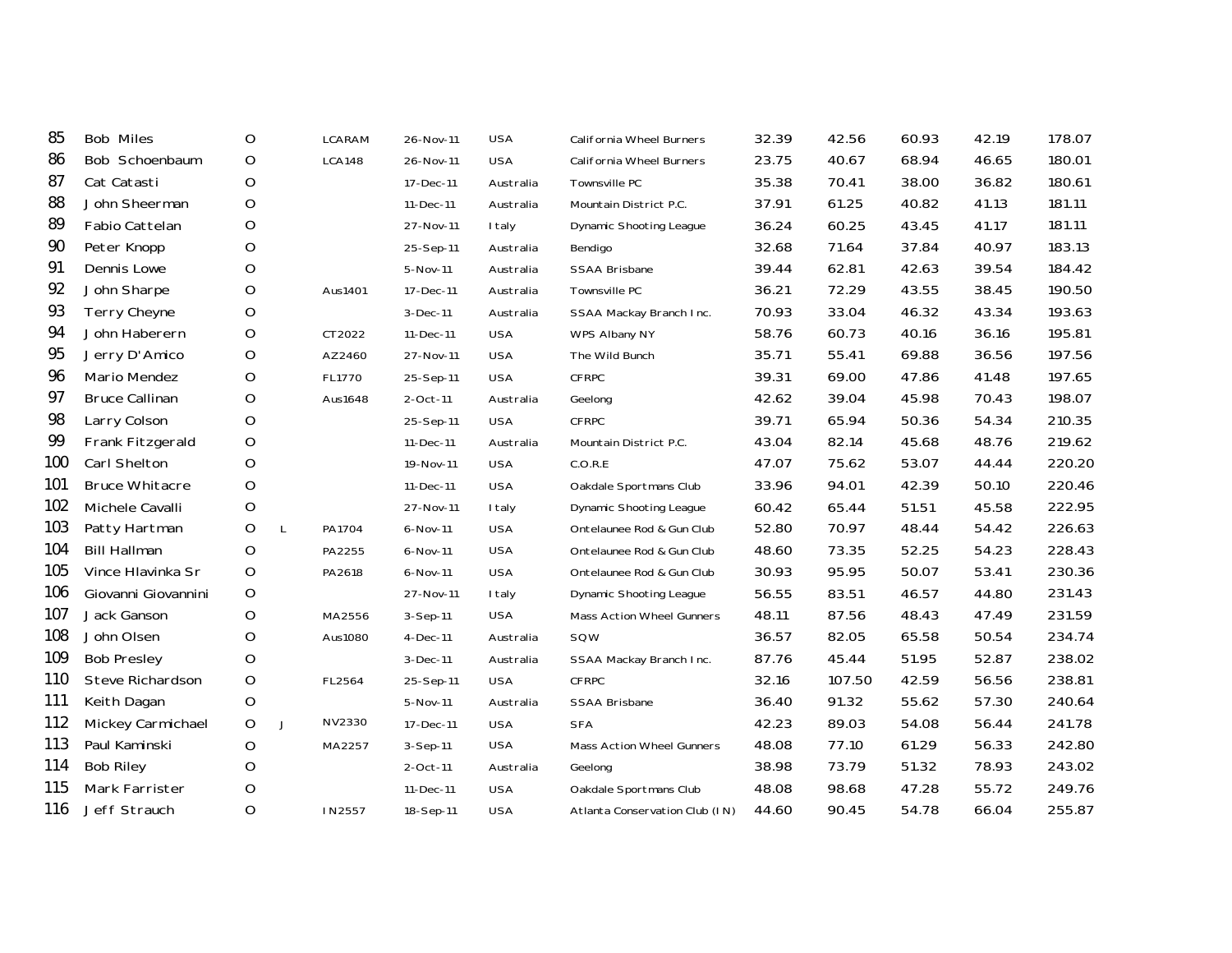| 117  | Dave Loveday           | O |                  | 2-Oct-11  | Australia  | Geelong                | 48.01 | 59.95  | 56.57  | 95.60 | 260.13 |
|------|------------------------|---|------------------|-----------|------------|------------------------|-------|--------|--------|-------|--------|
| 118  | Steve Wylie            | O |                  | 17-Dec-11 | <b>USA</b> | ARPC                   | 68.95 | 98.99  | 58.23  | 52.79 | 278.96 |
| 119  | Ash Holbrook           | O |                  | 17-Dec-11 | <b>USA</b> | <b>SFA</b>             | 46.81 | 114.77 | 76.26  | 52.48 | 290.32 |
| 120. | Robert Clark           | O |                  | 25-Sep-11 | Australia  | Bendigo                | 61.80 | 96.27  | 70.23  | 62.46 | 290.76 |
| 121  | Haden Farrister        | O |                  | 11-Dec-11 | <b>USA</b> | Oakdale Sportmans Club | 66.44 | 108.81 | 75.24  | 74.31 | 324.80 |
| 122  | <b>Mannie Clinnick</b> | O | CA9637           | 11-Sep-11 | <b>USA</b> | <b>NVSA</b>            | 57.04 | 121.12 | 72.62  | 76.81 | 327.59 |
| 123  | Roy Wilkins            | O | <b>LAus 1190</b> | 5-Nov-11  | Australia  | <b>SSAA Brisbane</b>   | 45.86 | 137.28 | 75.64  | 82.75 | 341.53 |
| 124  | Dave Klucar            | O | PA2583           | 16-Dec-11 | <b>USA</b> | Hellertown             | 81.43 | 127.79 | 80.92  | 65.46 | 355.60 |
| 125  | Matthew Vogelpohl      | O |                  | 25-Sep-11 | <b>USA</b> | <b>CFRPC</b>           | 96.87 | 140.20 | 104.44 | 73.41 | 414.92 |
| 126. | <b>Bud Preston</b>     | O | LA1693           | 27-Aug-11 | <b>USA</b> | <b>LSS</b>             | 94.80 | 220.31 | 103.47 | 79.21 | 497.79 |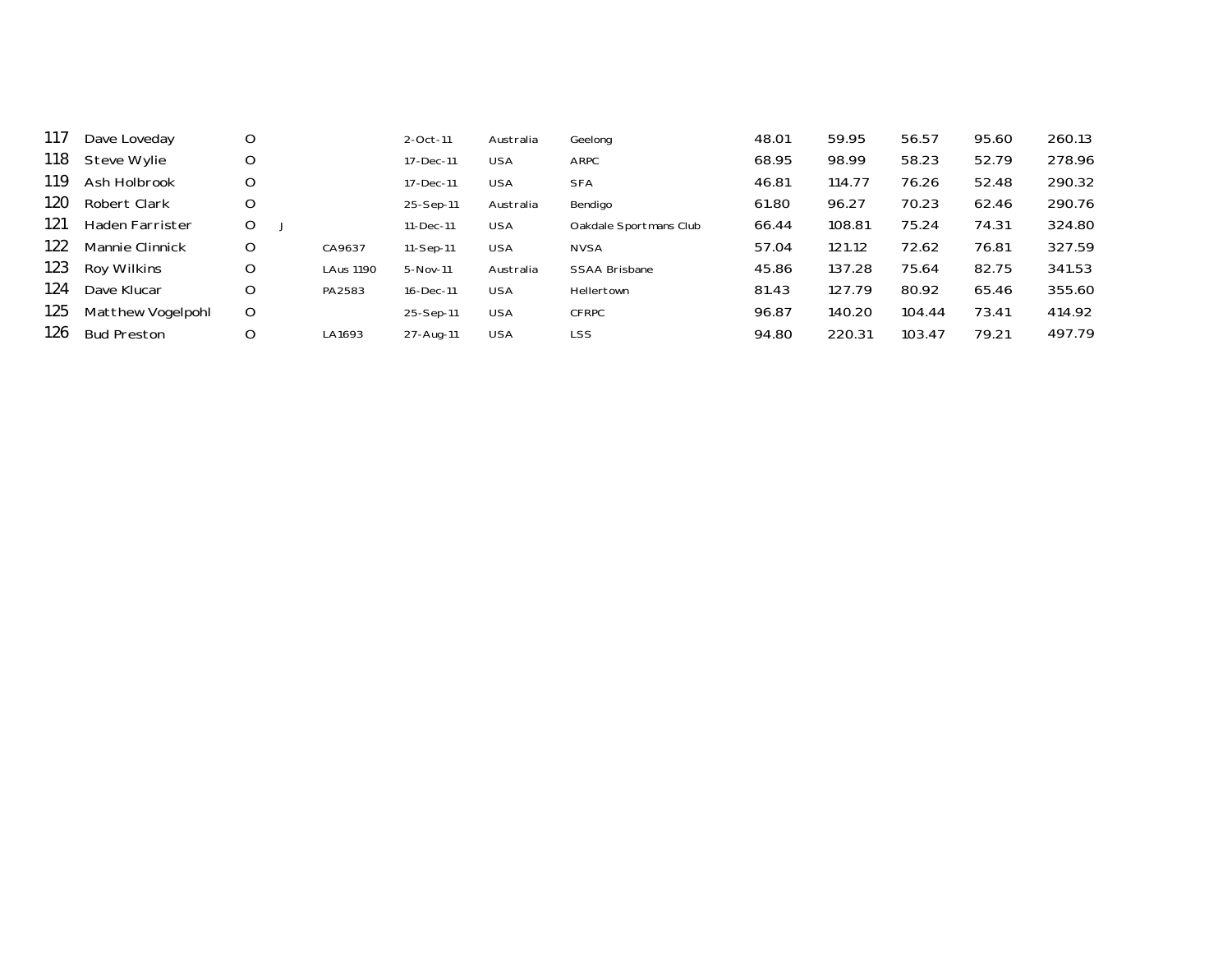

## STAGE RESULTS 2011

|                | <b>Rich Wolfe</b>        | 3.66  | <b>Christian Coronel</b> | 21.90 | David Olhasso            | 19.37 | Rich Wolfe             | 16.99 |
|----------------|--------------------------|-------|--------------------------|-------|--------------------------|-------|------------------------|-------|
| 2              | Dale Harris              | 7.30  | Paul Kennedy             | 24.17 | Rich Wolfe               | 19.68 | Steve Bedford          | 18.46 |
| 3              | Richard Koester          | 7.46  | David Olhasso            | 24.63 | Chris Gober              | 20.01 | Neville Taylor         | 19.82 |
| 4              | Clay Donnan              | 7.59  | John Levis               | 25.29 | Daryl O'Bree             | 20.01 | Chris Gober            | 20.41 |
| 5              | Paul Kennedy             | 7.95  | Steve Bedford            | 26.19 | <b>Christian Coronel</b> | 20.13 | Dan Sandercock         | 21.10 |
| 6              | David Olhasso            | 8.71  | Eric Leach               | 26.46 | Paul Kennedy             | 20.66 | Daryl O'Bree           | 21.25 |
| $\overline{7}$ | Josh Lentz               | 8.87  | Bryan Brockway           | 27.41 | Nate Carmichael          | 21.38 | Paul Kennedy           | 21.61 |
| 8              | Kevin Taylor             | 8.94  | Pat Hogue                | 27.73 | Christian Coronel        | 22.30 | Eric Leach             | 21.88 |
| 9              | <b>Rich Brethour</b>     | 9.15  | Ron Williamson           | 27.76 | <b>Elliot Aysen</b>      | 22.70 | <b>Richard Koester</b> | 22.30 |
| 10             | Neil Hogue               | 10.18 | Anita Mackiewicz         | 28.32 | <b>Christian Coronel</b> | 22.75 | Dale Harris            | 22.37 |
| 11             | Roger Davis              | 10.22 | Peter Ballantyne         | 28.73 | Clay Donnan              | 22.94 | Pat Hogue              | 22.38 |
| 12             | Steve Brackney           | 10.66 | Neil Hogue               | 28.82 | Tony Constable           | 23.02 | Javier Martinez        | 22.43 |
| 13             | John Allchin             | 10.98 | Pete Levakis             | 28.99 | Roger Davis              | 23.05 | David Olhasso          | 22.44 |
| 14             | Daryl O'Bree             | 10.99 | <b>Christian Coronel</b> | 29.29 | Neville Taylor           | 23.38 | Josh Lentz             | 22.46 |
| 15             | Mat Sheehan              | 11.09 | Josh Lentz               | 29.42 | Eric Leach               | 23.44 | Andy Beggs             | 22.48 |
| 16             | Dale Harris              | 11.48 | John Allchin             | 29.43 | Dale Harris              | 23.44 | Dale Harris            | 22.56 |
| 17             | <b>Christian Coronel</b> | 11.92 | Clay Donnan              | 29.56 | <b>Glen Stewart</b>      | 23.55 | Vic Pickett            | 22.57 |
| 18             | Dale Harris              | 12.00 | <b>Christian Coronel</b> | 29.57 | Pat Hogue                | 24.03 | Clay Donnan            | 22.72 |
| 19             | Nate Carmichael          | 12.04 | <b>Brett Godbee</b>      | 30.02 | Vic Meek                 | 24.08 | Neil Hogue             | 23.01 |
| 20             | Roy Bannister            | 13.13 | Tony Constable           | 30.93 | Paul Kennedy             | 24.14 | Nate Carmichael        | 23.41 |

| Christian Coronel        | 21. |
|--------------------------|-----|
| Paul Kennedy             | 24  |
| David Olhasso            | 24  |
| John Levis               | 25  |
| <b>Steve Bedford</b>     | 26  |
| Eric Leach               | 26  |
| Bryan Brockway           | 27  |
| Pat Hogue                | 27  |
| Ron Williamson           | 27  |
| Anita Mackiewicz         | 28  |
| Peter Ballantyne         | 28  |
| Neil Hogue               | 28  |
| Pete Levakis             | 28  |
| <b>Christian Coronel</b> | 29  |
| Josh Lentz               | 29  |
| John Allchin             | 29  |
| Clay Donnan              | 29  |
| Christian Coronel        | 29  |
| <b>Brett Godbee</b>      | 30  |
| Tony Constable           | 30  |
|                          |     |

# Stage 1 Stage 2 Stage 3 Stage 4

| …טי  | <b>UNUU GILIU</b>        | 20.VT | <b>IVOVING LAYIOL</b> | 17.UZ |
|------|--------------------------|-------|-----------------------|-------|
| .29  | Daryl O'Bree             | 20.01 | Chris Gober           | 20.41 |
| .19  | <b>Christian Coronel</b> | 20.13 | Dan Sandercock        | 21.10 |
| 46،  | Paul Kennedy             | 20.66 | Daryl O'Bree          | 21.25 |
| .41  | Nate Carmichael          | 21.38 | Paul Kennedy          | 21.61 |
| .73  | <b>Christian Coronel</b> | 22.30 | Eric Leach            | 21.88 |
| .76  | <b>Elliot Aysen</b>      | 22.70 | Richard Koester       | 22.30 |
| .32  | <b>Christian Coronel</b> | 22.75 | Dale Harris           | 22.37 |
| 1.73 | Clay Donnan              | 22.94 | Pat Hogue             | 22.38 |
| 1.82 | Tony Constable           | 23.02 | Javier Martinez       | 22.43 |
| 1.99 | Roger Davis              | 23.05 | David Olhasso         | 22.44 |
| .29  | Neville Taylor           | 23.38 | Josh Lentz            | 22.46 |
| .42  | Eric Leach               | 23.44 | Andy Beggs            | 22.48 |
| .43  | Dale Harris              | 23.44 | Dale Harris           | 22.56 |
| .56  | <b>Glen Stewart</b>      | 23.55 | Vic Pickett           | 22.57 |
| .57  | Pat Hogue                | 24.03 | Clay Donnan           | 22.72 |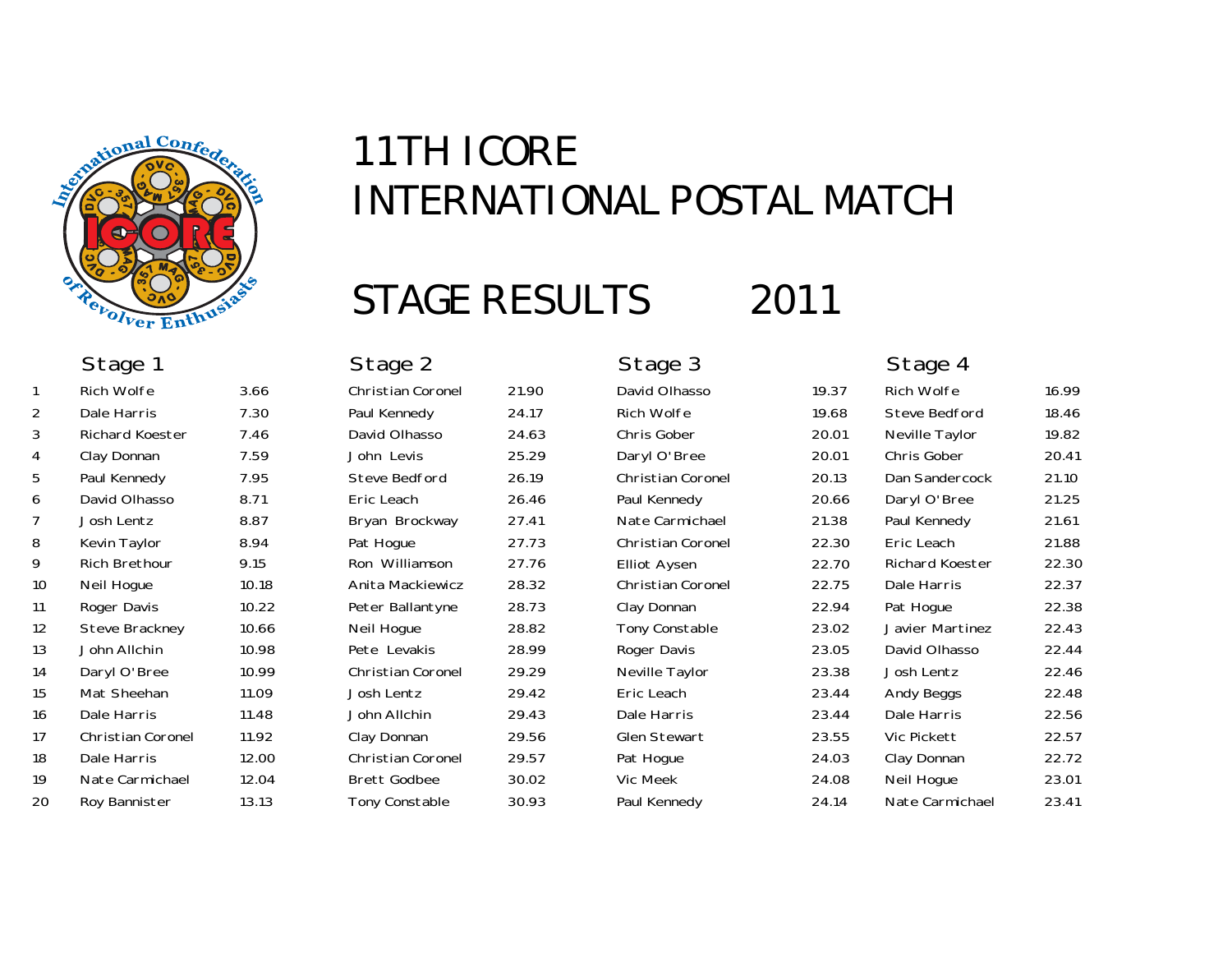|    | Stage 1                  |       | Stage 2             |       | Stage 3              |       | Stage 4             |       |
|----|--------------------------|-------|---------------------|-------|----------------------|-------|---------------------|-------|
| 21 | Kevin Taylor             | 13.42 | David Olhasso       | 31.17 | <b>Duane Snipes</b>  | 24.20 | David Olhasso       | 23.69 |
| 22 | Eric Leach               | 13.64 | Paul Kennedy        | 31.62 | Dale Harris          | 25.09 | Roy Bannister       | 23.87 |
| 23 | Vic Pickett              | 13.87 | Dale Harris         | 31.78 | Kevin Taylor         | 25.13 | Christian Coronel   | 23.9  |
| 24 | Neville Taylor           | 14.02 | Peter Finch         | 32.13 | Mat Sheehan          | 25.60 | Dale Harris         | 23.91 |
| 25 | David Rifkind            | 14.03 | Nate Carmichael     | 32.42 | Nate Carmichael      | 25.60 | <b>Elliot Aysen</b> | 24.33 |
| 26 | Dan Sandercock           | 14.09 | Chris Gober         | 32.52 | Bryan Laing          | 25.81 | Christian Coronel   | 24.41 |
| 27 | Vic Meek                 | 14.48 | Rich Wolfe          | 32.54 | Dave Jones           | 25.90 | Kevin Taylor        | 24.48 |
| 28 | <b>Christian Coronel</b> | 15.14 | Terry Cheyne        | 33.04 | Vic Pickett          | 25.93 | John Allchin        | 24.70 |
| 29 | Anita Mackiewicz         | 15.19 | John Rodriguez      | 33.42 | Neil Hogue           | 25.94 | Gary Thibodaux      | 25.04 |
| 30 | Christian Coronel        | 15.25 | Dan Furbee          | 33.49 | Dave Jones           | 26.14 | Andrew Chattington  | 25.05 |
| 31 | Steve Brackney           | 15.36 | Dan Hall            | 33.99 | Dale Harris          | 26.16 | Roger Davis         | 25.37 |
| 32 | Scott E. Frazier         | 15.43 | Roger Davis         | 34.16 | John Chafey          | 26.33 | Mat Sheehan         | 25.39 |
| 33 | Gary Thibodaux           | 15.65 | Cedric Yoshimura    | 34.25 | Roger Davis          | 26.36 | Kevin Taylor        | 25.41 |
| 34 | Ron Williamson           | 15.86 | Kurt Haupt          | 34.42 | Luca Ricciardi       | 26.43 | Paul Kennedy        | 25.65 |
| 35 | Glen Ayre                | 15.87 | <b>Glen Stewart</b> | 34.76 | Steve Brackney       | 26.53 | Dave Jones          | 26.05 |
| 36 | Dave Jones               | 16.37 | Kevin Taylor        | 35.11 | <b>Steve Bedford</b> | 26.56 | Vic Meek            | 26.07 |
| 37 | Tony Constable           | 16.41 | Dale Harris         | 35.24 | Josh Lentz           | 26.63 | Kevin Taylor        | 26.14 |
| 38 | John Meek                | 16.44 | Vic Pickett         | 35.60 | Annette Aysen        | 26.67 | <b>Duane Snipes</b> | 26.17 |
| 39 | Chris Gober              | 16.56 | Kevin Taylor        | 35.64 | Fabio Cattelan       | 26.68 | John Rodriguez      | 26.19 |
| 40 | Kerry Bailey             | 16.59 | Mat Sheehan         | 35.71 | <b>Brad Pike</b>     | 26.98 | <b>Glen Stewart</b> | 26.85 |
| 41 | Peter Ballantyne         | 16.65 | <b>Duane Snipes</b> | 35.87 | Luca Accomello       | 27.09 | Jon Bamford         | 26.97 |
| 42 | Kevin Taylor             | 16.70 | Dale Harris         | 35.92 | <b>Henry Thiels</b>  | 27.31 | John Meek           | 27.07 |
| 43 | Ron Williamson           | 16.80 | Kirby Goodman       | 36.55 | Kevin Taylor         | 27.45 | Peter Finch         | 27.45 |
| 44 | <b>Harold Nicholson</b>  | 16.90 | Neville Taylor      | 36.56 | <b>Brett Godbee</b>  | 27.47 | Pete Levakis        | 27.67 |
| 45 | Pat Hogue                | 16.98 | <b>Elliot Aysen</b> | 36.61 | Charmaine Donnan     | 27.61 | Jeff Petty          | 27.68 |
| 46 | <b>Bob Powell</b>        | 17.21 | <b>Glen Stewart</b> | 37.58 | Javier Martinez      | 27.62 | <b>Glen Stewart</b> | 27.72 |
| 47 | <b>Duane Snipes</b>      | 17.86 | Glen Ayre           | 37.69 | Jonathan Durocher    | 27.62 | <b>Brian Joyce</b>  | 27.73 |
| 48 | <b>Brett Godbee</b>      | 18.43 | Kevin Johnson       | 37.71 | Dan Sandercock       | 27.70 | Nate Carmichael     | 27.78 |
| 49 | Dan Hall                 | 18.71 | Roy Bannister       | 37.82 | Glen Ayre            | 27.73 | Harold Nicholson    | 27.79 |
| 50 | <b>Brian Joyce</b>       | 18.87 | Harold Nicholson    | 37.86 | Ron Williamson       | 27.80 | Luca Ricciardi      | 27.87 |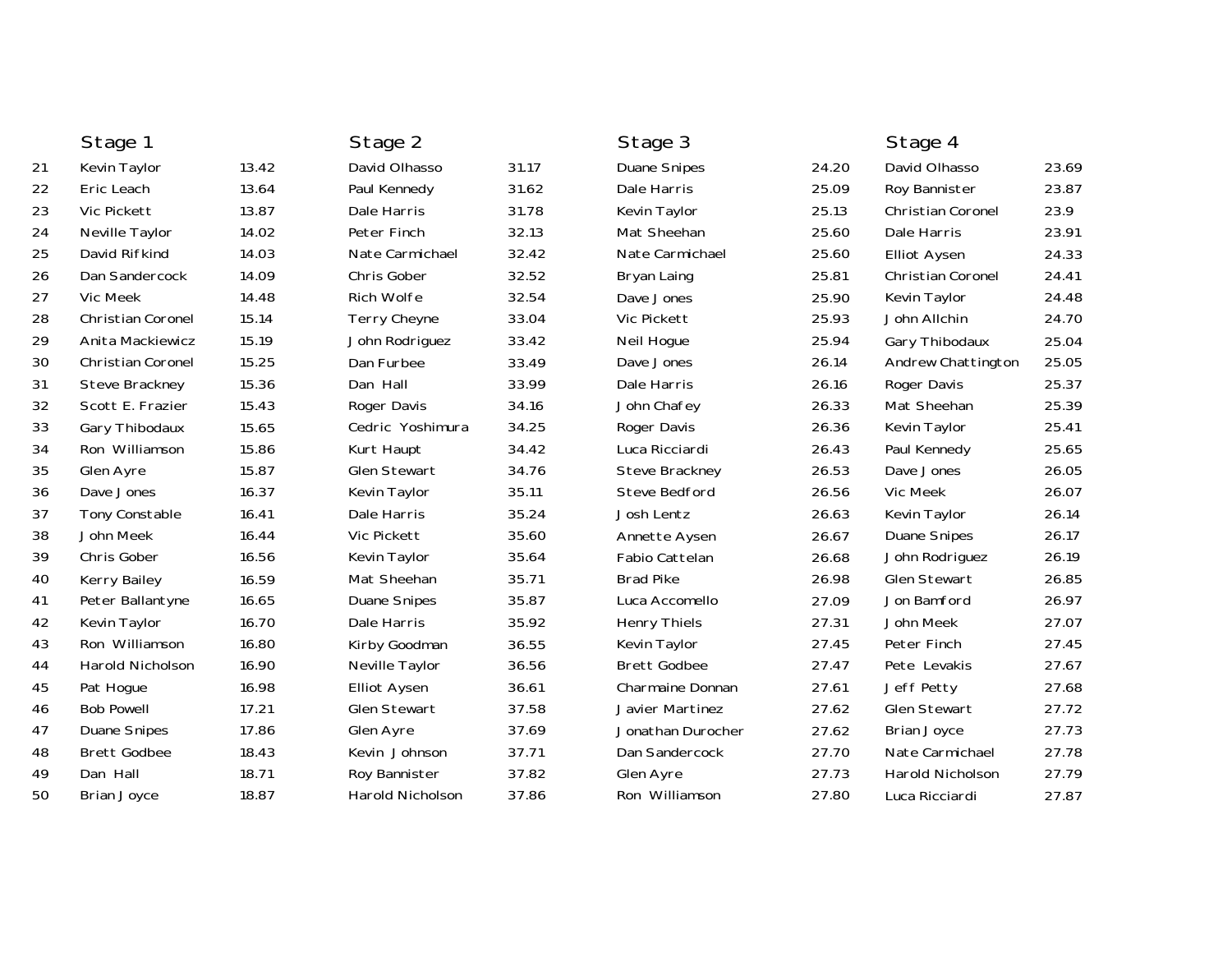|    | Stage 1                 |       | Stage 2                |       | Stage 3                |       | Stage 4              |       |
|----|-------------------------|-------|------------------------|-------|------------------------|-------|----------------------|-------|
| 51 | Pete Levakis            | 19.43 | Charmaine Donnan       | 37.92 | <b>Rich Brethour</b>   | 27.99 | Graham Olufson       | 27.91 |
| 52 | Jerry Turner            | 19.47 | Ron Williamson         | 37.93 | John Rodriguez         | 28.04 | Dale Craig           | 28.11 |
| 53 | Danny Milan             | 19.51 | Dave Jones             | 38.27 | David Pohl             | 28.05 | Chris Comer          | 28.20 |
| 54 | Juliane Jackson         | 19.66 | Roger Davis            | 38.34 | Larry Drake            | 28.09 | <b>Bruce Segrave</b> | 28.24 |
| 55 | John Levis              | 19.74 | Ron Joslin             | 38.38 | <b>Glen Stewart</b>    | 28.14 | <b>Bob Powell</b>    | 28.48 |
| 56 | Roger Davis             | 19.80 | Andy Beggs             | 38.57 | Gary Thibodaux         | 28.14 | Tony Constable       | 28.49 |
| 57 | Terry O'Connor          | 19.80 | Javier Martinez        | 38.71 | Glen Ayre              | 28.25 | Roger Snipes         | 28.55 |
| 58 | <b>Brad Pike</b>        | 19.92 | John Hansford          | 38.78 | Mark Boruta            | 28.48 | John Chafey          | 28.64 |
| 59 | Roberto Marchi          | 19.98 | <b>Bruce Callinan</b>  | 39.04 | Jason Stieber          | 28.63 | Steve Brackney       | 28.70 |
| 60 | Javier Martinez         | 20.19 | Richard Koester        | 39.05 | Mick Gofton            | 28.83 | John Gober           | 28.71 |
| 61 | Kurt Miller             | 20.27 | Steve Brackney         | 39.05 | Mat Sheehan            | 28.84 | David Pohl           | 28.83 |
| 62 | Nelson Dymond           | 20.35 | Glen Ayre              | 39.07 | Dale Craig             | 28.90 | Paul Beck            | 28.95 |
| 63 | Glen Ayre               | 20.50 | Dave Jones             | 39.13 | Kevin Taylor           | 28.91 | Mark Childers        | 29.00 |
| 64 | Dale Craig              | 20.74 | Kevin Taylor           | 39.52 | Rudy Warren            | 28.98 | John Levis           | 29.00 |
| 65 | Glen Stewart            | 20.77 | Graham Olufson         | 39.80 | David Olhasso          | 29.15 | Ron Williamson       | 29.18 |
| 66 | Andrew Chattington      | 20.83 | <b>Rich Brethour</b>   | 39.93 | <b>Brian Gonsalves</b> | 29.22 | <b>Mick Gofton</b>   | 29.21 |
| 67 | David Olhasso           | 21.06 | Bob Schoenbaum         | 40.67 | Alessandro Bianconi    | 29.29 | Dave Jones           | 29.29 |
| 68 | Vincent Hlavinka Jr     | 21.31 | <b>Bob Powell</b>      | 40.93 | <b>Nelson Dymond</b>   | 29.40 | Daniele Tarozzi      | 29.34 |
| 69 | Jerry D'Amico           | 21.35 | Alessandro Bianconi    | 40.93 | <b>Andy Beggs</b>      | 29.47 | Andrew Jack          | 29.36 |
| 70 | Alessandro Bianconi     | 21.72 | Mark Sullivan          | 40.95 | David Pohl             | 29.56 | Luigi Locatelli      | 29.42 |
| 71 | Mark Boruta             | 21.88 | Tommy Nyland           | 40.95 | Roy Bannister          | 29.70 | Al Cooke             | 29.49 |
| 72 | John Rodriguez          | 22.29 | <b>Brian Gonsalves</b> | 41.00 | Luca Accomello         | 29.83 | Dan Furbee           | 29.50 |
| 73 | <b>Charmaine Donnan</b> | 22.45 | Dot Ayre               | 41.11 | Sean Richardson        | 29.93 | Ken Ortbach          | 29.62 |
| 74 | <b>Elliot Aysen</b>     | 22.52 | Annette Aysen          | 41.15 | Harry Burridge         | 29.93 | Dan Hall             | 29.81 |
| 75 | Sean Richardson         | 22.52 | Gary Thibodaux         | 41.22 | Steve Brackney         | 29.94 | Rick Durra           | 30.16 |
| 76 | Ken Ortbach             | 22.52 | Joe Hannis             | 41.48 | Ken Ortbach            | 29.98 | <b>Brad Pike</b>     | 30.18 |
| 77 | <b>Glen Stewart</b>     | 22.64 | Garry Smith            | 42.18 | Rick Durra             | 29.98 | Steve Brackney       | 30.19 |
| 78 | Luca Ricciardi          | 22.73 | Mark Boruta            | 42.29 | Chris Comer            | 30.00 | Chris Comer          | 30.34 |
| 79 | Jon Bamford             | 22.76 | <b>Bob Miles</b>       | 42.56 | Richard Duffell        | 30.01 | Glen Ayre            | 30.42 |
| 80 | Chris Comer             | 22.77 | Luca Ricciardi         | 42.85 | Andrew Jack            | 30.15 | Rudy Warren          | 30.44 |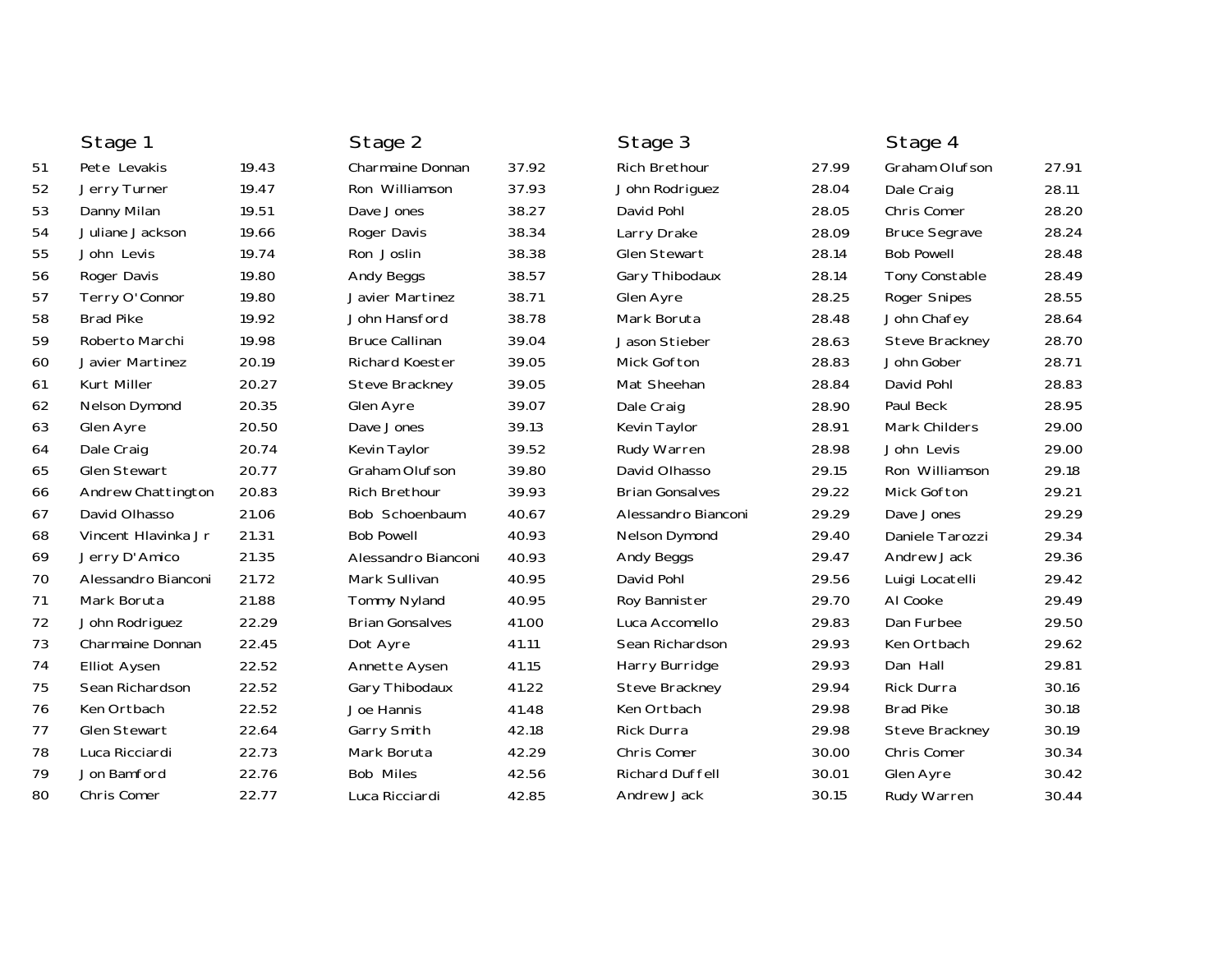|     | Stage 1                |       | Stage 2             |       | Stage 3                |       | Stage 4                |       |
|-----|------------------------|-------|---------------------|-------|------------------------|-------|------------------------|-------|
| 81  | Rob Indrigo            | 22.89 | Jason Stieber       | 43.19 | David Rifkind          | 30.22 | <b>Rich Brethour</b>   | 30.74 |
| 82  | Scott Duncan           | 23.06 | Steve Baxter        | 43.21 | Juliane Jackson        | 30.23 | Mark Sullivan          | 30.76 |
| 83  | Alessandro Bianconi    | 23.19 | Daryl O'Bree        | 43.23 | <b>Brian Joyce</b>     | 30.37 | <b>Chris Sallee</b>    | 30.79 |
| 84  | Ken Ortbach            | 23.22 | Larry Drake         | 43.31 | Rick Durra             | 30.40 | Mat Sheehan            | 30.84 |
| 85  | Bob Schoenbaum         | 23.75 | Sharon Dickey       | 43.52 | Dan Furbee             | 30.45 | Terry O'Connor         | 30.89 |
| 86  | Denny Rechel           | 23.92 | Kurt Miller         | 43.91 | Chris Sallee           | 30.48 | Glen Ayre              | 30.90 |
| 87  | <b>Fred Pickard</b>    | 23.95 | Vic Meek            | 44.17 | Paul Beck              | 30.60 | <b>Brian Gonsalves</b> | 31.15 |
| 88  | Dot Ayre               | 24.40 | <b>Bob Powell</b>   | 44.49 | <b>Bruce Segrave</b>   | 30.73 | Mark Boruta            | 31.31 |
| 89  | Andy Beggs             | 24.49 | <b>Chris Sallee</b> | 44.55 | Terry O'Connor         | 30.75 | Jason Stieber          | 31.51 |
| 90  | <b>Brett Andrews</b>   | 24.81 | Dan Newton          | 44.66 | John Meek              | 30.79 | Sean Richardson        | 31.58 |
| 91  | Dan Furbee             | 24.87 | Rick Durra          | 44.95 | Anita Mackiewicz       | 30.88 | Luca Accomello         | 31.64 |
| 92  | <b>Bob Powell</b>      | 24.95 | John Meek           | 44.96 | Stefano Paolucci       | 30.91 | David Rifkind          | 31.75 |
| 93  | Steve Baxter           | 25.15 | <b>Bob Powell</b>   | 45.03 | Peter Finch            | 30.92 | Scott E. Frazier       | 31.79 |
| 94  | <b>Mike Massie</b>     | 25.38 | Daniele Tarozzi     | 45.18 | Jeremy McKenzie        | 30.97 | Dot Ayre               | 31.86 |
| 95  | Robert Demarchi        | 25.49 | <b>Bob Presley</b>  | 45.44 | Dot Ayre               | 30.98 | Jeremy McKenzie        | 31.89 |
| 96  | Nate Carmichael        | 25.52 | David Pohl          | 45.54 | Dot Ayre               | 31.15 | Art Leach              | 31.91 |
| 97  | <b>Bob Hedlund</b>     | 25.70 | Juliane Jackson     | 45.71 | <b>Richard Koester</b> | 31.20 | Jonathan Durocher      | 32.01 |
| 98  | Luca Accomello         | 25.76 | <b>Fred Pickard</b> | 45.71 | Kerry Bailey           | 31.34 | Dot Ayre               | 32.13 |
| 99  | Kevin Williams         | 25.81 | Jonathan Durocher   | 46.16 | Clark Boyer            | 31.34 | Harry Burridge         | 32.27 |
| 100 | <b>Henry Thiels</b>    | 25.85 | William Richards    | 46.19 | Scott Duncan           | 31.45 | David Pohl             | 32.30 |
| 101 | <b>Rick Durra</b>      | 25.95 | <b>Brad Pike</b>    | 46.26 | Peter Ballantyne       | 31.47 | Scott Frazier          | 32.34 |
| 102 | Dot Ayre               | 26.08 | Marco Sartor        | 46.53 | Jerry D'Amico          | 31.56 | Ron Williamson         | 32.57 |
| 103 | Jonathan Durocher      | 26.15 | Sean Richardson     | 46.65 | Dan Newton             | 31.59 | <b>Bob Hedlund</b>     | 32.75 |
| 104 | Andrew Jack            | 26.17 | Rudy Warren         | 46.91 | Patrick Tellaroli      | 31.60 | Ron Joslin             | 32.89 |
| 105 | Luca Accomello         | 26.21 | John Chafey         | 47.02 | Matthew Nash           | 31.61 | Denny Rechel           | 32.91 |
| 106 | Eric Hartman           | 26.33 | Kerry Bailey        | 47.07 | Garry Smith            | 31.91 | Mark Barr              | 33.07 |
| 107 | Mark Childers          | 26.43 | Dennis Perrin       | 47.09 | Sean Richardson        | 31.93 | PhilSantos             | 33.14 |
| 108 | William Richards       | 26.45 | Willie Zarth Jr     | 47.19 | Mark Sullivan          | 31.96 | <b>Gerald Sullivan</b> | 33.30 |
| 109 | Alessandro Bianconi    | 26.54 | Dale Craig          | 47.41 | Vincent Hlavinka Jr    | 31.98 | Roger Davis            | 33.32 |
| 110 | <b>Brian Gonsalves</b> | 26.55 | Fred Dickey         | 47.45 | Daniele Tarozzi        | 32.01 | Larry Drake            | 33.32 |
|     |                        |       |                     |       |                        |       |                        |       |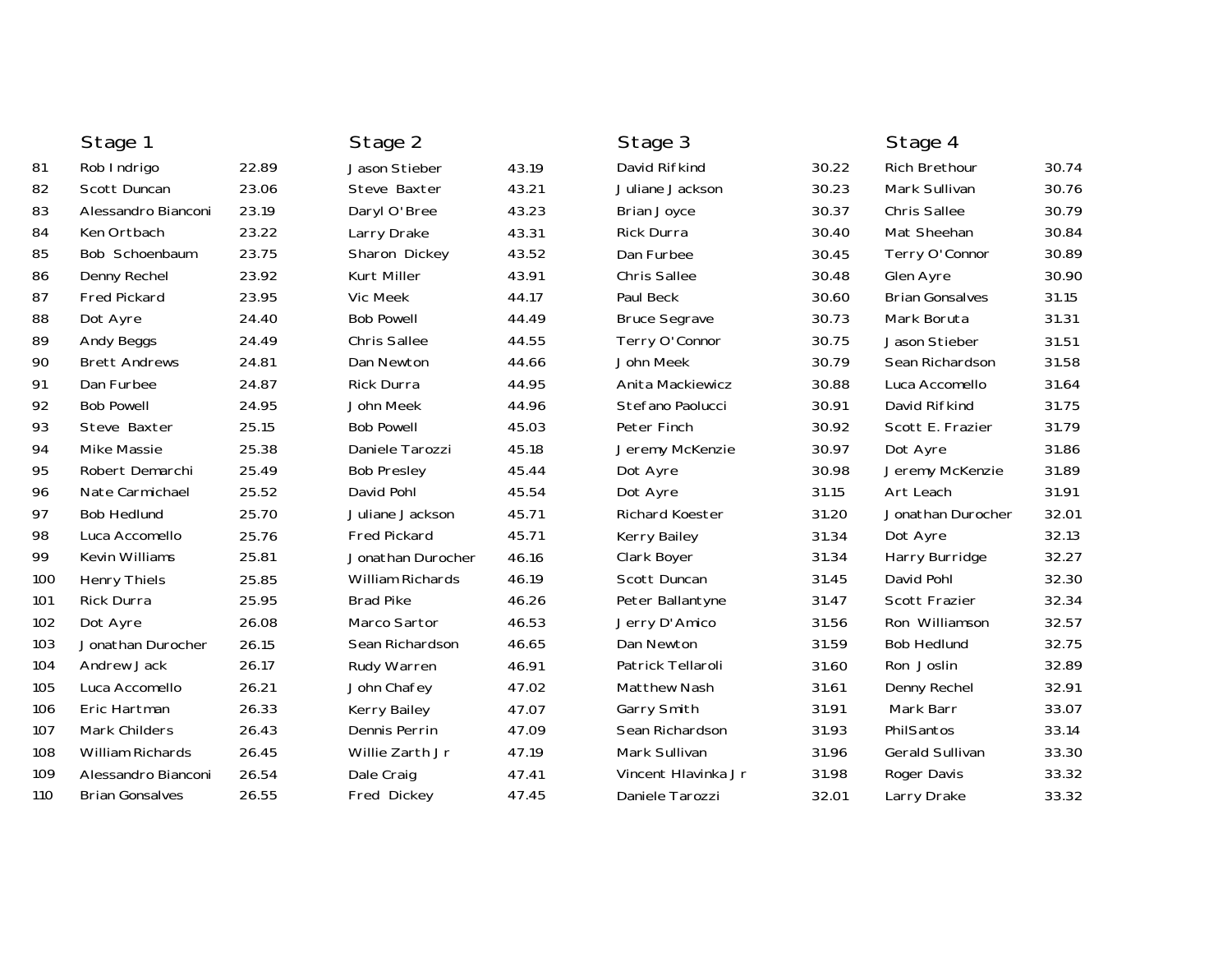|     | Stage 1                |       | Stage 2             |       | Stage 3                 |       | Stage 4              |       |
|-----|------------------------|-------|---------------------|-------|-------------------------|-------|----------------------|-------|
| 111 | <b>Matthew Nash</b>    | 26.78 | Mat Sheehan         | 47.51 | <b>Matthew Nash</b>     | 32.30 | Rick Durra           | 33.32 |
| 112 | Angela Meek            | 27.29 | Harry Rungaldier    | 47.58 | Harold Nicholson        | 32.32 | Alessandro Bianconi  | 33.40 |
| 113 | Lee Butler             | 27.35 | Stan Miller         | 47.93 | Dave Lake               | 32.39 | Roberto Marchi       | 33.43 |
| 114 | Tom DiPietro           | 27.58 | Roberto Marchi      | 47.99 | Roberto Marchi          | 32.43 | Annette Aysen        | 33.49 |
| 115 | Barbara Thibodaux      | 27.60 | Alessandro Bianconi | 48.04 | Dennis Perrin           | 32.45 | Joe Zuniga           | 33.62 |
| 116 | <b>Bob Powell</b>      | 27.64 | David Rifkind       | 48.17 | Angela Meek             | 32.48 | <b>Stan Miller</b>   | 33.65 |
| 117 | Annette Aysen          | 27.76 | David Pohl          | 48.23 | Joe Hannis              | 32.55 | Danny Milan          | 33.87 |
| 118 | Sean Richardson        | 27.79 | Brian Joyce         | 48.27 | Marco Sartor            | 32.58 | Tom DiPietro         | 33.93 |
| 119 | <b>Chris Sallee</b>    | 27.93 | Fabio Cattelan      | 48.33 | Mike McCarter           | 32.61 | Eugene Nemeth        | 34.00 |
| 120 | Bryan Laing            | 27.94 | Dan Sandercock      | 48.37 | Geoffrey Siembor        | 32.62 | Chris Temple         | 34.03 |
| 121 | Stan Miller            | 28.02 | Steve Brackney      | 48.58 | Rob Indrigo             | 32.82 | Juliane Jackson      | 34.04 |
| 122 | <b>Tom Olewine</b>     | 28.04 | Les Bengtson        | 48.58 | Luigi Locatelli         | 32.83 | Hugh Black           | 34.09 |
| 123 | Dave Jones             | 28.05 | Jason Stieber       | 48.62 | <b>William Richards</b> | 32.88 | Colton Vosburg       | 34.28 |
| 124 | Adam Urbansky          | 28.17 | Andrew Chattington  | 49.04 | <b>Tom Olewine</b>      | 32.92 | Stefano Paolucci     | 34.34 |
| 125 | Harry Burridge         | 28.25 | Scott Duncan        | 49.11 | Kirby Goodman           | 33.02 | Bryan Laing          | 34.36 |
| 126 | Bryan Brockway         | 28.31 | Larry Drake         | 49.15 | Alessandro Bianconi     | 33.20 | Alessandro Bianconi  | 34.37 |
| 127 | <b>Brian Morris</b>    | 28.43 | Dot Ayre            | 49.17 | Andrew Chattington      | 33.30 | Sean Cheney          | 34.48 |
| 128 | Art Leach              | 28.51 | <b>Todd Taylor</b>  | 49.21 | Ken Ortbach             | 33.70 | Matthew Nash         | 34.72 |
| 129 | Luigi Locatelli        | 28.55 | Art Leach           | 49.26 | Alessandro Bianconi     | 33.72 | Kirby Goodman        | 34.82 |
| 130 | Les Bengtson           | 28.56 | Bryan Laing         | 49.66 | Marco Sartor            | 33.72 | Vincent Hlavinka Jr  | 34.87 |
| 131 | Toni Dandreamatteo     | 28.65 | Chris Comer         | 49.74 | George Varoutsas        | 33.75 | Giovanni Brancati    | 34.99 |
| 132 | William Richards       | 28.66 | Luigi Locatelli     | 49.75 | Scott Frazier           | 33.80 | Robert Demarchi      | 35.01 |
| 133 | Paul Kennedy           | 28.77 | Robert Demarchi     | 49.78 | Charlie Crawford        | 33.88 | Bryan Brockway       | 35.13 |
| 134 | Scott Frazier          | 28.80 | <b>Bill Magness</b> | 49.93 | Jeff Petty              | 33.90 | William Richards     | 35.17 |
| 135 | Jim Burnett            | 28.82 | Warren Messina      | 50.09 | PhilSantos              | 33.92 | Kurt Miller          | 35.25 |
| 136 | Larry Drake            | 29.45 | Ken Ortbach         | 50.13 | Colton Vosburg          | 33.93 | Larry Huey           | 35.36 |
| 137 | Ken Smith              | 29.48 | Stefano Paolucci    | 50.21 | Marco Sartor            | 33.94 | Ken Smith            | 35.37 |
| 138 | <b>Matthew Nash</b>    | 29.54 | Jon Bamford         | 50.30 | <b>Roger Snipes</b>     | 34.46 | <b>Matthew Nash</b>  | 35.44 |
| 139 | <b>Gerald Sullivan</b> | 29.82 | Mick Gofton         | 50.41 | Ryan Patterson          | 34.53 | <b>Nelson Dymond</b> | 35.47 |
| 140 | Larry Drake            | 29.84 | Scott E. Frazier    | 50.54 | Luca Ricciardi          | 34.58 | William Richards     | 35.47 |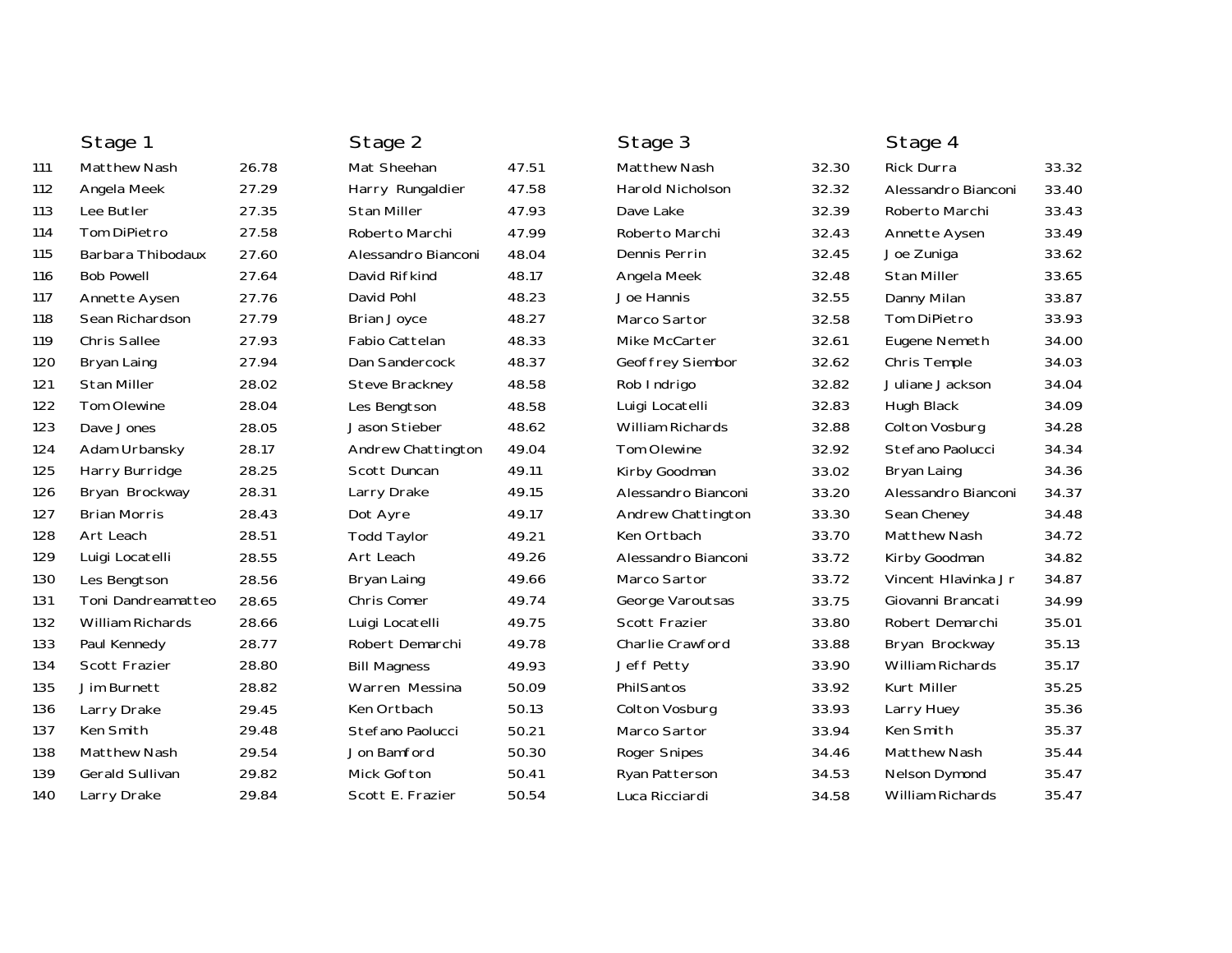|     | Stage 1                 |       | Stage 2               |       | Stage 3                |       | Stage 4                  |       |
|-----|-------------------------|-------|-----------------------|-------|------------------------|-------|--------------------------|-------|
| 141 | Pierangelo Rossi        | 29.90 | Kurt Slobodzian       | 50.57 | Jerry Turner           | 34.70 | Mike McCarter            | 35.56 |
| 142 | <b>Rick Durra</b>       | 30.02 | Harry Burridge        | 50.62 | Sean Cheney            | 34.84 | <b>Richard Duffell</b>   | 35.64 |
| 143 | <b>Bruce Segrave</b>    | 30.10 | <b>Brad Perkinson</b> | 50.77 | Scott E. Frazier       | 34.88 | Charmaine Donnan         | 35.66 |
| 144 | David Pohl              | 30.33 | Mark Barr             | 51.12 | Joe Hannis             | 35.01 | Scott Duncan             | 35.74 |
| 145 | Marco Sartor            | 30.37 | Nate Carmichael       | 51.49 | Mark Barr              | 35.01 | Joe Hannis               | 35.78 |
| 146 | <b>Andrew Downs</b>     | 30.41 | Joe Zuniga            | 52.14 | Ari Aristidou          | 35.02 | Ken Ortbach              | 35.84 |
| 147 | <b>Steve Bedford</b>    | 30.42 | Mark Childers         | 52.32 | Toni Dandreamatteo     | 35.06 | Tom Olewine              | 36.07 |
| 148 | Garry Smith             | 30.46 | Scotty Hubberd        | 52.85 | Vince Hlavinka Jr.     | 35.07 | Fabio Cattelan           | 36.10 |
| 149 | Willie Zarth Jr         | 30.56 | Daniele Tarozzi       | 52.92 | Chris Simons           | 35.09 | Kyle Munn                | 36.11 |
| 150 | Roger Snipes            | 30.75 | Nelson Dymond         | 53.04 | Danny Milan            | 35.09 | Angela Meek              | 36.16 |
| 151 | <b>Charlie Crawford</b> | 30.83 | <b>Bob Hedlund</b>    | 53.07 | John Gober             | 35.12 | John Haberern            | 36.16 |
| 152 | Vince Hlavinka Sr       | 30.93 | Chris Comer           | 53.12 | Barbara Thibodaux      | 35.38 | Dennis Perrin            | 36.22 |
| 153 | Tony Dorangrichia       | 31.14 | <b>Matthew Nash</b>   | 53.13 | Kurt Miller            | 35.41 | Chris Simons             | 36.45 |
| 154 | Ron Joslin              | 31.15 | Joe Hannis            | 53.19 | Hugh Black             | 35.43 | Chris Kuzara             | 36.47 |
| 155 | Les Bengtson            | 31.23 | <b>Brian Frank</b>    | 53.20 | Art Leach              | 35.48 | Jerry D'Amico            | 36.56 |
| 156 | Luca Ricciardi          | 31.41 | Massimo Mirti         | 53.47 | Lee Butler             | 35.51 | Cat Catasti              | 36.82 |
| 157 | Dave Lake               | 31.42 | Vince Hlavinka Jr.    | 53.60 | <b>Charles Simonel</b> | 35.65 | <b>Andrew Downs</b>      | 36.85 |
| 158 | Roberto Marchi          | 31.53 | Vincent Hlavinka Jr   | 53.84 | <b>Mark Hicks</b>      | 35.68 | Kevin Johnson            | 37.19 |
| 159 | <b>Rick Yost</b>        | 31.76 | Karl Schlinsog        | 53.94 | William Richards       | 35.81 | Scotty Hubberd           | 37.36 |
| 160 | <b>Richard Marty</b>    | 31.97 | <b>Roger Snipes</b>   | 53.97 | Les Bengtson           | 35.89 | <b>Brian Morris</b>      | 37.37 |
| 161 | John Chafey             | 32.00 | <b>Henry Thiels</b>   | 54.01 | Roberto Marchi         | 35.94 | <b>Henry Thiels</b>      | 37.42 |
| 162 | <b>Willie Hall</b>      | 32.10 | Toni Dandreamatteo    | 54.13 | Chuck VanAlstyne       | 35.96 | <b>Christian Coronel</b> | 37.68 |
| 163 | Steve Richardson        | 32.16 | Ken Ortbach           | 54.16 | Kurt Haupt             | 36.12 | Luca Ricciardi           | 37.68 |
| 164 | David Canney            | 32.24 | Sean Richardson       | 54.17 | <b>Fred Pickard</b>    | 36.15 | Geoffrey Siembor         | 37.70 |
| 165 | <b>Bob Miles</b>        | 32.39 | Hugh Black            | 54.24 | <b>Stan Miller</b>     | 36.17 | Matt Thompson            | 37.75 |
| 166 | Sean Cheney             | 32.45 | Geoffrey Siembor      | 54.39 | Pat Dufrene            | 36.18 | Dave Lake                | 38.00 |
| 167 | Kirby Goodman           | 32.57 | Clark Boyer           | 54.65 | <b>Gerald Mitchell</b> | 36.33 | Rowland Othello          | 38.13 |
| 168 | Paul Beck               | 32.60 | Chris Simons          | 54.70 | Claudio Cinetto        | 36.39 | Joe Hannis               | 38.22 |
| 169 | John Gober              | 32.61 | <b>Brian Morris</b>   | 54.90 | <b>Ross Palmer</b>     | 36.60 | Daniele Tarozzi          | 38.27 |
| 170 | Peter Knopp             | 32.68 | Sean Cheney           | 54.95 | Steve Schuette         | 36.72 | Steve Schuette           | 38.30 |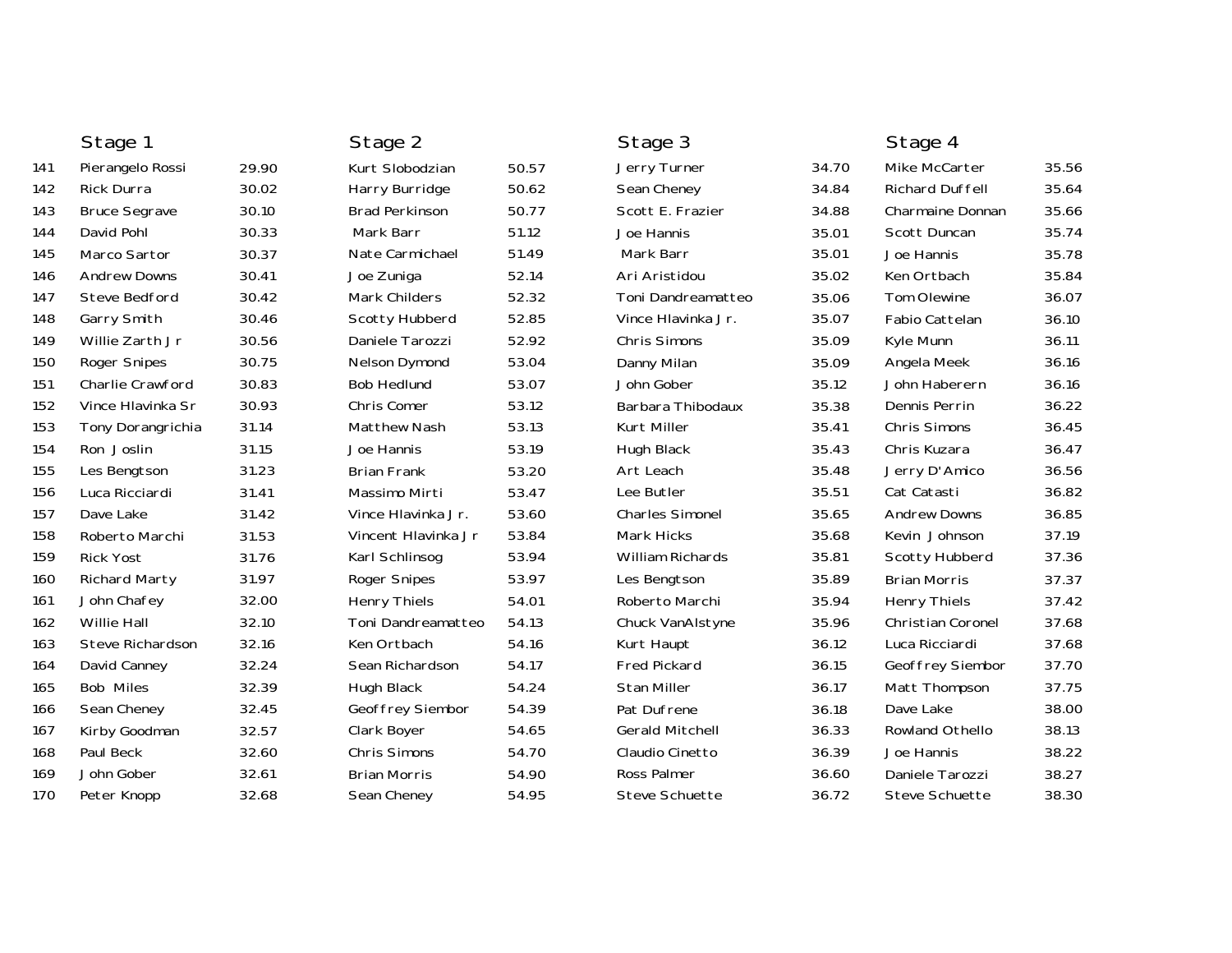|     | Stage 1                |       | Stage 2                 |       | Stage 3                |       | Stage 4                 |       |
|-----|------------------------|-------|-------------------------|-------|------------------------|-------|-------------------------|-------|
| 171 | Richard Duffell        | 32.84 | Ron McGraw              | 55.02 | Chris Comer            | 36.76 | John Sharpe             | 38.45 |
| 172 | Patrick Tellaroli      | 32.84 | Jeff Petty              | 55.21 | <b>Bill Magness</b>    | 37.02 | Mark Hicks              | 38.72 |
| 173 | Karl Schlinsog         | 32.86 | Jerry D'Amico           | 55.41 | <b>Bob Hedlund</b>     | 37.02 | Jerry Turner            | 38.76 |
| 174 | Chris Kuzara           | 32.92 | Pierangelo Rossi        | 55.55 | Kurt Slobodzian        | 37.08 | Patrick Tellaroli       | 38.80 |
| 175 | Mark Barr              | 33.06 | Mike McCarter           | 55.67 | Joe Zuniga             | 37.10 | Rob Indrigo             | 38.87 |
| 176 | Jason Stieber          | 33.08 | Paul Beck               | 55.86 | <b>Bruce Warran</b>    | 37.25 | John Moss               | 38.95 |
| 177 | <b>Frank Damato</b>    | 33.11 | <b>Tom Olewine</b>      | 55.93 | <b>Bob Powell</b>      | 37.26 | Roberto Marchi          | 39.07 |
| 178 | Steve Schuette         | 33.38 | Terry O'Connor          | 55.99 | Les Bengtson           | 37.37 | Ari Aristidou           | 39.15 |
| 179 | <b>Bruce Jones</b>     | 33.47 | <b>Bruce Warran</b>     | 56.20 | Robert Demarchi        | 37.40 | Kerry Bailey            | 39.28 |
| 180 | Alan Howard            | 33.49 | Luca Ricciardi          | 56.23 | <b>Brian Frank</b>     | 37.52 | Les Bengtson            | 39.31 |
| 181 | John Richardson        | 33.58 | Angela Meek             | 56.51 | Ron Williamson         | 37.84 | John Fairchild          | 39.32 |
| 182 | <b>Todd Taylor</b>     | 33.70 | Rick Durra              | 56.63 | Peter Knopp            | 37.84 | Clark Boyer             | 39.35 |
| 183 | <b>Travis Crawford</b> | 33.82 | Scott Frazier           | 56.94 | Vince Hlavinka Sr.     | 37.87 | <b>Bill Miller</b>      | 39.44 |
| 184 | Kyle Munn              | 33.93 | Luca Accomello          | 57.52 | Cat Catasti            | 38.00 | Lee Butler              | 39.49 |
| 185 | Jerry Paugh            | 33.95 | Glen (Curly) Harrison   | 57.56 | <b>Travis Crawford</b> | 38.22 | Dennis Lowe             | 39.54 |
| 186 | <b>Bruce Whitacre</b>  | 33.96 | Les Bengtson            | 57.60 | John Major             | 38.32 | Cedric Yoshimura        | 39.71 |
| 187 | Larry Santarossa       | 34.08 | <b>Gerald Sullivan</b>  | 57.61 | Larry Drake            | 38.49 | Ty Hamby                | 39.72 |
| 188 | Paolo Scarabotti       | 34.10 | <b>William Richards</b> | 57.72 | Eric Hartman           | 38.51 | <b>Charles Simonel</b>  | 39.75 |
| 189 | Ron McGraw             | 34.20 | Chris Kuzara            | 58.15 | Jon Bamford            | 38.54 | Garry Smith             | 39.76 |
| 190 | Dan Newton             | 34.23 | Giovanni Festa          | 58.45 | <b>Bob Powell</b>      | 38.58 | Luca Accomello          | 39.79 |
| 191 | Vince Hlavinka Jr.     | 34.44 | <b>Brett Andrews</b>    | 58.71 | Al Balatico            | 38.67 | Marco Sartor            | 39.94 |
| 192 | Dennis Perrin          | 34.53 | <b>Andrew Downs</b>     | 58.71 | Eugene Nemeth          | 38.70 | Jon Bamford             | 39.99 |
| 193 | Joe Hannis             | 34.54 | <b>Rick Yost</b>        | 58.95 | <b>Todd Taylor</b>     | 38.77 | Adam Urbansky           | 40.06 |
| 194 | Mark Sullivan          | 34.55 | <b>Bruce Segrave</b>    | 59.23 | Chris Temple           | 38.92 | Vince Hlavinka Jr.      | 40.07 |
| 195 | Joe Zuniga             | 34.56 | Colton Vosburg          | 59.26 | Larry Huey             | 38.94 | <b>Belinda Micallef</b> | 40.07 |
| 196 | <b>Blair Cooper</b>    | 34.57 | Ryan Patterson          | 59.27 | John Allchin           | 39.28 | Michele Cavalli         | 40.07 |
| 197 | Pat Dufrene            | 34.75 | Ray Kondo               | 59.28 | Patrick Foley          | 39.36 | Eric Hartman            | 40.13 |
| 198 | Chuck VanAlstyne       | 34.81 | PhilSantos              | 59.46 | Ron McGraw             | 39.47 | Dan Newton              | 40.27 |
| 199 | Willie Hall            | 34.95 | John Gober              | 59.58 | JL Larry Rhodes        | 39.51 | Barbara Thibodaux       | 40.31 |
| 200 | Mick Gofton            | 35.13 | Matthew Nash            | 59.63 | Paolo Scarabotti       | 39.56 | Ross Palmer             | 40.32 |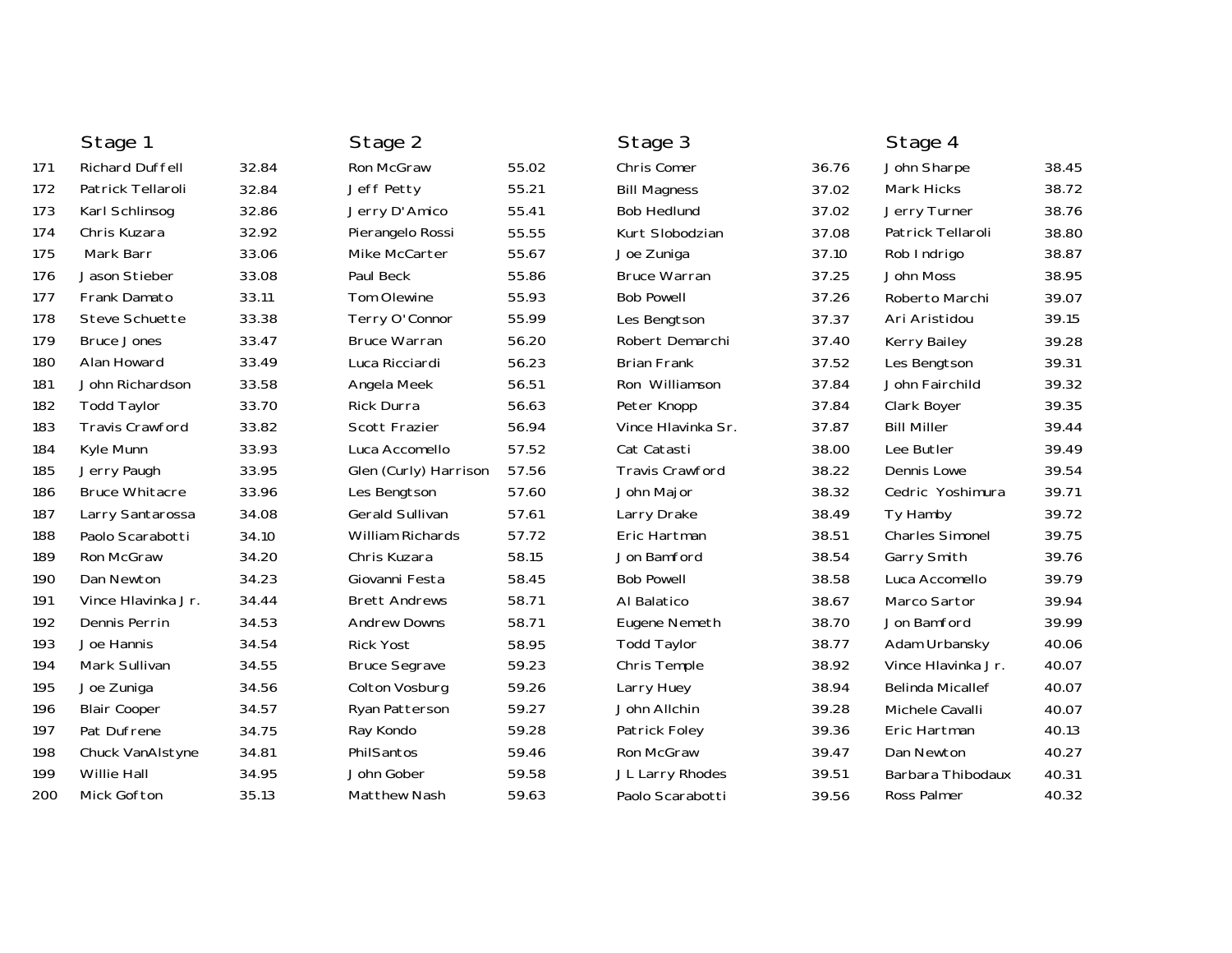| Stage 1               |       | Stage 2                |       | Stage 3                 |       | Stage 4               |       |
|-----------------------|-------|------------------------|-------|-------------------------|-------|-----------------------|-------|
| <b>Tom Olewine</b>    | 35.23 | Jerry Turner           | 59.65 | Massimo Mirti           | 39.64 | <b>Bill Magness</b>   | 40.53 |
| <b>Brian Frank</b>    | 35.26 | Ari Aristidou          | 59.94 | <b>Brian Morris</b>     | 39.74 | <b>Brad Perkinson</b> | 40.58 |
| Scotty Hubberd        | 35.35 | Dave Loveday           | 59.95 | John Moss               | 39.74 | Alessandro Bianconi   | 40.80 |
| Cat Catasti           | 35.38 | AI Cooke               | 60.15 | Chris Kuzara            | 39.77 | <b>Brian Frank</b>    | 40.82 |
| Kurt Slobodzian       | 35.66 | Fabio Cattelan         | 60.25 | Ed Vernon               | 39.78 | Jason Stieber         | 40.84 |
| Jerry D'Amico         | 35.71 | Susan Collier          | 60.47 | <b>Belinda Micallef</b> | 39.80 | Karl Schlinsog        | 40.89 |
| Dave Delger           | 35.75 | Alan Howard            | 60.70 | <b>Brad Perkinson</b>   | 39.99 | Maryann Melisi        | 40.93 |
| Matt Thompson         | 35.76 | <b>Willie Hall</b>     | 60.71 | <b>Richard Marty</b>    | 40.02 | <b>Bob Powell</b>     | 40.96 |
| Colton Vosburg        | 35.84 | John Haberern          | 60.73 | Kyle Munn               | 40.15 | Peter Knopp           | 40.97 |
| Clark Boyer           | 35.86 | Denny Rechel           | 60.86 | John Haberern           | 40.16 | Ryan Patterson        | 40.98 |
| Al Balatico           | 35.98 | Al Balatico            | 60.93 | Chris Morrett           | 40.43 | Glen (Curly) Harrison | 41.00 |
| Jeff Petty            | 36.12 | Jerry D'Amico          | 61.06 | Giovanni Festa          | 40.48 | John Moss             | 41.02 |
| Sharon Dickey         | 36.17 | John Sheerman          | 61.25 | Lance Boehlke           | 40.68 | Les Bengtson          | 41.10 |
| Jason Stieber         | 36.18 | Willie Hall            | 61.72 | John Sheerman           | 40.82 | John Sheerman         | 41.13 |
| Patrick Foley         | 36.19 | Luca Accomello         | 62.00 | Phil McCammon           | 41.12 | Fabio Cattelan        | 41.17 |
| John Sharpe           | 36.21 | <b>Blair Cooper</b>    | 62.01 | <b>Gerald Sullivan</b>  | 41.16 | Fred Holden           | 41.17 |
| Chris Simons          | 36.23 | Phil McCammon          | 62.01 | <b>Bill Miller</b>      | 41.24 | <b>Willie Hall</b>    | 41.24 |
| <b>Fabio Cattelan</b> | 36.24 | <b>Charles Simonel</b> | 62.05 | <b>Willie Hall</b>      | 41.27 | Scott Hearn           | 41.29 |
| Daniele Tarozzi       | 36.39 | Darren Van Unen        | 62.06 | <b>Blair Baker</b>      | 41.30 | Mario Mendez          | 41.48 |
| Keith Dagan           | 36.40 | Paolo Scarabotti       | 62.21 | Tom Olewine             | 41.37 | Massimo Mirti         | 41.50 |
| Bob Hurd              | 36.51 | Jim Gross              | 62.27 | Tom DiPietro            | 41.37 | Scott Hearn           | 41.65 |
| John Olsen            | 36.57 | Roberta Bicelli        | 62.32 | Chuck Black             | 41.44 | <b>Chris Morrett</b>  | 41.67 |
| AI Cooke              | 36.95 | <b>Travis Crawford</b> | 62.51 | Dale Beckett            | 41.48 | Marco Sartor          | 41.74 |
| Warren Messina        | 37.25 | Roberto Marchi         | 62.54 | Jim Burnett             | 41.50 | Darren Van Unen       | 41.79 |
| <b>Bruce Warran</b>   | 37.33 | Dennis Lowe            | 62.81 | Daniele Tarozzi         | 41.70 | John Major            | 41.81 |
| Kurt Haupt            | 37.36 | Matt Thompson          | 63.25 | John Moss               | 41.91 | Ron McGraw            | 41.88 |
| Ross Palmer           | 37.69 | Richard Duffell        | 63.67 | Daniele Tarozzi         | 42.03 | Giovanni Festa        | 41.98 |
| Giovanni Brancati     | 37.69 | Mike Massie            | 63.78 | Jerry Paugh             | 42.04 | <b>Blair Cooper</b>   | 42.08 |
| Mike McCarter         | 37.85 | Eugene Nemeth          | 63.91 | Karl Schlinsog          | 42.05 | Vince Hlavinka Jr.    | 42.09 |
| John Fairchild        | 37.88 | John Fairchild         | 64.05 | Maryann Melisi          | 42.09 | <b>Bob Miles</b>      | 42.19 |
|                       |       |                        |       |                         |       |                       |       |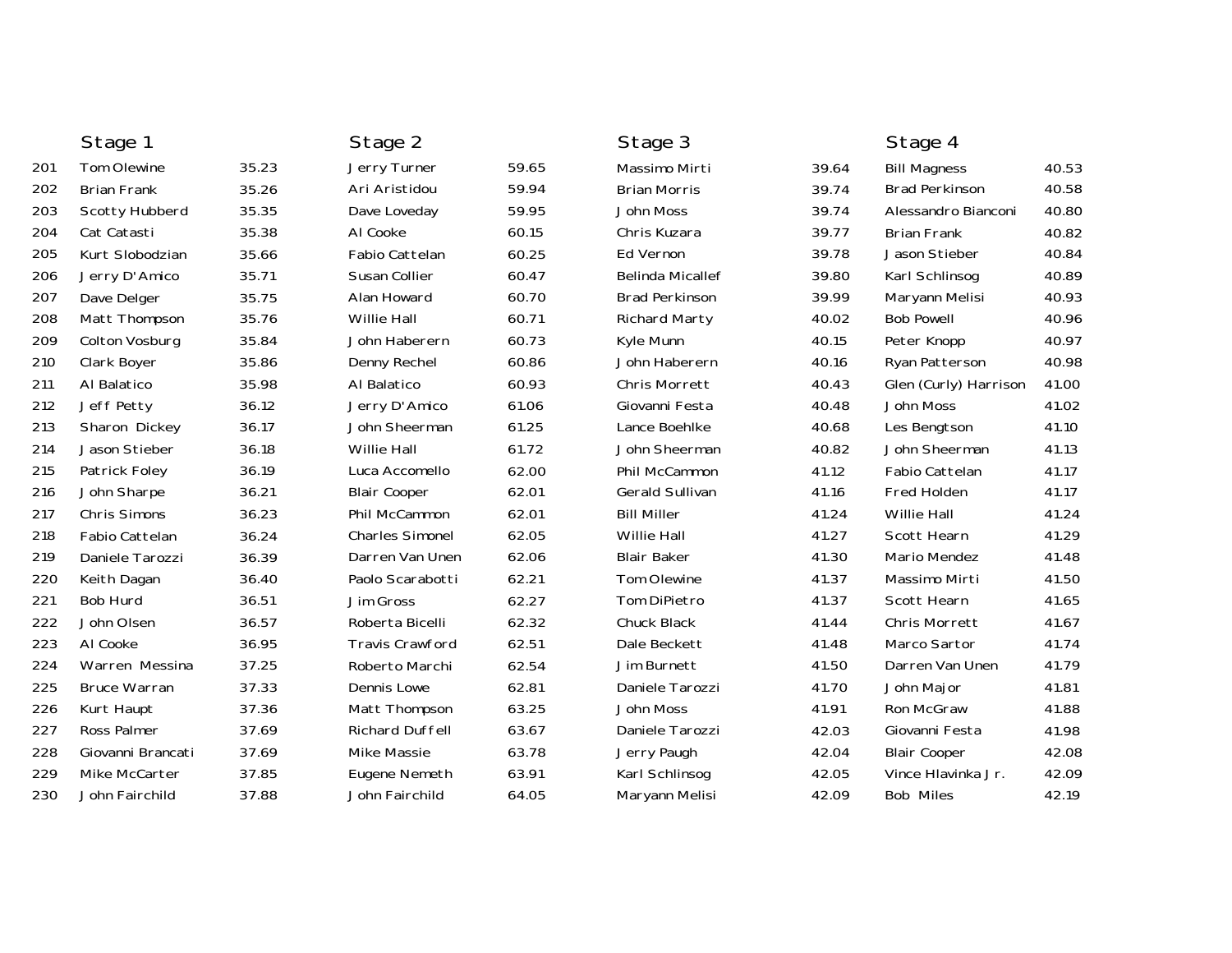|     | Stage 1                |       | Stage 2                |       | Stage 3               |       | Stage 4                |       |
|-----|------------------------|-------|------------------------|-------|-----------------------|-------|------------------------|-------|
| 231 | John Sheerman          | 37.91 | Massimo Mirti          | 64.08 | Roberto Marchi        | 42.15 | David Canney           | 42.21 |
| 232 | Daniele Tarozzi        | 38.58 | John Richardson        | 64.20 | Jason Stieber         | 42.18 | <b>Rick Yost</b>       | 42.36 |
| 233 | Harry Rungaldier       | 38.70 | John Moss              | 64.32 | <b>Bruce Whitacre</b> | 42.39 | Jerry Paugh            | 42.37 |
| 234 | George Varoutsas       | 38.78 | <b>Gerald Mitchell</b> | 64.38 | Mike Cox              | 42.41 | Richard Marty          | 42.43 |
| 235 | Giuseppe Draicchio     | 38.82 | Lee Butler             | 64.48 | Giovanni Brancati     | 42.59 | Marco Sartor           | 42.52 |
| 236 | <b>Charles Simonel</b> | 38.98 | Ross Palmer            | 65.00 | Steve Richardson      | 42.59 | Mike Cox               | 42.61 |
| 237 | Darren Van Unen        | 38.98 | Mike Cox               | 65.35 | Dennis Lowe           | 42.63 | Jerry D'Amico          | 42.79 |
| 238 | <b>Bob Riley</b>       | 38.98 | Michele Cavalli        | 65.44 | <b>Todd Taylor</b>    | 42.71 | Larry Drake            | 42.82 |
| 239 | John Upfield           | 39.12 | Larry Huey             | 65.70 | <b>Neil Saville</b>   | 42.74 | Toni Dandreamatteo     | 42.91 |
| 240 | Jerry Paugh            | 39.18 | Larry Colson           | 65.94 | John Richardson       | 42.77 | Tom Olewine            | 43.04 |
| 241 | Mark Hicks             | 39.19 | JL Larry Rhodes        | 66.59 | <b>Rick Yost</b>      | 42.83 | George Varoutsas       | 43.18 |
| 242 | Phil Archdale          | 39.20 | <b>Mark Hicks</b>      | 67.19 | Frank Damato          | 42.84 | <b>Bob Boyer</b>       | 43.19 |
| 243 | Mario Mendez           | 39.31 | Mike Beach             | 67.34 | <b>Mark Childers</b>  | 42.88 | Paul Comer             | 43.19 |
| 244 | Jeremy McKenzie        | 39.39 | Eric Hartman           | 67.43 | Tony Dorangrichia     | 43.25 | Pat Dufrene            | 43.26 |
| 245 | Dennis Lowe            | 39.44 | Chuck VanAlstyne       | 67.46 | <b>Andrew Downs</b>   | 43.44 | Steve Baxter           | 43.28 |
| 246 | Mat Sheehan            | 39.53 | Ken Smith              | 67.49 | Fabio Cattelan        | 43.45 | Jason Kantacjian       | 43.31 |
| 247 | Ray Kondo              | 39.66 | John Upfield           | 67.62 | John Sharpe           | 43.55 | <b>Brett Andrews</b>   | 43.33 |
| 248 | Larry Colson           | 39.71 | <b>Blair Baker</b>     | 68.04 | David Canney          | 43.66 | <b>Terry Cheyne</b>    | 43.34 |
| 249 | Giovanni Giovannini    | 39.80 | Jeremy McKenzie        | 68.17 | Jason Kantacjian      | 43.66 | Dean Witt              | 43.41 |
| 250 | <b>Robert Miksit</b>   | 39.88 | Danny Milan            | 68.24 | Lynn Brazelton        | 43.78 | <b>Bob Powell</b>      | 43.56 |
| 251 | Jason Kantacjian       | 40.32 | Adam Urbansky          | 68.25 | John Levis            | 43.79 | <b>Willie Hall</b>     | 43.67 |
| 252 | Mathew Lutwyche        | 40.38 | <b>Todd Taylor</b>     | 68.87 | Mathew Lutwyche       | 43.85 | <b>Fred Pickard</b>    | 43.94 |
| 253 | <b>Charles Elrod</b>   | 40.44 | Alessandro Bianconi    | 68.89 | Kevin Williams        | 43.90 | <b>Travis Crawford</b> | 44.22 |
| 254 | Vince Hlavinka Sr.     | 40.93 | Marco Sartor           | 68.92 | <b>Bruce Jones</b>    | 43.93 | Giovanni Giovannini    | 44.27 |
| 255 | Susan Collier          | 40.95 | Mario Mendez           | 69.00 | Scott Hearn           | 43.99 | Sean Richardson        | 44.34 |
| 256 | Marco Sartor           | 41.03 | Patrick Foley          | 69.15 | Ty Hamby              | 44.19 | Chuck VanAlstyne       | 44.40 |
| 257 | <b>Bill Magness</b>    | 41.07 | Vince Hlavinka Sr.     | 69.33 | Glen (Curly) Harrison | 44.20 | Carl Shelton           | 44.44 |
| 258 | <b>Todd Taylor</b>     | 41.13 | Frank Damato           | 69.44 | George Hendershot     | 44.38 | <b>Gerald Mitchell</b> | 44.47 |
| 259 | Susan Collier          | 41.14 | Patrick Tellaroli      | 69.47 | Susan Collier         | 44.66 | <b>Steve Dormand</b>   | 44.49 |
| 260 | Fabio Cattelan         | 41.23 | Pat Dufrene            | 69.47 | <b>Willie Hall</b>    | 44.74 | Lance Boehlke          | 44.63 |
|     |                        |       |                        |       |                       |       |                        |       |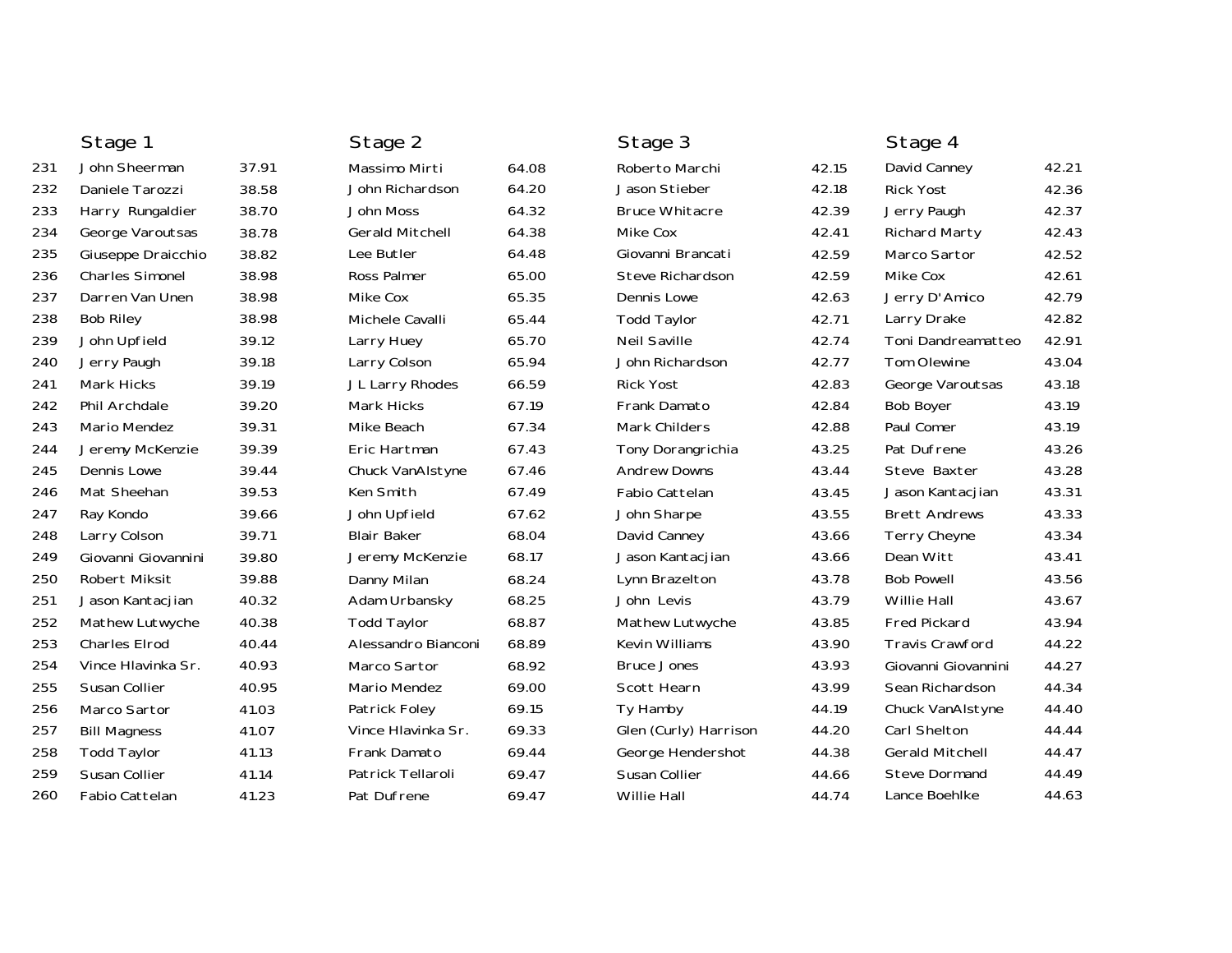|     | Stage 1               |       | Stage 2               |       | Stage 3               |       | Stage 4                |       |
|-----|-----------------------|-------|-----------------------|-------|-----------------------|-------|------------------------|-------|
| 261 | Joe Hannis            | 41.59 | <b>Kevin Williams</b> | 69.83 | Graham Olufson        | 44.80 | Tony Dorangrichia      | 44.63 |
| 262 | Franco Innocenti      | 41.70 | Cat Catasti           | 70.41 | Adam Urbansky         | 44.85 | Giovanni Giovannini    | 44.80 |
| 263 | Rudy Warren           | 41.85 | <b>Bill Miller</b>    | 70.43 | Al Cooke              | 44.91 | Sharon Dickey          | 44.93 |
| 264 | George Hendershot     | 41.90 | <b>Bob Boyer</b>      | 70.50 | Ben Belkin            | 45.00 | Charlie Crawford       | 44.98 |
| 265 | Daavid Joyberry       | 42.13 | Roberto Marchi        | 70.55 | Alan Howard           | 45.02 | Roberto Marchi         | 44.98 |
| 266 | John Moss             | 42.18 | Ben Belkin            | 70.86 | Walt Scholl           | 45.17 | Peter Ballantyne       | 45.34 |
| 267 | Chris Temple          | 42.19 | Marco Sartor          | 70.90 | <b>Blair Cooper</b>   | 45.25 | Willie Hall            | 45.45 |
| 268 | Mickey Carmichael     | 42.23 | Lance Boehlke         | 70.91 | Ken Smith             | 45.26 | Michele Cavalli        | 45.58 |
| 269 | Marco Maceratesi      | 42.33 | Patty Hartman         | 70.97 | Chuck Black           | 45.39 | Patrick Foley          | 45.60 |
| 270 | Lynn Brazelton        | 42.39 | David Canney          | 71.08 | Allen Plumber         | 45.57 | JL Larry Rhodes        | 45.69 |
| 271 | <b>Chris Morrett</b>  | 42.49 | Giovanni Brancati     | 71.20 | John Upfield          | 45.58 | Mathew Lutwyche        | 45.97 |
| 272 | John Major            | 42.55 | <b>Bruce Jones</b>    | 71.24 | Frank Fitzgerald      | 45.68 | George Hendershot      | 46.51 |
| 273 | Mathew Lutwyche       | 42.57 | Jim Burnett           | 71.28 | Scotty Hubberd        | 45.74 | Warren Messina         | 46.52 |
| 274 | <b>Willie Hall</b>    | 42.58 | Rob Indrigo           | 71.34 | Pierangelo Rossi      | 45.96 | Bob Schoenbaum         | 46.65 |
| 275 | <b>Bruce Callinan</b> | 42.62 | Peter Knopp           | 71.64 | Murray Simpson        | 45.96 | Marco Maceratesi       | 46.70 |
| 276 | Dale Beckett          | 42.82 | Jerry Paugh           | 71.70 | <b>Bruce Callinan</b> | 45.98 | John Upfield           | 46.77 |
| 277 | Julian Dominy         | 42.93 | Tom Olewine           | 71.78 | Paul Berger           | 46.03 | Pierangelo Rossi       | 47.15 |
| 278 | <b>Neil Saville</b>   | 42.94 | George Hawkins        | 71.79 | John Fairchild        | 46.07 | Jack Ganson            | 47.49 |
| 279 | Massimo Mirti         | 43.04 | Andrew Jack           | 72.20 | Bryan Brockway        | 46.26 | Anita Mackiewicz       | 47.60 |
| 280 | Frank Fitzgerald      | 43.04 | John Sharpe           | 72.29 | Terry Cheyne          | 46.32 | Jay Reid               | 47.67 |
| 281 | Glen (Curly) Harrison | 43.10 | Jerry Paugh           | 72.34 | Giovanni Giovannini   | 46.57 | <b>Brett Godbee</b>    | 47.81 |
| 282 | Scott White           | 43.25 | Josh Kottas           | 72.72 | Darren Van Unen       | 46.64 | <b>Todd Taylor</b>     | 48.10 |
| 283 | Stefano Paolucci      | 43.26 | John Major            | 72.76 | <b>Brett Andrews</b>  | 46.76 | <b>Mike Massie</b>     | 48.22 |
| 284 | Paul Berger           | 43.34 | Susan Collier         | 72.77 | Ron Joslin            | 46.79 | Ray Kondo              | 48.27 |
| 285 | Ari Aristidou         | 43.42 | Lynn Brazelton        | 72.90 | George Hendershot     | 47.13 | John Santarossa        | 48.37 |
| 286 | Larry Huey            | 43.48 | Charlie Crawford      | 73.03 | <b>Steve Brown</b>    | 47.20 | <b>Neil Saville</b>    | 48.46 |
| 287 | Kevin Johnson         | 43.60 | <b>Bill Hallman</b>   | 73.35 | Mark Farrister        | 47.28 | <b>Buzz Hickman</b>    | 48.61 |
| 288 | Chris Comer           | 43.74 | John Moss             | 73.44 | Franco Innocenti      | 47.33 | Chuck Black            | 48.67 |
| 289 | Ryan Patterson        | 43.74 | Kyle Munn             | 73.63 | Larry Santarossa      | 47.46 | Frank Fitzgerald       | 48.76 |
| 290 | Murray Simpson        | 43.75 | <b>Bob Riley</b>      | 73.79 | Brian Kuca            | 47.85 | <b>Timothy Cuddihy</b> | 49.03 |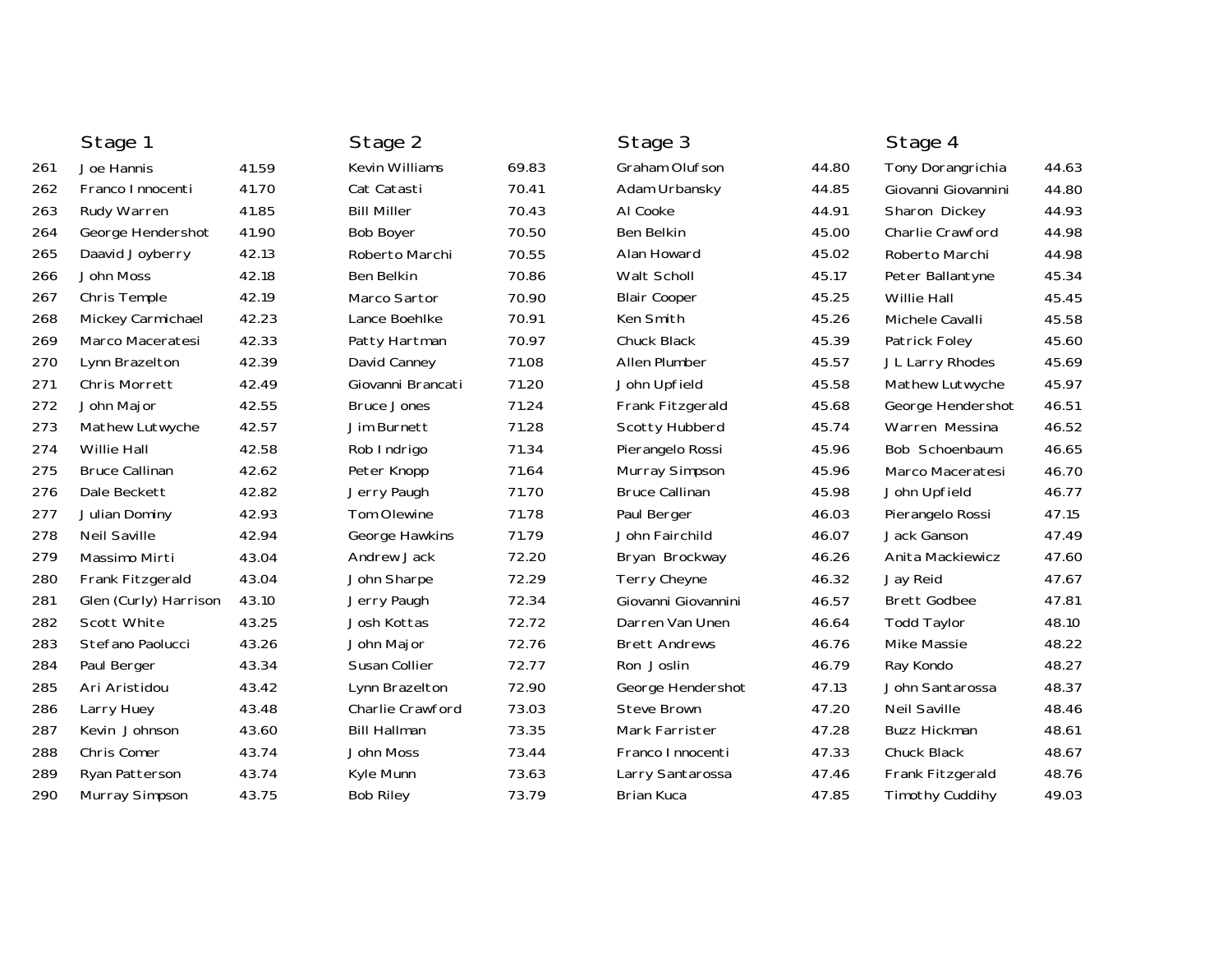|     | Stage 1                 |       | Stage 2            |       | Stage 3             |       | Stage 4               |       |
|-----|-------------------------|-------|--------------------|-------|---------------------|-------|-----------------------|-------|
| 291 | Jon Bamford             | 43.79 | Franco I nnocenti  | 73.85 | <b>Mario Mendez</b> | 47.86 | Walt Scholl           | 49.06 |
| 292 | Claudio Cinetto         | 43.80 | <b>Willie Hall</b> | 74.16 | Randy Leidy         | 47.90 | Jerry Paugh           | 49.32 |
| 293 | <b>Steve Brown</b>      | 44.06 | Scott Hearn        | 74.18 | Phil Archdale       | 48.23 | Dave Delger           | 49.36 |
| 294 | Allen Plumber           | 44.17 | Fred Holden        | 74.34 | Walt Schneck        | 48.23 | <b>Todd Taylor</b>    | 49.39 |
| 295 | Cedric Yoshimura        | 44.25 | Ty Hamby           | 74.42 | Dean Witt           | 48.30 | Paul Berger           | 49.39 |
| 296 | John Moss               | 44.35 | Robert Miksit      | 74.58 | Jack Ganson         | 48.43 | Mathew Lutwyche       | 49.49 |
| 297 | Jim Gross               | 44.36 | Dave Lake          | 74.89 | Patty Hartman       | 48.44 | Fred Dickey           | 49.53 |
| 298 | David Pohl              | 44.46 | Carl Shelton       | 75.62 | Ray Kondo           | 48.55 | Willie Zarth Jr       | 49.84 |
| 299 | Scott Hearn             | 44.46 | Ray Stampfli       | 76.53 | Fred Holden         | 48.64 | <b>Bruce Jones</b>    | 49.99 |
| 300 | Lance Boehlke           | 44.48 | <b>Steve Brown</b> | 76.96 | <b>Bob Boyer</b>    | 48.96 | <b>Bruce Whitacre</b> | 50.10 |
| 301 | Jeff Strauch            | 44.60 | Paul Kaminski      | 77.10 | Jerry Paugh         | 48.99 | <b>Bruce Warran</b>   | 50.20 |
| 302 | Vince Hlavinka Jr.      | 44.64 | Melanie Chan       | 77.11 | Vince Hlavinka Sr.  | 49.12 | RJ Aguirre            | 50.21 |
| 303 | <b>Belinda Micallef</b> | 44.84 | Chris Temple       | 77.22 | Robert Miksit       | 49.31 | Ash Holbrook          | 50.33 |
| 304 | Walt Scholl             | 44.87 | Giuseppe Draicchio | 77.31 | <b>Mike Massie</b>  | 49.34 | Larry Santarossa      | 50.43 |
| 305 | Vince Hlavinka Sr.      | 45.03 | Claudio Cinetto    | 77.39 | Jon Bamford         | 49.43 | John Olsen            | 50.54 |
| 306 | <b>Steve Dormand</b>    | 45.13 | Phil Archdale      | 77.77 | Jim Gross           | 49.61 | Alan Howard           | 50.55 |
| 307 | <b>Walt Schneck</b>     | 45.40 | Scott Hearn        | 77.98 | Massimo Mirti       | 50.01 | Jack Ganson           | 50.67 |
| 308 | <b>Brad Perkinson</b>   | 45.42 | Chuck Black        | 78.01 | Scott Hearn         | 50.05 | Franco Innocenti      | 50.79 |
| 309 | Fred Dickey             | 45.45 | Dave Delger        | 78.68 | Vince Hlavinka Sr   | 50.07 | <b>Robert Miksit</b>  | 51.06 |
| 310 | Hugh Black              | 45.49 | Ed Vernon          | 78.85 | John Santarossa     | 50.10 | George Hawkins        | 51.18 |
| 311 | <b>Blair Baker</b>      | 45.57 | Julian Dominy      | 78.86 | Dave Delger         | 50.26 | Steve Brown           | 51.25 |
| 312 | Ash Holbrook            | 45.86 | George Hendershot  | 79.02 | Larry Colson        | 50.36 | Allen Plumber         | 51.44 |
| 313 | Roy Wilkins             | 45.86 | Vince Hlavinka Sr. | 79.48 | Joe Bivins          | 50.83 | Ben Belkin            | 51.45 |
| 314 | <b>Bill Miller</b>      | 45.87 | Dale Beckett       | 79.63 | <b>Bob Riley</b>    | 51.32 | Dale Beckett          | 51.47 |
| 315 | Ben Belkin              | 46.11 | Barbara Thibodaux  | 79.70 | Michele Cavalli     | 51.51 | Daniele Tarozzi       | 51.65 |
| 316 | Scott Hearn             | 46.23 | Jon Bamford        | 79.86 | Alberto Beretta     | 51.83 | Vince Hlavinka Sr.    | 51.80 |
| 317 | <b>Buzz Hickman</b>     | 46.39 | John Santarossa    | 80.50 | <b>Bob Presley</b>  | 51.95 | Ed Vernon             | 52.26 |
| 318 | Marco Sartor            | 46.56 | Mathew Lutwyche    | 80.76 | Pete Levakis        | 52.09 | Ash Holbrook          | 52.48 |
| 319 | Ash Holbrook            | 46.81 | Richard Marty      | 81.26 | <b>Bill Hallman</b> | 52.25 | Vince Hlavinka Sr.    | 52.50 |
| 320 | Maryann Melisi          | 46.97 | Renee Lack         | 81.39 | Scott White         | 52.30 | Lynn Brazelton        | 52.56 |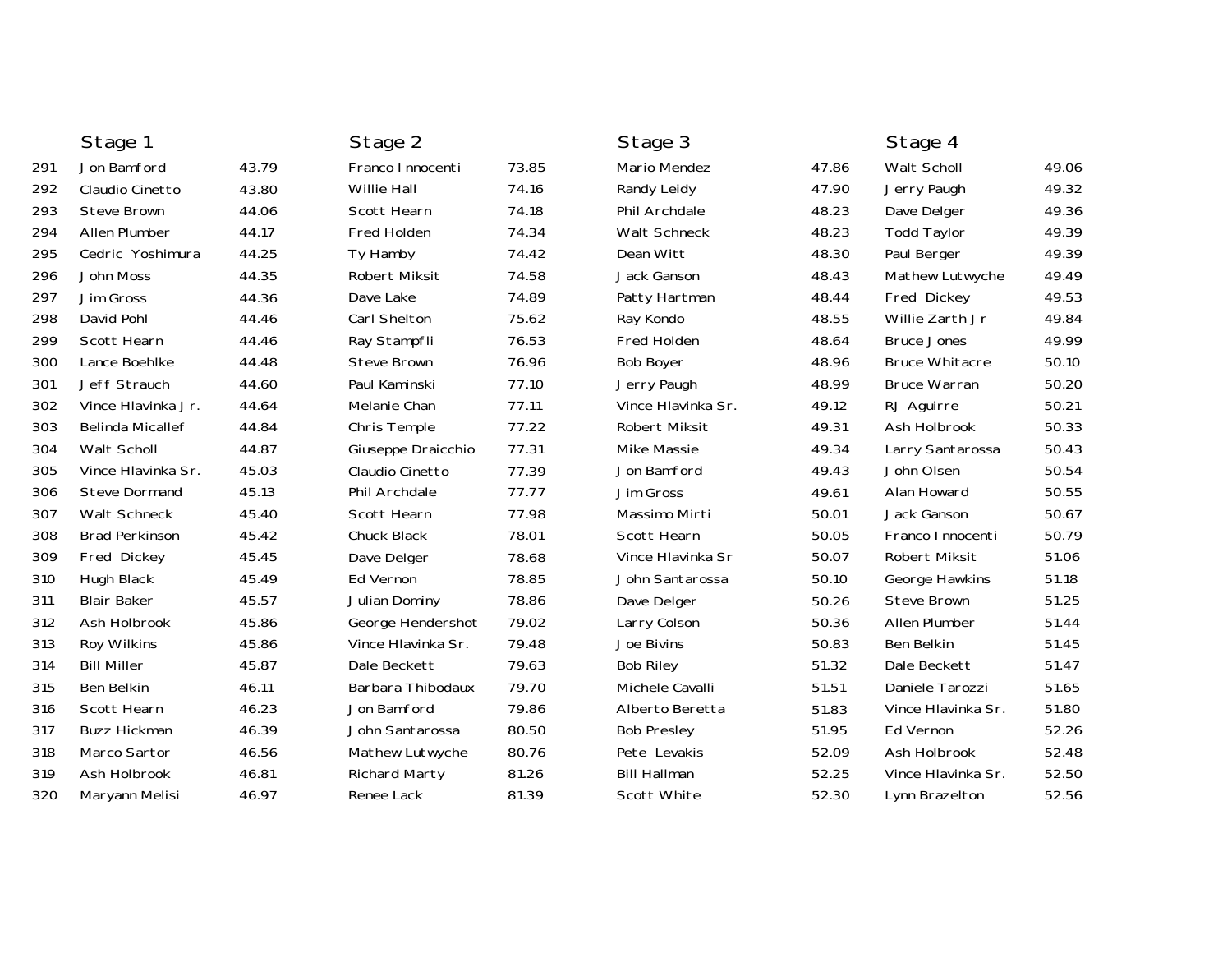|     | Stage 1                |       | Stage 2                 |       | Stage 3             |       | Stage 4              |       |
|-----|------------------------|-------|-------------------------|-------|---------------------|-------|----------------------|-------|
| 322 | <b>Fred Holden</b>     | 46.99 | Marco Maceratesi        | 81.88 | <b>Willie Hall</b>  | 52.48 | <b>Bob Presley</b>   | 52.87 |
| 323 | Carl Shelton           | 47.07 | John Olsen              | 82.05 | Denny Rechel        | 52.51 | <b>Bonnie Mason</b>  | 53.24 |
| 324 | John Hall              | 47.20 | Maryann Melisi          | 82.08 | Melanie Chan        | 53.00 | Vince Hlavinka Sr    | 53.41 |
| 325 | Dave Goldberg          | 47.40 | Frank Fitzgerald        | 82.14 | Paul Comer          | 53.02 | Mike Foley           | 53.44 |
| 326 | Mike Cox               | 47.59 | Scott White             | 82.53 | Carl Shelton        | 53.07 | Paolo Scarabotti     | 53.48 |
| 327 | George Hendershot      | 47.65 | <b>Brian Kuca</b>       | 83.23 | Giovanni Giovannini | 53.27 | Kevin Williams       | 53.58 |
| 328 | Dave Loveday           | 48.01 | Giovanni Giovannini     | 83.51 | <b>Buzz Hickman</b> | 53.46 | Allen Eriksen        | 53.60 |
| 329 | George Hawkins         | 48.08 | RJ Aguirre              | 83.57 | Dieter Schirrmacher | 53.57 | Jim Gross            | 53.70 |
| 330 | Paul Kaminski          | 48.08 | Michele Cavalli         | 84.50 | Rowland Othello     | 53.71 | Kurt Slobodzian      | 53.77 |
| 331 | Mark Farrister         | 48.08 | George Hendershot       | 84.51 | Mickey Carmichael   | 54.08 | Scott White          | 53.86 |
| 332 | Jack Ganson            | 48.11 | Daniele Tarozzi         | 85.06 | <b>Bonnie Mason</b> | 54.16 | Walt Schneck         | 53.99 |
| 333 | <b>Gerald Mitchell</b> | 48.16 | Vince Hlavinka Jr.      | 85.08 | Julian Dominy       | 54.24 | <b>Blair Baker</b>   | 54.02 |
| 334 | Geoffrey Siembor       | 48.22 | Dean Witt               | 85.94 | <b>Mike Foley</b>   | 54.47 | Tom Wagner           | 54.02 |
| 335 | Dave Andrews           | 48.29 | <b>Chuck Black</b>      | 85.99 | Allen Eriksen       | 54.48 | Melanie Chan         | 54.05 |
| 336 | John Santarossa        | 48.41 | Allen Plumber           | 86.35 | Jeff Strauch        | 54.78 | <b>Bill Hallman</b>  | 54.23 |
| 337 | Roberto Marchi         | 48.48 | Walt Schneck            | 87.10 | Warren Mortimer     | 54.78 | Giuseppe Draicchio   | 54.26 |
| 338 | Phil McCammon          | 48.49 | Randy Leidy             | 87.53 | Giuseppe Draicchio  | 55.52 | John Richardson      | 54.28 |
| 339 | <b>Bill Hallman</b>    | 48.60 | Jack Ganson             | 87.56 | Keith Dagan         | 55.62 | Larry Colson         | 54.34 |
| 340 | <b>Rich Richards</b>   | 48.87 | <b>Belinda Micallef</b> | 87.60 | Susan Collier       | 55.88 | Patty Hartman        | 54.42 |
| 341 | JL Larry Rhodes        | 48.99 | Rowland Othello         | 88.57 | Daavid Joyberry     | 56.16 | Chuck Black          | 54.45 |
| 342 | Chuck Dorsey           | 49.48 | Steve Schuette          | 88.96 | Jack Ganson         | 56.19 | Mike Locke           | 54.45 |
| 343 | Eugene Nemeth          | 50.03 | Mickey Carmichael       | 89.03 | Dave Loveday        | 56.57 | John Hall            | 54.48 |
| 344 | Chuck Black            | 50.05 | Jack Rice               | 89.17 | David Greene        | 56.86 | Massimo Mirti        | 54.52 |
| 345 | PhilSantos             | 50.16 | <b>Timothy Cuddihy</b>  | 89.78 | <b>Andy Flores</b>  | 57.15 | Randy Leidy          | 54.86 |
| 346 | <b>Bonnie Mason</b>    | 50.24 | Larry Santarossa        | 89.97 | George Hawkins      | 57.27 | Murray Simpson       | 54.96 |
| 347 | <b>Bob Boyer</b>       | 50.84 | Jeff Strauch            | 90.45 | Josh Kottas         | 57.32 | Claudio Cinetto      | 55.05 |
| 348 | Jack Ganson            | 51.07 | Willie Zarth Sr         | 90.87 | Matt Thompson       | 57.48 | Julian Dominy        | 55.15 |
| 349 | Ed Vernon              | 51.35 | Keith Dagan             | 91.32 | RJ Aguirre          | 57.48 | <b>Ben Hennessey</b> | 55.17 |
| 350 | Chuck Black            | 51.57 | <b>Buzz Hickman</b>     | 92.06 | <b>Steve Maddex</b> | 58.22 | Dave Goldberg        | 55.34 |
| 351 | Graham Olufson         | 51.72 | Tom DiPietro            | 93.95 | Steve Wylie         | 58.23 | Susan Collier        | 55.37 |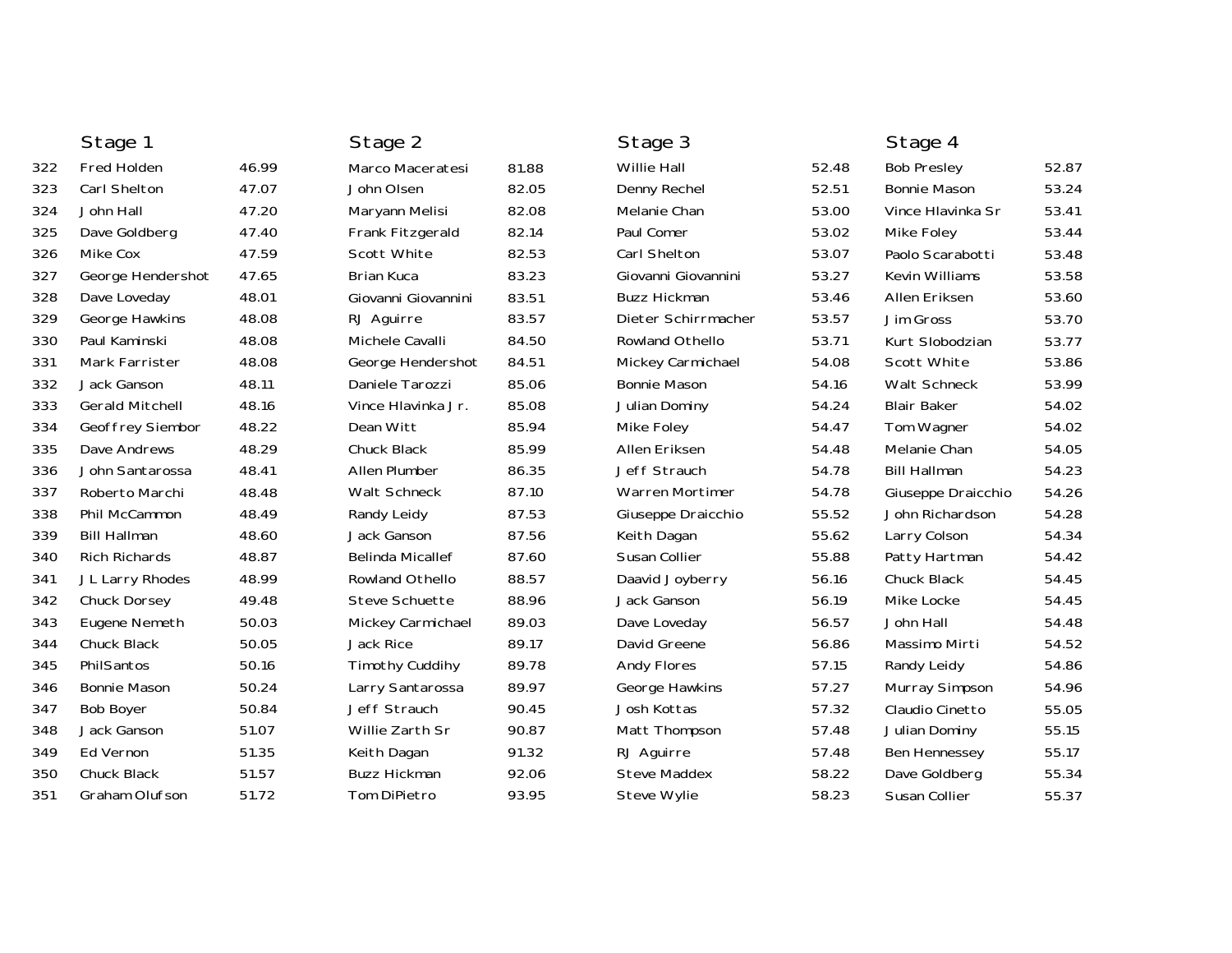|     | Stage 1                 |       | Stage 2                     |        | Stage 3               |       | Stage 4                |       |
|-----|-------------------------|-------|-----------------------------|--------|-----------------------|-------|------------------------|-------|
| 352 | Mike Beach              | 52.13 | <b>Bruce Whitacre</b>       | 94.01  | Jane Bailey           | 58.23 | Mark Farrister         | 55.72 |
| 353 | Daniele Tarozzi         | 52.74 | Murray Simpson              | 94.49  | Renee Lack            | 58.34 | Kurt Haupt             | 55.97 |
| 354 | Patty Hartman           | 52.80 | Bob Hurd                    | 95.67  | Curt Bond             | 58.45 | David Greene           | 56.18 |
| 355 | Dean Witt               | 53.64 | Vince Hlavinka Sr           | 95.95  | Andy Girouard         | 58.53 | Paul Kaminski          | 56.33 |
| 356 | Tom Wagner              | 53.85 | Robert Clark                | 96.27  | Paolo Emilio Pifferi  | 58.78 | Mickey Carmichael      | 56.44 |
| 357 | Alberto Beretta         | 53.90 | Dieter Schirrmacher         | 96.62  | Ash Holbrook          | 58.80 | Phil McCammon          | 56.49 |
| 358 | John Peterson           | 54.01 | Walt Scholl                 | 97.49  | <b>Ben Hennessey</b>  | 58.96 | Steve Richardson       | 56.56 |
| 359 | Peter Finch             | 54.79 | <b>Chris Morrett</b>        | 97.66  | Charlie Severance     | 59.27 | Susan Collier          | 56.62 |
| 360 | <b>Steve Maddex</b>     | 54.84 | Mark Farrister              | 98.68  | <b>Jack Rice</b>      | 59.29 | Dave Andrews           | 56.93 |
| 361 | Josh Kottas             | 55.87 | <b>Steve Wylie</b>          | 98.99  | Michele Cavalli       | 59.38 | Keith Dagan            | 57.30 |
| 362 | Allen Eriksen           | 56.09 | Ben Hennessey               | 99.16  | <b>Tommy Nyland</b>   | 59.81 | <b>Butch Sterns</b>    | 57.59 |
| 363 | Giovanni Giovannini     | 56.55 | Charles Elrod               | 99.40  | John Hall             | 59.86 | Frank Damato           | 57.76 |
| 364 | Jane Bailey             | 56.77 | Christopher Donnelson 99.59 |        | Mathew Lutwyche       | 60.03 | Vin Bourke             | 58.31 |
| 365 | Mannie Clinnick         | 57.04 | Ash Holbrook                | 100.32 | Ray Stampfli          | 60.51 | Roberta Bicelli        | 58.49 |
| 366 | Joe Bivins              | 57.56 | <b>Bonnie Mason</b>         | 100.38 | Vince Hlavinka Jr.    | 60.53 | Dennis Culkin          | 58.82 |
| 367 | Dieter Schirrmacher     | 57.71 | William Sharp               | 100.39 | Bob Miles             | 60.93 | Curt Bond              | 59.10 |
| 368 | Renee Lack              | 57.75 | Steven Bressan              | 100.50 | Bob Hurd              | 61.08 | Charles Elrod          | 59.15 |
| 369 | John Haberern           | 58.76 | Mike Foley                  | 100.62 | Paul Kaminski         | 61.29 | Renee Lack             | 59.20 |
| 370 | Damien Pinto-Martin     | 59.37 | John Hall                   | 100.66 | Dave Goldberg         | 61.44 | <b>Andy Flores</b>     | 59.40 |
| 371 | <b>Brian Kuca</b>       | 59.56 | <b>Neil Saville</b>         | 102.06 | Christopher Donnelson | 61.62 | Bob Hurd               | 59.95 |
| 372 | <b>Terry Schleicher</b> | 59.56 | George Varoutsas            | 102.27 | Tom Wagner            | 61.85 | <b>Charles Michael</b> | 60.42 |
| 373 | <b>Timothy Cuddihy</b>  | 60.15 | <b>Warren Mortimer</b>      | 102.58 | Sharon Dickey         | 62.40 | Chris Pitcher          | 60.43 |
| 374 | Michele Cavalli         | 60.42 | Tony Dorangrichia           | 103.97 | Mike Locke            | 62.41 | Mike Mangan            | 61.25 |
| 375 | Steven Bressan          | 60.70 | Jack Ganson                 | 104.10 | Matt Roylance         | 62.72 | Al Balatico            | 61.30 |
| 376 | RJ Aguirre              | 60.84 | <b>Steve Dormand</b>        | 104.44 | <b>Rich Richards</b>  | 62.88 | Daavid Joyberry        | 61.51 |
| 377 | Melanie Chan            | 61.07 | Joe Bivins                  | 105.52 | Dan Hall              | 63.09 | Phil Archdale          | 61.72 |
| 378 | <b>Robert Clark</b>     | 61.80 | <b>Rich Richards</b>        | 106.15 | Mark McKenzie         | 64.26 | Alberto Beretta        | 61.72 |
| 379 | Jack Rice               | 61.84 | Curt Bond                   | 106.17 | <b>Bob Auer</b>       | 64.76 | Jim Burnett            | 62.15 |
| 380 | Andy Girouard           | 61.89 | Jason Kantacjian            | 106.89 | <b>Steve Dormand</b>  | 65.03 | Harry Rungaldier       | 62.25 |
| 381 | Chris Pitcher           | 62.22 | Andy Girouard               | 107.12 | John Olsen            | 65.58 | Robert Clark           | 62.46 |
|     |                         |       |                             |        |                       |       |                        |       |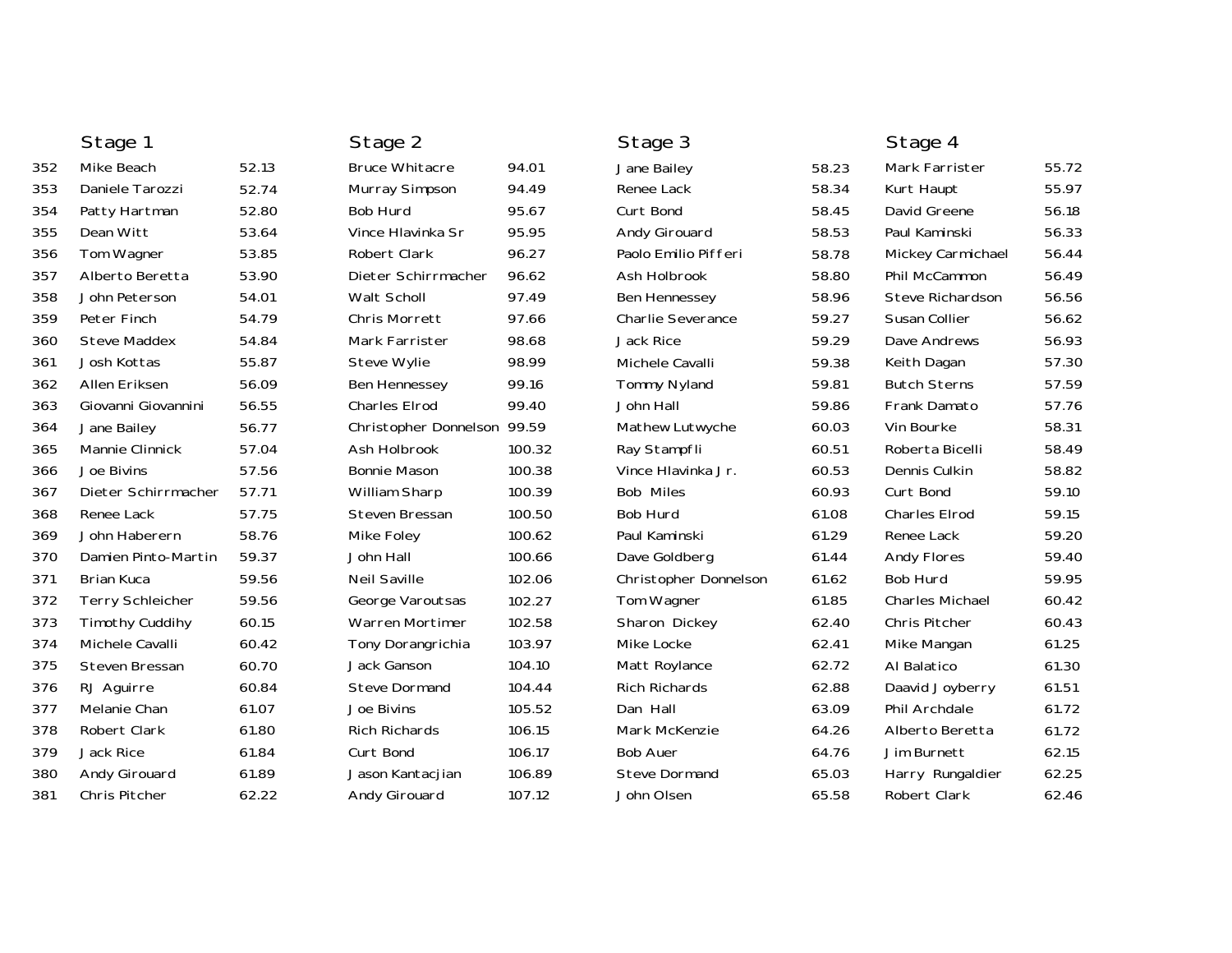|     | Stage 1                     |       | Stage 2                 |        | Stage 3                 |       | Stage 4                  |       |
|-----|-----------------------------|-------|-------------------------|--------|-------------------------|-------|--------------------------|-------|
| 382 | Michele Cavalli             | 62.71 | Steve Richardson        | 107.50 | Chuck Dorsey            | 65.86 | Rich Richards            | 62.75 |
| 383 | Randy Leidy                 | 62.80 | Chuck Dorsey            | 108.02 | Wendy Hamby             | 66.29 | Mike Beach               | 62.77 |
| 384 | Vin Bourke                  | 63.27 | Haden Farrister         | 108.81 | Jay Kuca                | 66.63 | Joe Bivins               | 63.25 |
| 385 | Paolo Emilio Pifferi        | 63.41 | Charles Michael         | 109.86 | <b>Butch Sterns</b>     | 67.99 | Peggy Bivins             | 63.83 |
| 386 | Dennis Culkin               | 63.59 | Allen Eriksen           | 109.96 | Dave Andrews            | 68.48 | <b>Charlie Severance</b> | 64.35 |
| 387 | Mike Locke                  | 63.64 | Giovanni Giovannini     | 111.33 | <b>Charles Elrod</b>    | 68.56 | Matt Roylance            | 64.75 |
| 388 | Wendy Hamby                 | 63.75 | Mike Locke              | 111.80 | Damien Pinto-Martin     | 68.89 | Steven Bressan           | 64.93 |
| 389 | <b>Charlie Severance</b>    | 64.32 | Karen Kuzara            | 112.42 | Bob Schoenbaum          | 68.94 | Jane Bailey              | 65.12 |
| 390 | Ty Hamby                    | 65.31 | Dave Andrews            | 112.61 | Pat Schirrmacher        | 69.34 | Dave Klucar              | 65.46 |
| 391 | Mike Mangan                 | 65.62 | Mathew Lutwyche         | 112.66 | Marco Maceratesi        | 69.46 | Paolo Emilio Pifferi     | 65.64 |
| 392 | Haden Farrister             | 66.44 | Chris Pitcher           | 113.09 | Jerry D'Amico           | 69.88 | Jeff Strauch             | 66.04 |
| 393 | Curt Bond                   | 66.80 | Pat Schirrmacher        | 113.30 | Robert Clark            | 70.23 | George Hendershot        | 67.55 |
| 394 | <b>Butch Sterns</b>         | 67.55 | Charlie Severance       | 114.53 | Chris Pitcher           | 70.29 | Josh Kottas              | 68.08 |
| 395 | David Greene                | 67.84 | Mark McKenzie           | 114.54 | Cathy Beach             | 70.57 | <b>Tommy Nyland</b>      | 68.42 |
| 396 | <b>Rowland Othello</b>      | 67.90 | Ash Holbrook            | 114.77 | <b>Haden Farrister</b>  | 72.48 | Karen Kuzara             | 68.62 |
| 397 | William Sharp               | 68.09 | Paolo Emilio Pifferi    | 115.32 | Mannie Clinnick         | 72.62 | Damien Pinto-Martin      | 68.65 |
| 398 | <b>Tommy Nyland</b>         | 68.24 | <b>Butch Sterns</b>     | 116.11 | Cedric Yoshimura        | 72.63 | Jay Kuca                 | 69.00 |
| 399 | Matt Roylance               | 68.90 | Paul Comer              | 117.01 | William Sharp           | 72.74 | <b>Bruce Callinan</b>    | 70.43 |
| 400 | <b>Steve Wylie</b>          | 68.95 | Dave Goldberg           | 119.50 | Jay Reid                | 72.86 | Mark McKenzie            | 71.74 |
| 401 | Dan Rosen                   | 69.19 | Daavid Joyberry         | 119.70 | <b>Terry Schleicher</b> | 73.33 | Dieter Schirrmacher      | 72.00 |
| 402 | Ben Hennessey               | 69.35 | Mannie Clinnick         | 121.12 | Peggy Bivins            | 74.28 | <b>Steve Maddex</b>      | 73.03 |
| 403 | <b>Andy Flores</b>          | 70.03 | Alberto Beretta         | 123.45 | <b>Charles Michael</b>  | 74.90 | Matthew Vogelpohl        | 73.41 |
| 404 | <b>Terry Cheyne</b>         | 70.93 | Jay Reid                | 124.54 | Steve Baxter            | 75.21 | <b>Brian Kuca</b>        | 73.57 |
| 405 | Peggy Bivins                | 71.46 | <b>Steve Maddex</b>     | 125.11 | Haden Farrister         | 75.24 | Haden Farrister          | 74.31 |
| 406 | Christopher Donnelson 71.78 |       | <b>Bob Auer</b>         | 125.24 | Roy Wilkins             | 75.64 | Jack Rice                | 75.10 |
| 407 | Massimo Mirti               | 71.88 | <b>Andy Flores</b>      | 125.69 | Kevin Johnson           | 76.06 | Cathy Beach              | 75.77 |
| 408 | Paul Comer                  | 73.06 | David Greene            | 125.70 | Willie Zarth Jr         | 76.23 | Mannie Clinnick          | 76.81 |
| 409 | Cathy Beach                 | 73.83 | <b>Matthew Natoli</b>   | 125.70 | Ash Holbrook            | 76.26 | Ray Stampfli             | 78.11 |
| 410 | <b>Bob Auer</b>             | 74.97 | Dave Klucar             | 127.79 | Mike Beach              | 76.38 | <b>Bob Riley</b>         | 78.93 |
| 411 | Don Hammer                  | 75.21 | <b>Terry Schleicher</b> | 129.62 | Karen Kuzara            | 78.42 | Chuck Dorsey             | 79.15 |